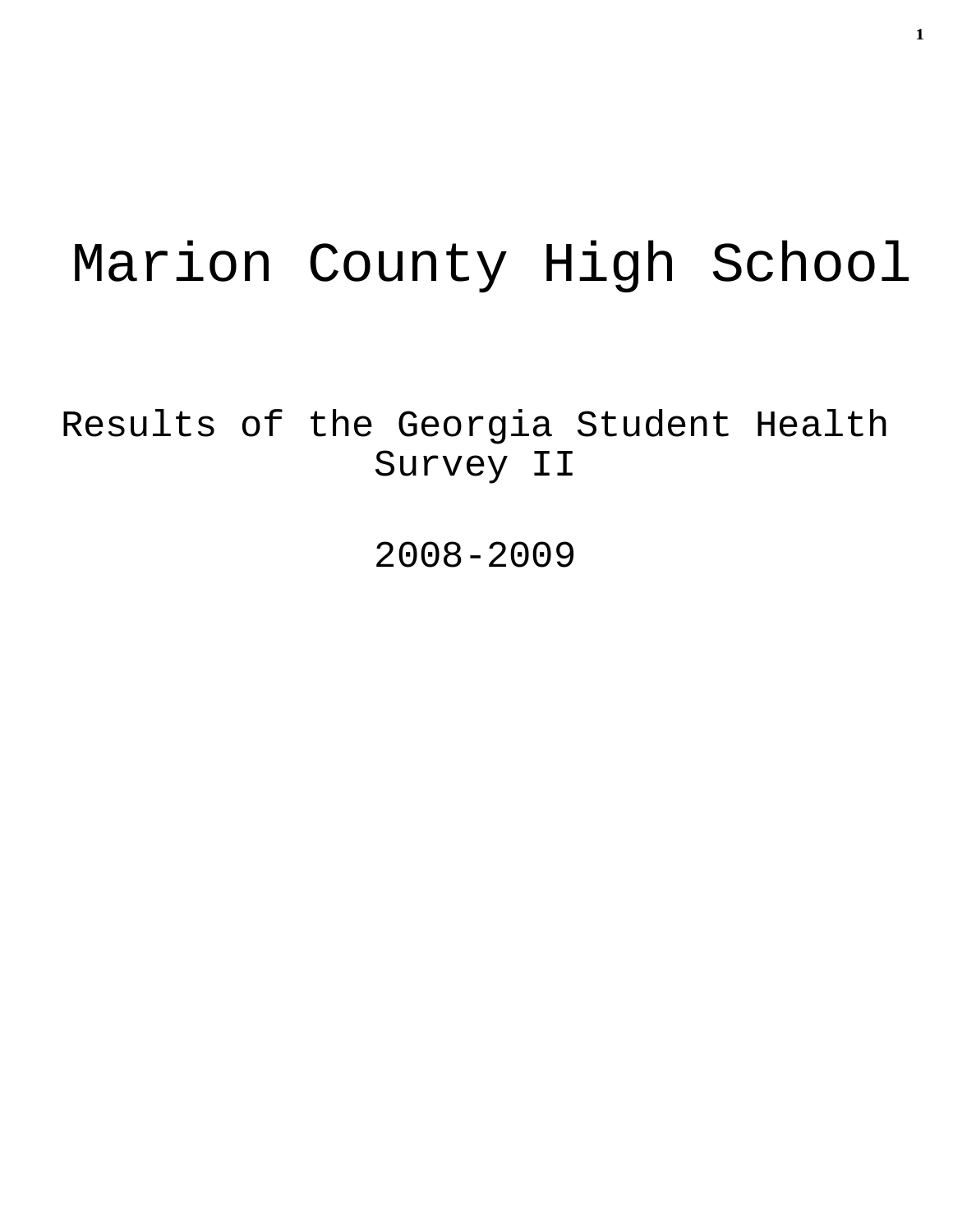# *Demographics* **2**

| Grade                    |    |  |  |
|--------------------------|----|--|--|
| <b>Grade   Frequency</b> |    |  |  |
| 10                       | 96 |  |  |
| 12                       | 74 |  |  |

| <b>Frequency</b> | <b>Table of Gender by Grade</b> |              |             |              |  |  |
|------------------|---------------------------------|--------------|-------------|--------------|--|--|
| <b>Col Pct</b>   |                                 | Grade(Grade) |             |              |  |  |
|                  | Gender(Gender)                  | 10           | 12          | <b>Total</b> |  |  |
|                  | <b>Female</b>                   | 48<br>50.00  | 46<br>58.23 | 94           |  |  |
|                  | <b>Male</b>                     | 48<br>50.00  | 33<br>41.77 | 81           |  |  |
|                  | <b>Total</b>                    | 96           | 79          | 175          |  |  |

| Frequency<br>Col Pct |  |
|----------------------|--|
|                      |  |

| <b>Table of Ethnicity by Grade</b> |                        |             |              |  |  |
|------------------------------------|------------------------|-------------|--------------|--|--|
|                                    | Grade(Grade)           |             |              |  |  |
| <b>Ethnicity</b> (Ethnicity)       | 10                     | 12          | <b>Total</b> |  |  |
| <b>Black</b>                       | 40<br>41.67            | 47<br>59.49 | 87           |  |  |
| <b>Hispanic</b>                    | 5<br>5.21              | 0<br>0.00   | 5            |  |  |
| White                              | 47<br>48.96            | 28<br>35.44 | 75           |  |  |
| <b>Asian</b>                       | 2<br>2.08              | 1<br>1.27   | 3            |  |  |
| <b>Other</b>                       | $\overline{2}$<br>2.08 | 3<br>3.80   | 5            |  |  |
| <b>Total</b>                       | 96                     | 79          | 175          |  |  |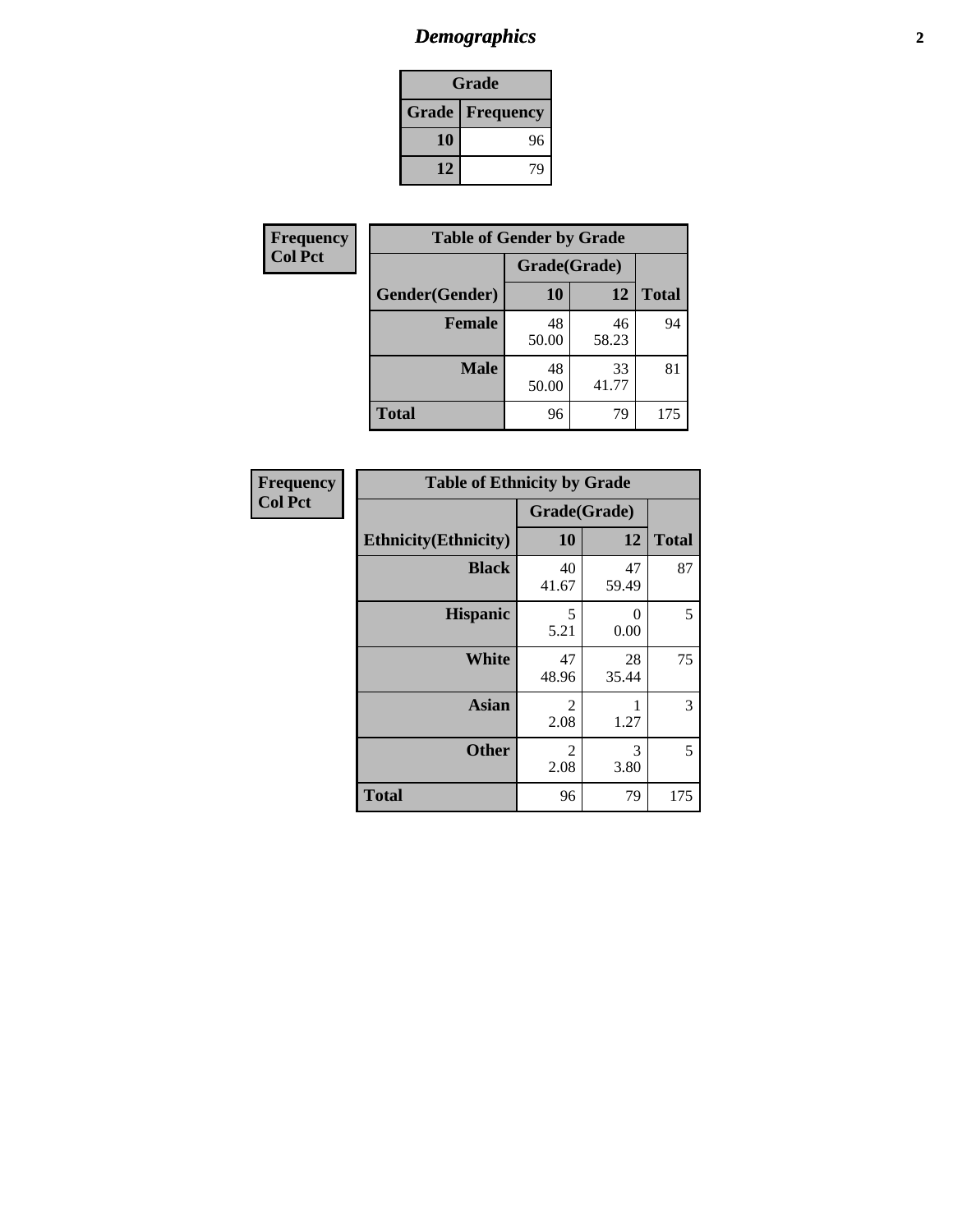#### *Title IV, Part A, Schedule A* **3** *Goal 1: Ensure that all schools are drug-free Baseline Data: Year 2008-2009 Prevalence of Drug Use*

| Frequency<br><b>Col Pct</b> | <b>Table of AlcoholAlt by Grade</b> |              |             |              |  |
|-----------------------------|-------------------------------------|--------------|-------------|--------------|--|
|                             | AlcoholAlt(Alcohol                  | Grade(Grade) |             |              |  |
|                             | use, past 30 days)                  | 10           | 12          | <b>Total</b> |  |
|                             | Yes                                 | 20<br>20.83  | 18<br>22.78 | 38           |  |
|                             | N <sub>0</sub>                      | 76<br>79.17  | 61<br>77.22 | 137          |  |
|                             | <b>Total</b>                        | 96           | 79          | 175          |  |

| <b>Frequency</b><br><b>Col Pct</b> | <b>Table of TobaccoAny by Grade</b> |              |             |              |  |
|------------------------------------|-------------------------------------|--------------|-------------|--------------|--|
|                                    | <b>TobaccoAny(Tobacco</b>           | Grade(Grade) |             |              |  |
|                                    | use, past 30 days)                  | 10           | 12          | <b>Total</b> |  |
|                                    | Yes                                 | 15<br>15.63  | 14<br>17.72 | 29           |  |
|                                    | N <sub>0</sub>                      | 81<br>84.38  | 65<br>82.28 | 146          |  |
|                                    | Total                               | 96           | 79          | 175          |  |

| Frequency<br><b>Col Pct</b> | <b>Table of MarijuanaAlt by Grade</b> |              |             |              |  |
|-----------------------------|---------------------------------------|--------------|-------------|--------------|--|
|                             | MarijuanaAlt(Marijuana                | Grade(Grade) |             |              |  |
|                             | use, past 30 days)                    | 10           | 12          | <b>Total</b> |  |
|                             | Yes                                   | 5<br>5.21    | 8.86        | 12           |  |
|                             | N <sub>0</sub>                        | 91<br>94.79  | 72<br>91.14 | 163          |  |
|                             | <b>Total</b>                          | 96           | 79          | 175          |  |

| Frequency      | <b>Table of OtherDrugAny by Grade</b>  |              |             |              |  |
|----------------|----------------------------------------|--------------|-------------|--------------|--|
| <b>Col Pct</b> | <b>OtherDrugAny(Other</b><br>drug use, | Grade(Grade) |             |              |  |
|                | past 30 days)                          | 10           | 12          | <b>Total</b> |  |
|                | <b>Yes</b>                             | 7.29         | 4<br>5.06   | 11           |  |
|                | N <sub>0</sub>                         | 89<br>92.71  | 75<br>94.94 | 164          |  |
|                | <b>Total</b>                           | 96           | 79          | 175          |  |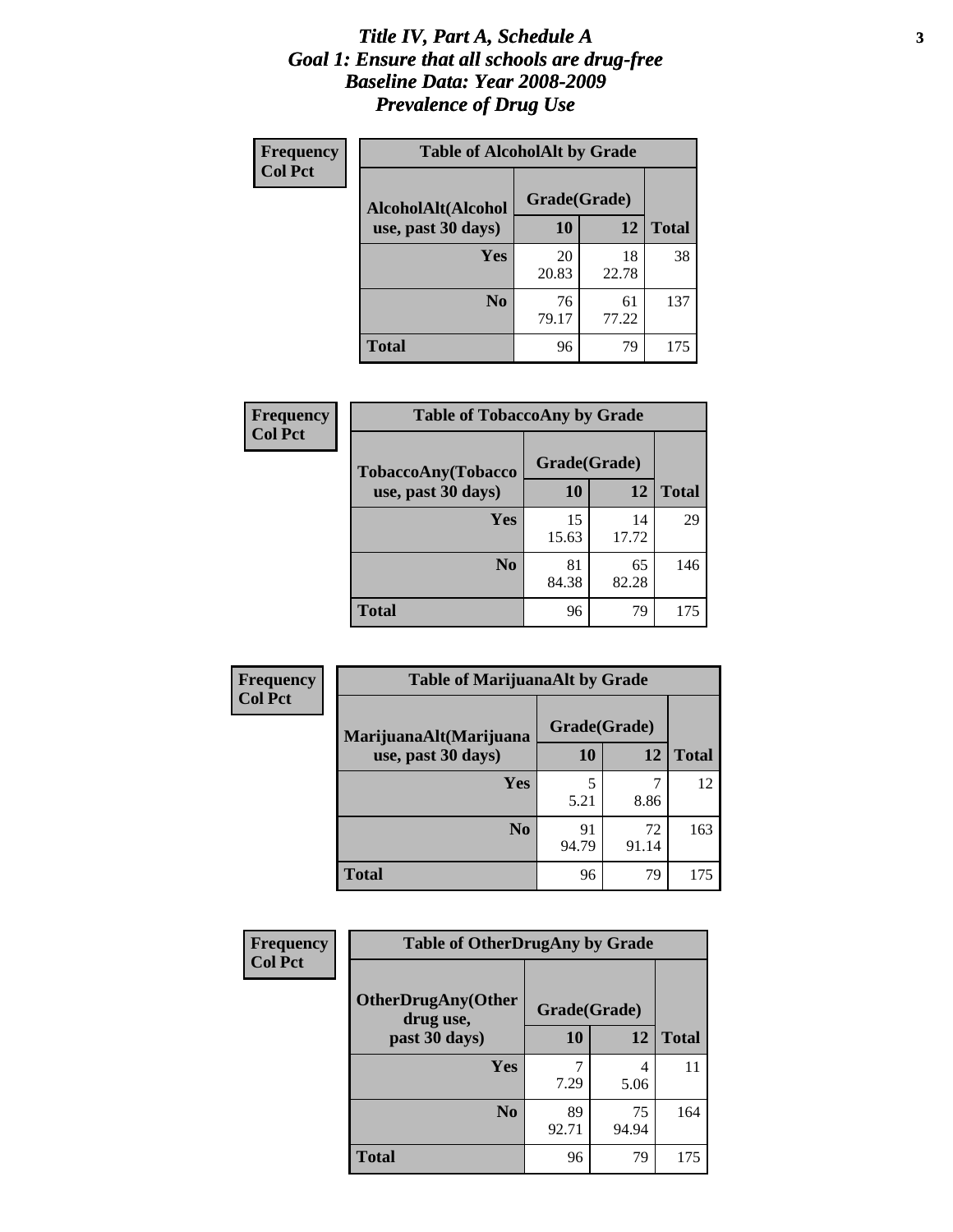#### *Average Age of Onset of Use* **4** *Results for "Average Age of Onset of Use" questions exclude students who said they did not use that substance*

| <b>Variable</b>    | Label                                                              | <b>Mean</b> |
|--------------------|--------------------------------------------------------------------|-------------|
| Alcoholinit2       | I started using alcohol when I was                                 | 13.93       |
| Cigarettesinit2    | I started smoking tobacco when I was                               | 13.50       |
| Smokelessinit2     | I started chewing tobacco when I was                               | 14.15       |
| Marijuanainit2     | I started using marijuana when I was                               | 14.82       |
| Cocaineinit2       | I started using cocaine when I was                                 | 16.25       |
| Inhalantsinit2     | I started using inhalants when I was                               | 15.17       |
| Steroidsinit2      | I started using steroids when I was                                |             |
| Ecstasyinit2       | I started using ecstasy when I was                                 | 16.00       |
| Methinit2          | I started using methamphetamines when I was                        | 15.50       |
| Hallucinogensinit2 | I started using hallucinogens when I was                           |             |
| Prescriptioninit2  | I started using prescription drugs not prescribed to me when I was | 15.14       |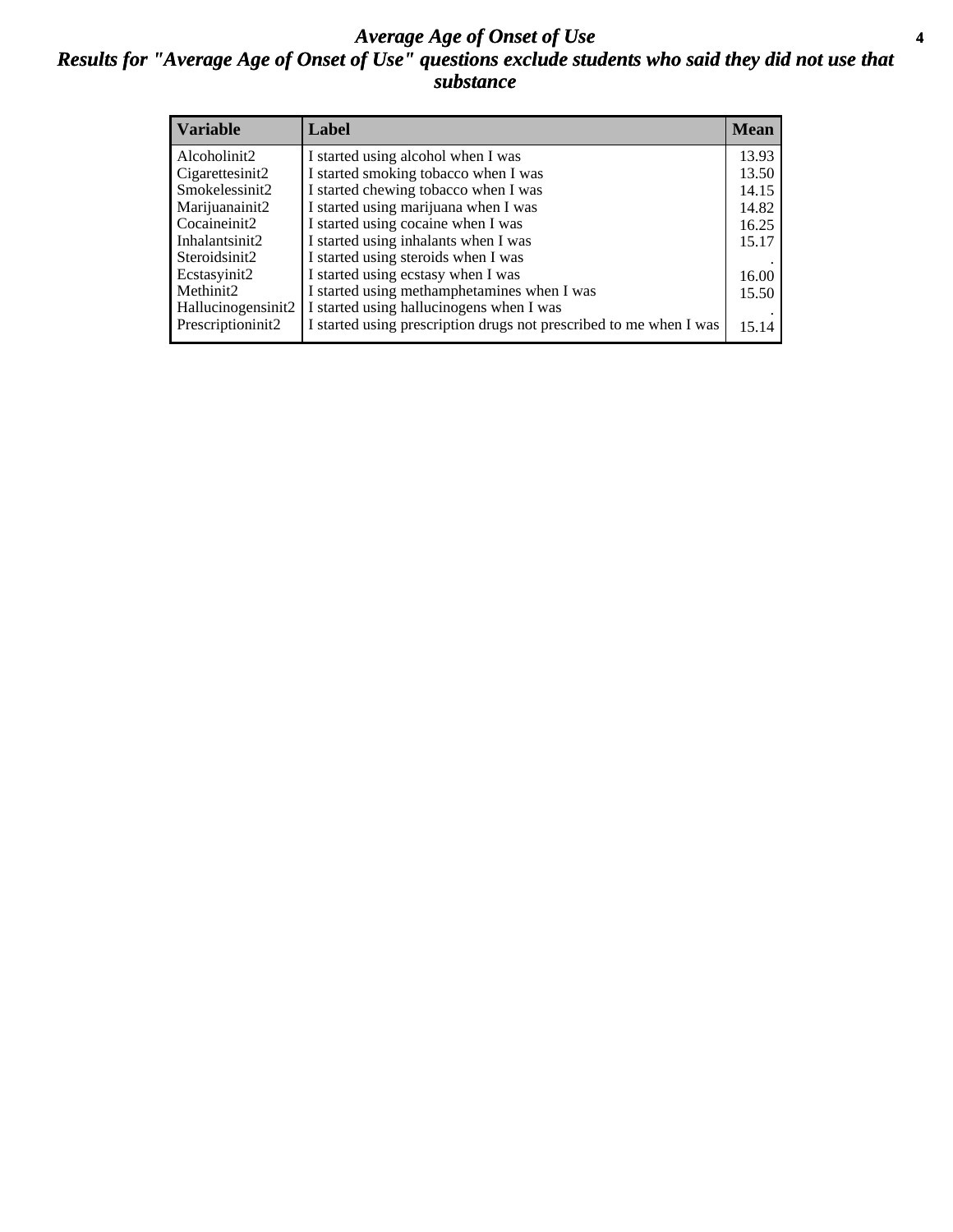# *Perception of Health Risk* **5**

| <b>Frequency</b> | <b>Table of Alcoholharmdich by Grade</b> |              |             |              |  |
|------------------|------------------------------------------|--------------|-------------|--------------|--|
| <b>Col Pct</b>   | Alcoholharmdich(I<br>think alcohol is    | Grade(Grade) |             |              |  |
|                  | harmful)                                 | 10           | 12          | <b>Total</b> |  |
|                  | Yes                                      | 80<br>83.33  | 68<br>86.08 | 148          |  |
|                  | N <sub>0</sub>                           | 16<br>16.67  | 11<br>13.92 | 27           |  |
|                  | <b>Total</b>                             | 96           | 79          | 175          |  |

| Frequency<br><b>Col Pct</b> | <b>Table of Tobaccoharmdich by Grade</b> |              |             |              |  |
|-----------------------------|------------------------------------------|--------------|-------------|--------------|--|
|                             | Tobaccoharmdich(I<br>think tobacco is    | Grade(Grade) |             |              |  |
|                             | harmful)                                 | 10           | 12          | <b>Total</b> |  |
|                             | Yes                                      | 85<br>88.54  | 76<br>96.20 | 161          |  |
|                             | N <sub>0</sub>                           | 11<br>11.46  | 3<br>3.80   | 14           |  |
|                             | <b>Total</b>                             | 96           | 79          | 175          |  |

| Frequency<br><b>Col Pct</b> | <b>Table of Marijuanaharmdich by Grade</b> |              |             |              |  |  |
|-----------------------------|--------------------------------------------|--------------|-------------|--------------|--|--|
|                             | Marijuanaharmdich(I<br>think marijuana is  | Grade(Grade) |             |              |  |  |
|                             | harmful)                                   | 10           | 12          | <b>Total</b> |  |  |
|                             | <b>Yes</b>                                 | 77<br>80.21  | 66<br>83.54 | 143          |  |  |
|                             | N <sub>0</sub>                             | 19<br>19.79  | 13<br>16.46 | 32           |  |  |
|                             | <b>Total</b>                               | 96           | 79          | 175          |  |  |

| Frequency      | <b>Table of Otherdrugharmdich by Grade</b>   |              |             |              |  |
|----------------|----------------------------------------------|--------------|-------------|--------------|--|
| <b>Col Pct</b> | Otherdrugharmdich(I<br>think other drugs are | Grade(Grade) |             |              |  |
|                | harmful)                                     | <b>10</b>    | 12          | <b>Total</b> |  |
|                | <b>Yes</b>                                   | 84<br>87.50  | 76<br>96.20 | 160          |  |
|                | N <sub>0</sub>                               | 12<br>12.50  | 3<br>3.80   | 15           |  |
|                | <b>Total</b>                                 | 96           | 79          | 175          |  |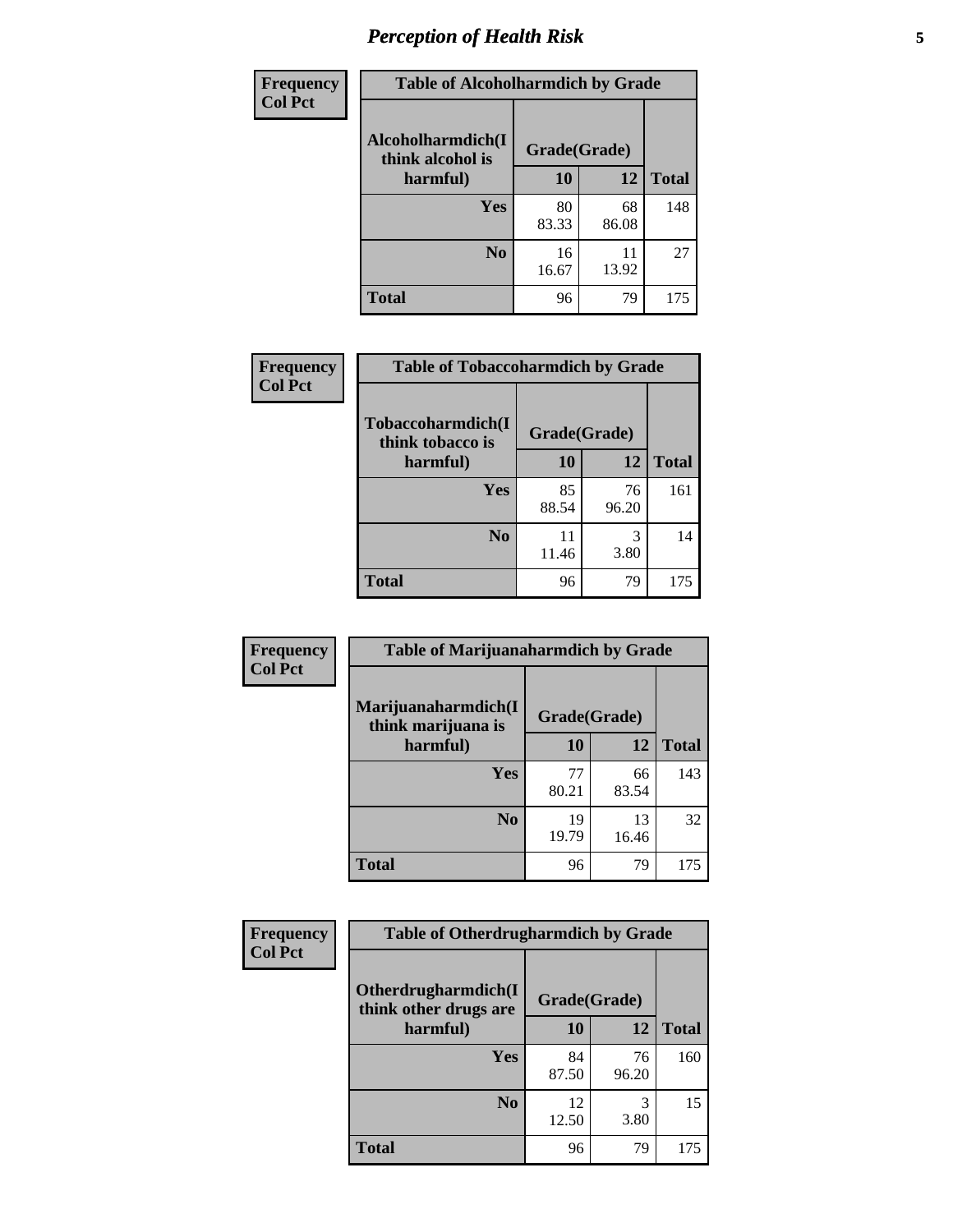# *Social Disapproval* **6**

| Frequency      | <b>Table of Alcoholpeerdich by Grade</b>                    |              |             |              |  |  |
|----------------|-------------------------------------------------------------|--------------|-------------|--------------|--|--|
| <b>Col Pct</b> | Alcoholpeerdich(My<br>friends would<br>disapprove if I used | Grade(Grade) |             |              |  |  |
|                | alcohol)                                                    | 10           | 12          | <b>Total</b> |  |  |
|                | <b>Yes</b>                                                  | 50<br>52.08  | 36<br>45.57 | 86           |  |  |
|                | N <sub>0</sub>                                              | 46<br>47.92  | 43<br>54.43 | 89           |  |  |
|                | <b>Total</b>                                                | 96           | 79          | 175          |  |  |

| <b>Frequency</b> |
|------------------|
| <b>Col Pct</b>   |

| <b>Table of Tobaccopeerdich by Grade</b>                    |             |              |              |  |  |
|-------------------------------------------------------------|-------------|--------------|--------------|--|--|
| Tobaccopeerdich(My<br>friends would<br>disapprove if I used |             | Grade(Grade) |              |  |  |
| tobacco)                                                    | 10          | 12           | <b>Total</b> |  |  |
| Yes                                                         | 53<br>55.21 | 40<br>50.63  | 93           |  |  |
| N <sub>0</sub>                                              | 43<br>44.79 | 39<br>49.37  | 82           |  |  |
| <b>Total</b>                                                | 96          | 79           | 175          |  |  |

| Frequency      | <b>Table of Marijuanapeerdich by Grade</b>                    |              |             |              |  |
|----------------|---------------------------------------------------------------|--------------|-------------|--------------|--|
| <b>Col Pct</b> | Marijuanapeerdich(My<br>friends would<br>disapprove if I used | Grade(Grade) |             |              |  |
|                | marijuana)                                                    | 10           | 12          | <b>Total</b> |  |
|                | <b>Yes</b>                                                    | 59<br>61.46  | 44<br>55.70 | 103          |  |
|                | N <sub>0</sub>                                                | 37<br>38.54  | 35<br>44.30 | 72           |  |
|                | <b>Total</b>                                                  | 96           | 79          | 175          |  |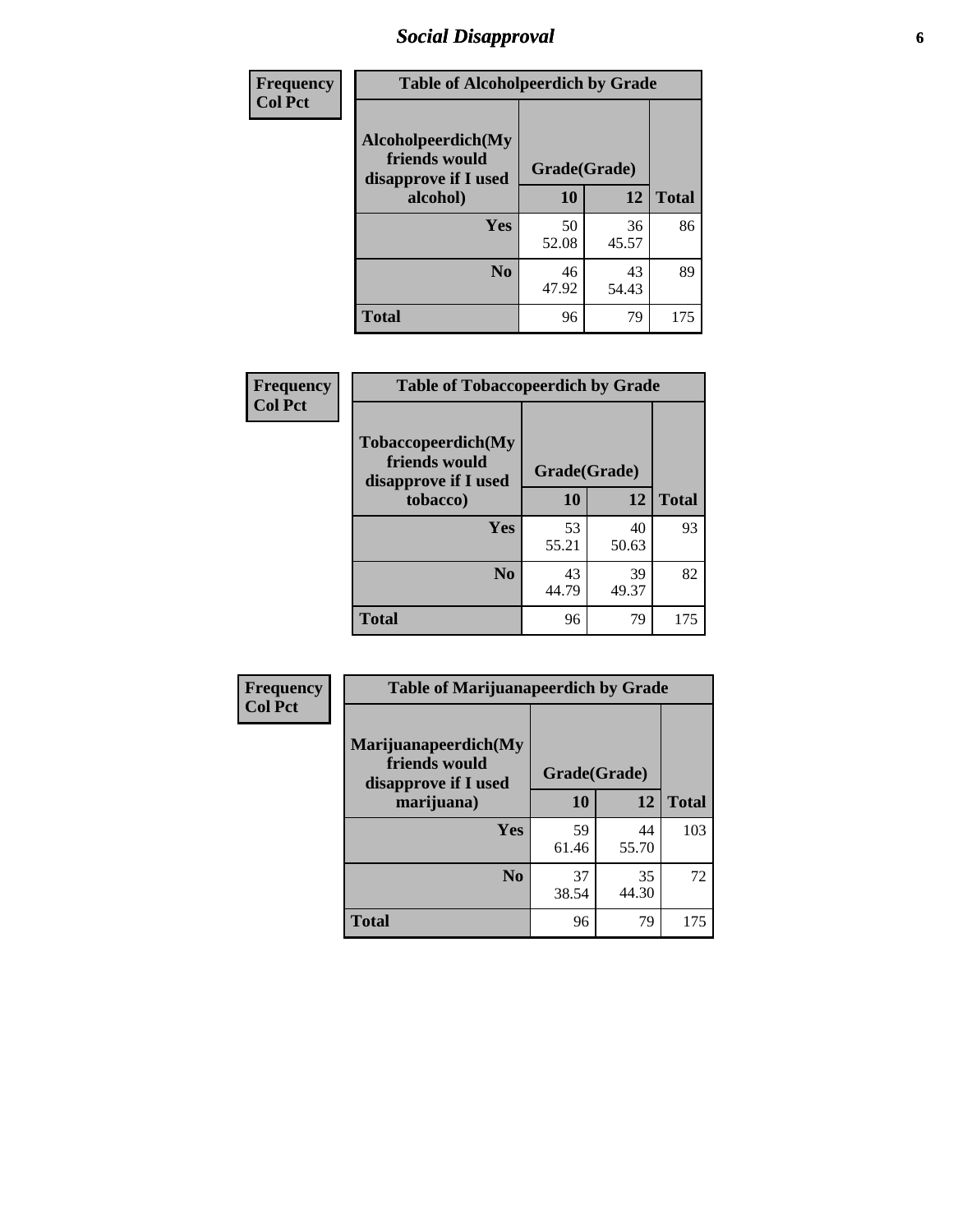# *Social Disapproval* **7**

| Frequency      | <b>Table of Otherdrugpeerdich by Grade</b>                    |              |             |              |  |
|----------------|---------------------------------------------------------------|--------------|-------------|--------------|--|
| <b>Col Pct</b> | Otherdrugpeerdich(My<br>friends would<br>disapprove if I used | Grade(Grade) |             |              |  |
|                | other drugs)                                                  | 10           | 12          | <b>Total</b> |  |
|                | Yes                                                           | 67<br>69.79  | 63<br>79.75 | 130          |  |
|                | N <sub>0</sub>                                                | 29<br>30.21  | 16<br>20.25 | 45           |  |
|                | <b>Total</b>                                                  | 96           | 79          | 175          |  |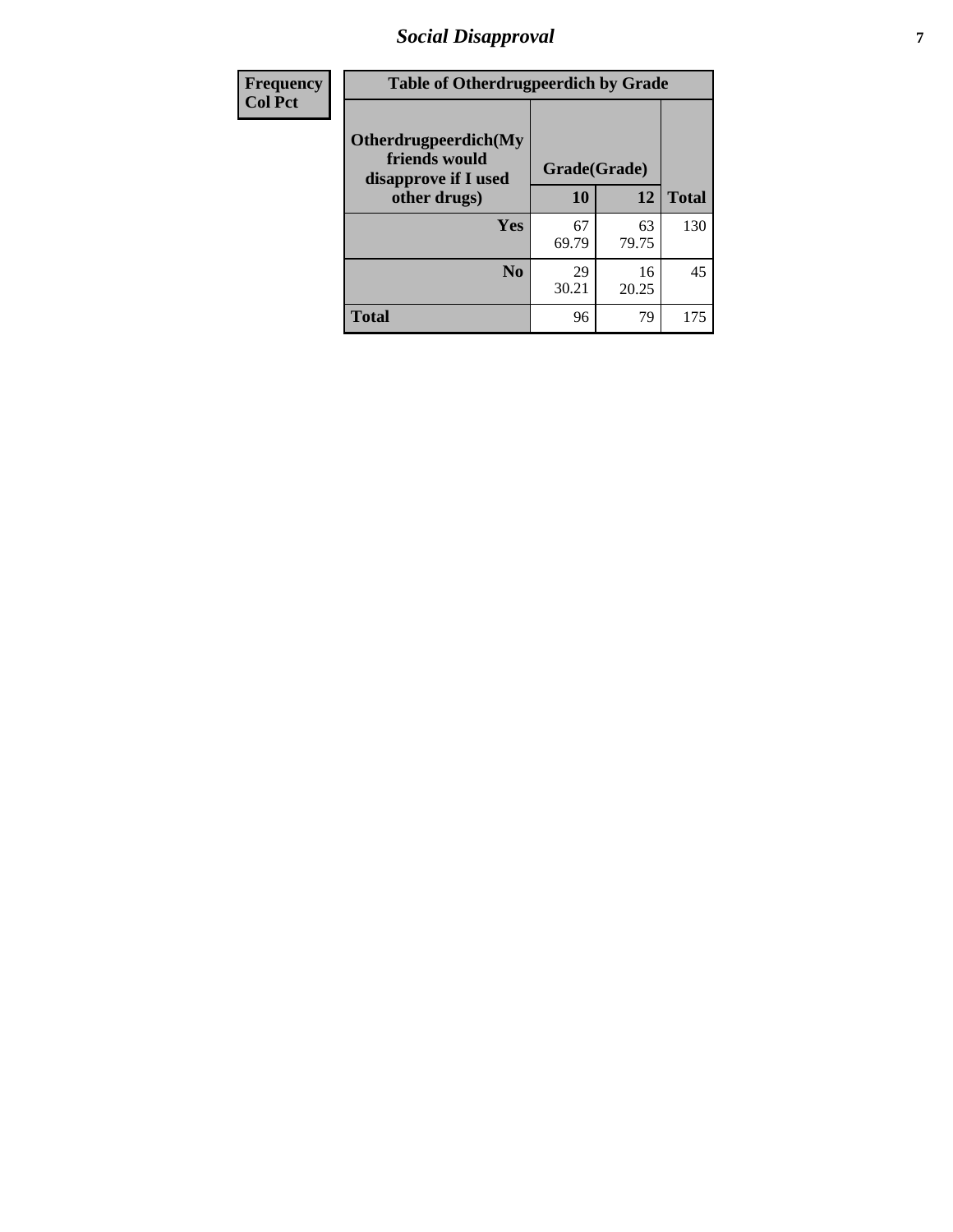#### Title IV, Part A, Schedule A **8** *Goal 2: To help ensure that all schools are safe and disciplined Baseline Data: Year 2008-2009 Student Involvement in Gang Activity*

| Frequency      | <b>Table of Gangself by Grade</b>                                                                 |                    |             |              |  |
|----------------|---------------------------------------------------------------------------------------------------|--------------------|-------------|--------------|--|
| <b>Col Pct</b> | Gangself(I<br>have<br>participated<br>in illegal<br>gang<br>activities in<br>the past 30<br>days) | Grade(Grade)<br>10 | 12          | <b>Total</b> |  |
|                | Yes                                                                                               | 6<br>6.25          | 3<br>3.80   | 9            |  |
|                | N <sub>0</sub>                                                                                    | 90<br>93.75        | 76<br>96.20 | 166          |  |
|                | <b>Total</b>                                                                                      | 96                 | 79          | 175          |  |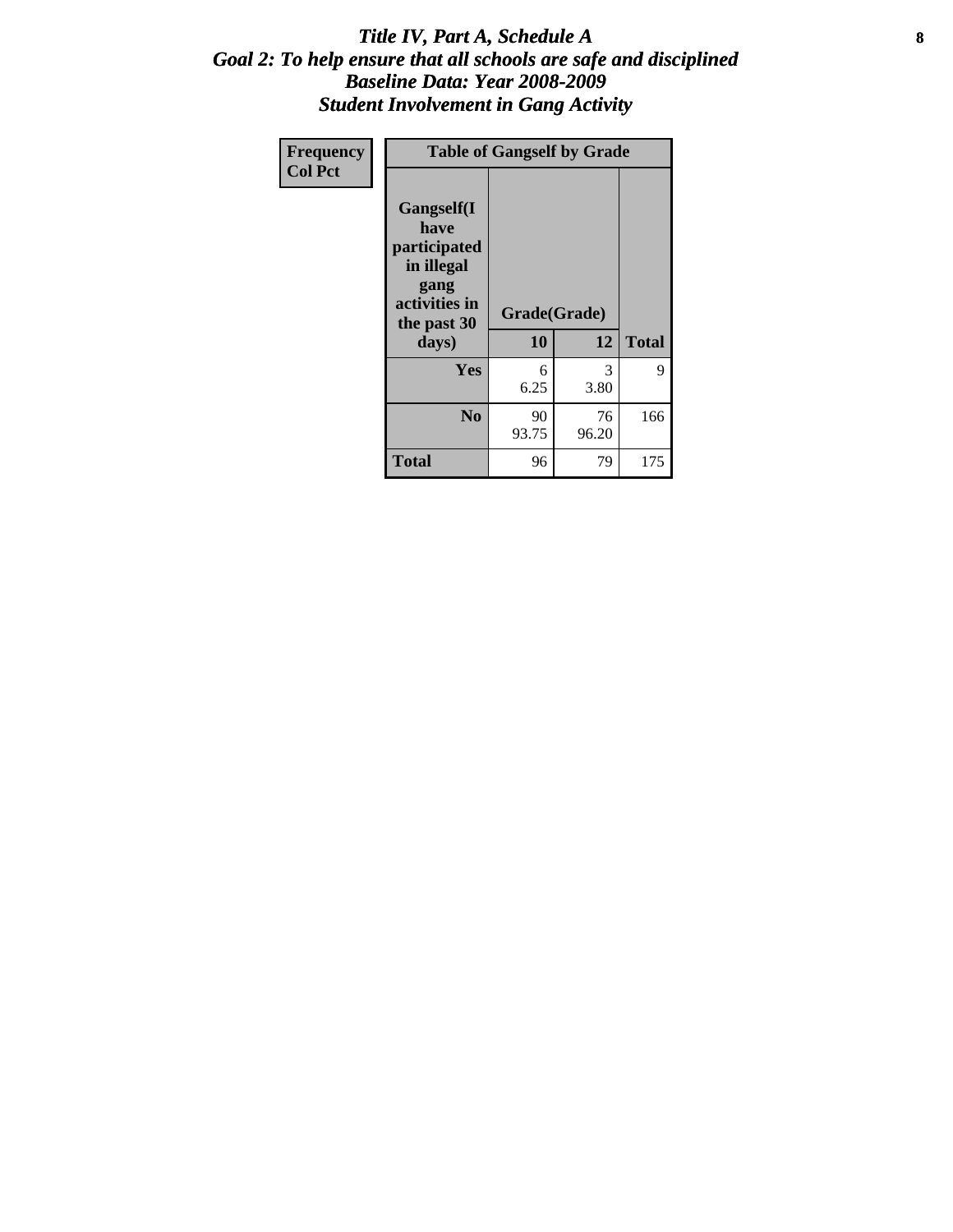# *Student Perception of School Safety* **9**

| <b>Frequency</b><br>Row Pct |
|-----------------------------|
|                             |

| <b>Table of Grade by Safeschool</b> |                          |                                                        |                                    |                                    |              |  |
|-------------------------------------|--------------------------|--------------------------------------------------------|------------------------------------|------------------------------------|--------------|--|
|                                     |                          | Safeschool (School is a place at which I feel<br>safe) |                                    |                                    |              |  |
| Grade(Grade)                        | <b>Strongly</b><br>Agree | Somewhat  <br>Agree                                    | <b>Somewhat</b><br><b>Disagree</b> | <b>Strongly</b><br><b>Disagree</b> | <b>Total</b> |  |
| <b>10</b>                           | 30<br>31.25              | 46<br>47.92                                            | 13<br>13.54                        | 7.29                               | 96           |  |
| 12                                  | 33<br>41.77              | 39<br>49.37                                            | 5<br>6.33                          | 2.53                               | 79.          |  |
| <b>Total</b>                        | 63                       | 85                                                     | 18                                 | 9                                  | 175          |  |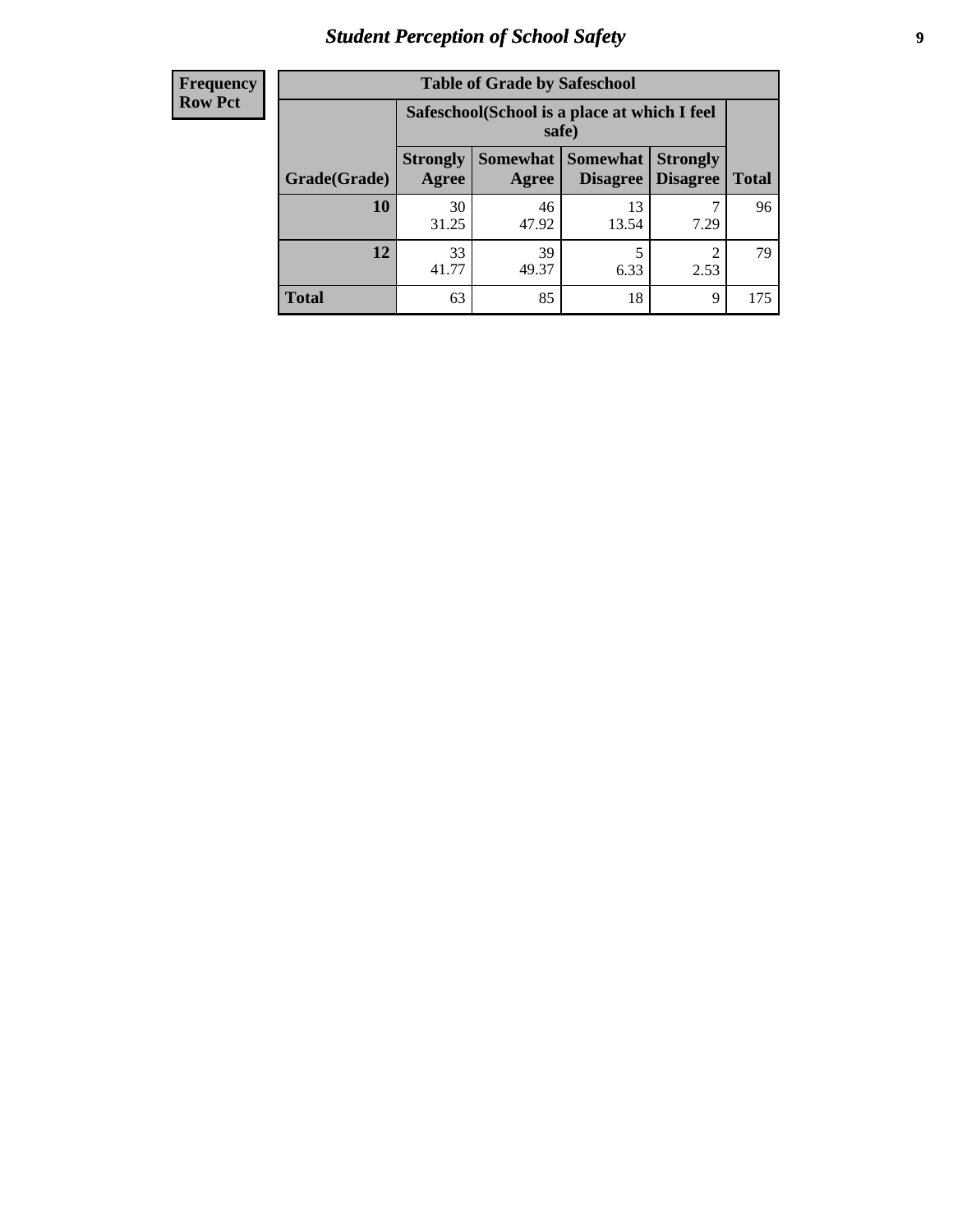#### *Students Who Have Been Bullied* **10**

| <b>Frequency</b> | <b>Table of Grade by Bullied</b> |                                                                               |                   |                         |                   |                               |                               |              |
|------------------|----------------------------------|-------------------------------------------------------------------------------|-------------------|-------------------------|-------------------|-------------------------------|-------------------------------|--------------|
| <b>Row Pct</b>   |                                  | <b>Bullied</b> (I have been bullied by other<br>students in the past 30 days) |                   |                         |                   |                               |                               |              |
|                  | Grade(Grade)                     | $\mathbf{0}$<br><b>Days</b>                                                   | 1 or<br>2<br>days | 3 <sub>to</sub><br>days | 6 to<br>9<br>days | <b>10</b><br>to<br>19<br>days | <b>20</b><br>to<br>29<br>days | <b>Total</b> |
|                  |                                  |                                                                               |                   |                         |                   |                               |                               |              |
|                  | 10                               | 83<br>86.46                                                                   | 6<br>6.25         | $\mathfrak{D}$<br>2.08  | 1.04              | 3<br>3.13                     | 1.04                          | 96           |
|                  | 12                               | 74<br>93.67                                                                   | 3<br>3.80         | 1.27                    | 0<br>0.00         | 0<br>0.00                     | 1.27                          | 79           |
|                  | <b>Total</b>                     | 157                                                                           | 9                 | 3                       |                   | 3                             | $\overline{2}$                | 175          |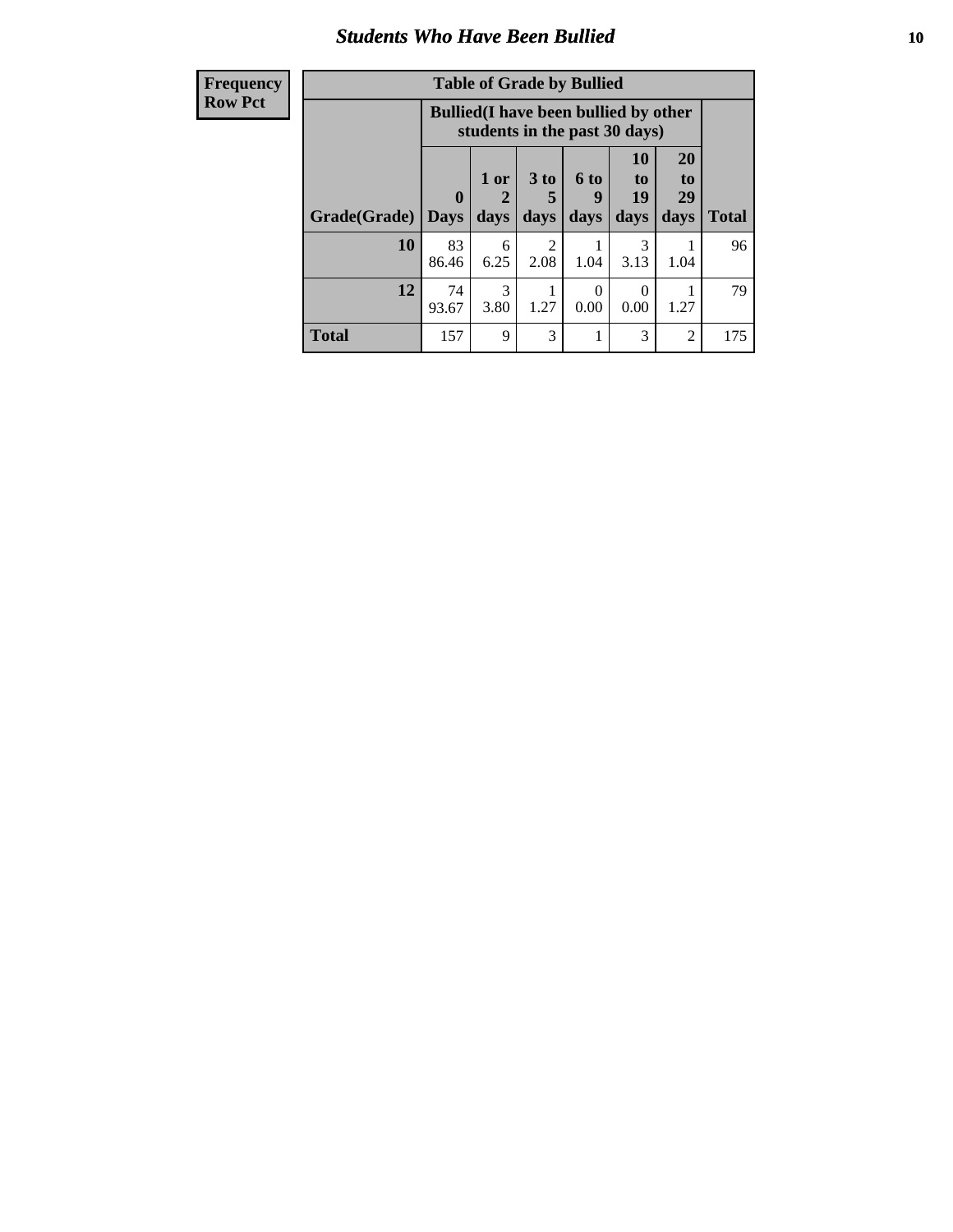#### *School Climate* **11**

| Frequency      | <b>Table of SchoolClimate1 by Grade</b> |                        |                        |              |  |  |
|----------------|-----------------------------------------|------------------------|------------------------|--------------|--|--|
| <b>Col Pct</b> | SchoolClimate1(I<br>like school)        | Grade(Grade)<br>10     | 12                     | <b>Total</b> |  |  |
|                | <b>Strongly Agree</b>                   | 32<br>33.33            | 27<br>34.18            | 59           |  |  |
|                | <b>Somewhat Agree</b>                   | 56<br>58.33            | 48<br>60.76            | 104          |  |  |
|                | <b>Somewhat Disagree</b>                | 6<br>6.25              | $\mathfrak{D}$<br>2.53 | 8            |  |  |
|                | <b>Strongly Disagree</b>                | $\mathfrak{D}$<br>2.08 | $\mathfrak{D}$<br>2.53 | 4            |  |  |
|                | <b>Total</b>                            | 96                     | 79                     | 175          |  |  |

| Frequency<br>Col Pct |
|----------------------|

| <b>Table of SchoolClimate2 by Grade</b>           |                    |             |              |  |  |
|---------------------------------------------------|--------------------|-------------|--------------|--|--|
| SchoolClimate2(I<br>feel successful at<br>school) | Grade(Grade)<br>10 | 12          | <b>Total</b> |  |  |
| <b>Strongly Agree</b>                             | 38<br>39.58        | 36<br>45.57 | 74           |  |  |
| <b>Somewhat Agree</b>                             | 52<br>54.17        | 40<br>50.63 | 92           |  |  |
| <b>Somewhat Disagree</b>                          | 5<br>5.21          | 3<br>3.80   | 8            |  |  |
| <b>Strongly Disagree</b>                          | 1.04               | 0.00        | 1            |  |  |
| <b>Total</b>                                      | 96                 | 79          | 175          |  |  |

| Frequency      | <b>Table of SchoolClimate3 by Grade</b>                                      |                    |             |              |
|----------------|------------------------------------------------------------------------------|--------------------|-------------|--------------|
| <b>Col Pct</b> | <b>SchoolClimate3(My</b><br>school has high<br>standards for<br>achievement) | Grade(Grade)<br>10 | 12          | <b>Total</b> |
|                | <b>Strongly Agree</b>                                                        | 44<br>45.83        | 34<br>43.04 | 78           |
|                | <b>Somewhat Agree</b>                                                        | 36<br>37.50        | 35<br>44.30 | 71           |
|                | <b>Somewhat Disagree</b>                                                     | 13<br>13.54        | 10<br>12.66 | 23           |
|                | <b>Strongly Disagree</b>                                                     | 3<br>3.13          | 0<br>0.00   | 3            |
|                | Total                                                                        | 96                 | 79          | 175          |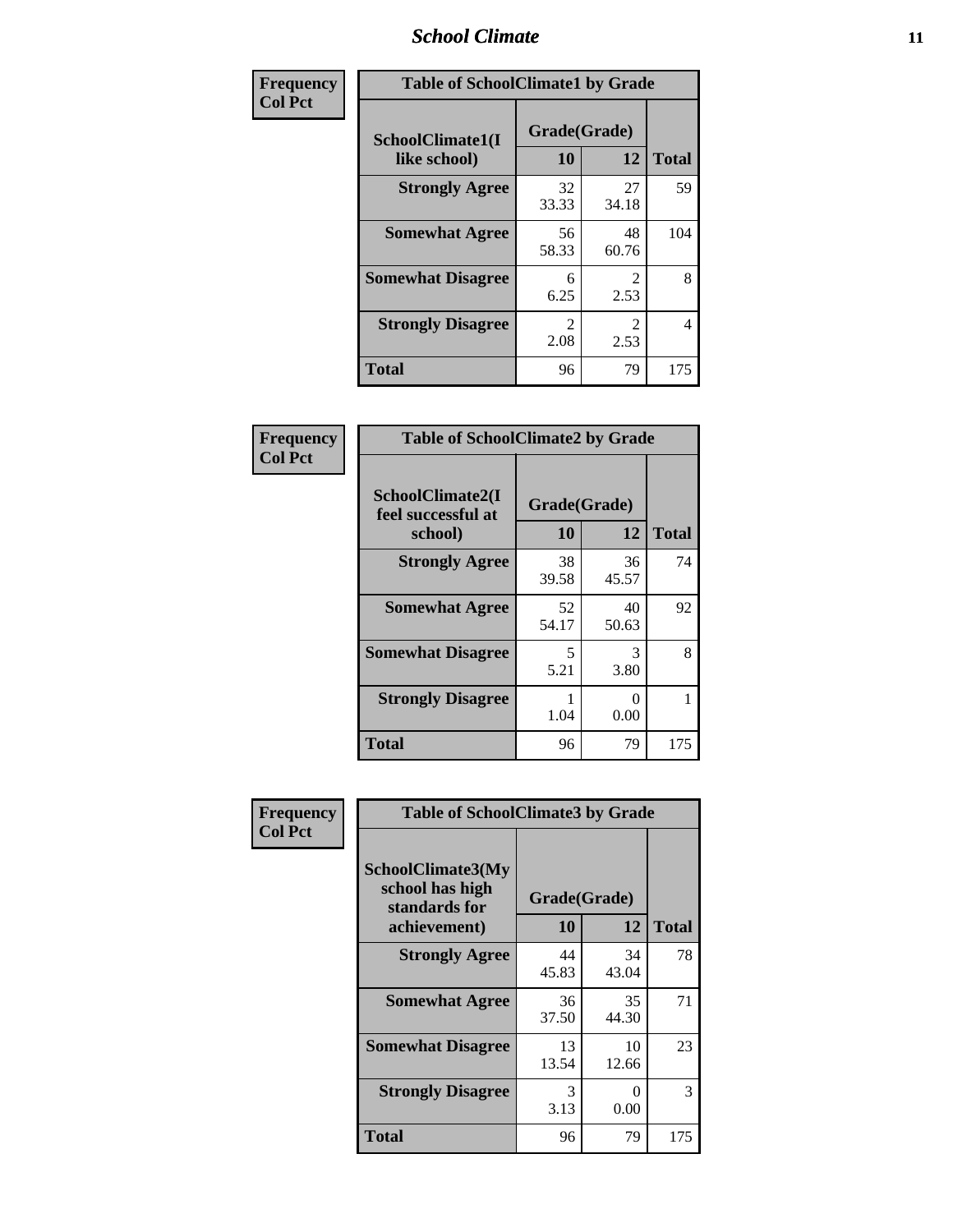### *School Climate* **12**

| Frequency      | <b>Table of SchoolClimate4 by Grade</b>                              |                    |             |              |
|----------------|----------------------------------------------------------------------|--------------------|-------------|--------------|
| <b>Col Pct</b> | <b>SchoolClimate4(My</b><br>school sets clear<br>rules for behavior) | Grade(Grade)<br>10 | 12          | <b>Total</b> |
|                | <b>Strongly Agree</b>                                                | 58<br>60.42        | 51<br>64.56 | 109          |
|                | <b>Somewhat Agree</b>                                                | 33<br>34.38        | 25<br>31.65 | 58           |
|                | <b>Somewhat Disagree</b>                                             | 4<br>4.17          | 3<br>3.80   | 7            |
|                | <b>Strongly Disagree</b>                                             | 1.04               | 0<br>0.00   | 1            |
|                | <b>Total</b>                                                         | 96                 | 79          | 175          |

| <b>Table of SchoolClimate5 by Grade</b>                              |                    |             |              |  |  |
|----------------------------------------------------------------------|--------------------|-------------|--------------|--|--|
| SchoolClimate5(I<br>know what to do in<br>an emergency at<br>school) | Grade(Grade)<br>10 | 12          | <b>Total</b> |  |  |
| <b>Strongly Agree</b>                                                | 65<br>67.71        | 61<br>77.22 | 126          |  |  |
| <b>Somewhat Agree</b>                                                | 28<br>29.17        | 16<br>20.25 | 44           |  |  |
| <b>Somewhat Disagree</b>                                             | 3<br>3.13          | 2<br>2.53   | 5            |  |  |
| <b>Total</b>                                                         | 96                 | 79          | 175          |  |  |

| Frequency      | <b>Table of SchoolClimate6 by Grade</b>                  |                    |             |              |
|----------------|----------------------------------------------------------|--------------------|-------------|--------------|
| <b>Col Pct</b> | <b>SchoolClimate6(Teachers</b><br>treat me with respect) | Grade(Grade)<br>10 | 12          | <b>Total</b> |
|                | <b>Strongly Agree</b>                                    | 41<br>42.71        | 35<br>44.30 | 76           |
|                | <b>Somewhat Agree</b>                                    | 41<br>42.71        | 35<br>44.30 | 76           |
|                | <b>Somewhat Disagree</b>                                 | 9<br>9.38          | 8.86        | 16           |
|                | <b>Strongly Disagree</b>                                 | 5<br>5.21          | 2<br>2.53   |              |
|                | <b>Total</b>                                             | 96                 | 79          | 175          |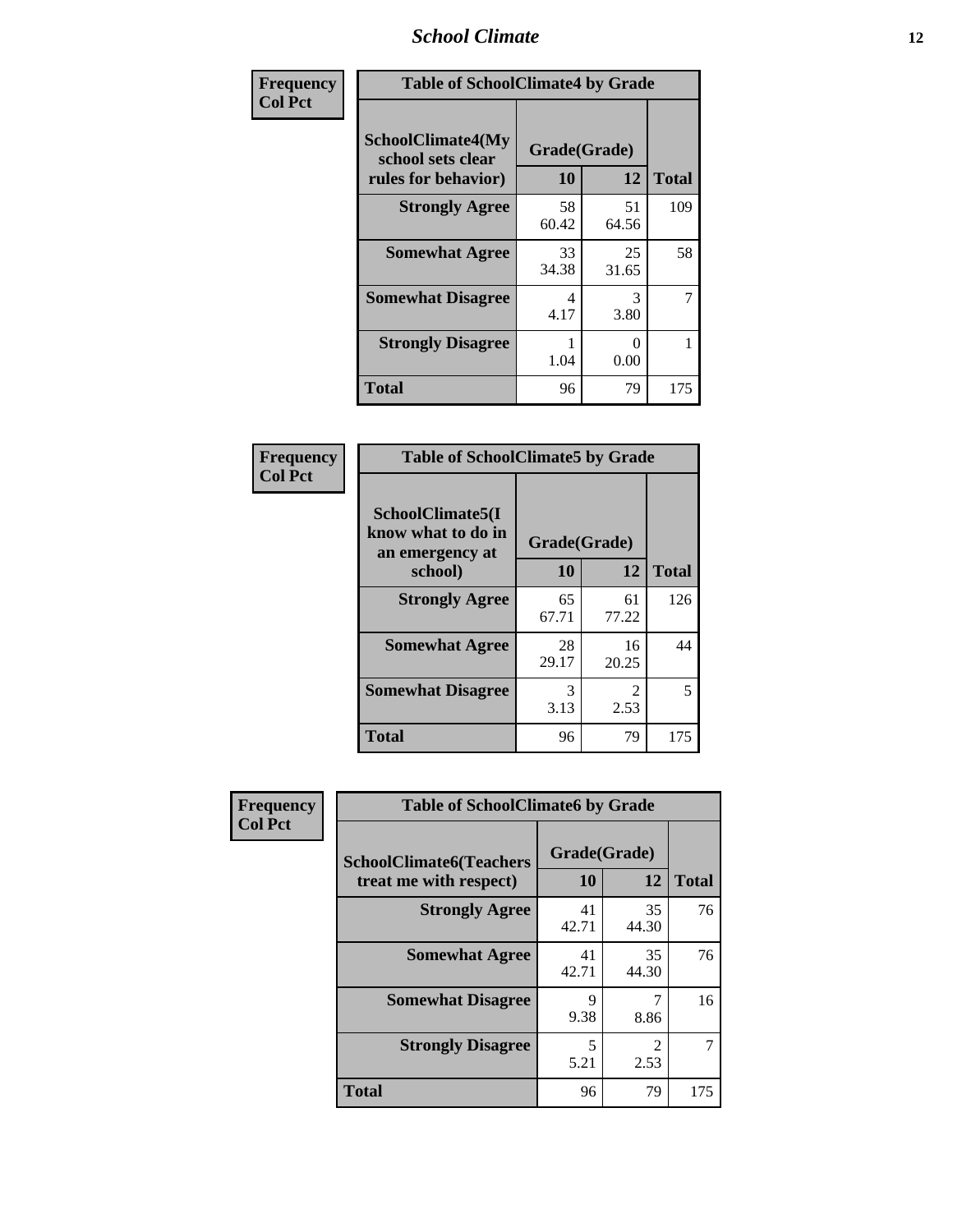### *School Climate* **13**

| Frequency      | <b>Table of SchoolClimate7 by Grade</b>                                       |                           |                        |              |
|----------------|-------------------------------------------------------------------------------|---------------------------|------------------------|--------------|
| <b>Col Pct</b> | <b>SchoolClimate7(Behaviors</b><br>in my class allow the<br>teacher to teach) | Grade(Grade)<br><b>10</b> | 12                     | <b>Total</b> |
|                | <b>Strongly Agree</b>                                                         | 26<br>27.08               | 27<br>34.18            | 53           |
|                | <b>Somewhat Agree</b>                                                         | 51<br>53.13               | 41<br>51.90            | 92           |
|                | <b>Somewhat Disagree</b>                                                      | 18<br>18.75               | $\mathbf Q$<br>11.39   | 27           |
|                | <b>Strongly Disagree</b>                                                      | 1.04                      | $\mathfrak{D}$<br>2.53 | 3            |
|                | <b>Total</b>                                                                  | 96                        | 79                     | 175          |

| Frequency      | <b>Table of SchoolClimate8 by Grade</b>                                 |                        |             |              |
|----------------|-------------------------------------------------------------------------|------------------------|-------------|--------------|
| <b>Col Pct</b> | <b>SchoolClimate8(Students</b><br>are frequently<br>recognized for good | Grade(Grade)           |             |              |
|                | behavior)                                                               | 10                     | 12          | <b>Total</b> |
|                | <b>Strongly Agree</b>                                                   | 20<br>20.83            | 23<br>29.11 | 43           |
|                | <b>Somewhat Agree</b>                                                   | 55<br>57.29            | 35<br>44.30 | 90           |
|                | <b>Somewhat Disagree</b>                                                | 19<br>19.79            | 16<br>20.25 | 35           |
|                | <b>Strongly Disagree</b>                                                | $\mathfrak{D}$<br>2.08 | 5<br>6.33   | 7            |
|                | <b>Total</b>                                                            | 96                     | 79          | 175          |

| Frequency      | <b>Table of SchoolClimate9 by Grade</b>                                                  |                    |             |              |
|----------------|------------------------------------------------------------------------------------------|--------------------|-------------|--------------|
| <b>Col Pct</b> | <b>SchoolClimate9(School</b><br>counselor would be<br>helpful if I needed<br>assistance) | Grade(Grade)<br>10 | 12          | <b>Total</b> |
|                | <b>Strongly Agree</b>                                                                    | 81<br>84.38        | 76<br>96.20 | 157          |
|                | <b>Somewhat Agree</b>                                                                    | 11<br>11.46        | 3<br>3.80   | 14           |
|                | <b>Somewhat Disagree</b>                                                                 | 3<br>3.13          | 0<br>0.00   | 3            |
|                | <b>Strongly Disagree</b>                                                                 | 1.04               | ∩<br>0.00   |              |
|                | Total                                                                                    | 96                 | 79          | 175          |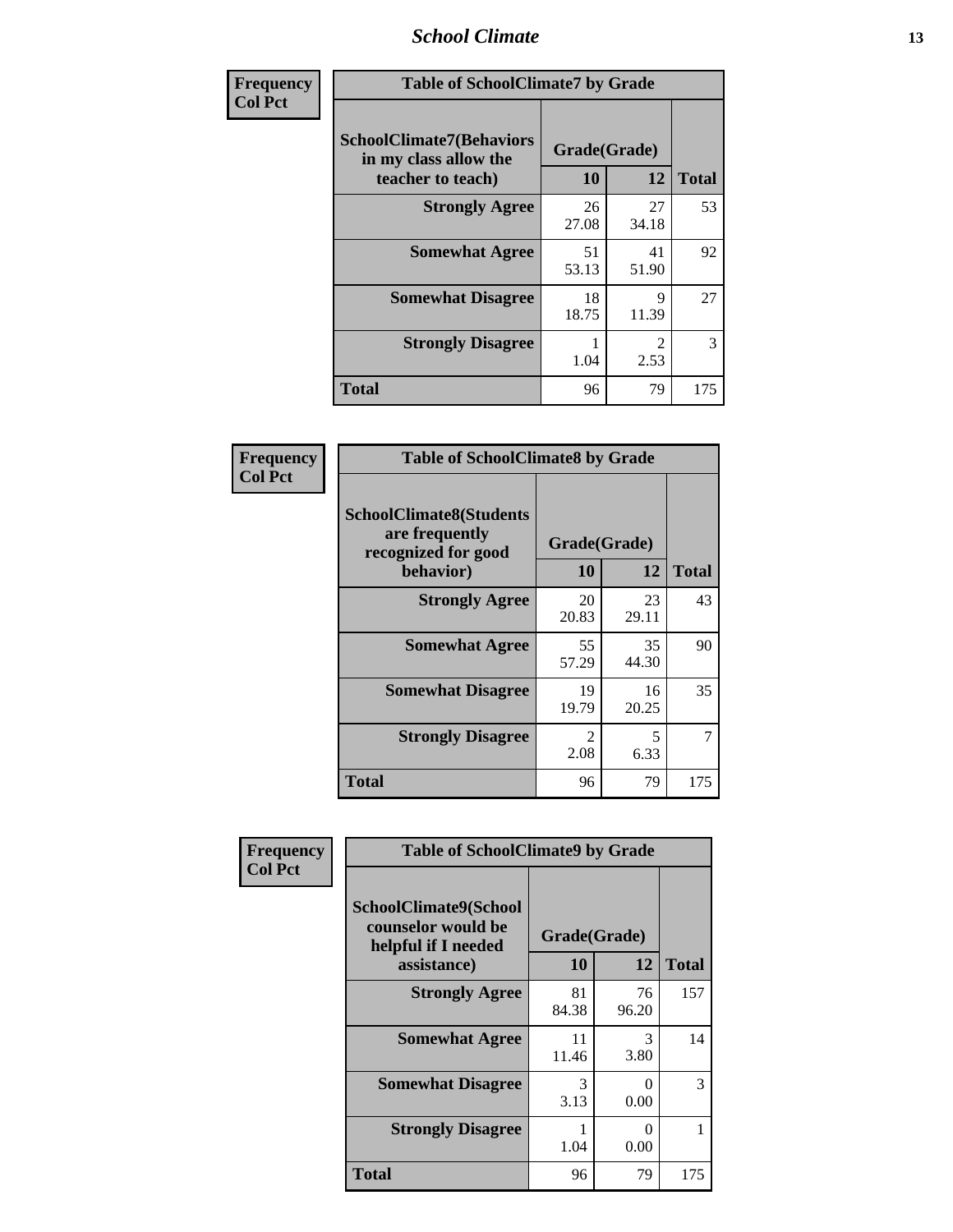### *Reasons for Dropping Out* **14**

| Frequency      | <b>Table of Dropoutreason by Grade</b>                |              |             |              |
|----------------|-------------------------------------------------------|--------------|-------------|--------------|
| <b>Col Pct</b> | Dropoutreason(If<br>I dropped out the<br>reason would | Grade(Grade) |             |              |
|                | most likely be)                                       | 10           | 12          | <b>Total</b> |
|                | <b>Won't Drop out</b>                                 | 58<br>60.42  | 59<br>74.68 | 117          |
|                | <b>Bored</b>                                          | 11<br>11.46  | 5<br>6.33   | 16           |
|                | <b>Family Reasons</b>                                 | 8<br>8.33    | 4<br>5.06   | 12           |
|                | <b>Other</b>                                          | 19<br>19.79  | 11<br>13.92 | 30           |
|                | <b>Total</b>                                          | 96           | 79          | 175          |

| Frequency<br><b>Col Pct</b> | <b>Table of Dropout by Grade</b>                                       |                    |             |              |
|-----------------------------|------------------------------------------------------------------------|--------------------|-------------|--------------|
|                             | Dropout(I<br>have<br>thought<br>about<br>dropping<br>out of<br>school) | Grade(Grade)<br>10 | 12          | <b>Total</b> |
|                             | <b>Yes</b>                                                             | 22<br>22.92        | 22<br>27.85 | 44           |
|                             | N <sub>0</sub>                                                         | 74<br>77.08        | 57<br>72.15 | 131          |
|                             | <b>Total</b>                                                           | 96                 | 79          | 175          |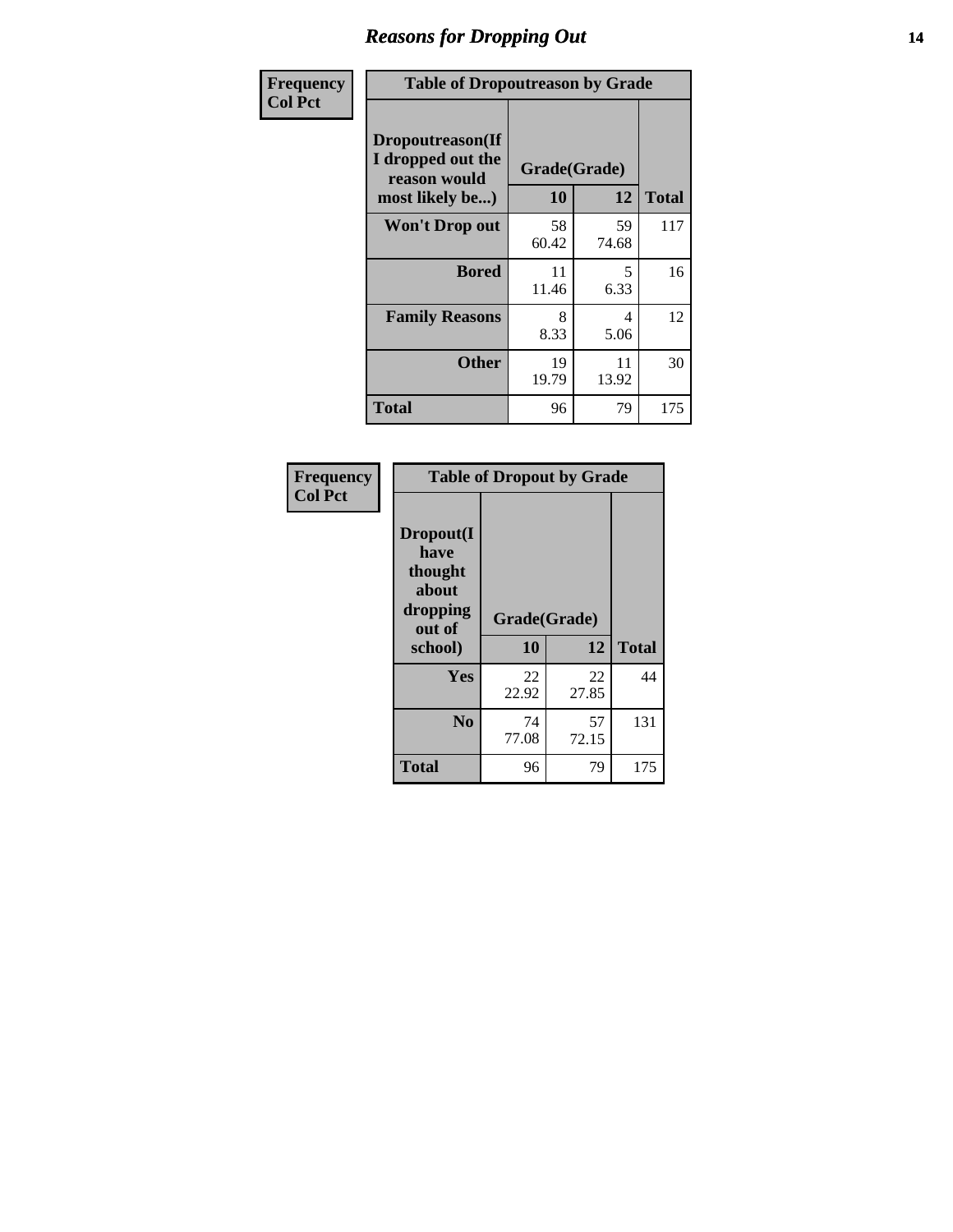*School Safety* **15**

| Frequency      | <b>Table of Gangself by Grade</b>                                                                 |                    |             |              |
|----------------|---------------------------------------------------------------------------------------------------|--------------------|-------------|--------------|
| <b>Col Pct</b> | Gangself(I<br>have<br>participated<br>in illegal<br>gang<br>activities in<br>the past 30<br>days) | Grade(Grade)<br>10 | 12          | <b>Total</b> |
|                | Yes                                                                                               | 6<br>6.25          | 3<br>3.80   | 9            |
|                | N <sub>0</sub>                                                                                    | 90<br>93.75        | 76<br>96.20 | 166          |
|                | <b>Total</b>                                                                                      | 96                 | 79          | 175          |

| Frequency<br><b>Col Pct</b> | <b>Table of Gangpeers by Grade</b>                                                                                             |                    |             |              |
|-----------------------------|--------------------------------------------------------------------------------------------------------------------------------|--------------------|-------------|--------------|
|                             | <b>Gangpeers</b> (I<br>have friends<br>who have<br>participated<br>in illegal<br>gang<br>activities in<br>the past 30<br>days) | Grade(Grade)<br>10 | 12          | <b>Total</b> |
|                             | <b>Yes</b>                                                                                                                     | 18<br>18.75        | 11<br>13.92 | 29           |
|                             | N <sub>0</sub>                                                                                                                 | 78<br>81.25        | 68<br>86.08 | 146          |
|                             | <b>Total</b>                                                                                                                   | 96                 | 79          | 175          |

| Frequency      | <b>Table of Pickedon by Grade</b>                                  |              |             |              |  |  |  |  |  |  |
|----------------|--------------------------------------------------------------------|--------------|-------------|--------------|--|--|--|--|--|--|
| <b>Col Pct</b> | <b>Pickedon(I have</b><br>been picked on or<br>teased at school in | Grade(Grade) |             |              |  |  |  |  |  |  |
|                | the past 30 days)                                                  | 10           | 12          | <b>Total</b> |  |  |  |  |  |  |
|                | <b>Strongly Agree</b>                                              | 9<br>9.38    | 8.86        | 16           |  |  |  |  |  |  |
|                | <b>Somewhat Agree</b>                                              | 18<br>18.75  | 12<br>15.19 | 30           |  |  |  |  |  |  |
|                | <b>Somewhat Disagree</b>                                           | 16<br>16.67  | 11<br>13.92 | 27           |  |  |  |  |  |  |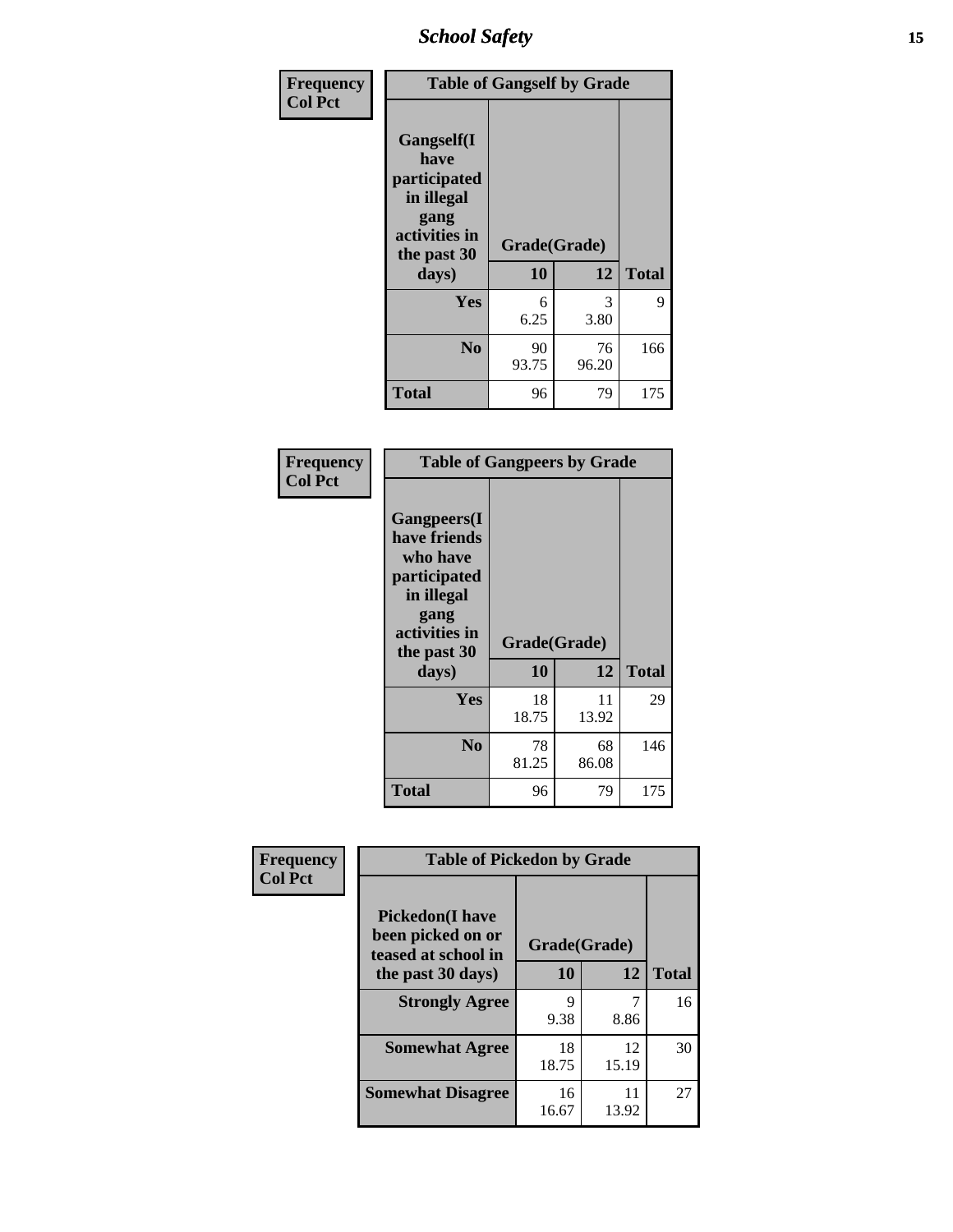*School Safety* **16**

| <b>Frequency</b> | <b>Table of Pickedon by Grade</b>                                                        |                    |             |              |  |  |  |  |  |
|------------------|------------------------------------------------------------------------------------------|--------------------|-------------|--------------|--|--|--|--|--|
| <b>Col Pct</b>   | <b>Pickedon</b> (I have<br>been picked on or<br>teased at school in<br>the past 30 days) | Grade(Grade)<br>10 | 12          | <b>Total</b> |  |  |  |  |  |
|                  | <b>Strongly Disagree</b>                                                                 | 53<br>55.21        | 49<br>62.03 | 102          |  |  |  |  |  |
|                  | <b>Total</b>                                                                             | 96                 | 79          | 175          |  |  |  |  |  |

| Frequency      |                                                          | <b>Table of Safeschool by Grade</b> |             |              |  |  |  |  |  |  |
|----------------|----------------------------------------------------------|-------------------------------------|-------------|--------------|--|--|--|--|--|--|
| <b>Col Pct</b> | Safeschool(School<br>is a place at which I<br>feel safe) | Grade(Grade)<br>10                  | 12          | <b>Total</b> |  |  |  |  |  |  |
|                | <b>Strongly Agree</b>                                    | 30<br>31.25                         | 33<br>41.77 | 63           |  |  |  |  |  |  |
|                | <b>Somewhat Agree</b>                                    | 46<br>47.92                         | 39<br>49.37 | 85           |  |  |  |  |  |  |
|                | <b>Somewhat Disagree</b>                                 | 13<br>13.54                         | 5<br>6.33   | 18           |  |  |  |  |  |  |
|                | <b>Strongly Disagree</b>                                 | 7.29                                | 2<br>2.53   | 9            |  |  |  |  |  |  |
|                | <b>Total</b>                                             | 96                                  | 79          | 175          |  |  |  |  |  |  |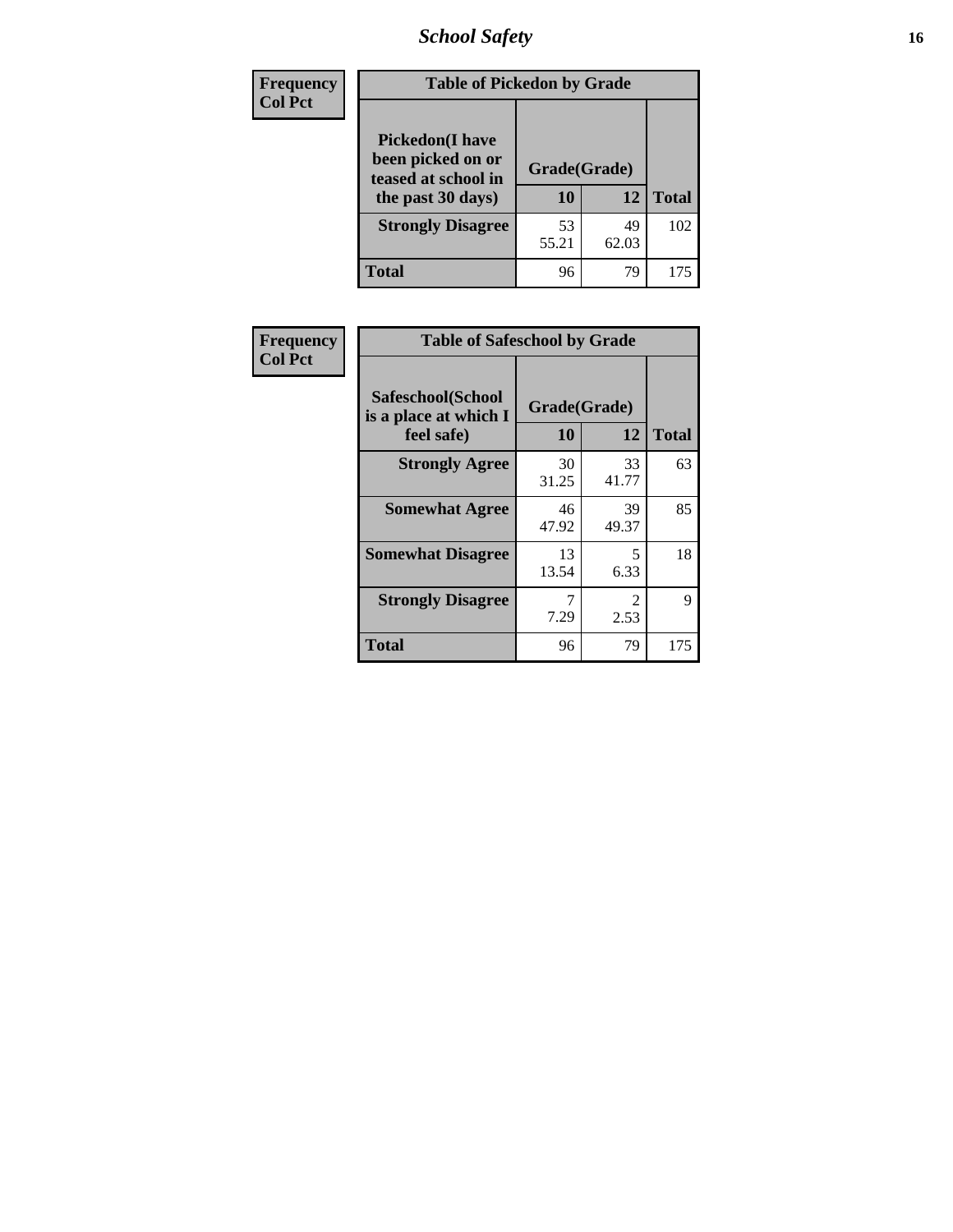*School Safety* **17**

| <b>Frequency</b> | <b>Table of Grade by Bullied</b> |                                                                               |              |                              |                          |                        |                        |              |  |  |  |
|------------------|----------------------------------|-------------------------------------------------------------------------------|--------------|------------------------------|--------------------------|------------------------|------------------------|--------------|--|--|--|
| <b>Row Pct</b>   |                                  | <b>Bullied</b> (I have been bullied by other<br>students in the past 30 days) |              |                              |                          |                        |                        |              |  |  |  |
|                  | Grade(Grade)   Days              | $\mathbf 0$                                                                   | 1 or<br>days | 3 <sub>to</sub><br>5<br>days | <b>6 to</b><br>9<br>days | 10<br>to<br>19<br>days | 20<br>to<br>29<br>days | <b>Total</b> |  |  |  |
|                  | 10                               | 83<br>86.46                                                                   | 6<br>6.25    | $\mathfrak{D}$<br>2.08       | 1.04                     | 3<br>3.13              | 1.04                   | 96           |  |  |  |
|                  | 12                               | 74<br>93.67                                                                   | 3<br>3.80    | 1.27                         | $\Omega$<br>0.00         | 0<br>0.00              | 1.27                   | 79           |  |  |  |
|                  | <b>Total</b>                     | 157                                                                           | 9            | 3                            |                          | 3                      | $\overline{2}$         | 175          |  |  |  |

| Frequency      |              | <b>Table of Grade by Bulliedothers</b>        |                        |                   |                               |                               |                   |              |
|----------------|--------------|-----------------------------------------------|------------------------|-------------------|-------------------------------|-------------------------------|-------------------|--------------|
| <b>Row Pct</b> |              | <b>Bulliedothers</b> (I bullied others in the |                        |                   |                               |                               |                   |              |
|                | Grade(Grade) | $\mathbf 0$<br><b>Days</b>                    | 1 or<br>days           | 6 to<br>9<br>days | <b>10</b><br>to<br>19<br>days | <b>20</b><br>to<br>29<br>days | All<br>30<br>days | <b>Total</b> |
|                |              |                                               |                        |                   |                               |                               |                   |              |
|                | 10           | 90<br>93.75                                   | 2<br>2.08              | 1.04              | 2<br>2.08                     | 1.04                          | 0<br>0.00         | 96           |
|                | 12           | 76<br>96.20                                   | $\overline{2}$<br>2.53 | 0<br>0.00         | $\theta$<br>0.00              | $\Omega$<br>0.00              | 1.27              | 79           |
|                | <b>Total</b> | 166                                           | $\overline{4}$         |                   | $\overline{2}$                |                               | 1                 | 175          |

| Frequency      | <b>Table of Grade by Weaponschool</b> |                                                                        |                   |                        |                          |              |  |  |  |  |
|----------------|---------------------------------------|------------------------------------------------------------------------|-------------------|------------------------|--------------------------|--------------|--|--|--|--|
| <b>Row Pct</b> |                                       | <b>Weaponschool</b> (I<br>brought a weapon to<br>school in the past 30 |                   |                        |                          |              |  |  |  |  |
|                | Grade(Grade)                          | $\boldsymbol{0}$<br><b>Days</b>                                        | 1 or<br>2<br>days | 10<br>to<br>19<br>days | <b>All</b><br>30<br>days | <b>Total</b> |  |  |  |  |
|                | 10                                    | 93<br>96.88                                                            | 1.04              | 1.04                   | 1.04                     | 96           |  |  |  |  |
|                | 12                                    | 78<br>98.73                                                            | 0<br>0.00         | 0<br>0.00              | 1.27                     | 79           |  |  |  |  |
|                | <b>Total</b>                          | 171                                                                    | 1                 | 1                      | 2                        | 175          |  |  |  |  |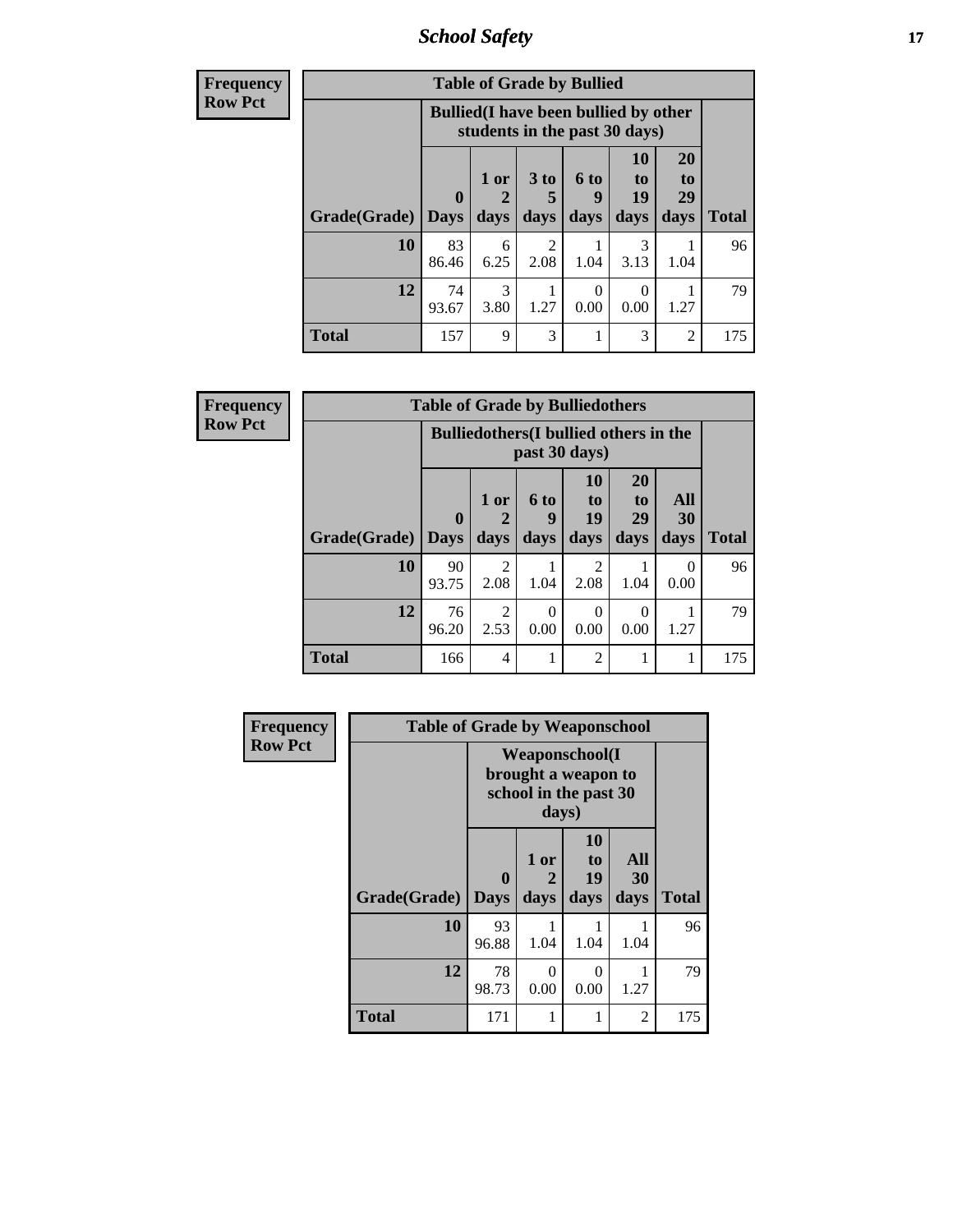*School Safety* **18**

| <b>Frequency</b> | <b>Table of Grade by Absentunsafe</b> |                                                                                           |                     |                          |              |  |  |  |
|------------------|---------------------------------------|-------------------------------------------------------------------------------------------|---------------------|--------------------------|--------------|--|--|--|
| <b>Row Pct</b>   |                                       | Absentunsafe(I)<br>have missed school<br>because I felt<br>unsafe in the past<br>30 days) |                     |                          |              |  |  |  |
|                  | Grade(Grade)                          | $\mathbf{0}$<br><b>Days</b>                                                               | 10 to<br>19<br>days | <b>All</b><br>30<br>days | <b>Total</b> |  |  |  |
|                  | 10                                    | 94<br>97.92                                                                               | 1<br>1.04           | 1.04                     | 96           |  |  |  |
|                  | 12                                    | 79<br>100.00                                                                              | 0<br>0.00           | 0<br>0.00                | 79           |  |  |  |
|                  | <b>Total</b>                          | 173                                                                                       | 1                   |                          | 175          |  |  |  |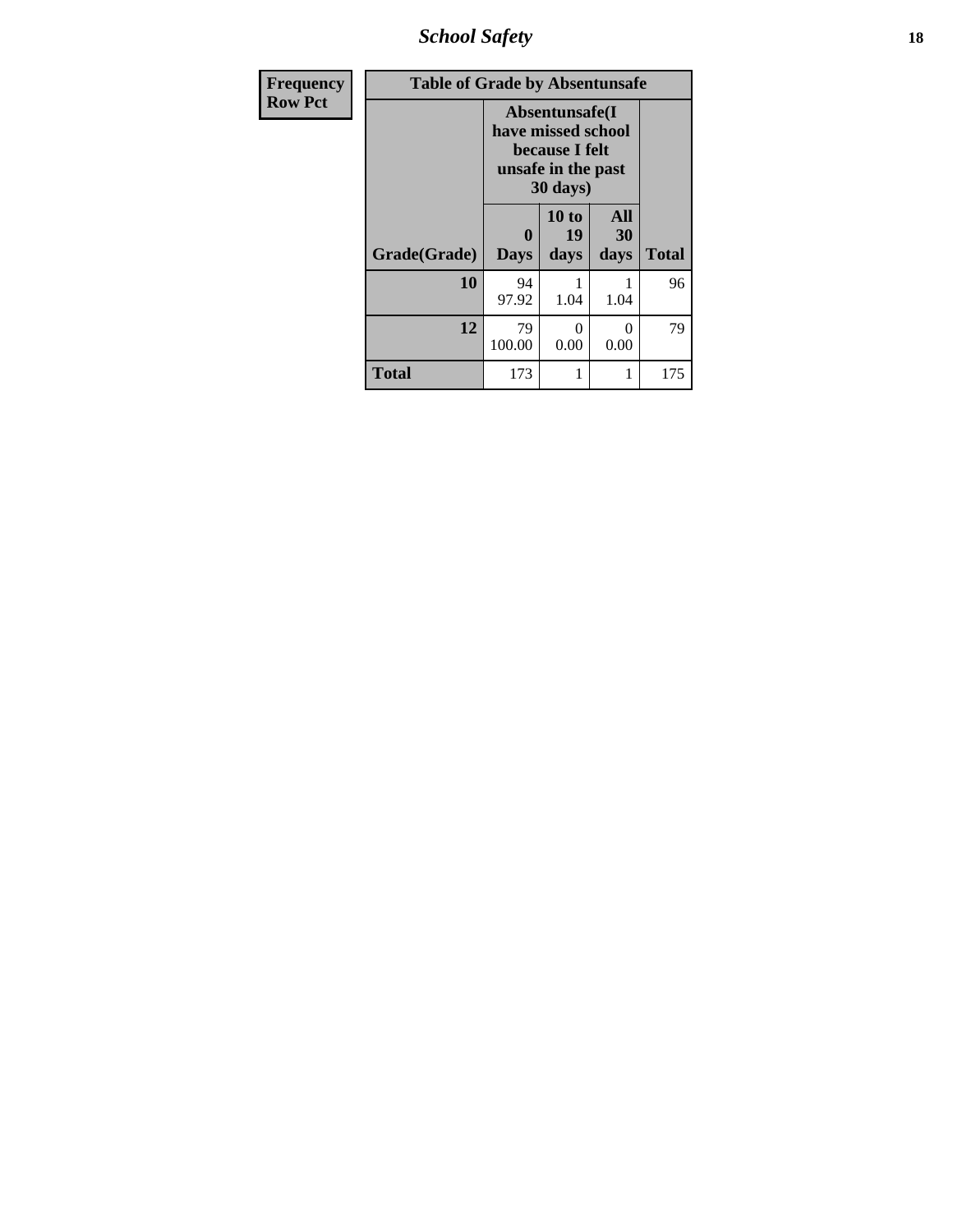# *Drug Use During Last 30 Days* **19**

#### **Frequency Row Pct**

| <b>Table of Grade by Alcohol</b> |                                 |                                     |                 |                  |               |                   |              |       |  |  |
|----------------------------------|---------------------------------|-------------------------------------|-----------------|------------------|---------------|-------------------|--------------|-------|--|--|
|                                  |                                 | Alcohol (Alcohol use, past 30 days) |                 |                  |               |                   |              |       |  |  |
| Grade(Grade)                     | <b>Did</b><br>not<br><b>use</b> | $1 - 2$<br>days                     | $3 - 5$<br>days | $6-9$<br>days    | 10-19<br>days | $20 - 29$<br>days | Every<br>day | Total |  |  |
| 10                               | 76<br>79.17                     | 10<br>10.42                         | 6<br>6.25       | $\theta$<br>0.00 | 1.04          | 1.04              | 2<br>2.08    | 96    |  |  |
| 12                               | 61<br>77.22                     | 1.27                                | 4<br>5.06       | 4<br>5.06        | 7<br>8.86     | 1.27              | 1.27         | 79    |  |  |
| <b>Total</b>                     | 137                             | 11                                  | 10              | 4                | 8             | 2                 | 3            | 175   |  |  |

#### **Frequency Row Pct**

| <b>Table of Grade by Cigarettes</b> |                                 |                                                   |                 |                  |                        |                   |                        |       |  |
|-------------------------------------|---------------------------------|---------------------------------------------------|-----------------|------------------|------------------------|-------------------|------------------------|-------|--|
|                                     |                                 | Cigarettes (Smoking tobacco use,<br>past 30 days) |                 |                  |                        |                   |                        |       |  |
| Grade(Grade)                        | <b>Did</b><br>not<br><b>use</b> | $1 - 2$<br>days                                   | $3 - 5$<br>days | $6-9$<br>days    | $10-19$<br>days        | $20 - 29$<br>days | <b>Every</b><br>day    | Total |  |
| 10                                  | 81<br>84.38                     | 7.29                                              | 1.04            | $\Omega$<br>0.00 | 4<br>4.17              | 1.04              | $\mathfrak{D}$<br>2.08 | 96    |  |
| 12                                  | 65<br>82.28                     | 3<br>3.80                                         | 1.27            | 3<br>3.80        | $\overline{2}$<br>2.53 | 1.27              | 4<br>5.06              | 79    |  |
| <b>Total</b>                        | 146                             | 10                                                | $\overline{2}$  | 3                | 6                      | $\overline{2}$    | 6                      | 175   |  |

| <b>Frequency</b> | <b>Table of Grade by Smokeless</b> |                          |                                                        |                 |                 |                   |              |  |  |
|------------------|------------------------------------|--------------------------|--------------------------------------------------------|-----------------|-----------------|-------------------|--------------|--|--|
| <b>Row Pct</b>   |                                    |                          | <b>Smokeless(Chewing tobacco</b><br>use, past 30 days) |                 |                 |                   |              |  |  |
|                  | Grade(Grade)                       | Did<br>not<br><b>use</b> | $1 - 2$<br>days                                        | $3 - 5$<br>days | $10-19$<br>days | $20 - 29$<br>days | <b>Total</b> |  |  |
|                  | 10                                 | 95<br>98.96              | 0<br>0.00                                              | 0<br>0.00       | 1.04            | 0<br>0.00         | 96           |  |  |
|                  | 12                                 | 76<br>96.20              | 1.27                                                   | 1.27            | 0<br>0.00       | 1.27              | 79           |  |  |
|                  | <b>Total</b>                       | 171                      | 1                                                      |                 | 1               |                   | 175          |  |  |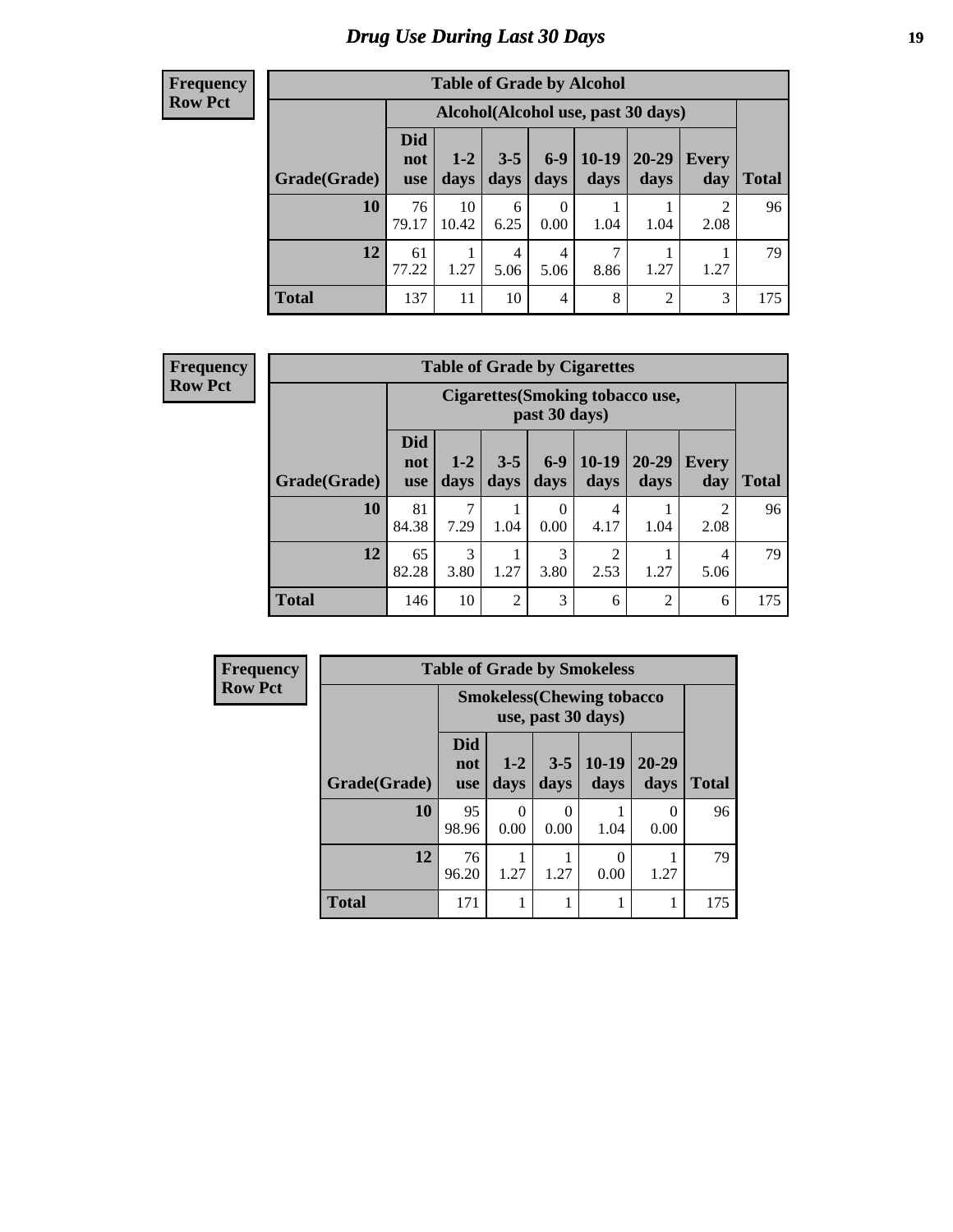**Frequency Row Pct**

| <b>Table of Grade by Marijuana</b> |                                 |                                            |                 |                        |                   |                     |              |  |  |  |
|------------------------------------|---------------------------------|--------------------------------------------|-----------------|------------------------|-------------------|---------------------|--------------|--|--|--|
|                                    |                                 | Marijuana (Marijuana use,<br>past 30 days) |                 |                        |                   |                     |              |  |  |  |
| Grade(Grade)                       | <b>Did</b><br>not<br><b>use</b> | $1 - 2$<br>days                            | $3 - 5$<br>days | $10-19$<br>days        | $20 - 29$<br>days | <b>Every</b><br>day | <b>Total</b> |  |  |  |
| 10                                 | 91<br>94.79                     | 1.04                                       | 3<br>3.13       | 1.04                   | 0<br>0.00         | 0<br>0.00           | 96           |  |  |  |
| 12                                 | 72<br>91.14                     | $\Omega$<br>0.00                           | 0.00            | $\overline{c}$<br>2.53 | 2<br>2.53         | 3<br>3.80           | 79           |  |  |  |
| <b>Total</b>                       | 163                             |                                            | 3               | 3                      | $\overline{2}$    | 3                   | 175          |  |  |  |

| Frequency      |              | <b>Table of Grade by Cocaine</b> |                                               |                       |              |  |  |  |  |  |  |
|----------------|--------------|----------------------------------|-----------------------------------------------|-----------------------|--------------|--|--|--|--|--|--|
| <b>Row Pct</b> |              |                                  | <b>Cocaine</b> (Cocaine<br>use, past 30 days) |                       |              |  |  |  |  |  |  |
|                | Grade(Grade) | <b>Did</b><br>not<br><b>use</b>  | 10-19<br>days                                 | <b>Every</b><br>day   | <b>Total</b> |  |  |  |  |  |  |
|                | 10           | 95<br>98.96                      | 1.04                                          | $\mathcal{O}$<br>0.00 | 96           |  |  |  |  |  |  |
|                | 12           | 77<br>97.47                      | ∩<br>0.00                                     | 2<br>2.53             | 79           |  |  |  |  |  |  |
|                | <b>Total</b> | 172                              |                                               | 2                     | 175          |  |  |  |  |  |  |

| Frequency      | <b>Table of Grade by Inhalants</b>               |                          |                 |                   |                        |              |
|----------------|--------------------------------------------------|--------------------------|-----------------|-------------------|------------------------|--------------|
| <b>Row Pct</b> | <b>Inhalants</b> (Inhalant use,<br>past 30 days) |                          |                 |                   |                        |              |
|                | Grade(Grade)                                     | <b>Did</b><br>not<br>use | $3 - 5$<br>days | $20 - 29$<br>days | Every<br>day           | <b>Total</b> |
|                | 10                                               | 94<br>97.92              | 1.04            | 1.04              | 0<br>0.00              | 96           |
|                | 12                                               | 77<br>97.47              | 0.00            | 0.00              | $\mathfrak{D}$<br>2.53 | 79           |
|                | <b>Total</b>                                     | 171                      |                 |                   | $\overline{c}$         | 175          |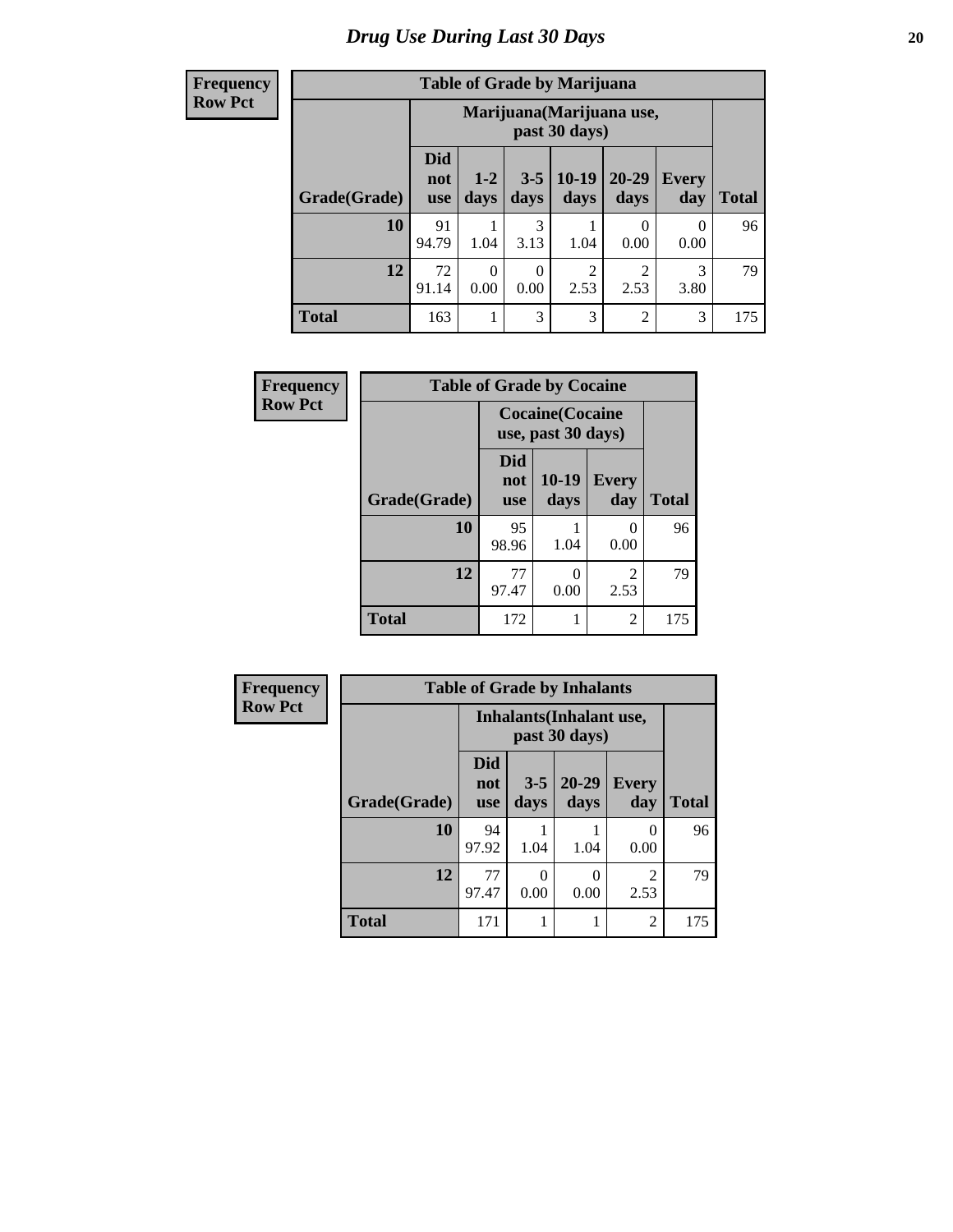| <b>Frequency</b> | <b>Table of Grade by Steroids</b> |                                                |                     |       |  |
|------------------|-----------------------------------|------------------------------------------------|---------------------|-------|--|
| <b>Row Pct</b>   |                                   | <b>Steroids</b> (Steroid<br>use, past 30 days) |                     |       |  |
|                  | Grade(Grade)                      | Did not<br><b>use</b>                          | <b>Every</b><br>day | Total |  |
|                  | 10                                | 95<br>98.96                                    | 1.04                | 96    |  |
|                  | 12                                | 79<br>100.00                                   | 0.00                | 79    |  |
|                  | <b>Total</b>                      | 174                                            |                     | 175   |  |

| Frequency      | <b>Table of Grade by Ecstasy</b> |                                 |                                               |                      |              |
|----------------|----------------------------------|---------------------------------|-----------------------------------------------|----------------------|--------------|
| <b>Row Pct</b> |                                  |                                 | <b>Ecstasy</b> (Ecstasy<br>use, past 30 days) |                      |              |
|                | Grade(Grade)                     | <b>Did</b><br>not<br><b>use</b> | $6 - 9$<br>days                               | <b>Every</b><br>day  | <b>Total</b> |
|                | 10                               | 95<br>98.96                     | 1.04                                          | $\mathbf{0}$<br>0.00 | 96           |
|                | 12                               | 78<br>98.73                     | 0<br>0.00                                     | 1.27                 | 79           |
|                | <b>Total</b>                     | 173                             |                                               | 1                    | 175          |

| <b>Frequency</b> | <b>Table of Grade by Meth</b> |                                                    |            |                     |              |  |  |
|------------------|-------------------------------|----------------------------------------------------|------------|---------------------|--------------|--|--|
| <b>Row Pct</b>   |                               | <b>Meth</b> (Methamphetamine<br>use, past 30 days) |            |                     |              |  |  |
|                  | Grade(Grade)                  | Did not<br><b>use</b>                              | $1-2$ days | <b>Every</b><br>day | <b>Total</b> |  |  |
|                  | 10                            | 94<br>97.92                                        | 1.04       | 1.04                | 96           |  |  |
|                  | 12                            | 79<br>100.00                                       | 0.00       | 0<br>0.00           | 79           |  |  |
|                  | <b>Total</b>                  | 173                                                |            |                     | 175          |  |  |

| <b>Frequency</b> |              | <b>Table of Grade by Hallucinogens</b>            |                  |              |  |  |
|------------------|--------------|---------------------------------------------------|------------------|--------------|--|--|
| <b>Row Pct</b>   |              | Hallucinogens (Hallucinogen<br>use, past 30 days) |                  |              |  |  |
|                  | Grade(Grade) | Did not use                                       | <b>Every day</b> | <b>Total</b> |  |  |
|                  | <b>10</b>    | 95<br>98.96                                       | 1.04             | 96           |  |  |
|                  | 12           | 79<br>100.00                                      | 0.00             | 79           |  |  |
|                  | <b>Total</b> | 174                                               |                  | 175          |  |  |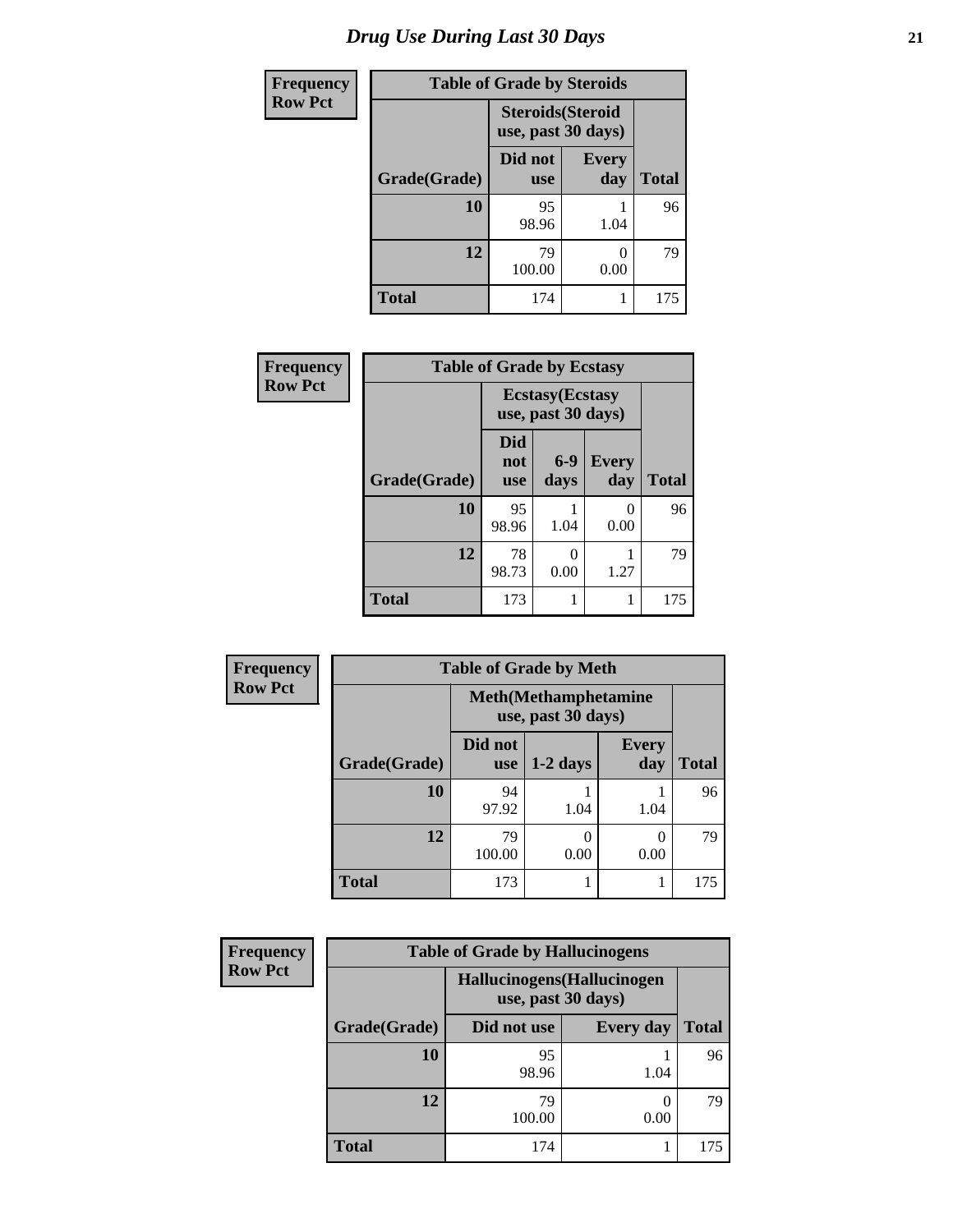# *Drug Use During Last 30 Days* **22**

| <b>Frequency</b> |  |
|------------------|--|
| <b>Row Pct</b>   |  |

# **Table of Grade by Prescription**

| uvuvy | Table of Graue by Frescription |                                                                                    |                 |                        |                 |                  |              |
|-------|--------------------------------|------------------------------------------------------------------------------------|-----------------|------------------------|-----------------|------------------|--------------|
| Pct   |                                | <b>Prescription</b> (Prescription drugs)<br>not prescribed to me,<br>past 30 days) |                 |                        |                 |                  |              |
|       | Grade(Grade)                   | <b>Did</b><br>not<br><b>use</b>                                                    | $1 - 2$<br>days | $3 - 5$<br>days        | $10-19$<br>days | 20-29<br>days    | <b>Total</b> |
|       | 10                             | 91<br>94.79                                                                        | 4<br>4.17       | 0<br>0.00              | 1.04            | $\theta$<br>0.00 | 96           |
|       | 12                             | 75<br>94.94                                                                        | 0.00            | $\overline{2}$<br>2.53 | 1.27            | 1.27             | 79           |
|       | <b>Total</b>                   | 166                                                                                | 4               | 2                      | $\overline{2}$  |                  | 175          |

┓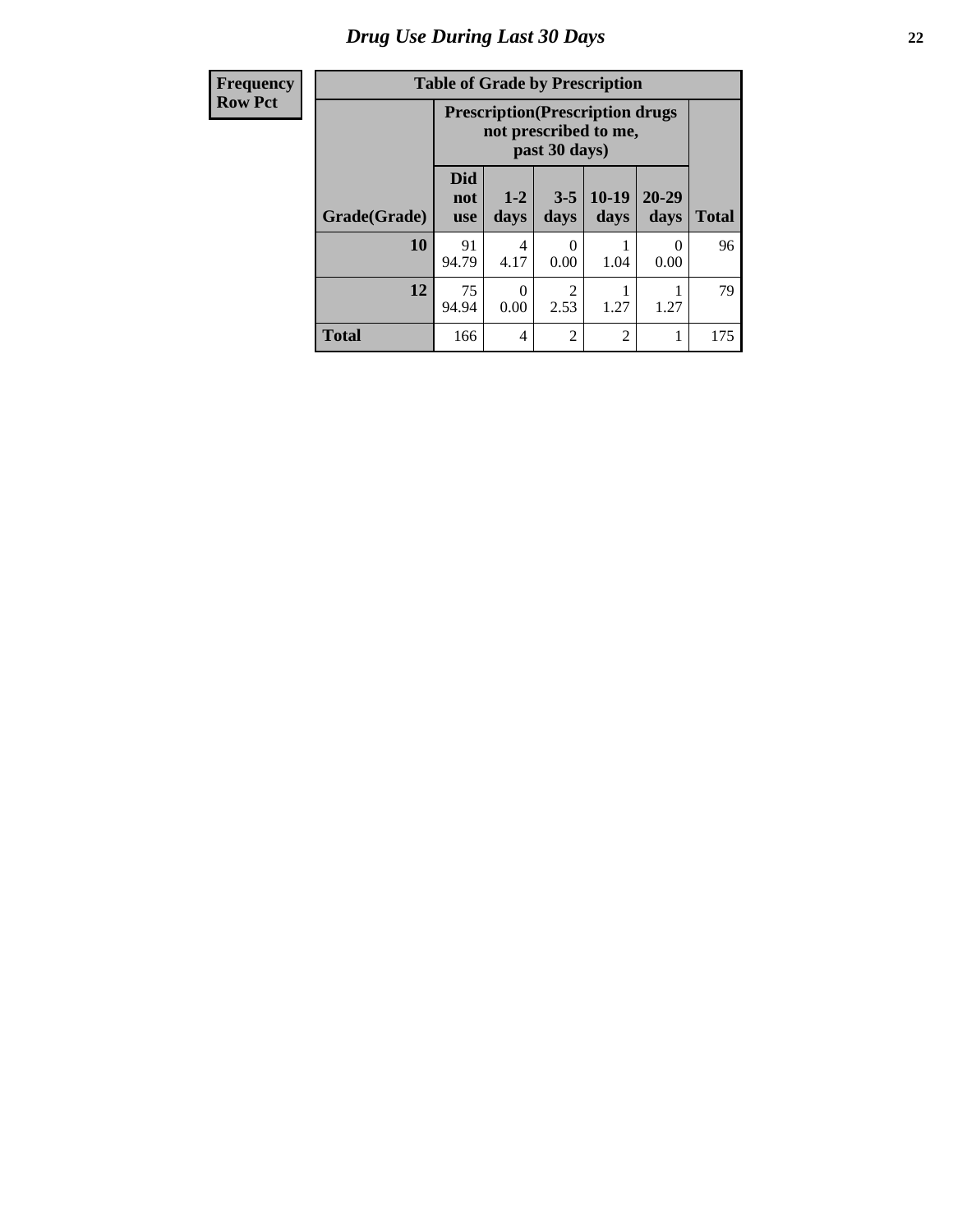| Frequency      | <b>Table of Alcoholease by Grade</b>              |                          |             |              |  |
|----------------|---------------------------------------------------|--------------------------|-------------|--------------|--|
| <b>Col Pct</b> | <b>Alcoholease</b> (It is<br>easy to get alcohol) | Grade(Grade)<br>10<br>12 |             | <b>Total</b> |  |
|                | <b>Strongly Agree</b>                             | 31<br>32.29              | 33<br>41.77 | 64           |  |
|                | <b>Somewhat Agree</b>                             | 27<br>28.13              | 28<br>35.44 | 55           |  |
|                | <b>Somewhat Disagree</b>                          | 11<br>11.46              | 6<br>7.59   | 17           |  |
|                | <b>Strongly Disagree</b>                          | 27<br>28.13              | 12<br>15.19 | 39           |  |
|                | <b>Total</b>                                      | 96                       | 79          | 175          |  |

| Frequency      | <b>Table of Cigarettesease by Grade</b>                 |                    |             |              |
|----------------|---------------------------------------------------------|--------------------|-------------|--------------|
| <b>Col Pct</b> | Cigarettesease(It is<br>easy to get smoking<br>tobacco) | Grade(Grade)<br>10 | 12          | <b>Total</b> |
|                | <b>Strongly Agree</b>                                   | 30<br>31.25        | 42<br>53.16 | 72           |
|                | <b>Somewhat Agree</b>                                   | 26<br>27.08        | 15<br>18.99 | 41           |
|                | <b>Somewhat Disagree</b>                                | 11<br>11.46        | 8<br>10.13  | 19           |
|                | <b>Strongly Disagree</b>                                | 29<br>30.21        | 14<br>17.72 | 43           |
|                | <b>Total</b>                                            | 96                 | 79          | 175          |

| Frequency      | <b>Table of Smokelessease by Grade</b>             |              |             |              |  |  |
|----------------|----------------------------------------------------|--------------|-------------|--------------|--|--|
| <b>Col Pct</b> | <b>Smokelessease</b> (It is<br>easy to get chewing | Grade(Grade) |             |              |  |  |
|                | tobacco)                                           | 10           | 12          | <b>Total</b> |  |  |
|                | <b>Strongly Agree</b>                              | 27<br>28.13  | 37<br>46.84 | 64           |  |  |
|                | <b>Somewhat Agree</b>                              | 22<br>22.92  | 15<br>18.99 | 37           |  |  |
|                | <b>Somewhat Disagree</b>                           | 7<br>7.29    | 11<br>13.92 | 18           |  |  |
|                | <b>Strongly Disagree</b>                           | 40<br>41.67  | 16<br>20.25 | 56           |  |  |
|                | Total                                              | 96           | 79          | 175          |  |  |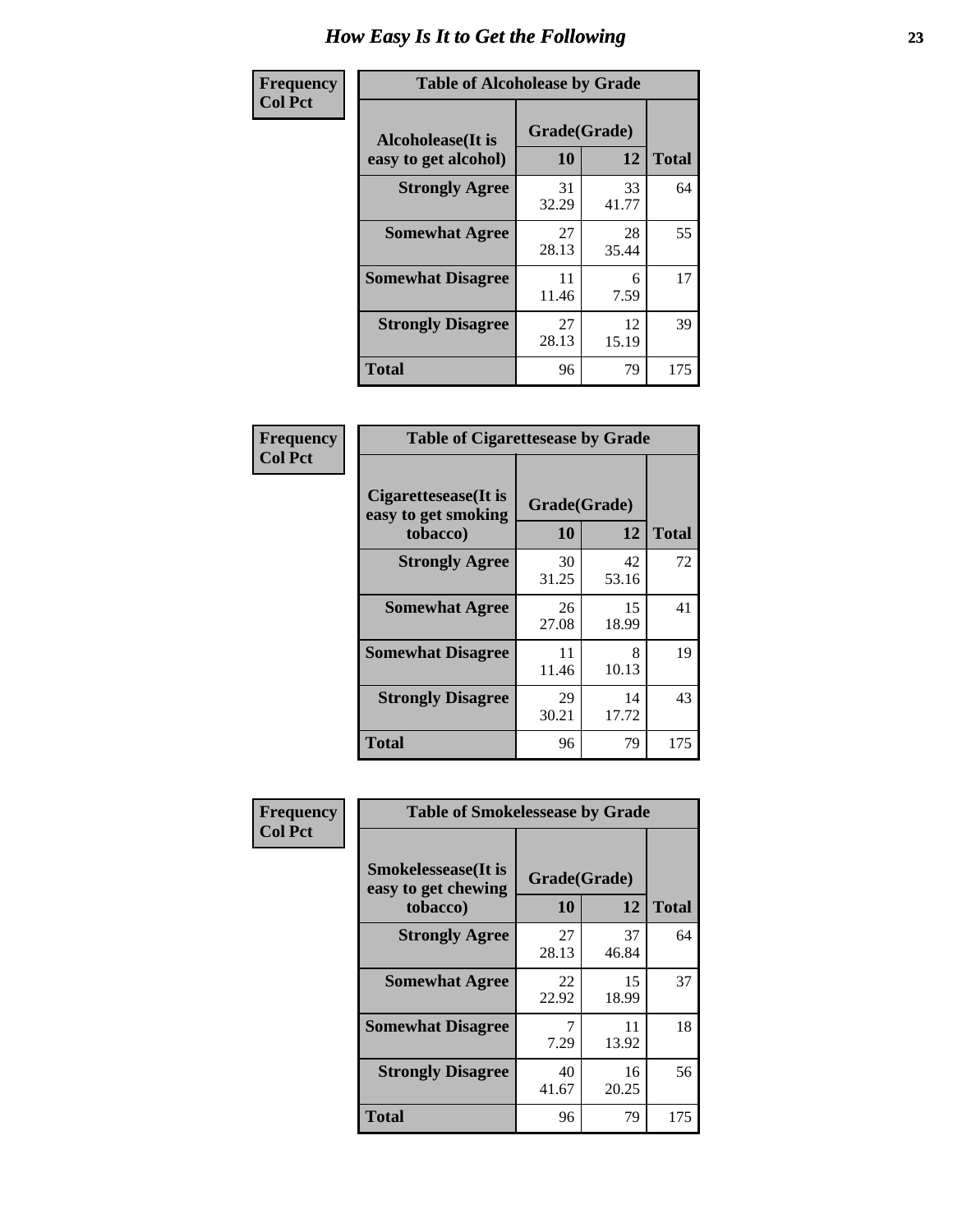| Frequency      | <b>Table of Marijuanaease by Grade</b>           |                    |             |              |  |
|----------------|--------------------------------------------------|--------------------|-------------|--------------|--|
| <b>Col Pct</b> | Marijuanaease(It is<br>easy to get<br>marijuana) | Grade(Grade)<br>10 | 12          | <b>Total</b> |  |
|                | <b>Strongly Agree</b>                            | 26<br>27.08        | 26<br>32.91 | 52           |  |
|                | <b>Somewhat Agree</b>                            | 16<br>16.67        | 23<br>29.11 | 39           |  |
|                | <b>Somewhat Disagree</b>                         | 10<br>10.42        | 12<br>15.19 | 22           |  |
|                | <b>Strongly Disagree</b>                         | 44<br>45.83        | 18<br>22.78 | 62           |  |
|                | <b>Total</b>                                     | 96                 | 79          | 175          |  |

| <b>Table of Cocaineease by Grade</b>              |                    |              |     |  |  |
|---------------------------------------------------|--------------------|--------------|-----|--|--|
| <b>Cocaineease</b> (It is<br>easy to get cocaine) | Grade(Grade)<br>10 | <b>Total</b> |     |  |  |
|                                                   |                    | 12           |     |  |  |
| <b>Strongly Agree</b>                             | 14<br>14.58        | 10<br>12.66  | 24  |  |  |
| <b>Somewhat Agree</b>                             | 14<br>14.58        | 17<br>21.52  | 31  |  |  |
| <b>Somewhat Disagree</b>                          | 11<br>11.46        | 17<br>21.52  | 28  |  |  |
| <b>Strongly Disagree</b>                          | 57<br>59.38        | 35<br>44.30  | 92  |  |  |
| <b>Total</b>                                      | 96                 | 79           | 175 |  |  |

| Frequency      | <b>Table of Inhalantsease by Grade</b>           |                    |             |              |  |  |  |  |  |  |
|----------------|--------------------------------------------------|--------------------|-------------|--------------|--|--|--|--|--|--|
| <b>Col Pct</b> | Inhalantsease(It is<br>easy to get<br>inhalants) | Grade(Grade)<br>10 | 12          | <b>Total</b> |  |  |  |  |  |  |
|                | <b>Strongly Agree</b>                            | 27<br>28.13        | 27<br>34.18 | 54           |  |  |  |  |  |  |
|                | <b>Somewhat Agree</b>                            | 16<br>16.67        | 11<br>13.92 | 27           |  |  |  |  |  |  |
|                | <b>Somewhat Disagree</b>                         | 10<br>10.42        | 13<br>16.46 | 23           |  |  |  |  |  |  |
|                | <b>Strongly Disagree</b>                         | 43<br>44.79        | 28<br>35.44 | 71           |  |  |  |  |  |  |
|                | <b>Total</b>                                     | 96                 | 79          | 175          |  |  |  |  |  |  |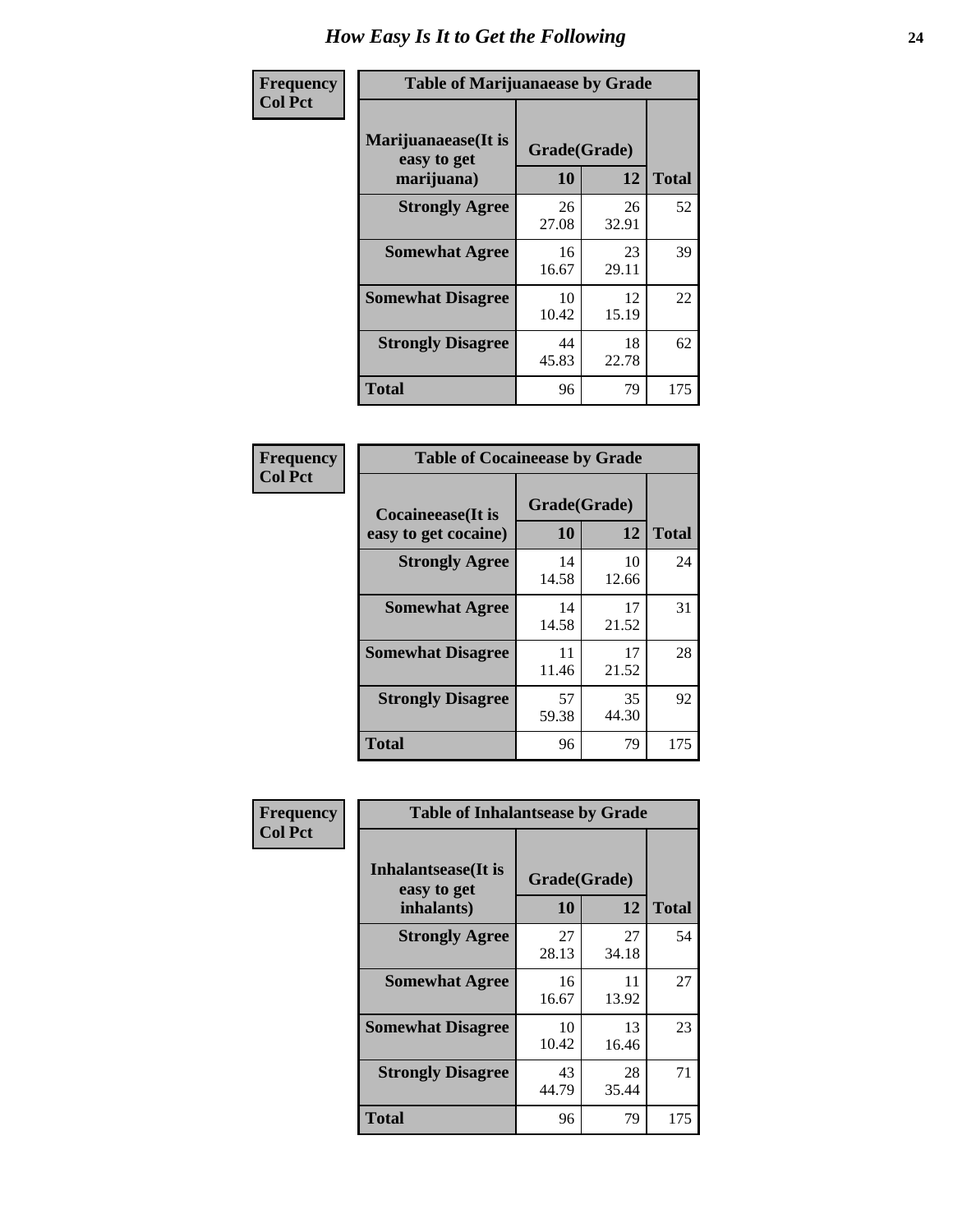| Frequency      | <b>Table of Steroidsease by Grade</b>               |                    |             |              |  |  |  |  |  |  |  |
|----------------|-----------------------------------------------------|--------------------|-------------|--------------|--|--|--|--|--|--|--|
| <b>Col Pct</b> | <b>Steroidsease</b> (It is<br>easy to get steroids) | Grade(Grade)<br>10 | 12          | <b>Total</b> |  |  |  |  |  |  |  |
|                | <b>Strongly Agree</b>                               | 11<br>11.46        | 16<br>20.25 | 27           |  |  |  |  |  |  |  |
|                | <b>Somewhat Agree</b>                               | 16<br>16.67        | 16<br>20.25 | 32           |  |  |  |  |  |  |  |
|                | <b>Somewhat Disagree</b>                            | 17<br>17.71        | 11<br>13.92 | 28           |  |  |  |  |  |  |  |
|                | <b>Strongly Disagree</b>                            | 52<br>54.17        | 36<br>45.57 | 88           |  |  |  |  |  |  |  |
|                | <b>Total</b>                                        | 96                 | 79          | 175          |  |  |  |  |  |  |  |

| Frequency      | <b>Table of Ecstasyease by Grade</b>              |                    |             |              |  |  |  |  |  |
|----------------|---------------------------------------------------|--------------------|-------------|--------------|--|--|--|--|--|
| <b>Col Pct</b> | <b>Ecstasyease</b> (It is<br>easy to get ecstasy) | Grade(Grade)<br>10 | 12          | <b>Total</b> |  |  |  |  |  |
|                | <b>Strongly Agree</b>                             | 13<br>13.54        | 14<br>17.72 | 27           |  |  |  |  |  |
|                | <b>Somewhat Agree</b>                             | 13<br>13.54        | 12<br>15.19 | 25           |  |  |  |  |  |
|                | <b>Somewhat Disagree</b>                          | 12<br>12.50        | 17<br>21.52 | 29           |  |  |  |  |  |
|                | <b>Strongly Disagree</b>                          | 58<br>60.42        | 36<br>45.57 | 94           |  |  |  |  |  |
|                | <b>Total</b>                                      | 96                 | 79          | 175          |  |  |  |  |  |

| Frequency      | <b>Table of Methease by Grade</b>     |              |             |              |  |  |  |  |  |  |  |
|----------------|---------------------------------------|--------------|-------------|--------------|--|--|--|--|--|--|--|
| <b>Col Pct</b> | <b>Methease</b> (It is easy<br>to get | Grade(Grade) |             |              |  |  |  |  |  |  |  |
|                | methamphetamines)                     | <b>10</b>    | 12          | <b>Total</b> |  |  |  |  |  |  |  |
|                | <b>Strongly Agree</b>                 | 12<br>12.50  | 12<br>15.19 | 24           |  |  |  |  |  |  |  |
|                | <b>Somewhat Agree</b>                 | 9<br>9.38    | 12<br>15.19 | 21           |  |  |  |  |  |  |  |
|                | <b>Somewhat Disagree</b>              | 14<br>14.58  | 19<br>24.05 | 33           |  |  |  |  |  |  |  |
|                | <b>Strongly Disagree</b>              | 61<br>63.54  | 36<br>45.57 | 97           |  |  |  |  |  |  |  |
|                | <b>Total</b>                          | 96           | 79          | 175          |  |  |  |  |  |  |  |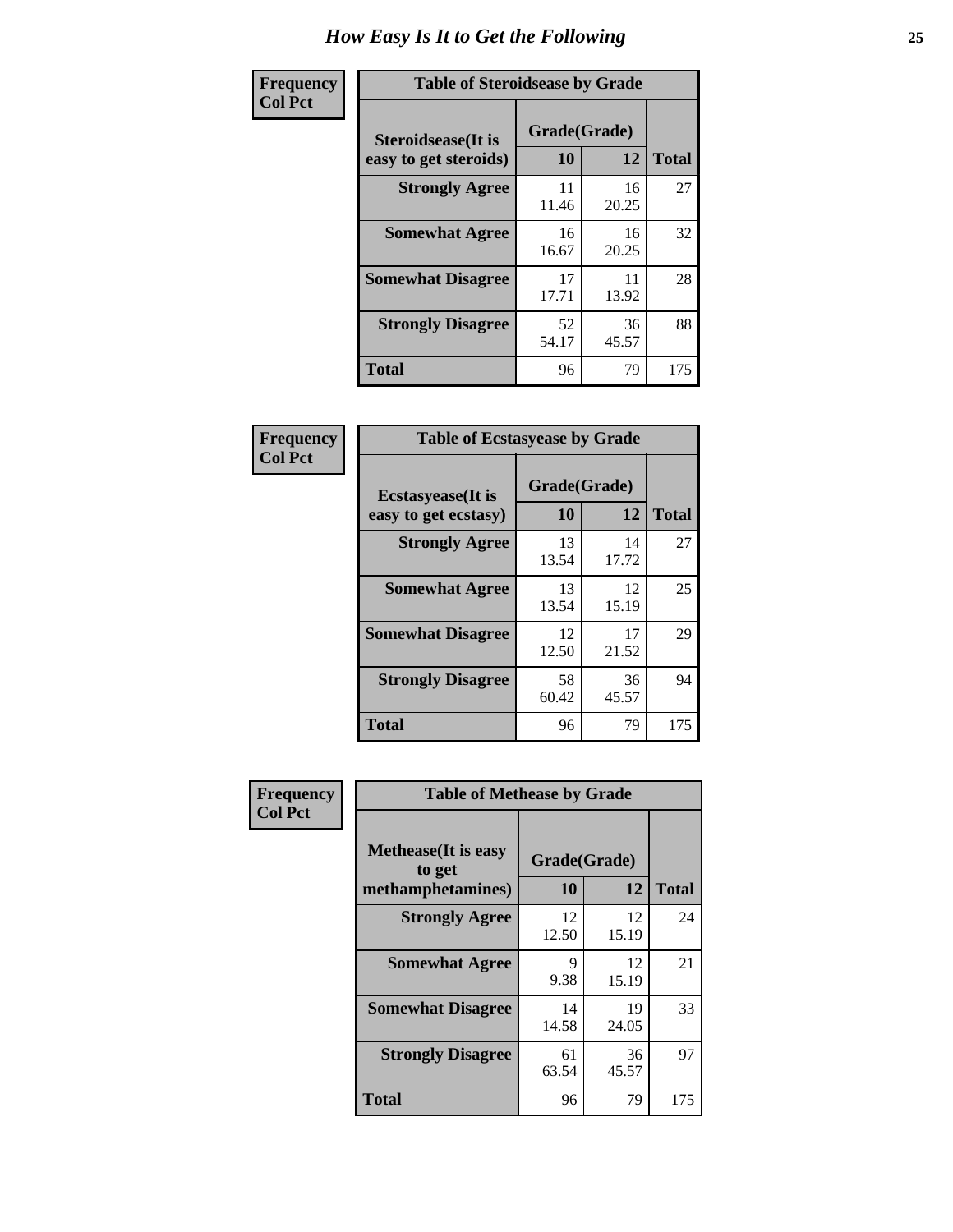| <b>Frequency</b> | <b>Table of Hallucinogensease by Grade</b>               |                    |             |              |  |  |  |  |  |  |
|------------------|----------------------------------------------------------|--------------------|-------------|--------------|--|--|--|--|--|--|
| <b>Col Pct</b>   | Hallucinogensease(It<br>is easy to get<br>hallucinogens) | Grade(Grade)<br>10 | 12          | <b>Total</b> |  |  |  |  |  |  |
|                  | <b>Strongly Agree</b>                                    | 11<br>11.46        | 10<br>12.66 | 21           |  |  |  |  |  |  |
|                  | <b>Somewhat Agree</b>                                    | 11<br>11.46        | 11<br>13.92 | 22           |  |  |  |  |  |  |
|                  | <b>Somewhat Disagree</b>                                 | 16<br>16.67        | 21<br>26.58 | 37           |  |  |  |  |  |  |
|                  | <b>Strongly Disagree</b>                                 | 58<br>60.42        | 37<br>46.84 | 95           |  |  |  |  |  |  |
|                  | <b>Total</b>                                             | 96                 | 79          | 175          |  |  |  |  |  |  |

| Frequency<br>  Col Pct |
|------------------------|
|                        |

| <b>Table of Prescriptionease by Grade</b>                                                |             |              |              |  |  |  |  |  |  |
|------------------------------------------------------------------------------------------|-------------|--------------|--------------|--|--|--|--|--|--|
| <b>Prescriptionease</b> (It<br>is easy to get<br>prescription drugs<br>not prescribed to |             | Grade(Grade) |              |  |  |  |  |  |  |
| me)                                                                                      | 10          | 12           | <b>Total</b> |  |  |  |  |  |  |
| <b>Strongly Agree</b>                                                                    | 23<br>23.96 | 29<br>36.71  | 52           |  |  |  |  |  |  |
| <b>Somewhat Agree</b>                                                                    | 24<br>25.00 | 16<br>20.25  | 40           |  |  |  |  |  |  |
| <b>Somewhat Disagree</b>                                                                 | 7.29        | 14<br>17.72  | 21           |  |  |  |  |  |  |
| <b>Strongly Disagree</b>                                                                 | 42<br>43.75 | 20<br>25.32  | 62           |  |  |  |  |  |  |
| Total                                                                                    | 96          | 79           | 175          |  |  |  |  |  |  |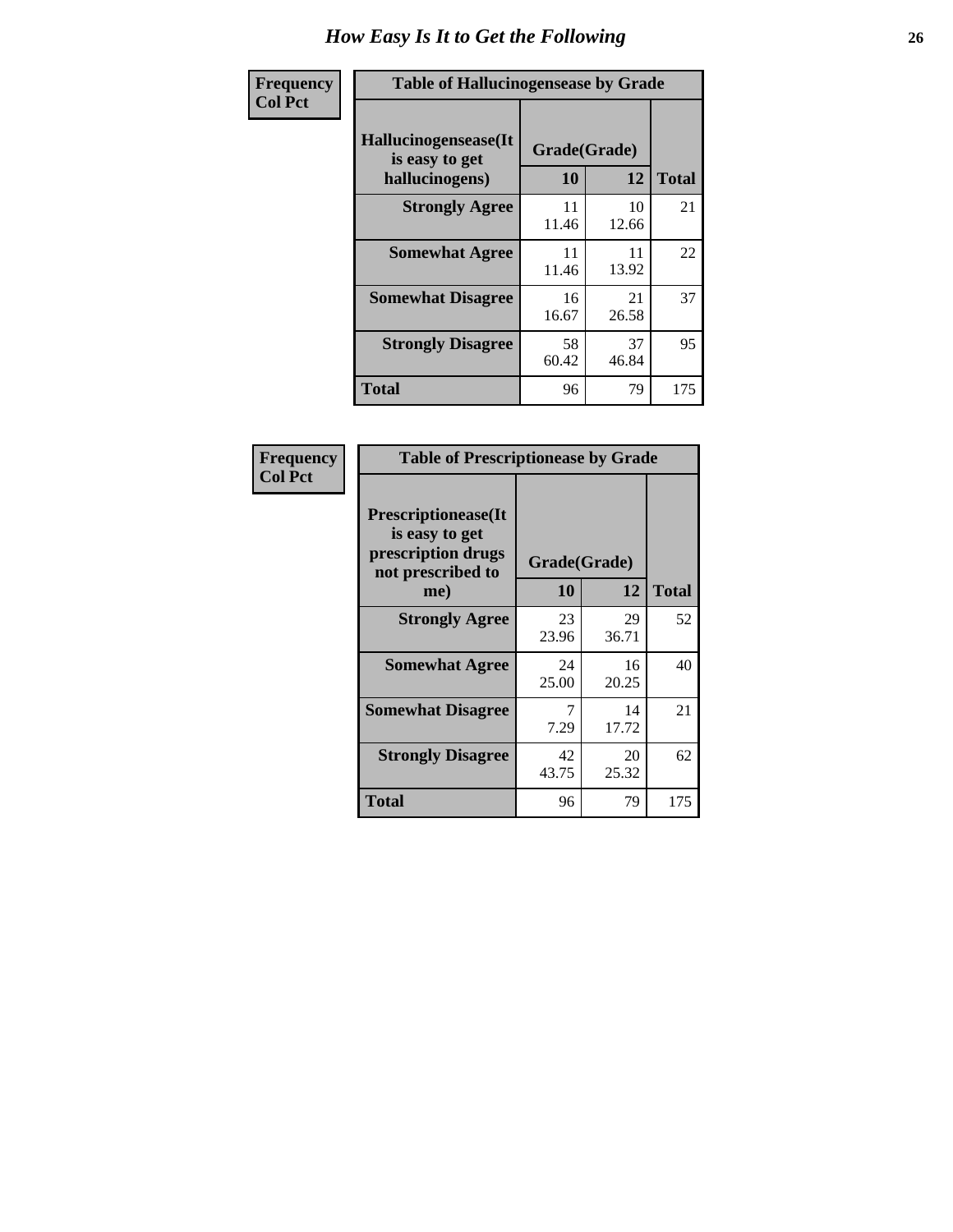#### *Age at Onset of Use* **27** *Results for "Age at Onset of Use" questions exclude students who said they did not use that substance*

| <b>Frequency</b> | <b>Table of Grade by Alcoholinit</b> |                                                  |           |                  |                           |                         |            |                         |             |                |              |  |  |  |
|------------------|--------------------------------------|--------------------------------------------------|-----------|------------------|---------------------------|-------------------------|------------|-------------------------|-------------|----------------|--------------|--|--|--|
| <b>Row Pct</b>   |                                      | Alcoholinit (I started using alcohol when I was) |           |                  |                           |                         |            |                         |             |                |              |  |  |  |
|                  | Grade(Grade)   younger               | 8 or                                             | 10        | 11               | 12                        | 13                      | 14         | 15                      | <b>16</b>   | 17             | <b>Total</b> |  |  |  |
|                  | 10                                   | $\Omega$<br>0.00                                 | 2<br>5.41 | 3<br>8.11        | 4<br>10.81                | $\overline{4}$<br>10.81 | 9<br>24.32 | 12<br>32.43             | 2<br>5.41   | 2.70           | 37           |  |  |  |
|                  | 12                                   | 3<br>9.68                                        | 3.23      | $\Omega$<br>0.00 | 3<br>9.68                 | 2<br>6.45               | 4<br>12.90 | $\overline{4}$<br>12.90 | 11<br>35.48 | 3<br>9.68      | 31           |  |  |  |
|                  | <b>Total</b>                         | 3                                                | 3         | 3                | 7                         | 6                       | 13         | 16                      | 13          | $\overline{4}$ | 68           |  |  |  |
|                  |                                      |                                                  |           |                  | Frequency Missing $= 107$ |                         |            |                         |             |                |              |  |  |  |

**Frequency Row Pct**

| <b>Table of Grade by Cigarettesinit</b> |                           |                                                       |                |                        |                |                        |                       |            |            |                       |              |  |
|-----------------------------------------|---------------------------|-------------------------------------------------------|----------------|------------------------|----------------|------------------------|-----------------------|------------|------------|-----------------------|--------------|--|
|                                         |                           | Cigarettesinit (I started smoking tobacco when I was) |                |                        |                |                        |                       |            |            |                       |              |  |
| Grade(Grade)                            | 8 or<br>vounger           | 9                                                     | 10             | 11                     | 12             | 13                     | 14                    | <b>15</b>  | <b>16</b>  | 17                    | <b>Total</b> |  |
| 10                                      | 4.35                      | 0<br>0.00                                             | 4.35           | 4.35                   | 4.35           | 4<br>17.39             | 21.74                 | 8<br>34.78 | 4.35       | 4.35                  | 23           |  |
| 12                                      | 4.76                      | 4.76                                                  | 3<br>14.29     | $\mathfrak{D}$<br>9.52 | 4.76           | $\overline{2}$<br>9.52 | $\mathcal{D}$<br>9.52 | 3<br>14.29 | 4<br>19.05 | $\mathcal{D}$<br>9.52 | 21           |  |
| <b>Total</b>                            | 2                         |                                                       | $\overline{4}$ | 3                      | $\overline{2}$ | 6                      | 7                     | 11         | 5          | 3                     | 44           |  |
|                                         | Frequency Missing $= 131$ |                                                       |                |                        |                |                        |                       |            |            |                       |              |  |

| Frequency      |
|----------------|
| <b>Row Pct</b> |

| <b>Table of Grade by Smokelessinit</b>                                                    |                                                                                                           |                                                           |  |  |  |  |  |  |  |  |  |  |
|-------------------------------------------------------------------------------------------|-----------------------------------------------------------------------------------------------------------|-----------------------------------------------------------|--|--|--|--|--|--|--|--|--|--|
|                                                                                           |                                                                                                           | Smokelessinit (I started chewing tobacco<br>when $I$ was) |  |  |  |  |  |  |  |  |  |  |
| <b>18 or</b><br>15<br>10<br>12<br>13<br>Grade(Grade)<br>14<br>older<br><b>Total</b><br>17 |                                                                                                           |                                                           |  |  |  |  |  |  |  |  |  |  |
| 10                                                                                        | $\overline{c}$<br>0<br>28.57<br>28.57<br>14.29<br>14.29<br>14.29<br>0.00<br>0.00                          |                                                           |  |  |  |  |  |  |  |  |  |  |
| 12                                                                                        | $\mathcal{D}$<br>$\mathcal{D}$<br>0<br>0<br>0<br>0.00<br>33.33<br>33.33<br>0.00<br>0.00<br>16.67<br>16.67 |                                                           |  |  |  |  |  |  |  |  |  |  |
| <b>Total</b>                                                                              | $\mathfrak{D}$<br>3<br>4                                                                                  |                                                           |  |  |  |  |  |  |  |  |  |  |
|                                                                                           | Frequency Missing $= 162$                                                                                 |                                                           |  |  |  |  |  |  |  |  |  |  |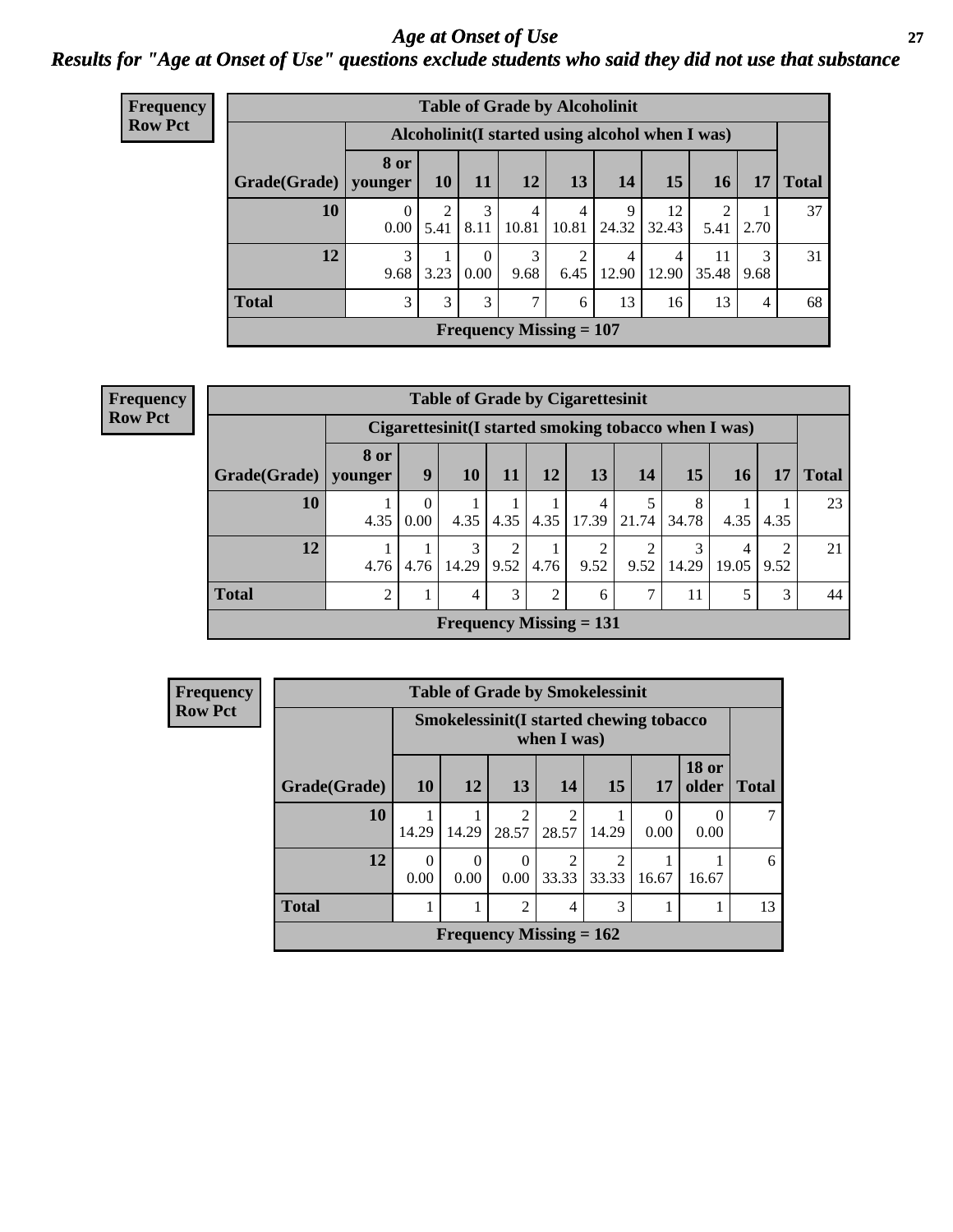#### *Age at Onset of Use* **28**

### *Results for "Age at Onset of Use" questions exclude students who said they did not use that substance*

| Frequency      |              | <b>Table of Grade by Marijuanainit</b> |                                                           |                  |                           |                         |            |                          |              |  |  |  |  |  |
|----------------|--------------|----------------------------------------|-----------------------------------------------------------|------------------|---------------------------|-------------------------|------------|--------------------------|--------------|--|--|--|--|--|
| <b>Row Pct</b> |              |                                        | Marijuanainit (I started using marijuana<br>when $I$ was) |                  |                           |                         |            |                          |              |  |  |  |  |  |
|                | Grade(Grade) | <b>11</b>                              | <b>12</b>                                                 | 13               | <b>14</b>                 | 15                      | <b>16</b>  | <b>18 or</b><br>older    | <b>Total</b> |  |  |  |  |  |
|                | 10           | $\Omega$<br>0.00                       | $\Omega$<br>0.00                                          | 12.50            | $\overline{2}$<br>25.00   | $\overline{4}$<br>50.00 | 12.50      | $\left( \right)$<br>0.00 | 8            |  |  |  |  |  |
|                | 12           | 7.14                                   | 7.14                                                      | $\theta$<br>0.00 | 7.14                      | 6<br>42.86              | 4<br>28.57 | 7.14                     | 14           |  |  |  |  |  |
|                | <b>Total</b> |                                        | 1                                                         | 1                | 3                         | 10                      | 5          |                          | 22           |  |  |  |  |  |
|                |              |                                        |                                                           |                  | Frequency Missing $= 153$ |                         |            |                          |              |  |  |  |  |  |

| Frequency      | <b>Table of Grade by Cocaineinit</b> |                                                          |                |                           |                |  |
|----------------|--------------------------------------|----------------------------------------------------------|----------------|---------------------------|----------------|--|
| <b>Row Pct</b> |                                      | Cocaineinit(I<br>started using<br>cocaine when I<br>was) |                |                           |                |  |
|                | Grade(Grade)                         | 15                                                       | 16             | <b>18 or</b><br>older     | <b>Total</b>   |  |
|                | 10                                   | 50.00                                                    | 50.00          | $\mathbf{\Omega}$<br>0.00 | $\overline{2}$ |  |
|                | 12                                   | $\Omega$<br>0.00                                         | 50.00          | 50.00                     | $\overline{2}$ |  |
|                | <b>Total</b>                         |                                                          | $\overline{c}$ |                           | 4              |  |
|                | <b>Frequency Missing = 171</b>       |                                                          |                |                           |                |  |

| <b>Frequency</b> | <b>Table of Grade by Inhalantsinit</b> |                           |                                                         |                             |           |                       |               |
|------------------|----------------------------------------|---------------------------|---------------------------------------------------------|-----------------------------|-----------|-----------------------|---------------|
| <b>Row Pct</b>   |                                        |                           | Inhalantsinit (I started using<br>inhalants when I was) |                             |           |                       |               |
|                  | Grade(Grade)                           | 13                        | 14                                                      | 15                          | 16        | <b>18 or</b><br>older | <b>Total</b>  |
|                  | 10                                     | 33.33                     | 33.33                                                   | 33.33                       | 0<br>0.00 | 0.00                  | $\mathcal{R}$ |
|                  | 12                                     | 0<br>0.00                 | 0<br>$0.00 -$                                           | 33.33                       | 33.33     | 33.33                 | $\mathcal{R}$ |
|                  | <b>Total</b>                           |                           |                                                         | $\mathcal{D}_{\mathcal{A}}$ |           |                       | 6             |
|                  |                                        | Frequency Missing $= 169$ |                                                         |                             |           |                       |               |

*For Grade \* Steroidsinit all data are missing since all the levels of variable Steroidsinit are missing.*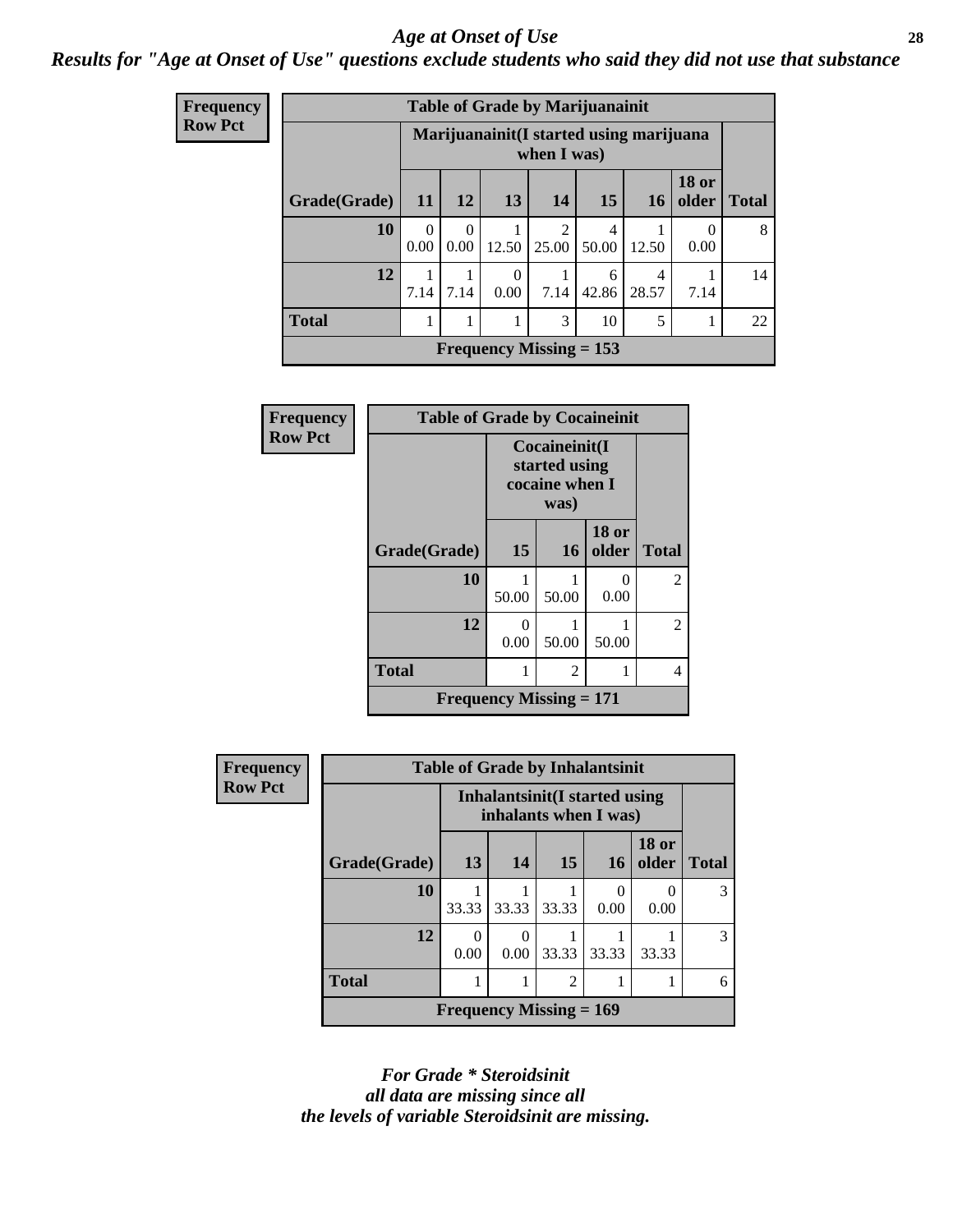#### *Age at Onset of Use* **29**

*Results for "Age at Onset of Use" questions exclude students who said they did not use that substance*

| Frequency      | <b>Table of Grade by Ecstasyinit</b> |                                                          |                           |       |                |
|----------------|--------------------------------------|----------------------------------------------------------|---------------------------|-------|----------------|
| <b>Row Pct</b> |                                      | Ecstasyinit(I<br>started using<br>ecstasy when I<br>was) |                           |       |                |
|                | Grade(Grade)                         | 15                                                       | <b>16</b>                 | 17    | <b>Total</b>   |
|                | 10                                   | 100.00                                                   | $\mathbf{\Omega}$<br>0.00 | 0.00  |                |
|                | 12                                   | 0<br>0.00                                                | 50.00                     | 50.00 | $\overline{2}$ |
|                | <b>Total</b>                         |                                                          |                           |       | 3              |
|                |                                      | <b>Frequency Missing = 172</b>                           |                           |       |                |

| <b>Frequency</b> | <b>Table of Grade by Methinit</b> |                                                                       |       |                |  |
|------------------|-----------------------------------|-----------------------------------------------------------------------|-------|----------------|--|
| <b>Row Pct</b>   |                                   | <b>Methinit(I started</b><br>using<br>methamphetamines<br>when I was) |       |                |  |
|                  | Grade(Grade)                      | 15                                                                    | 16    | <b>Total</b>   |  |
|                  | 10                                | 50.00                                                                 | 50.00 | $\mathfrak{D}$ |  |
|                  | 12                                | 0                                                                     | 0     | 0              |  |
|                  |                                   |                                                                       |       |                |  |
|                  | <b>Total</b>                      |                                                                       |       | $\overline{c}$ |  |
|                  |                                   | Frequency Missing $= 173$                                             |       |                |  |

#### *For Grade \* Hallucinogensinit all data are missing since all the levels of variable Hallucinogensinit are missing.*

| Frequency      |              | <b>Table of Grade by Prescriptioninit</b><br><b>Prescriptioninit (I started</b><br>using prescription drugs not<br>prescribed to me when I was) |                           |                         |            |                         |              |
|----------------|--------------|-------------------------------------------------------------------------------------------------------------------------------------------------|---------------------------|-------------------------|------------|-------------------------|--------------|
| <b>Row Pct</b> |              |                                                                                                                                                 |                           |                         |            |                         |              |
|                | Grade(Grade) | <b>11</b>                                                                                                                                       | 14                        | 15                      | 16         | 17                      | <b>Total</b> |
|                | 10           | 12.50                                                                                                                                           | $\overline{2}$<br>25.00   | 3<br>37.50              | 2<br>25.00 | 0.00                    | 8            |
|                | 12           | 0<br>0.00                                                                                                                                       | 0<br>0.00                 | $\mathfrak{D}$<br>33.33 | 2<br>33.33 | $\mathfrak{D}$<br>33.33 | 6            |
|                | <b>Total</b> | 1                                                                                                                                               | 2                         | 5                       | 4          | $\overline{c}$          | 14           |
|                |              |                                                                                                                                                 | Frequency Missing $= 161$ |                         |            |                         |              |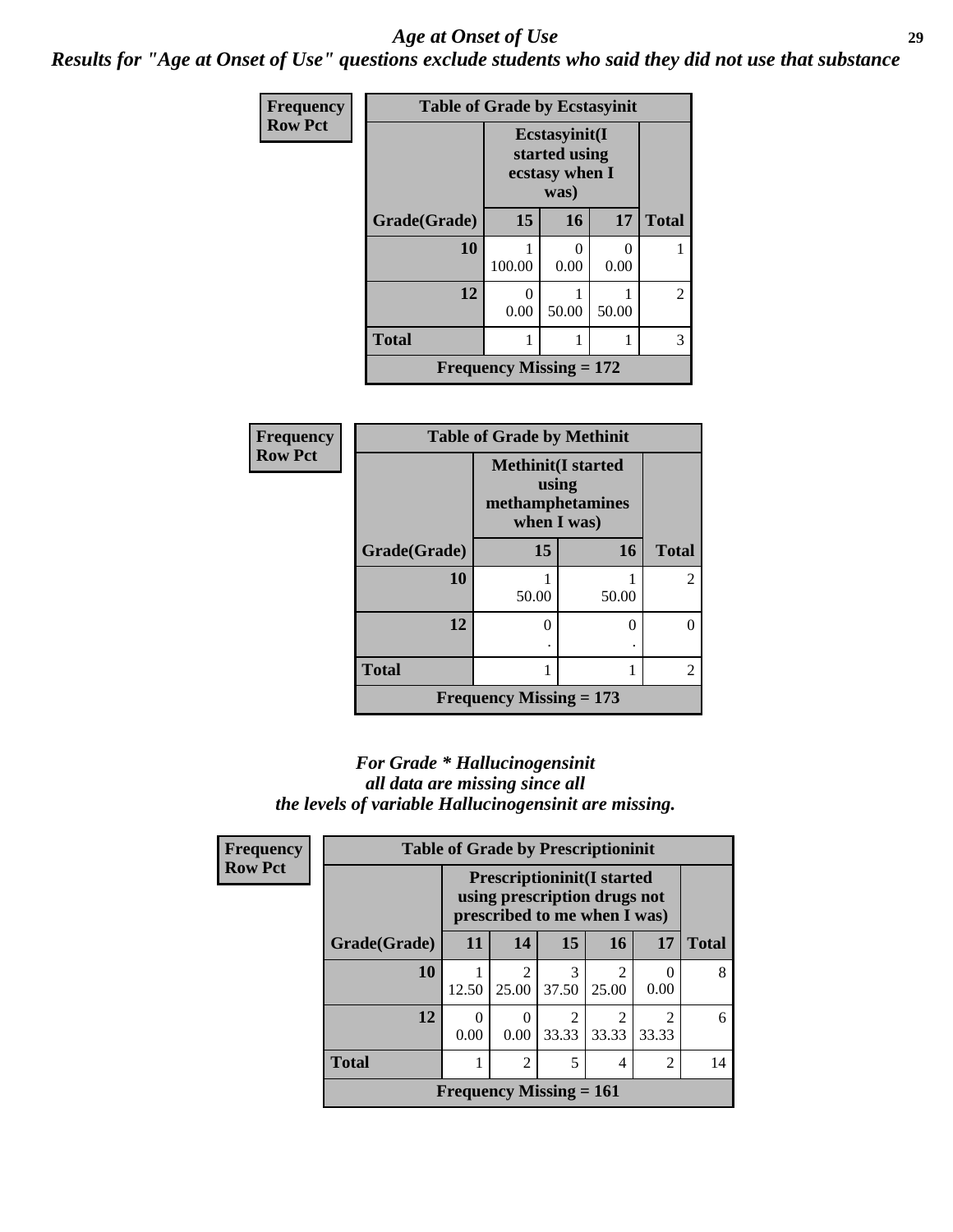| Frequency      | <b>Table of Alcoholharm by Grade</b>          |                           |             |              |  |
|----------------|-----------------------------------------------|---------------------------|-------------|--------------|--|
| <b>Col Pct</b> | Alcoholharm(I<br>think alcohol is<br>harmful) | Grade(Grade)<br><b>10</b> | 12          | <b>Total</b> |  |
|                | <b>Strongly Agree</b>                         | 55<br>57.29               | 42<br>53.16 | 97           |  |
|                | <b>Somewhat Agree</b>                         | 25<br>26.04               | 26<br>32.91 | 51           |  |
|                | <b>Somewhat Disagree</b>                      | 5<br>5.21                 | 8<br>10.13  | 13           |  |
|                | <b>Strongly Disagree</b>                      | 11<br>11.46               | 3<br>3.80   | 14           |  |
|                | <b>Total</b>                                  | 96                        | 79          | 175          |  |

|                                                          | <b>Table of Cigarettesharm by Grade</b> |                        |              |  |  |  |  |
|----------------------------------------------------------|-----------------------------------------|------------------------|--------------|--|--|--|--|
| Cigarettesharm(I<br>think smoking<br>tobacco is harmful) | Grade(Grade)<br>10                      | 12                     | <b>Total</b> |  |  |  |  |
| <b>Strongly Agree</b>                                    | 70<br>72.92                             | 65<br>82.28            | 135          |  |  |  |  |
| <b>Somewhat Agree</b>                                    | 14<br>14.58                             | 10<br>12.66            | 24           |  |  |  |  |
| <b>Somewhat Disagree</b>                                 | 2<br>2.08                               | $\mathfrak{D}$<br>2.53 | 4            |  |  |  |  |
| <b>Strongly Disagree</b>                                 | 10<br>10.42                             | $\mathfrak{D}$<br>2.53 | 12           |  |  |  |  |
| <b>Total</b>                                             | 96                                      | 79                     | 175          |  |  |  |  |

| Frequency      | <b>Table of Smokelessharm by Grade</b>                  |                           |                               |              |  |
|----------------|---------------------------------------------------------|---------------------------|-------------------------------|--------------|--|
| <b>Col Pct</b> | Smokelessharm(I<br>think chewing<br>tobacco is harmful) | Grade(Grade)<br><b>10</b> | 12                            | <b>Total</b> |  |
|                | <b>Strongly Agree</b>                                   | 73<br>76.04               | 64<br>81.01                   | 137          |  |
|                | <b>Somewhat Agree</b>                                   | 10<br>10.42               | 10<br>12.66                   | 20           |  |
|                | <b>Somewhat Disagree</b>                                | $\mathfrak{D}$<br>2.08    | $\mathcal{D}_{\cdot}$<br>2.53 | 4            |  |
|                | <b>Strongly Disagree</b>                                | 11<br>11.46               | 3<br>3.80                     | 14           |  |
|                | <b>Total</b>                                            | 96                        | 79                            | 175          |  |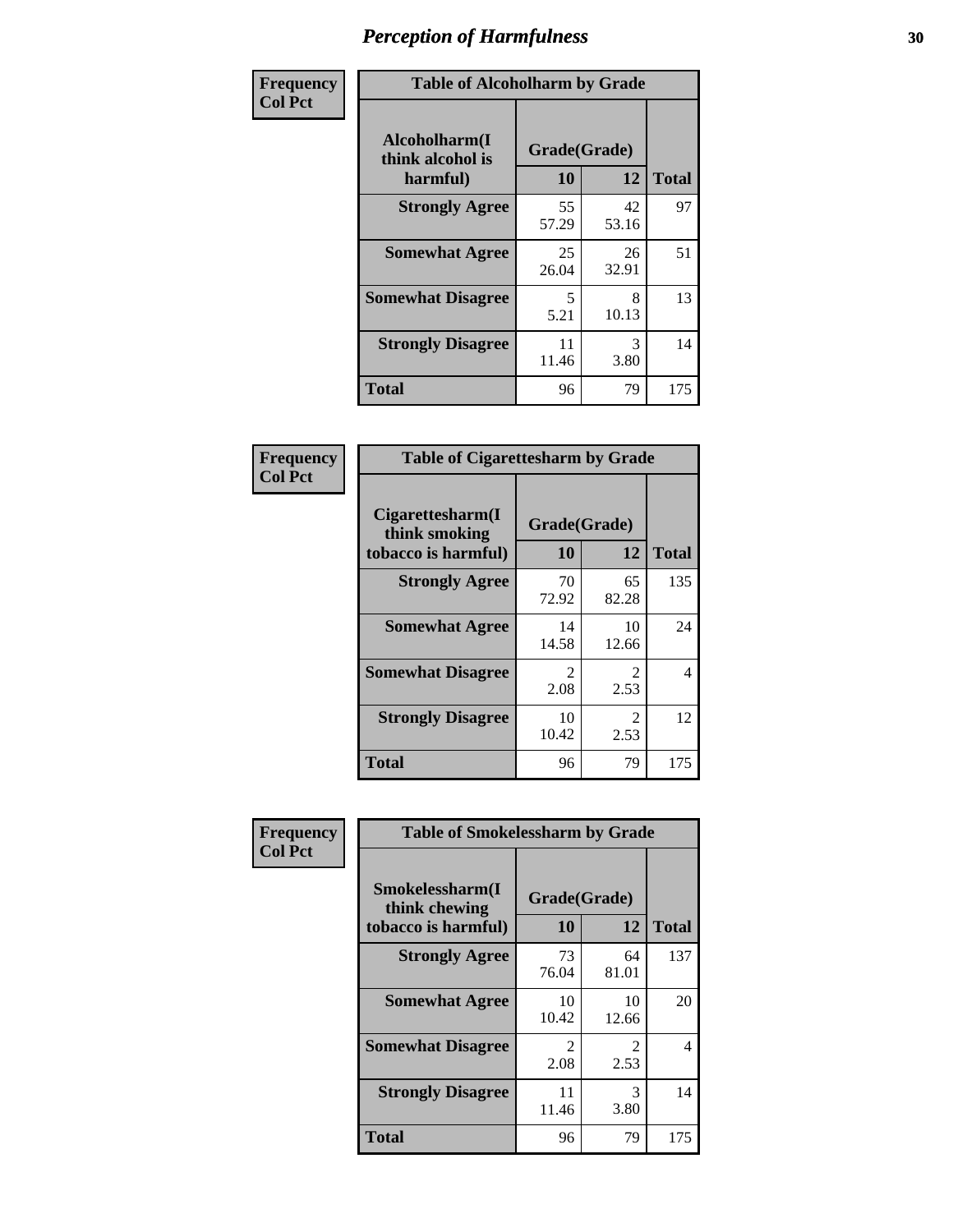| Frequency      |                                                   | <b>Table of Marijuanaharm by Grade</b> |             |              |  |  |
|----------------|---------------------------------------------------|----------------------------------------|-------------|--------------|--|--|
| <b>Col Pct</b> | Marijuanaharm(I<br>think marijuana is<br>harmful) | Grade(Grade)<br>10                     | 12          | <b>Total</b> |  |  |
|                | <b>Strongly Agree</b>                             | 68<br>70.83                            | 55<br>69.62 | 123          |  |  |
|                | <b>Somewhat Agree</b>                             | 9<br>9.38                              | 11<br>13.92 | 20           |  |  |
|                | <b>Somewhat Disagree</b>                          | 4<br>4.17                              | 8<br>10.13  | 12           |  |  |
|                | <b>Strongly Disagree</b>                          | 15<br>15.63                            | 5<br>6.33   | 20           |  |  |
|                | <b>Total</b>                                      | 96                                     | 79          | 175          |  |  |

|                                               | <b>Table of Cocaineharm by Grade</b> |              |     |  |  |  |  |
|-----------------------------------------------|--------------------------------------|--------------|-----|--|--|--|--|
| Cocaineharm(I<br>think cocaine is<br>harmful) | Grade(Grade)<br>10                   | <b>Total</b> |     |  |  |  |  |
| <b>Strongly Agree</b>                         | 83<br>86.46                          | 71<br>89.87  | 154 |  |  |  |  |
| <b>Somewhat Agree</b>                         | 0<br>0.00                            | 4<br>5.06    | 4   |  |  |  |  |
| <b>Somewhat Disagree</b>                      | 1.04                                 | 0<br>0.00    |     |  |  |  |  |
| <b>Strongly Disagree</b>                      | 12<br>12.50                          | 4<br>5.06    | 16  |  |  |  |  |
| <b>Total</b>                                  | 96                                   | 79           | 175 |  |  |  |  |

| Frequency      | <b>Table of Inhalantsharm by Grade</b> |              |             |              |  |  |
|----------------|----------------------------------------|--------------|-------------|--------------|--|--|
| <b>Col Pct</b> | Inhalantsharm(I<br>think inhalants are | Grade(Grade) |             |              |  |  |
|                | harmful)                               | <b>10</b>    | 12          | <b>Total</b> |  |  |
|                | <b>Strongly Agree</b>                  | 81<br>84.38  | 71<br>89.87 | 152          |  |  |
|                | <b>Somewhat Agree</b>                  | 2<br>2.08    | 4<br>5.06   | 6            |  |  |
|                | <b>Somewhat Disagree</b>               | 1.04         | 0<br>0.00   |              |  |  |
|                | <b>Strongly Disagree</b>               | 12<br>12.50  | 4<br>5.06   | 16           |  |  |
|                | <b>Total</b>                           | 96           | 79          | 175          |  |  |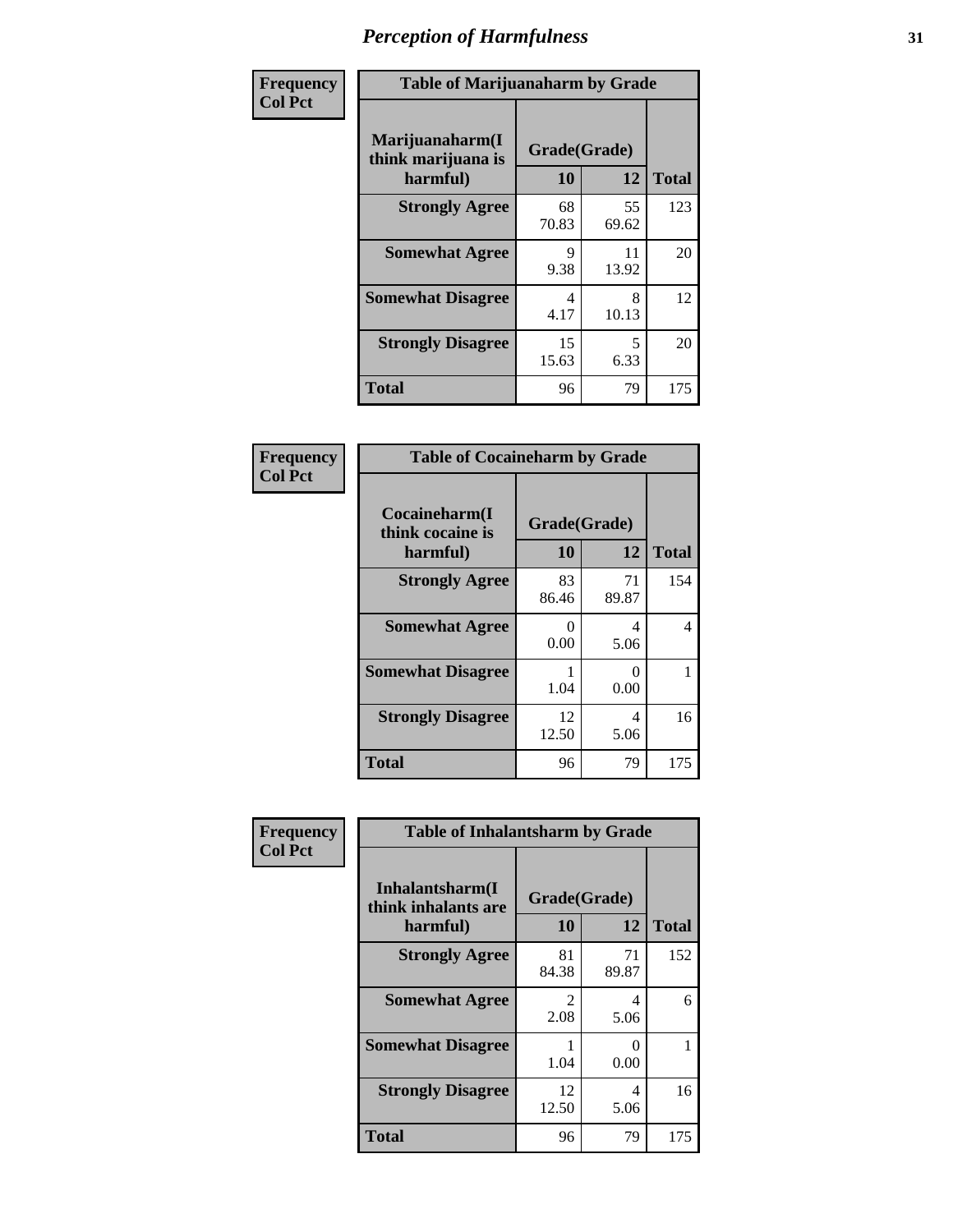| Frequency      | <b>Table of Steroidsharm by Grade</b>            |                    |             |              |  |
|----------------|--------------------------------------------------|--------------------|-------------|--------------|--|
| <b>Col Pct</b> | Steroidsharm(I<br>think steroids are<br>harmful) | Grade(Grade)<br>10 | 12          | <b>Total</b> |  |
|                | <b>Strongly Agree</b>                            | 77<br>80.21        | 66<br>83.54 | 143          |  |
|                | <b>Somewhat Agree</b>                            | 5<br>5.21          | 6<br>7.59   | 11           |  |
|                | <b>Somewhat Disagree</b>                         | 1.04               | 3<br>3.80   | 4            |  |
|                | <b>Strongly Disagree</b>                         | 13<br>13.54        | 4<br>5.06   | 17           |  |
|                | <b>Total</b>                                     | 96                 | 79          | 175          |  |

| <b>Table of Ecstasyharm by Grade</b>          |                    |              |     |  |  |  |
|-----------------------------------------------|--------------------|--------------|-----|--|--|--|
| Ecstasyharm(I<br>think ecstasy is<br>harmful) | Grade(Grade)<br>10 | <b>Total</b> |     |  |  |  |
| <b>Strongly Agree</b>                         | 77<br>80.21        | 70<br>88.61  | 147 |  |  |  |
| <b>Somewhat Agree</b>                         | 4<br>4.17          | 4<br>5.06    | 8   |  |  |  |
| <b>Somewhat Disagree</b>                      | 3<br>3.13          | 1.27         | 4   |  |  |  |
| <b>Strongly Disagree</b>                      | 12<br>12.50        | 4<br>5.06    | 16  |  |  |  |
| <b>Total</b>                                  | 96                 | 79           | 175 |  |  |  |

| Frequency      | <b>Table of Methharm by Grade</b>                            |                           |             |                |  |
|----------------|--------------------------------------------------------------|---------------------------|-------------|----------------|--|
| <b>Col Pct</b> | <b>Methharm</b> (I think<br>methamphetamines<br>are harmful) | Grade(Grade)<br><b>10</b> | 12          | <b>Total</b>   |  |
|                | <b>Strongly Agree</b>                                        | 82<br>85.42               | 71<br>89.87 | 153            |  |
|                | <b>Somewhat Agree</b>                                        | 0<br>0.00                 | 4<br>5.06   | $\overline{4}$ |  |
|                | <b>Somewhat Disagree</b>                                     | 1.04                      | 0<br>0.00   |                |  |
|                | <b>Strongly Disagree</b>                                     | 13<br>13.54               | 4<br>5.06   | 17             |  |
|                | <b>Total</b>                                                 | 96                        | 79          | 175            |  |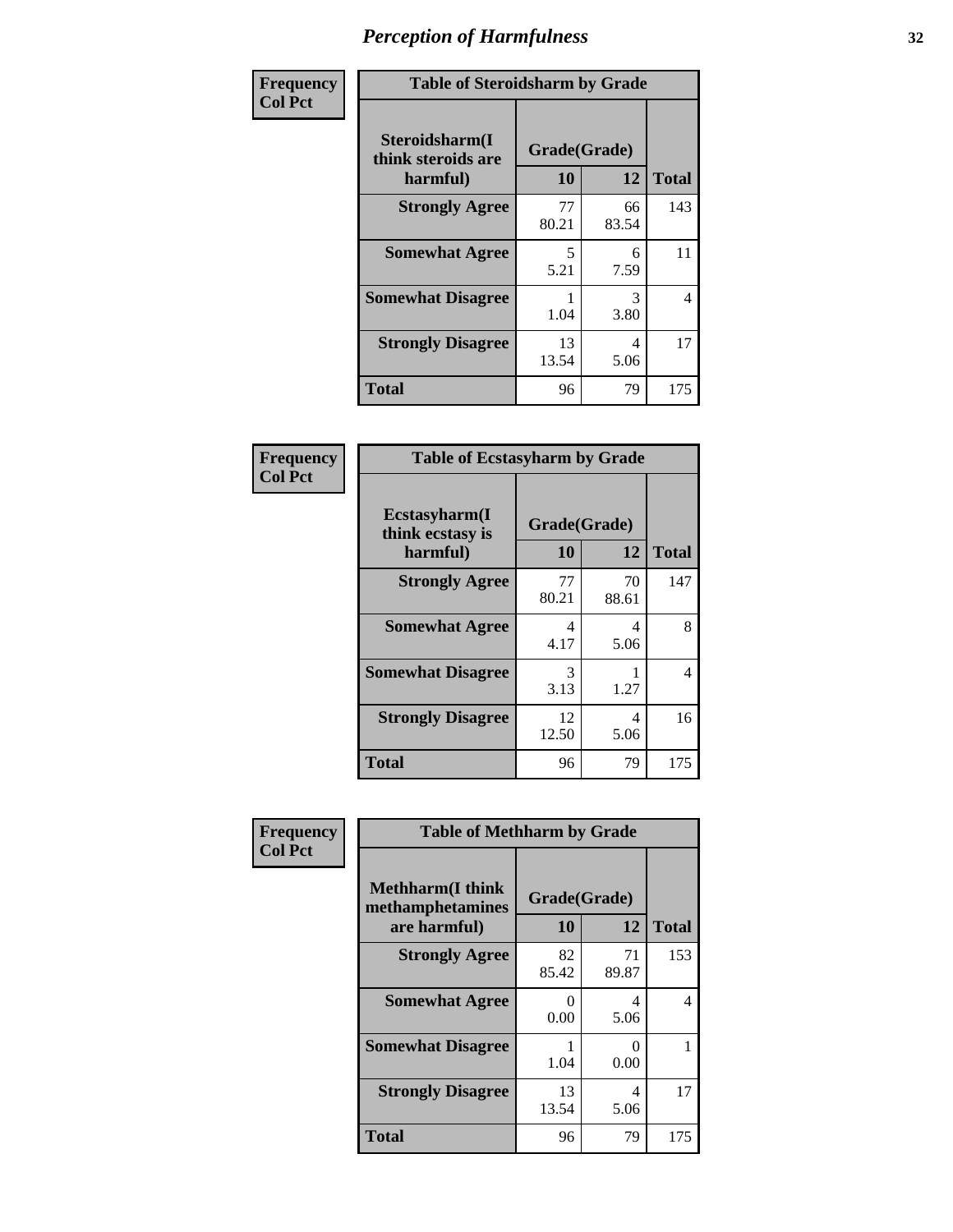| Frequency      | <b>Table of Hallucinogensharm by Grade</b>                 |                       |             |              |  |
|----------------|------------------------------------------------------------|-----------------------|-------------|--------------|--|
| <b>Col Pct</b> | Hallucinogensharm(I<br>think hallucinogens<br>are harmful) | Grade(Grade)<br>10    | 12          | <b>Total</b> |  |
|                | <b>Strongly Agree</b>                                      | 81<br>84.38           | 71<br>89.87 | 152          |  |
|                | <b>Somewhat Agree</b>                                      | $\mathcal{L}$<br>2.08 | 4<br>5.06   | 6            |  |
|                | <b>Somewhat Disagree</b>                                   | 1.04                  | 0<br>0.00   | 1            |  |
|                | <b>Strongly Disagree</b>                                   | 12<br>12.50           | 4<br>5.06   | 16           |  |
|                | <b>Total</b>                                               | 96                    | 79          | 175          |  |

| <b>Table of Prescriptionharm by Grade</b>                                                         |                    |             |              |  |  |
|---------------------------------------------------------------------------------------------------|--------------------|-------------|--------------|--|--|
| <b>Prescriptionharm(I)</b><br>think prescription<br>drugs not<br>prescribed to me<br>are harmful) | Grade(Grade)<br>10 | 12          | <b>Total</b> |  |  |
| <b>Strongly Agree</b>                                                                             | 72<br>75.00        | 62<br>78.48 | 134          |  |  |
| <b>Somewhat Agree</b>                                                                             | 8<br>8.33          | 10<br>12.66 | 18           |  |  |
| <b>Somewhat Disagree</b>                                                                          | 6<br>6.25          | 4<br>5.06   | 10           |  |  |
| <b>Strongly Disagree</b>                                                                          | 10<br>10.42        | 3<br>3.80   | 13           |  |  |
| <b>Total</b>                                                                                      | 96                 | 79          | 175          |  |  |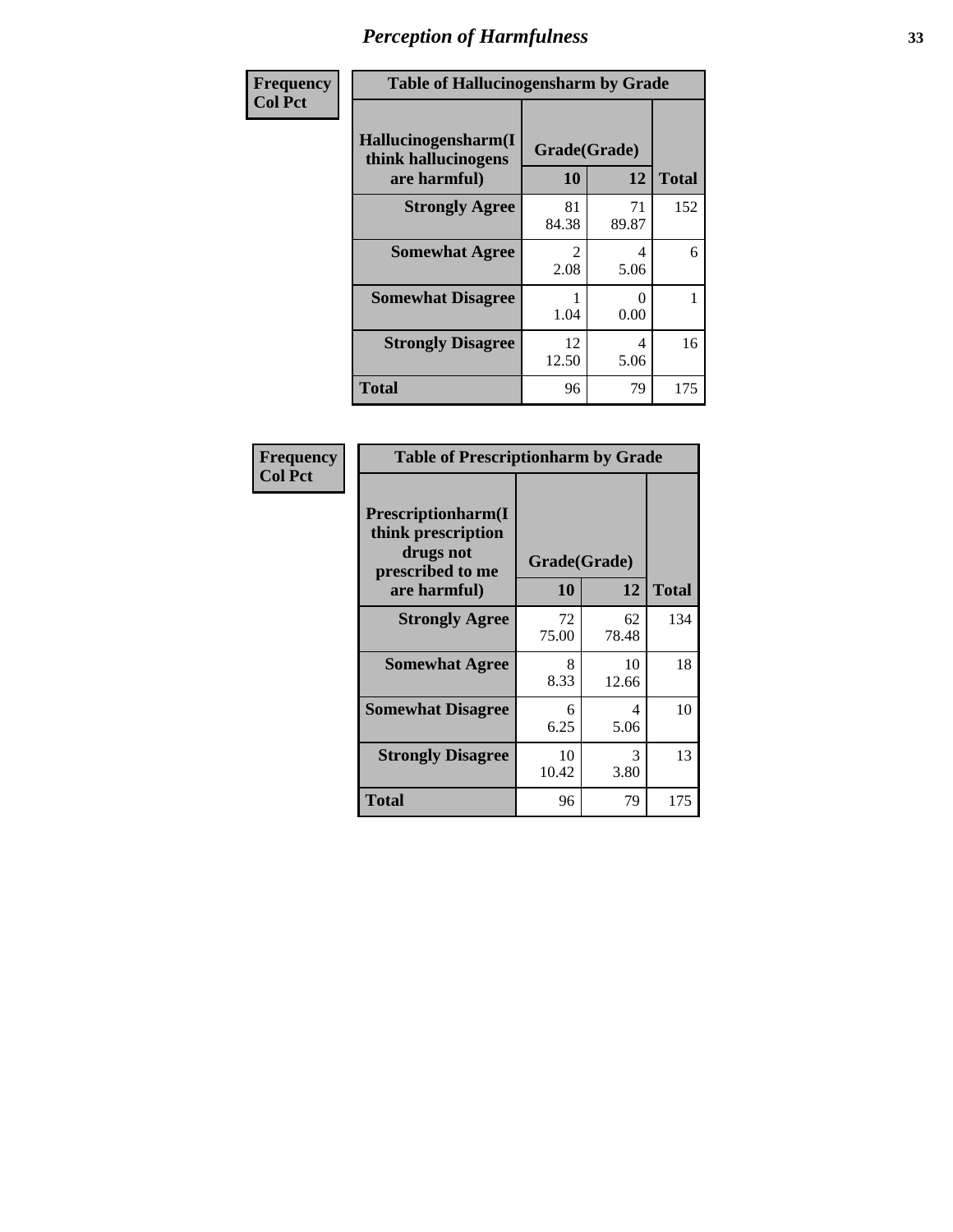# *Disapproval by Adults* **34**

| Frequency      | <b>Table of Alcoholadult by Grade</b>                                 |                    |             |              |  |
|----------------|-----------------------------------------------------------------------|--------------------|-------------|--------------|--|
| <b>Col Pct</b> | <b>Alcoholadult</b> (Adults<br>would disapprove if<br>I used alcohol) | Grade(Grade)<br>10 | 12          | <b>Total</b> |  |
|                | <b>Strongly Agree</b>                                                 | 56<br>58.33        | 37<br>46.84 | 93           |  |
|                | <b>Somewhat Agree</b>                                                 | 17<br>17.71        | 20<br>25.32 | 37           |  |
|                | <b>Somewhat Disagree</b>                                              | 8<br>8.33          | 10<br>12.66 | 18           |  |
|                | <b>Strongly Disagree</b>                                              | 15<br>15.63        | 12<br>15.19 | 27           |  |
|                | <b>Total</b>                                                          | 96                 | 79          | 175          |  |

| <b>Table of Tobaccoadult by Grade</b>                                 |              |             |     |  |  |
|-----------------------------------------------------------------------|--------------|-------------|-----|--|--|
| <b>Tobaccoadult</b> (Adults<br>would disapprove if<br>I used tobacco) | <b>Total</b> |             |     |  |  |
| <b>Strongly Agree</b>                                                 | 64<br>66.67  | 49<br>62.03 | 113 |  |  |
| <b>Somewhat Agree</b>                                                 | 14<br>14.58  | 16<br>20.25 | 30  |  |  |
| <b>Somewhat Disagree</b>                                              | 1.04         | 4<br>5.06   | 5   |  |  |
| <b>Strongly Disagree</b>                                              | 17<br>17.71  | 10<br>12.66 | 27  |  |  |
| Total                                                                 | 96           | 79          | 175 |  |  |

| Frequency      | <b>Table of Marijuanaadult by Grade</b>                           |                    |             |                |  |
|----------------|-------------------------------------------------------------------|--------------------|-------------|----------------|--|
| <b>Col Pct</b> | Marijuanaadult(Adults<br>would disapprove if I<br>used marijuana) | Grade(Grade)<br>10 | 12          | <b>Total</b>   |  |
|                | <b>Strongly Agree</b>                                             | 75<br>78.13        | 68<br>86.08 | 143            |  |
|                | <b>Somewhat Agree</b>                                             | 7.29               | 4<br>5.06   | 11             |  |
|                | <b>Somewhat Disagree</b>                                          | 1.04               | 1.27        | $\mathfrak{D}$ |  |
|                | <b>Strongly Disagree</b>                                          | 13<br>13.54        | 6<br>7.59   | 19             |  |
|                | <b>Total</b>                                                      | 96                 | 79          | 175            |  |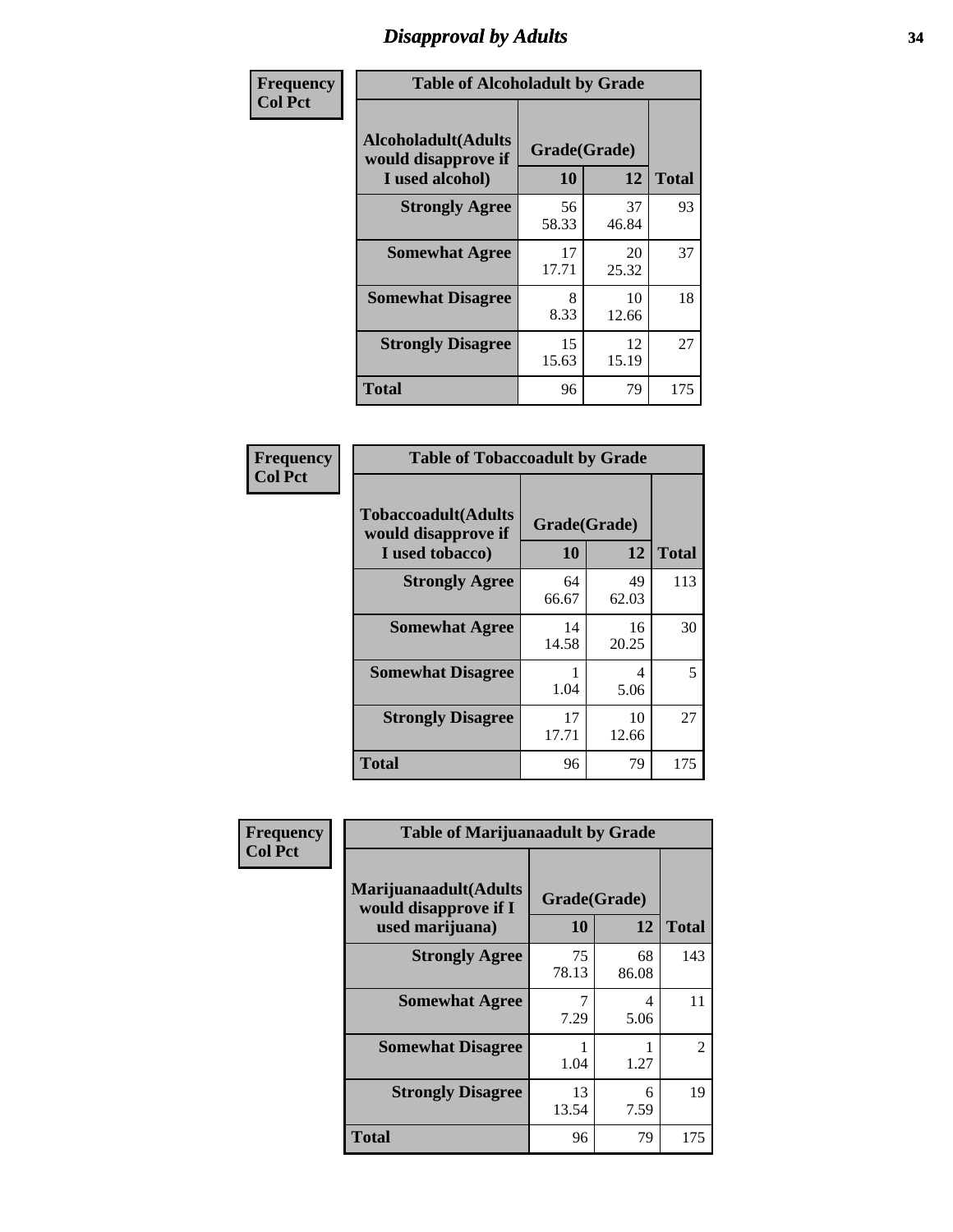# *Disapproval by Adults* **35**

| <b>Frequency</b> | <b>Table of Otherdrugadult by Grade</b>                                     |                       |             |              |  |
|------------------|-----------------------------------------------------------------------------|-----------------------|-------------|--------------|--|
| <b>Col Pct</b>   | <b>Otherdrugadult</b> (Adults<br>would disapprove if I<br>used other drugs) | Grade(Grade)<br>10    | 12          | <b>Total</b> |  |
|                  | <b>Strongly Agree</b>                                                       | 80<br>83.33           | 71<br>89.87 | 151          |  |
|                  | <b>Somewhat Agree</b>                                                       | $\mathcal{D}$<br>2.08 | 2.53        | 4            |  |
|                  | <b>Somewhat Disagree</b>                                                    | 1.04                  | 0<br>0.00   |              |  |
|                  | <b>Strongly Disagree</b>                                                    | 13<br>13.54           | 6<br>7.59   | 19           |  |
|                  | <b>Total</b>                                                                | 96                    | 79          | 175          |  |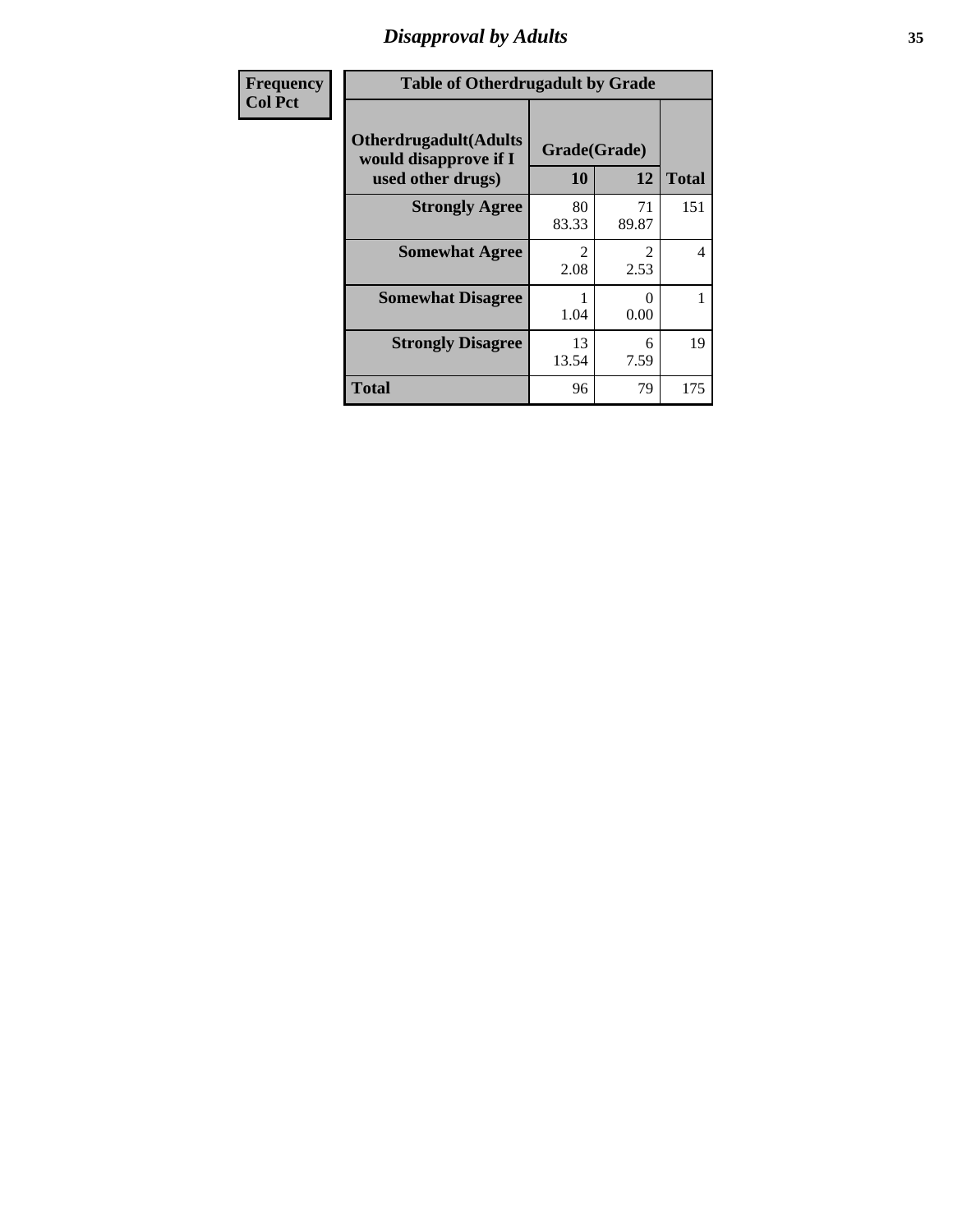# *Disapproval by Peers* **36**

| Frequency      | <b>Table of Alcoholpeer by Grade</b>                    |              |             |              |  |
|----------------|---------------------------------------------------------|--------------|-------------|--------------|--|
| <b>Col Pct</b> | Alcoholpeer(My<br>friends would<br>disapprove if I used | Grade(Grade) |             |              |  |
|                | alcohol)                                                | 10           | 12          | <b>Total</b> |  |
|                | <b>Strongly Agree</b>                                   | 23<br>23.96  | 18<br>22.78 | 41           |  |
|                | <b>Somewhat Agree</b>                                   | 27<br>28.13  | 18<br>22.78 | 45           |  |
|                | <b>Somewhat Disagree</b>                                | 22<br>22.92  | 17<br>21.52 | 39           |  |
|                | <b>Strongly Disagree</b>                                | 24<br>25.00  | 26<br>32.91 | 50           |  |
|                | Total                                                   | 96           | 79          | 175          |  |

| Frequency      | <b>Table of Tobaccopeer by Grade</b>                                |                    |             |              |  |
|----------------|---------------------------------------------------------------------|--------------------|-------------|--------------|--|
| <b>Col Pct</b> | Tobaccopeer(My<br>friends would<br>disapprove if I used<br>tobacco) | Grade(Grade)<br>10 | 12          | <b>Total</b> |  |
|                | <b>Strongly Agree</b>                                               | 32<br>33.33        | 26<br>32.91 | 58           |  |
|                | <b>Somewhat Agree</b>                                               | 21<br>21.88        | 14<br>17.72 | 35           |  |
|                | <b>Somewhat Disagree</b>                                            | 21<br>21.88        | 14<br>17.72 | 35           |  |
|                | <b>Strongly Disagree</b>                                            | 22<br>22.92        | 25<br>31.65 | 47           |  |
|                | <b>Total</b>                                                        | 96                 | 79          | 175          |  |

| Frequency      | <b>Table of Marijuanapeer by Grade</b>                    |              |             |              |  |
|----------------|-----------------------------------------------------------|--------------|-------------|--------------|--|
| <b>Col Pct</b> | Marijuanapeer(My<br>friends would<br>disapprove if I used | Grade(Grade) |             |              |  |
|                | marijuana)                                                | <b>10</b>    | 12          | <b>Total</b> |  |
|                | <b>Strongly Agree</b>                                     | 42<br>43.75  | 30<br>37.97 | 72           |  |
|                | <b>Somewhat Agree</b>                                     | 17<br>17.71  | 14<br>17.72 | 31           |  |
|                | <b>Somewhat Disagree</b>                                  | 17<br>17.71  | 20<br>25.32 | 37           |  |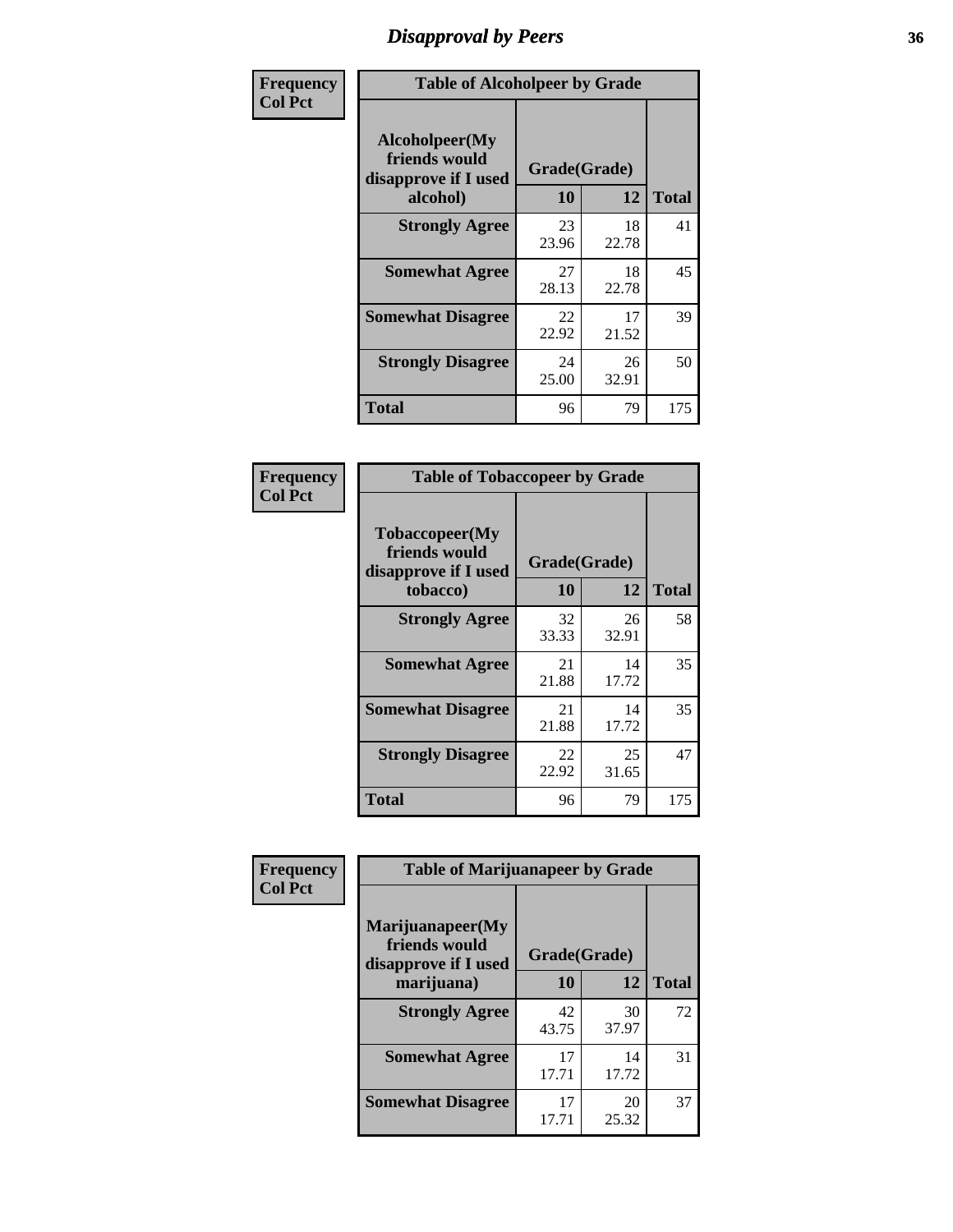# *Disapproval by Peers* **37**

| Frequency<br><b>Col Pct</b> | <b>Table of Marijuanapeer by Grade</b>                                  |                    |             |              |
|-----------------------------|-------------------------------------------------------------------------|--------------------|-------------|--------------|
|                             | Marijuanapeer(My<br>friends would<br>disapprove if I used<br>marijuana) | Grade(Grade)<br>10 | 12          | <b>Total</b> |
|                             | <b>Strongly Disagree</b>                                                | 20<br>20.83        | 15<br>18.99 | 35           |
|                             | Total                                                                   | 96                 | 79          | 175          |

| Frequency      | <b>Table of Otherdrugpeer by Grade</b>                                    |                    |             |              |
|----------------|---------------------------------------------------------------------------|--------------------|-------------|--------------|
| <b>Col Pct</b> | Otherdrugpeer(My<br>friends would<br>disapprove if I used<br>other drugs) | Grade(Grade)<br>10 | 12          | <b>Total</b> |
|                | <b>Strongly Agree</b>                                                     | 48<br>50.00        | 49<br>62.03 | 97           |
|                | <b>Somewhat Agree</b>                                                     | 19<br>19.79        | 14<br>17.72 | 33           |
|                | <b>Somewhat Disagree</b>                                                  | 7<br>7.29          | 9<br>11.39  | 16           |
|                | <b>Strongly Disagree</b>                                                  | 22<br>22.92        | 7<br>8.86   | 29           |
|                | Total                                                                     | 96                 | 79          | 175          |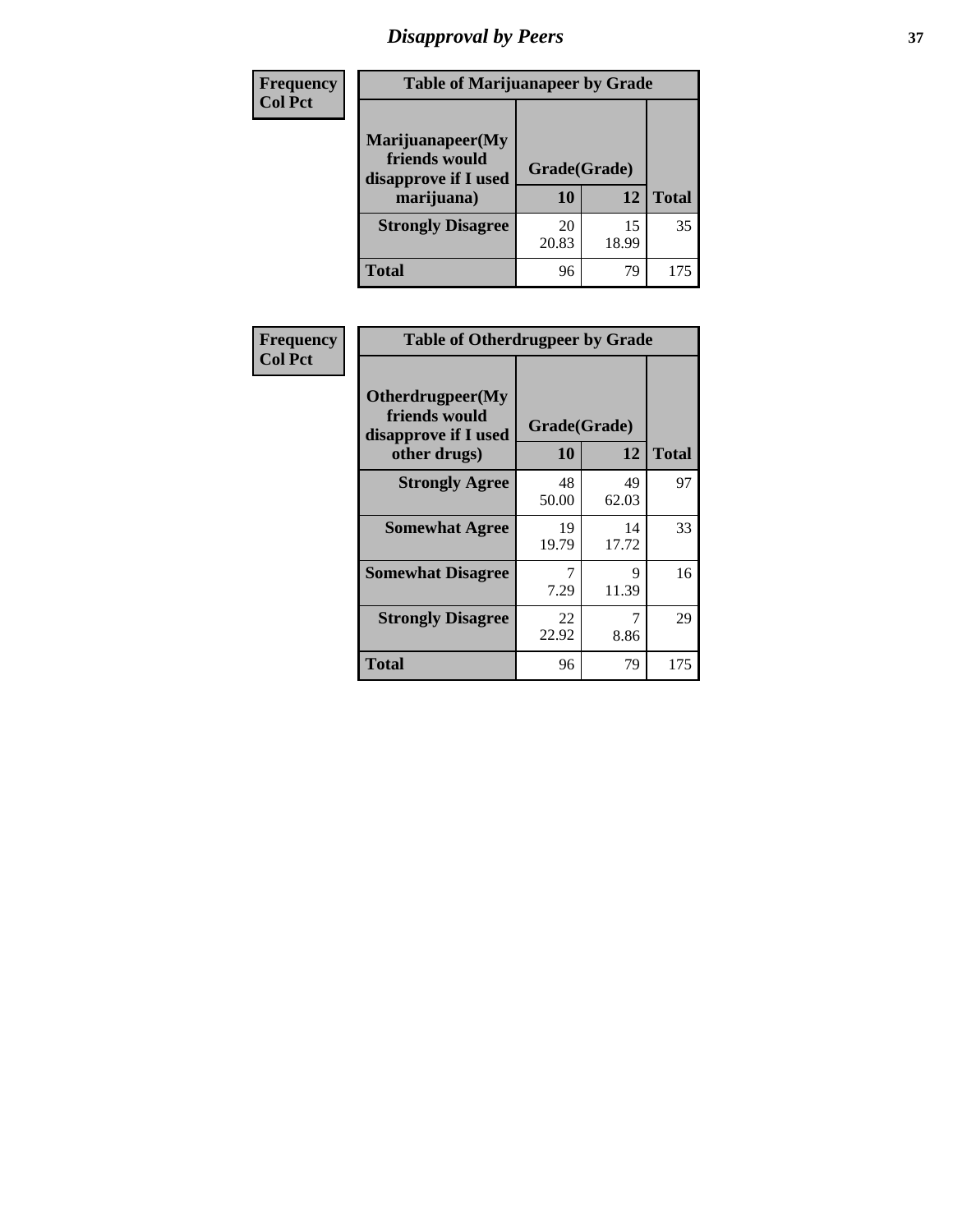| Frequency      | <b>Table of Alcohollocation1 by Grade</b> |             |             |              |  |
|----------------|-------------------------------------------|-------------|-------------|--------------|--|
| <b>Col Pct</b> | <b>Alcohollocation1(Places</b>            |             |             |              |  |
|                | <b>Friends Use Alcohol)</b>               | 10          | 12          | <b>Total</b> |  |
|                |                                           | 56<br>58.33 | 53<br>67.09 | 109          |  |
|                | Do Not Use                                | 40<br>41.67 | 26<br>32.91 | 66           |  |
|                | <b>Total</b>                              | 96          | 79          | 175          |  |

| Frequency      | <b>Table of Alcohollocation2 by Grade</b>                     |                    |             |              |
|----------------|---------------------------------------------------------------|--------------------|-------------|--------------|
| <b>Col Pct</b> | <b>Alcohollocation2(Places</b><br><b>Friends Use Alcohol)</b> | Grade(Grade)<br>10 | <b>12</b>   | <b>Total</b> |
|                |                                                               |                    |             |              |
|                |                                                               | 55<br>57.29        | 44<br>55.70 | 99           |
|                | Home                                                          | 41<br>42.71        | 35<br>44.30 | 76           |
|                | <b>Total</b>                                                  | 96                 | 79          | 175          |

| Frequency<br><b>Col Pct</b> | <b>Table of Alcohollocation 3 by Grade</b>                    |                    |             |              |
|-----------------------------|---------------------------------------------------------------|--------------------|-------------|--------------|
|                             | <b>Alcohollocation3(Places</b><br><b>Friends Use Alcohol)</b> | Grade(Grade)<br>10 | 12          | <b>Total</b> |
|                             |                                                               |                    |             |              |
|                             |                                                               | 93<br>96.88        | 75<br>94.94 | 168          |
|                             | <b>School</b>                                                 | 3.13               | 4<br>5.06   |              |
|                             | <b>Total</b>                                                  | 96                 | 79          | 175          |

| <b>Frequency</b> | <b>Table of Alcohollocation4 by Grade</b> |              |             |              |
|------------------|-------------------------------------------|--------------|-------------|--------------|
| <b>Col Pct</b>   | <b>Alcohollocation4(Places</b>            | Grade(Grade) |             |              |
|                  | <b>Friends Use Alcohol)</b>               | 10           | 12          | <b>Total</b> |
|                  |                                           | 78<br>81.25  | 65<br>82.28 | 143          |
|                  | Car                                       | 18<br>18.75  | 14<br>17.72 | 32           |
|                  | <b>Total</b>                              | 96           | 79          | 175          |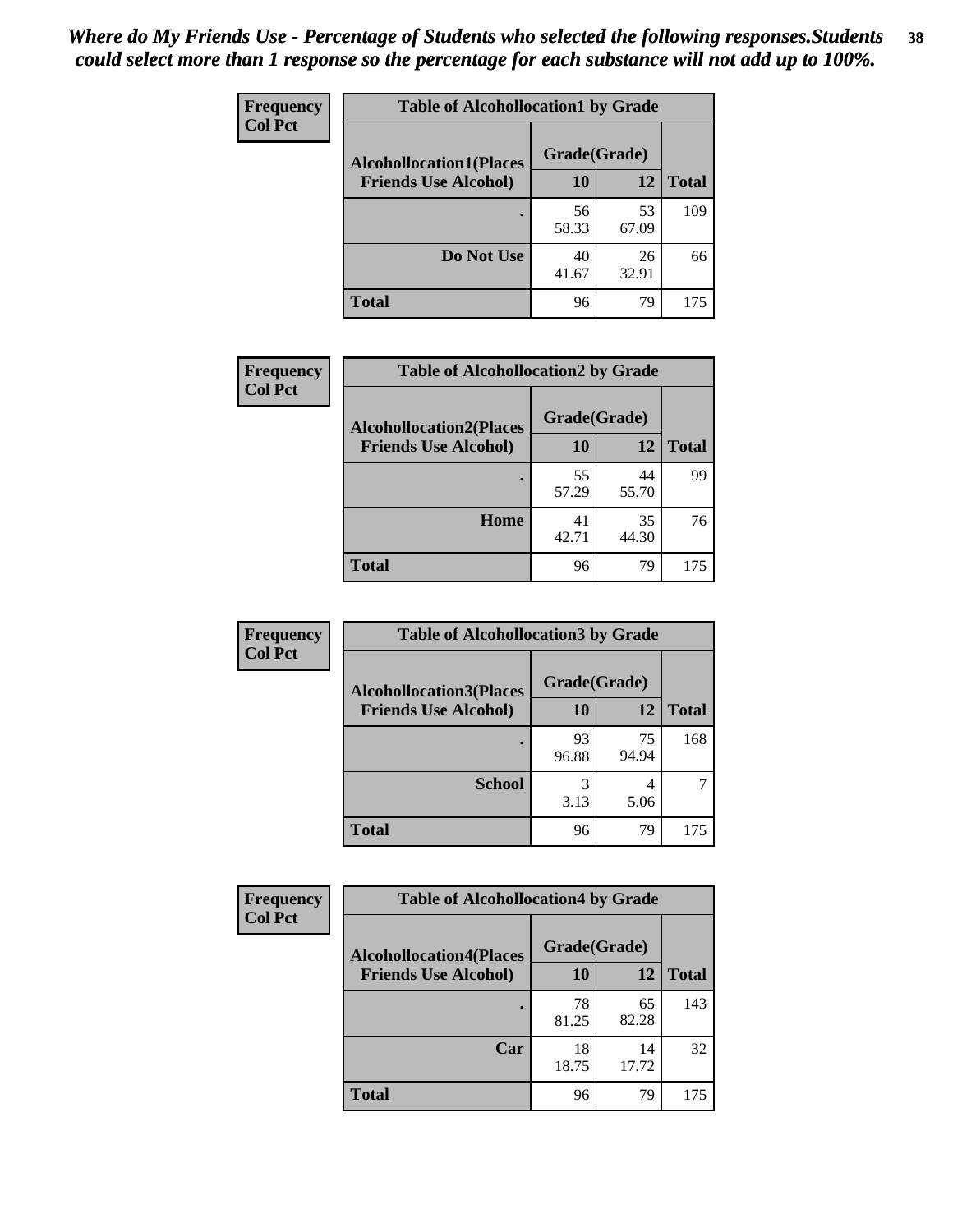| Frequency<br><b>Col Pct</b> | <b>Table of Alcohollocation5 by Grade</b> |              |             |              |
|-----------------------------|-------------------------------------------|--------------|-------------|--------------|
|                             | <b>Alcohollocation5(Places</b>            | Grade(Grade) |             |              |
|                             | <b>Friends Use Alcohol)</b>               | 10           | 12          | <b>Total</b> |
|                             |                                           | 56<br>58.33  | 43<br>54.43 | 99           |
|                             | <b>Friend's House</b>                     | 40<br>41.67  | 36<br>45.57 | 76           |
|                             | <b>Total</b>                              | 96           | 79          | 175          |

| <b>Frequency</b> | <b>Table of Alcohollocation6 by Grade</b> |              |             |              |
|------------------|-------------------------------------------|--------------|-------------|--------------|
| <b>Col Pct</b>   | <b>Alcohollocation6(Places</b>            | Grade(Grade) |             |              |
|                  | <b>Friends Use Alcohol)</b>               | <b>10</b>    | 12          | <b>Total</b> |
|                  |                                           | 64<br>66.67  | 49<br>62.03 | 113          |
|                  | <b>Other</b>                              | 32<br>33.33  | 30<br>37.97 | 62           |
|                  | <b>Total</b>                              | 96           | 79          | 175          |

| Frequency<br><b>Col Pct</b> | <b>Table of Tobaccolocation1 by Grade</b> |              |             |              |
|-----------------------------|-------------------------------------------|--------------|-------------|--------------|
|                             | <b>Tobaccolocation1(Places</b>            | Grade(Grade) |             |              |
|                             | <b>Friends Use Tobacco)</b>               | 10           | 12          | <b>Total</b> |
|                             |                                           | 45<br>46.88  | 46<br>58.23 | 91           |
|                             | Do Not Use                                | 51<br>53.13  | 33<br>41.77 | 84           |
|                             | <b>Total</b>                              | 96           | 79          | 175          |

| <b>Frequency</b> | <b>Table of Tobaccolocation2 by Grade</b> |              |             |              |
|------------------|-------------------------------------------|--------------|-------------|--------------|
| <b>Col Pct</b>   | <b>Tobaccolocation2(Places</b>            | Grade(Grade) |             |              |
|                  | <b>Friends Use Tobacco)</b>               | 10           | 12          | <b>Total</b> |
|                  |                                           | 64<br>66.67  | 53<br>67.09 | 117          |
|                  | Home                                      | 32<br>33.33  | 26<br>32.91 | 58           |
|                  | <b>Total</b>                              | 96           | 79          | 175          |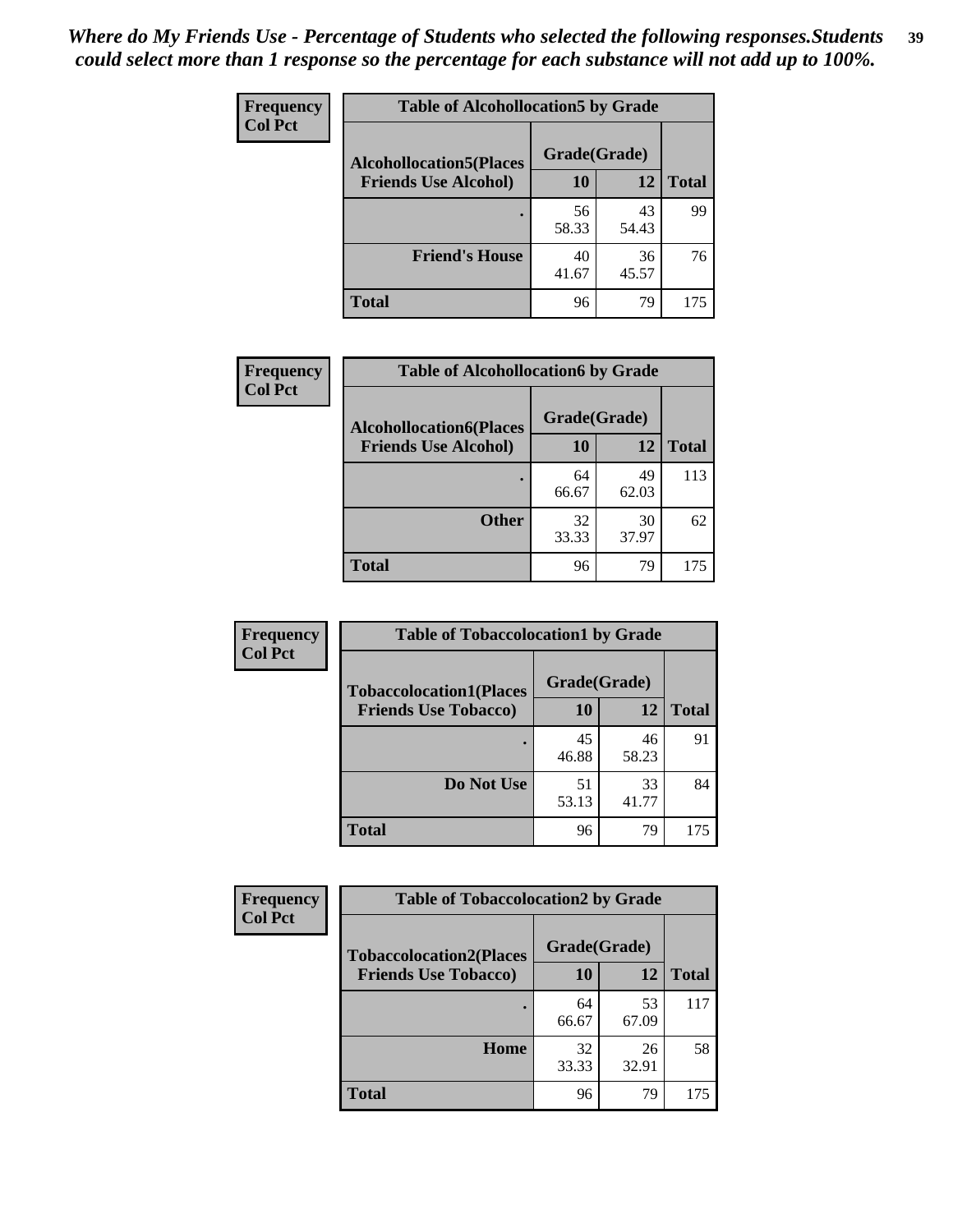| Frequency<br><b>Col Pct</b> | <b>Table of Tobaccolocation 3 by Grade</b> |              |             |              |
|-----------------------------|--------------------------------------------|--------------|-------------|--------------|
|                             | <b>Tobaccolocation3(Places</b>             | Grade(Grade) |             |              |
|                             | <b>Friends Use Tobacco)</b>                | <b>10</b>    | 12          | <b>Total</b> |
|                             |                                            | 84<br>87.50  | 70<br>88.61 | 154          |
|                             | <b>School</b>                              | 12<br>12.50  | 9<br>11.39  | 21           |
|                             | <b>Total</b>                               | 96           | 79          | 175          |

| Frequency      | <b>Table of Tobaccolocation4 by Grade</b> |              |             |              |
|----------------|-------------------------------------------|--------------|-------------|--------------|
| <b>Col Pct</b> | <b>Tobaccolocation4(Places</b>            | Grade(Grade) |             |              |
|                | <b>Friends Use Tobacco)</b>               | 10           | 12          | <b>Total</b> |
|                |                                           | 69<br>71.88  | 54<br>68.35 | 123          |
|                | Car                                       | 27<br>28.13  | 25<br>31.65 | 52           |
|                | <b>Total</b>                              | 96           | 79          | 175          |

| Frequency      | <b>Table of Tobaccolocation5 by Grade</b> |              |             |              |  |
|----------------|-------------------------------------------|--------------|-------------|--------------|--|
| <b>Col Pct</b> | <b>Tobaccolocation5(Places</b>            | Grade(Grade) |             |              |  |
|                | <b>Friends Use Tobacco)</b>               | 10           | <b>12</b>   | <b>Total</b> |  |
|                |                                           | 59<br>61.46  | 52<br>65.82 | 111          |  |
|                | <b>Friend's House</b>                     | 37<br>38.54  | 27<br>34.18 | 64           |  |
|                | <b>Total</b>                              | 96           | 79          | 175          |  |

| <b>Frequency</b> | <b>Table of Tobaccolocation6 by Grade</b> |              |             |              |
|------------------|-------------------------------------------|--------------|-------------|--------------|
| <b>Col Pct</b>   | <b>Tobaccolocation6(Places</b>            | Grade(Grade) |             |              |
|                  | <b>Friends Use Tobacco)</b>               | 10           | 12          | <b>Total</b> |
|                  |                                           | 65<br>67.71  | 49<br>62.03 | 114          |
|                  | <b>Other</b>                              | 31<br>32.29  | 30<br>37.97 | 61           |
|                  | <b>Total</b>                              | 96           | 79          | 175          |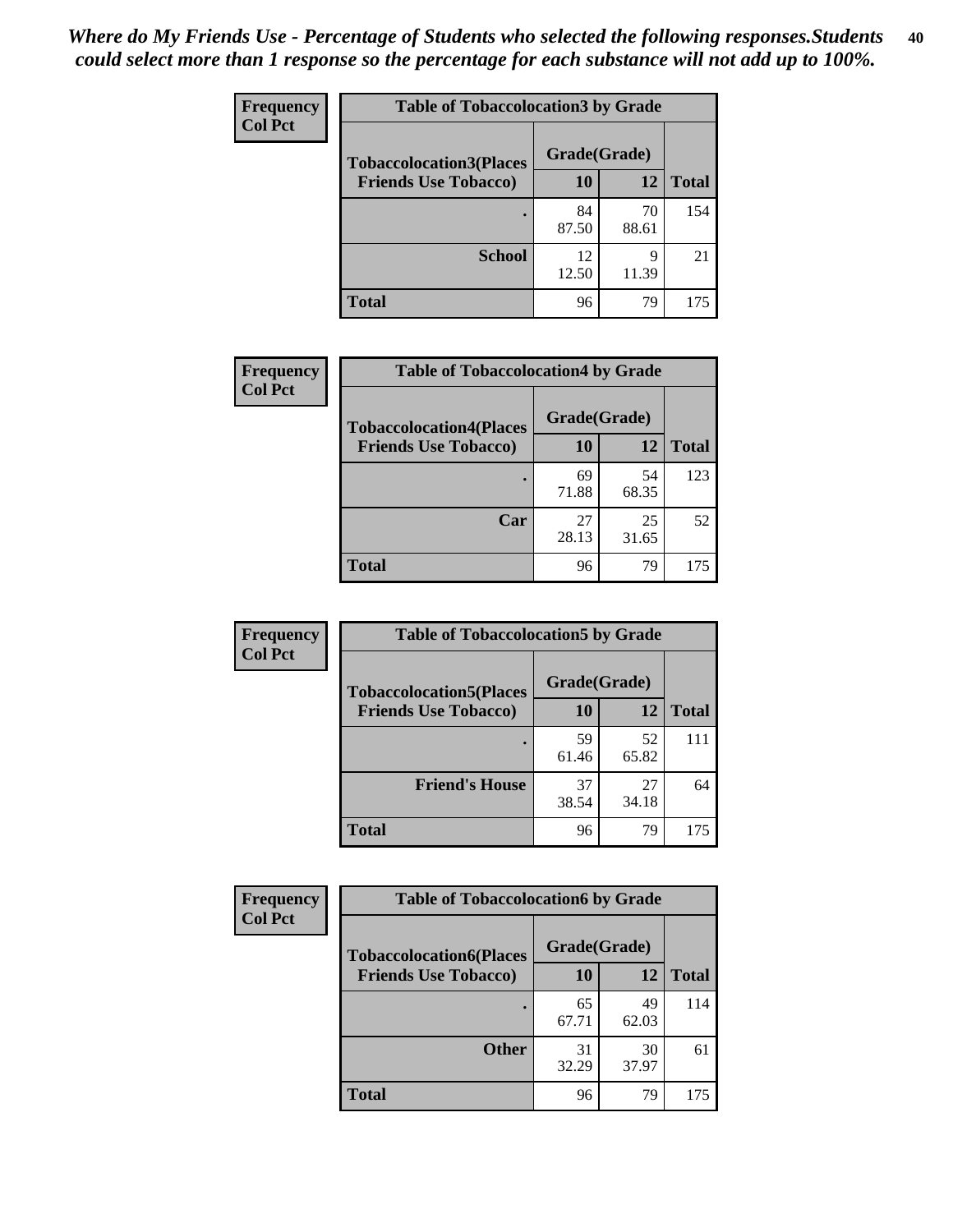| <b>Frequency</b> | <b>Table of Marijuanalocation1 by Grade</b> |              |             |              |  |
|------------------|---------------------------------------------|--------------|-------------|--------------|--|
| <b>Col Pct</b>   | <b>Marijuanalocation1(Places</b>            | Grade(Grade) |             |              |  |
|                  | <b>Friends Use Marijuana</b> )              | <b>10</b>    | 12          | <b>Total</b> |  |
|                  |                                             | 36<br>37.50  | 35<br>44.30 | 71           |  |
|                  | Do Not Use                                  | 60<br>62.50  | 44<br>55.70 | 104          |  |
|                  | <b>Total</b>                                | 96           | 79          | 175          |  |

| <b>Frequency</b> | <b>Table of Marijuanalocation2 by Grade</b>                        |                    |             |              |
|------------------|--------------------------------------------------------------------|--------------------|-------------|--------------|
| <b>Col Pct</b>   | <b>Marijuanalocation2(Places</b><br><b>Friends Use Marijuana</b> ) | Grade(Grade)<br>10 | 12          | <b>Total</b> |
|                  |                                                                    | 72<br>75.00        | 62<br>78.48 | 134          |
|                  | Home                                                               | 24<br>25.00        | 17<br>21.52 | 41           |
|                  | <b>Total</b>                                                       | 96                 | 79          | 175          |

| <b>Frequency</b><br><b>Col Pct</b> | <b>Table of Marijuanalocation3 by Grade</b> |              |             |              |
|------------------------------------|---------------------------------------------|--------------|-------------|--------------|
|                                    | <b>Marijuanalocation3</b> (Places           | Grade(Grade) |             |              |
|                                    | <b>Friends Use Marijuana</b> )              | <b>10</b>    | 12          | <b>Total</b> |
|                                    |                                             | 92<br>95.83  | 73<br>92.41 | 165          |
|                                    | <b>School</b>                               | 4<br>4.17    | 6<br>7.59   | 10           |
|                                    | <b>Total</b>                                | 96           | 79          | 175          |

| <b>Frequency</b> | <b>Table of Marijuanalocation4 by Grade</b> |              |             |              |
|------------------|---------------------------------------------|--------------|-------------|--------------|
| <b>Col Pct</b>   | <b>Marijuanalocation4(Places</b>            | Grade(Grade) |             |              |
|                  | <b>Friends Use Marijuana</b> )              | 10           | 12          | <b>Total</b> |
|                  |                                             | 73<br>76.04  | 62<br>78.48 | 135          |
|                  | Car                                         | 23<br>23.96  | 17<br>21.52 | 40           |
|                  | <b>Total</b>                                | 96           | 79          | 175          |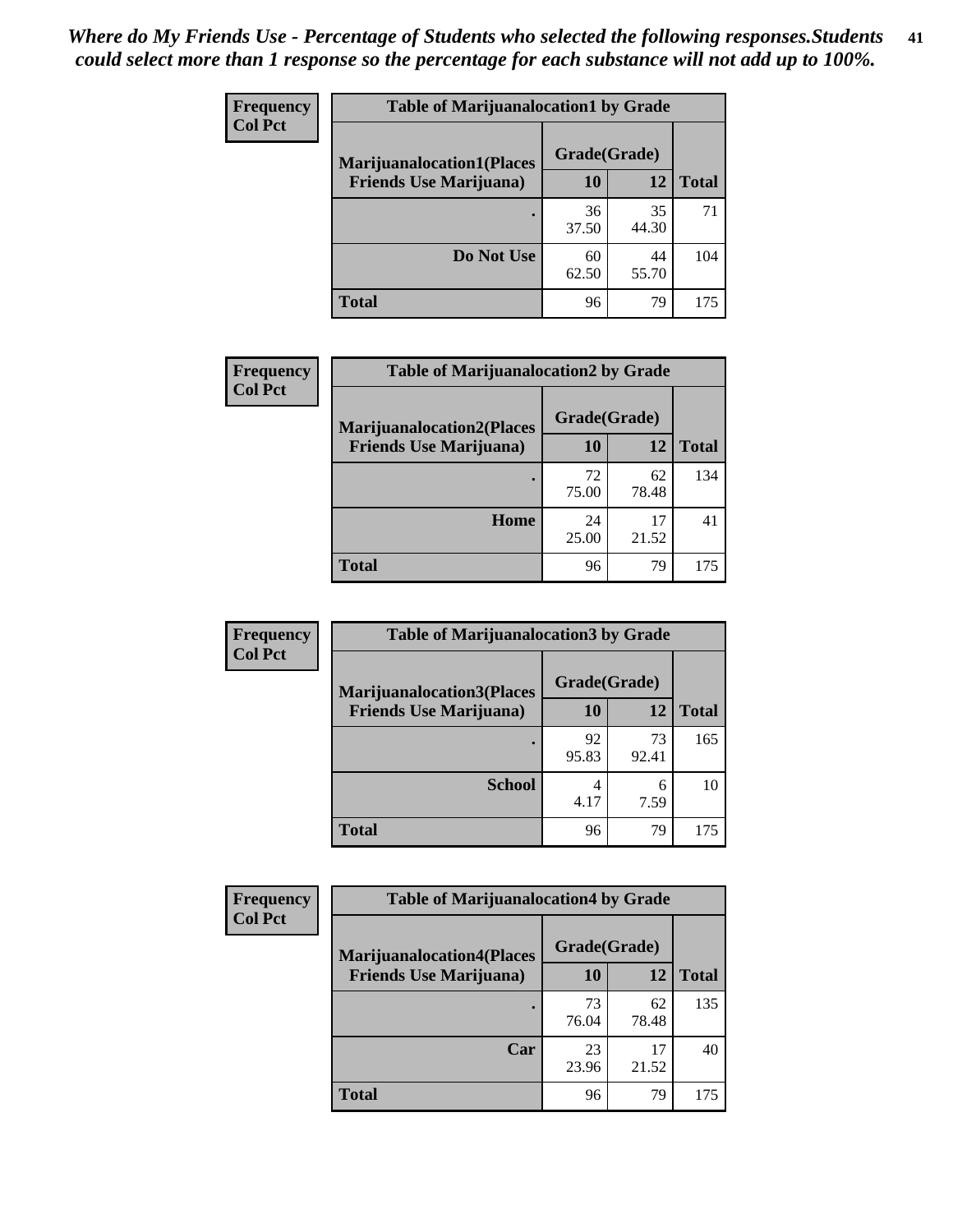| <b>Frequency</b>               | <b>Table of Marijuanalocation5 by Grade</b> |              |              |     |
|--------------------------------|---------------------------------------------|--------------|--------------|-----|
| <b>Col Pct</b>                 | <b>Marijuanalocation5</b> (Places           | Grade(Grade) |              |     |
| <b>Friends Use Marijuana</b> ) | 10                                          | 12           | <b>Total</b> |     |
|                                |                                             | 67<br>69.79  | 54<br>68.35  | 121 |
|                                | <b>Friend's House</b>                       | 29<br>30.21  | 25<br>31.65  | 54  |
|                                | <b>Total</b>                                | 96           | 79           | 175 |

| <b>Frequency</b> | <b>Table of Marijuanalocation6 by Grade</b>                        |                    |             |              |  |
|------------------|--------------------------------------------------------------------|--------------------|-------------|--------------|--|
| <b>Col Pct</b>   | <b>Marijuanalocation6(Places</b><br><b>Friends Use Marijuana</b> ) | Grade(Grade)<br>10 | 12          | <b>Total</b> |  |
|                  |                                                                    | 70<br>72.92        | 58<br>73.42 | 128          |  |
|                  | <b>Other</b>                                                       | 26<br>27.08        | 21<br>26.58 | 47           |  |
|                  | <b>Total</b>                                                       | 96                 | 79          | 175          |  |

| Frequency      | <b>Table of Otherdruglocation1 by Grade</b>                          |              |             |              |
|----------------|----------------------------------------------------------------------|--------------|-------------|--------------|
| <b>Col Pct</b> | <b>Otherdruglocation1(Places</b><br><b>Friends Use Other Illegal</b> | Grade(Grade) |             |              |
|                | Drugs)                                                               | 10           | 12          | <b>Total</b> |
|                |                                                                      | 18<br>18.75  | 16<br>20.25 | 34           |
|                | Do Not Use                                                           | 78<br>81.25  | 63<br>79.75 | 141          |
|                | <b>Total</b>                                                         | 96           | 79          | 175          |

| Frequency      | <b>Table of Otherdruglocation2 by Grade</b>                          |              |             |              |
|----------------|----------------------------------------------------------------------|--------------|-------------|--------------|
| <b>Col Pct</b> | <b>Otherdruglocation2(Places</b><br><b>Friends Use Other Illegal</b> | Grade(Grade) |             |              |
|                | Drugs)                                                               | 10           | 12          | <b>Total</b> |
|                |                                                                      | 84<br>87.50  | 72<br>91.14 | 156          |
|                | Home                                                                 | 12<br>12.50  | 8.86        | 19           |
|                | <b>Total</b>                                                         | 96           | 79          | 175          |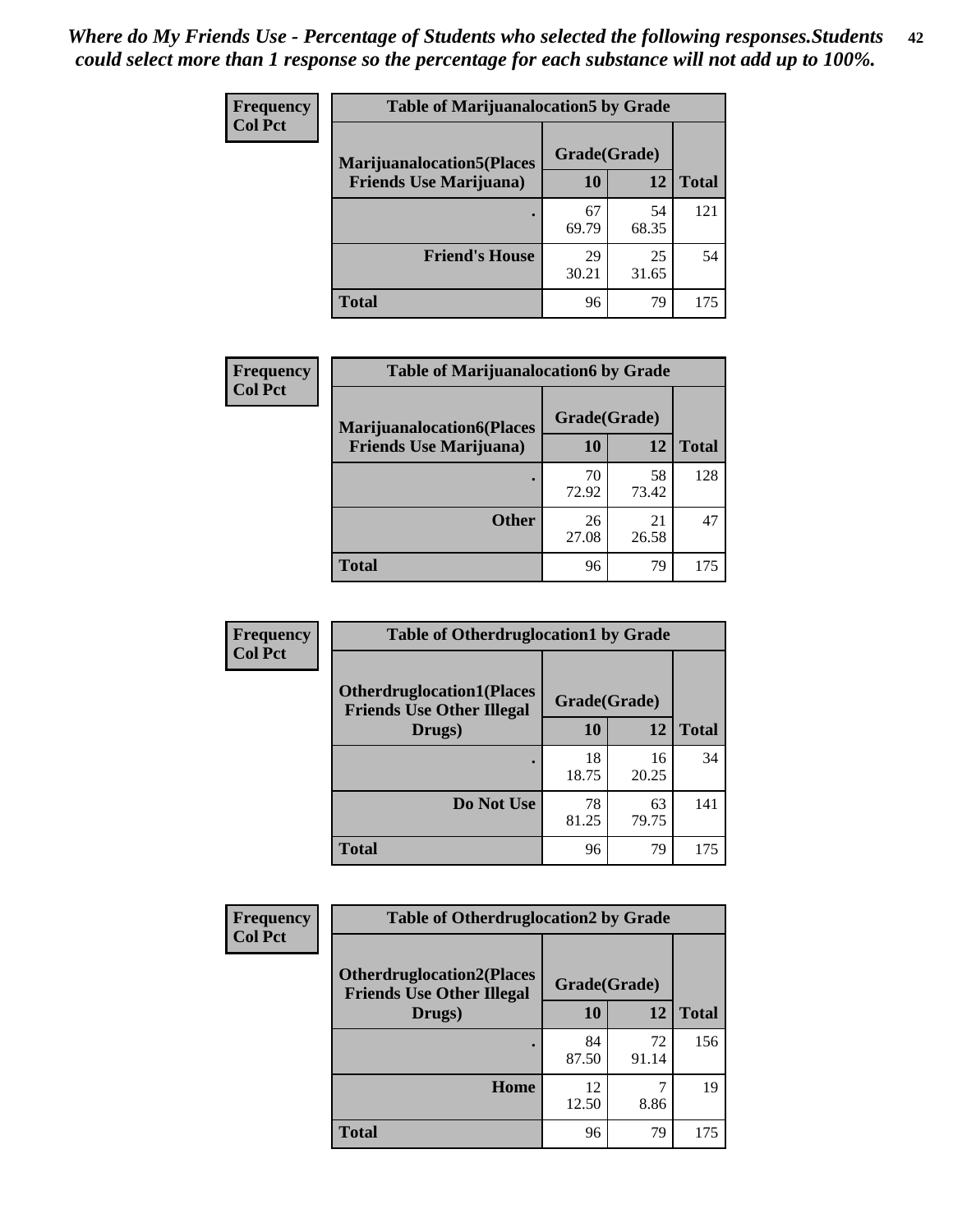| <b>Frequency</b> | <b>Table of Otherdruglocation 3 by Grade</b>                          |              |             |              |
|------------------|-----------------------------------------------------------------------|--------------|-------------|--------------|
| <b>Col Pct</b>   | <b>Otherdruglocation3(Places)</b><br><b>Friends Use Other Illegal</b> | Grade(Grade) |             |              |
|                  | Drugs)                                                                | 10           | 12          | <b>Total</b> |
|                  |                                                                       | 91<br>94.79  | 76<br>96.20 | 167          |
|                  | <b>School</b>                                                         | 5<br>5.21    | 3<br>3.80   | 8            |
|                  | <b>Total</b>                                                          | 96           | 79          | 175          |

| Frequency      | <b>Table of Otherdruglocation4 by Grade</b>                          |              |             |              |
|----------------|----------------------------------------------------------------------|--------------|-------------|--------------|
| <b>Col Pct</b> | <b>Otherdruglocation4(Places</b><br><b>Friends Use Other Illegal</b> | Grade(Grade) |             |              |
|                | Drugs)                                                               | <b>10</b>    | 12          | <b>Total</b> |
|                |                                                                      | 85<br>88.54  | 71<br>89.87 | 156          |
|                | Car                                                                  | 11<br>11.46  | 8<br>10.13  | 19           |
|                | <b>Total</b>                                                         | 96           | 79          | 175          |

| <b>Frequency</b> | <b>Table of Otherdruglocation5 by Grade</b>                          |              |             |              |
|------------------|----------------------------------------------------------------------|--------------|-------------|--------------|
| <b>Col Pct</b>   | <b>Otherdruglocation5(Places</b><br><b>Friends Use Other Illegal</b> | Grade(Grade) |             |              |
|                  | Drugs)                                                               | <b>10</b>    | 12          | <b>Total</b> |
|                  |                                                                      | 80<br>83.33  | 69<br>87.34 | 149          |
|                  | <b>Friend's House</b>                                                | 16<br>16.67  | 10<br>12.66 | 26           |
|                  | <b>Total</b>                                                         | 96           | 79          | 175          |

| <b>Frequency</b> | <b>Table of Otherdruglocation6 by Grade</b>                          |              |             |              |
|------------------|----------------------------------------------------------------------|--------------|-------------|--------------|
| <b>Col Pct</b>   | <b>Otherdruglocation6(Places</b><br><b>Friends Use Other Illegal</b> | Grade(Grade) |             |              |
|                  | Drugs)                                                               | <b>10</b>    | 12          | <b>Total</b> |
|                  |                                                                      | 78<br>81.25  | 70<br>88.61 | 148          |
|                  | <b>Other</b>                                                         | 18<br>18.75  | 9<br>11.39  | 27           |
|                  | <b>Total</b>                                                         | 96           | 79          | 175          |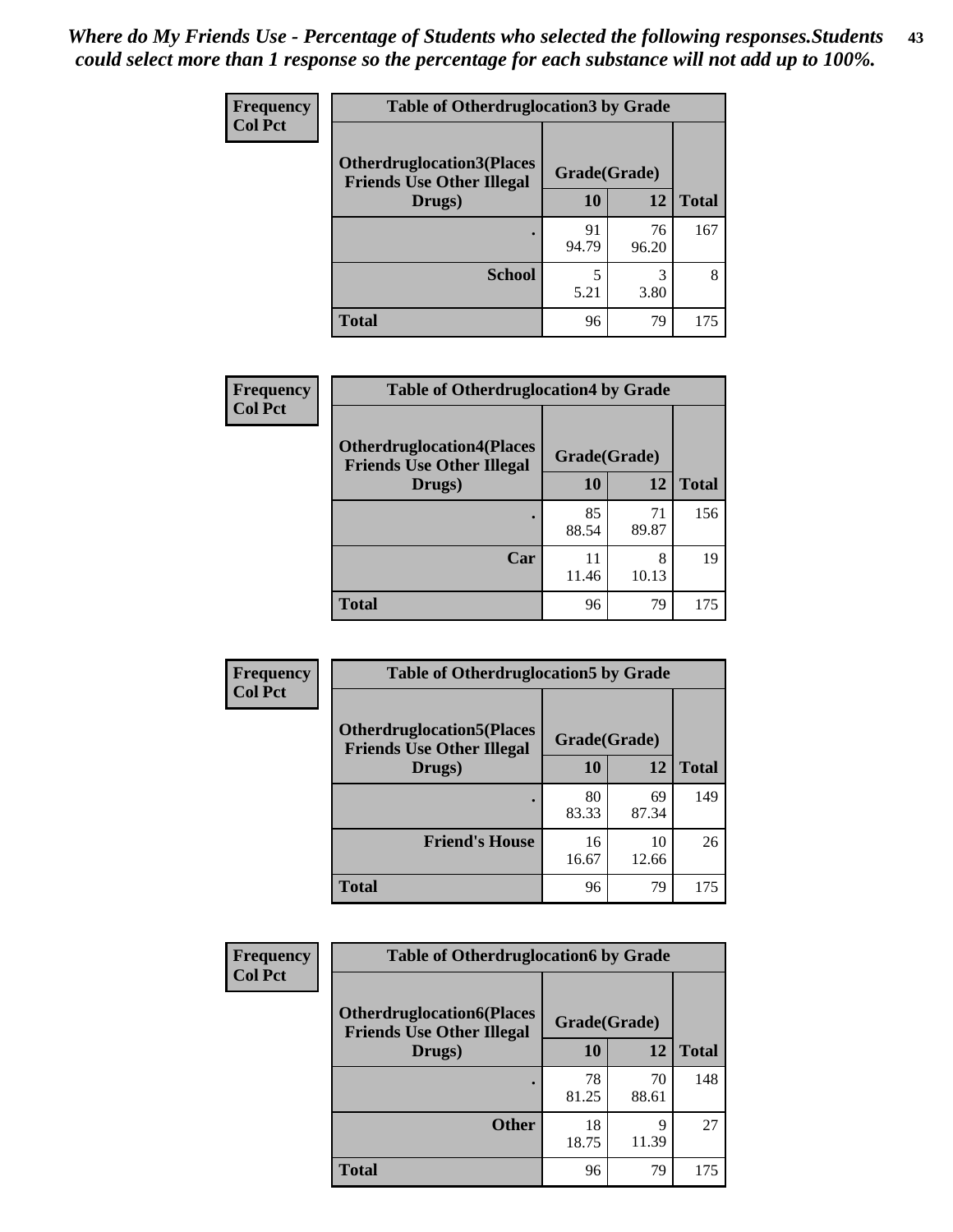| Frequency      | <b>Table of Alcoholtime1 by Grade</b>           |              |             |              |
|----------------|-------------------------------------------------|--------------|-------------|--------------|
| <b>Col Pct</b> | <b>Alcoholtime1(Times</b><br><b>Friends Use</b> | Grade(Grade) |             |              |
|                | Alcohol)                                        | 10           | 12          | <b>Total</b> |
|                |                                                 | 57<br>59.38  | 53<br>67.09 | 110          |
|                | Do Not Use                                      | 39<br>40.63  | 26<br>32.91 | 65           |
|                | <b>Total</b>                                    | 96           | 79          | 175          |

| Frequency      | <b>Table of Alcoholtime2 by Grade</b>           |              |             |              |  |
|----------------|-------------------------------------------------|--------------|-------------|--------------|--|
| <b>Col Pct</b> | <b>Alcoholtime2(Times</b><br><b>Friends Use</b> | Grade(Grade) |             |              |  |
|                | Alcohol)                                        | 10           | <b>12</b>   | <b>Total</b> |  |
|                |                                                 | 91<br>94.79  | 73<br>92.41 | 164          |  |
|                | <b>On Way to School</b>                         | 5<br>5.21    | 6<br>7.59   | 11           |  |
|                | <b>Total</b>                                    | 96           | 79          | 175          |  |

| Frequency      | <b>Table of Alcoholtime3 by Grade</b>           |             |             |              |
|----------------|-------------------------------------------------|-------------|-------------|--------------|
| <b>Col Pct</b> | <b>Alcoholtime3(Times</b><br><b>Friends Use</b> |             |             |              |
|                | Alcohol)                                        | 10          | 12          | <b>Total</b> |
|                |                                                 | 92<br>95.83 | 74<br>93.67 | 166          |
|                | <b>During School</b>                            | 4<br>4.17   | 5<br>6.33   | 9            |
|                | <b>Total</b>                                    | 96          | 79          | 175          |

| <b>Frequency</b><br><b>Col Pct</b> | <b>Table of Alcoholtime4 by Grade</b> |              |             |              |  |
|------------------------------------|---------------------------------------|--------------|-------------|--------------|--|
|                                    | <b>Alcoholtime4(Times</b>             | Grade(Grade) |             |              |  |
|                                    | <b>Friends Use Alcohol)</b>           | 10           | 12          | <b>Total</b> |  |
|                                    |                                       | 85<br>88.54  | 71<br>89.87 | 156          |  |
|                                    | <b>On Way Home From School</b>        | 11<br>11.46  | 8<br>10.13  | 19           |  |
|                                    | <b>Total</b>                          | 96           | 79          | 175          |  |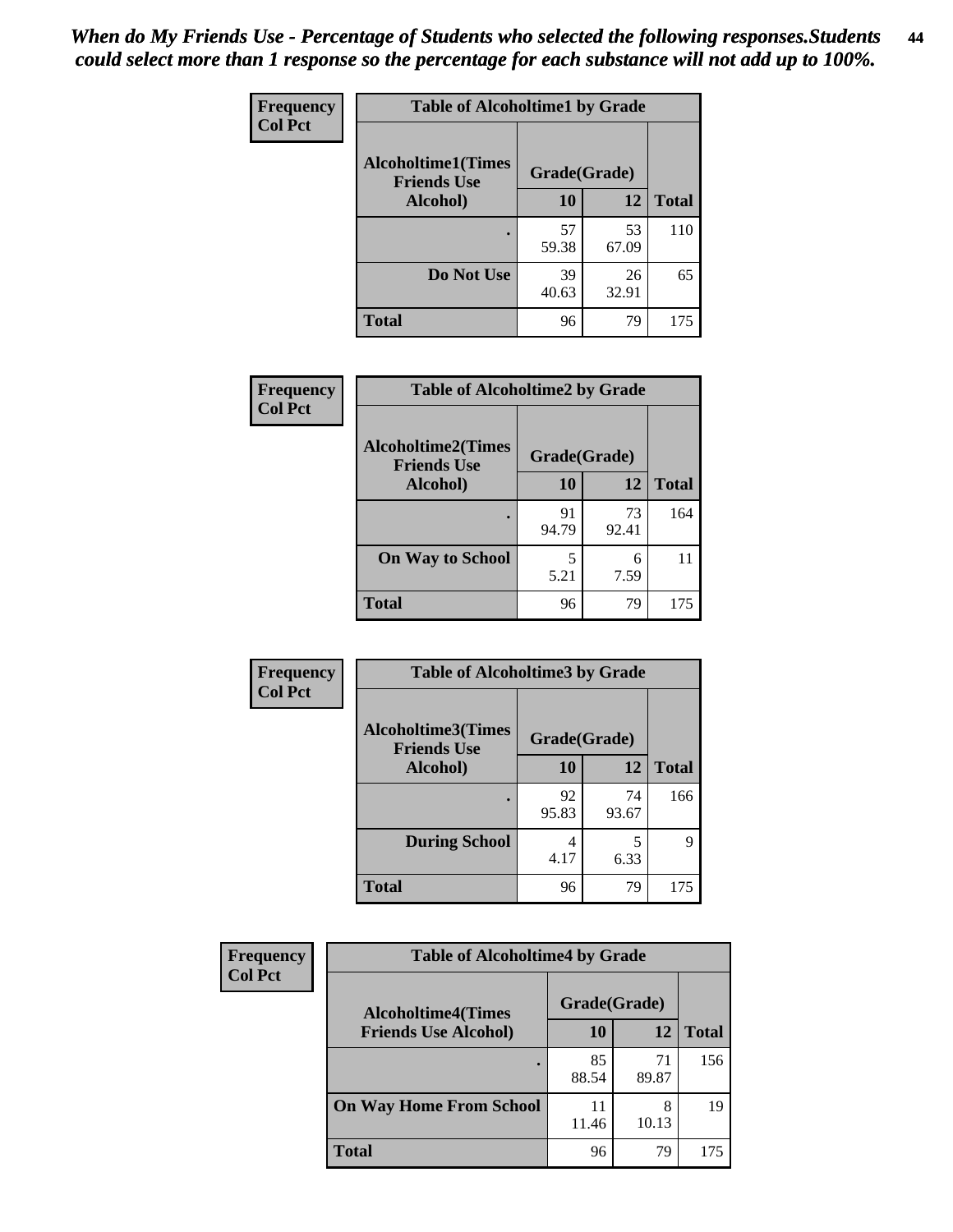*When do My Friends Use - Percentage of Students who selected the following responses.Students could select more than 1 response so the percentage for each substance will not add up to 100%.* **45**

| Frequency      | <b>Table of Alcoholtime5 by Grade</b> |              |             |              |
|----------------|---------------------------------------|--------------|-------------|--------------|
| <b>Col Pct</b> | <b>Alcoholtime5(Times</b>             | Grade(Grade) |             |              |
|                | <b>Friends Use</b><br>Alcohol)        | 10           | 12          | <b>Total</b> |
|                |                                       | 73<br>76.04  | 62<br>78.48 | 135          |
|                | Weeknights                            | 23<br>23.96  | 17<br>21.52 | 40           |
|                | <b>Total</b>                          | 96           | 79          | 175          |

| <b>Frequency</b> | <b>Table of Alcoholtime6 by Grade</b>           |              |             |              |
|------------------|-------------------------------------------------|--------------|-------------|--------------|
| <b>Col Pct</b>   | <b>Alcoholtime6(Times</b><br><b>Friends Use</b> | Grade(Grade) |             |              |
|                  | Alcohol)                                        | 10           | 12          | <b>Total</b> |
|                  |                                                 | 38<br>39.58  | 25<br>31.65 | 63           |
|                  | Weekends                                        | 58<br>60.42  | 54<br>68.35 | 112          |
|                  | <b>Total</b>                                    | 96           | 79          | 175          |

| Frequency      | <b>Table of Tobaccotime1 by Grade</b>           |              |             |              |
|----------------|-------------------------------------------------|--------------|-------------|--------------|
| <b>Col Pct</b> | <b>Tobaccotime1(Times</b><br><b>Friends Use</b> | Grade(Grade) |             |              |
|                | <b>Tobacco</b> )                                | 10           | 12          | <b>Total</b> |
|                | $\bullet$                                       | 44<br>45.83  | 44<br>55.70 | 88           |
|                | Do Not Use                                      | 52<br>54.17  | 35<br>44.30 | 87           |
|                | <b>Total</b>                                    | 96           | 79          | 175          |

| <b>Frequency</b> | <b>Table of Tobaccotime2 by Grade</b>           |              |             |              |
|------------------|-------------------------------------------------|--------------|-------------|--------------|
| <b>Col Pct</b>   | <b>Tobaccotime2(Times</b><br><b>Friends Use</b> | Grade(Grade) |             |              |
|                  | Tobacco)                                        | <b>10</b>    | 12          | <b>Total</b> |
|                  |                                                 | 75<br>78.13  | 55<br>69.62 | 130          |
|                  | <b>On Way to School</b>                         | 21<br>21.88  | 24<br>30.38 | 45           |
|                  | <b>Total</b>                                    | 96           | 79          | 175          |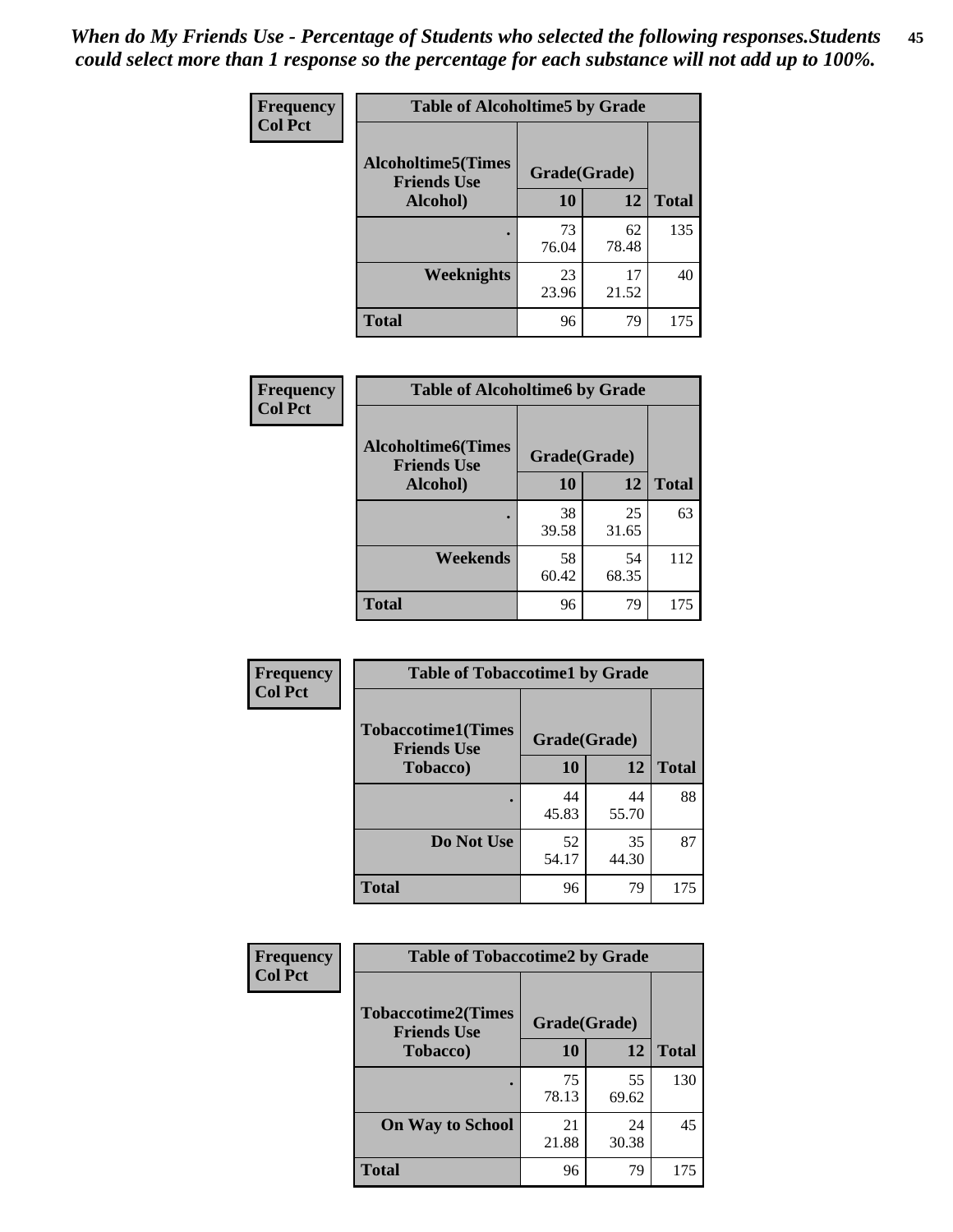| <b>Frequency</b> | <b>Table of Tobaccotime3 by Grade</b>           |              |             |              |
|------------------|-------------------------------------------------|--------------|-------------|--------------|
| <b>Col Pct</b>   | <b>Tobaccotime3(Times</b><br><b>Friends Use</b> | Grade(Grade) |             |              |
|                  | <b>Tobacco</b> )                                | 10           | 12          | <b>Total</b> |
|                  | ٠                                               | 85<br>88.54  | 71<br>89.87 | 156          |
|                  | <b>During School</b>                            | 11<br>11.46  | 8<br>10.13  | 19           |
|                  | <b>Total</b>                                    | 96           | 79          | 175          |

| <b>Frequency</b><br><b>Col Pct</b> | <b>Table of Tobaccotime4 by Grade</b> |              |             |              |  |
|------------------------------------|---------------------------------------|--------------|-------------|--------------|--|
|                                    | <b>Tobaccotime4(Times</b>             | Grade(Grade) |             |              |  |
|                                    | <b>Friends Use Tobacco)</b>           | 10           | 12          | <b>Total</b> |  |
|                                    |                                       | 85<br>88.54  | 71<br>89.87 | 156          |  |
|                                    | <b>On Way Home From School</b>        | 11.46        | 8<br>10.13  | 19           |  |
|                                    | <b>Total</b>                          | 96           | 79          | 175          |  |

| <b>Frequency</b> | <b>Table of Tobaccotime5 by Grade</b>           |              |             |              |
|------------------|-------------------------------------------------|--------------|-------------|--------------|
| <b>Col Pct</b>   | <b>Tobaccotime5(Times</b><br><b>Friends Use</b> | Grade(Grade) |             |              |
|                  | <b>Tobacco</b> )                                | 10           | 12          | <b>Total</b> |
|                  |                                                 | 65<br>67.71  | 48<br>60.76 | 113          |
|                  | Weeknights                                      | 31<br>32.29  | 31<br>39.24 | 62           |
|                  | <b>Total</b>                                    | 96           | 79          | 175          |

| Frequency      | <b>Table of Tobaccotime6 by Grade</b>                           |             |             |              |
|----------------|-----------------------------------------------------------------|-------------|-------------|--------------|
| <b>Col Pct</b> | <b>Tobaccotime6(Times</b><br>Grade(Grade)<br><b>Friends Use</b> |             |             |              |
|                | <b>Tobacco</b> )                                                | 10          | <b>12</b>   | <b>Total</b> |
|                | ٠                                                               | 53<br>55.21 | 40<br>50.63 | 93           |
|                | Weekends                                                        | 43<br>44.79 | 39<br>49.37 | 82           |
|                | <b>Total</b>                                                    | 96          | 79          | 175          |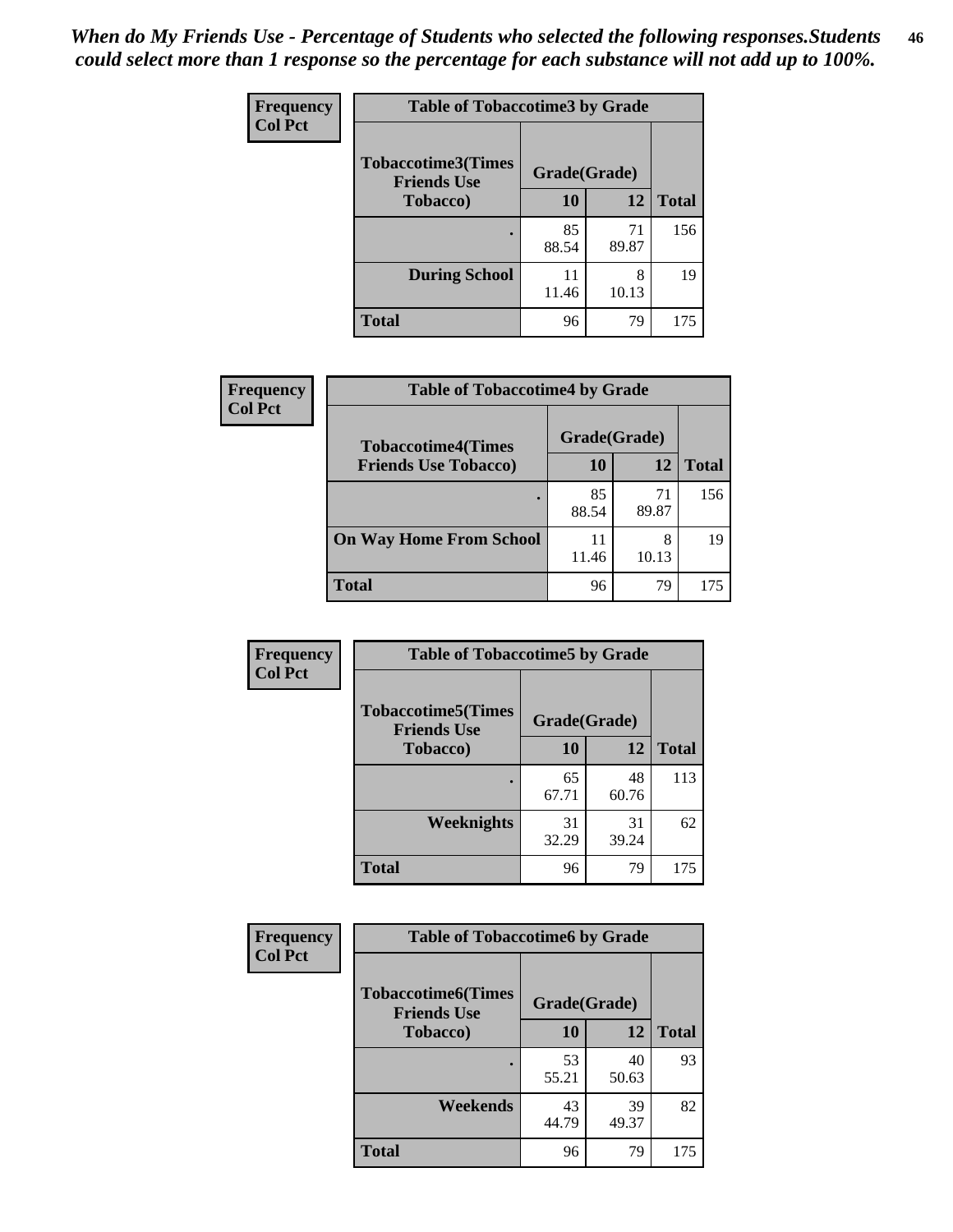| Frequency      | <b>Table of Marijuanatime1 by Grade</b>           |              |             |              |  |
|----------------|---------------------------------------------------|--------------|-------------|--------------|--|
| <b>Col Pct</b> | <b>Marijuanatime1(Times</b><br><b>Friends Use</b> | Grade(Grade) |             |              |  |
|                | Marijuana)                                        | 10           | 12          | <b>Total</b> |  |
|                |                                                   | 34<br>35.42  | 30<br>37.97 | 64           |  |
|                | Do Not Use                                        | 62<br>64.58  | 49<br>62.03 | 111          |  |
|                | <b>Total</b>                                      | 96           | 79          | 175          |  |

| <b>Frequency</b> | <b>Table of Marijuanatime2 by Grade</b>           |              |             |              |
|------------------|---------------------------------------------------|--------------|-------------|--------------|
| <b>Col Pct</b>   | <b>Marijuanatime2(Times</b><br><b>Friends Use</b> | Grade(Grade) |             |              |
|                  | Marijuana)                                        | 10           | 12          | <b>Total</b> |
|                  |                                                   | 83<br>86.46  | 70<br>88.61 | 153          |
|                  | <b>On Way to School</b>                           | 13<br>13.54  | 9<br>11.39  | 22           |
|                  | <b>Total</b>                                      | 96           | 79          | 175          |

| <b>Frequency</b> | <b>Table of Marijuanatime3 by Grade</b>    |              |             |              |
|------------------|--------------------------------------------|--------------|-------------|--------------|
| <b>Col Pct</b>   | Marijuanatime3(Times<br><b>Friends Use</b> | Grade(Grade) |             |              |
|                  | Marijuana)                                 | 10           | 12          | <b>Total</b> |
|                  |                                            | 94<br>97.92  | 73<br>92.41 | 167          |
|                  | <b>During School</b>                       | 2<br>2.08    | 6<br>7.59   | 8            |
|                  | <b>Total</b>                               | 96           | 79          | 175          |

| <b>Frequency</b><br><b>Col Pct</b> | <b>Table of Marijuanatime4 by Grade</b> |              |             |              |  |
|------------------------------------|-----------------------------------------|--------------|-------------|--------------|--|
|                                    | <b>Marijuanatime4(Times</b>             | Grade(Grade) |             |              |  |
|                                    | <b>Friends Use Marijuana</b> )          | 10           | 12          | <b>Total</b> |  |
|                                    |                                         | 86<br>89.58  | 71<br>89.87 | 157          |  |
|                                    | <b>On Way Home From School</b>          | 10<br>10.42  | 8<br>10.13  | 18           |  |
|                                    | <b>Total</b>                            | 96           | 79          | 175          |  |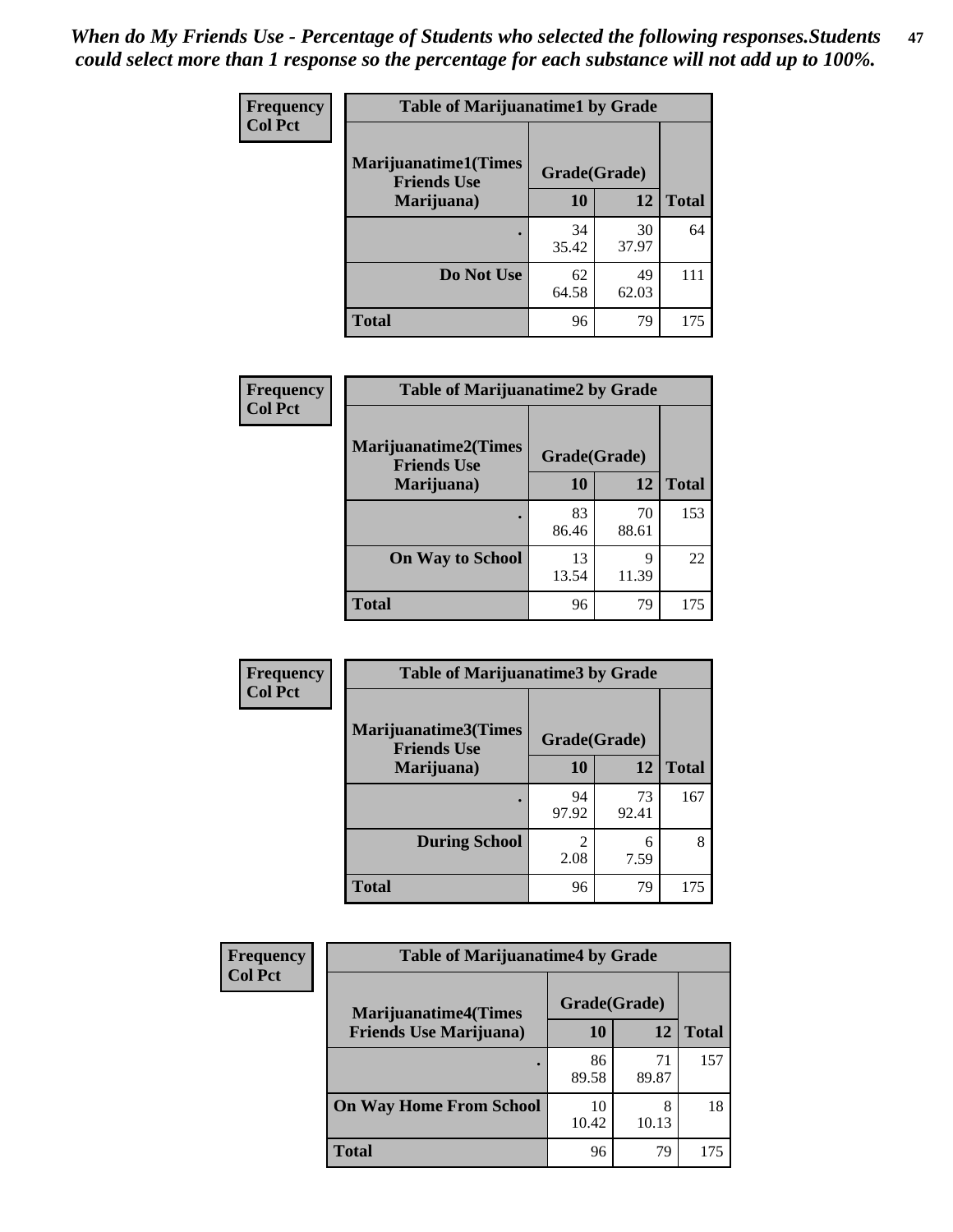| <b>Frequency</b><br><b>Col Pct</b> | <b>Table of Marijuanatime5 by Grade</b>            |              |             |              |
|------------------------------------|----------------------------------------------------|--------------|-------------|--------------|
|                                    | <b>Marijuanatime5</b> (Times<br><b>Friends Use</b> | Grade(Grade) |             |              |
|                                    | Marijuana)                                         | 10           | 12          | <b>Total</b> |
|                                    |                                                    | 69<br>71.88  | 65<br>82.28 | 134          |
|                                    | Weeknights                                         | 27<br>28.13  | 14<br>17.72 | 41           |
|                                    | <b>Total</b>                                       | 96           | 79          | 175          |

| <b>Frequency</b> | <b>Table of Marijuanatime6 by Grade</b>           |              |             |              |
|------------------|---------------------------------------------------|--------------|-------------|--------------|
| <b>Col Pct</b>   | <b>Marijuanatime6(Times</b><br><b>Friends Use</b> | Grade(Grade) |             |              |
|                  | Marijuana)                                        | 10           | 12          | <b>Total</b> |
|                  |                                                   | 60<br>62.50  | 48<br>60.76 | 108          |
|                  | Weekends                                          | 36<br>37.50  | 31<br>39.24 | 67           |
|                  | <b>Total</b>                                      | 96           | 79          | 175          |

| <b>Frequency</b> | <b>Table of Otherdrugtime1 by Grade</b>                 |              |             |              |  |
|------------------|---------------------------------------------------------|--------------|-------------|--------------|--|
| <b>Col Pct</b>   | <b>Otherdrugtime1(Times</b><br><b>Friends Use Other</b> | Grade(Grade) |             |              |  |
|                  | <b>Illegal Drugs</b> )                                  | 10           | 12          | <b>Total</b> |  |
|                  |                                                         | 17<br>17.71  | 13<br>16.46 | 30           |  |
|                  | Do Not Use                                              | 79<br>82.29  | 66<br>83.54 | 145          |  |
|                  | Total                                                   | 96           | 79          | 175          |  |

| <b>Frequency</b> | <b>Table of Otherdrugtime2 by Grade</b>                 |              |             |              |
|------------------|---------------------------------------------------------|--------------|-------------|--------------|
| <b>Col Pct</b>   | <b>Otherdrugtime2(Times</b><br><b>Friends Use Other</b> | Grade(Grade) |             |              |
|                  | <b>Illegal Drugs</b> )                                  | 10           | 12          | <b>Total</b> |
|                  |                                                         | 89<br>92.71  | 74<br>93.67 | 163          |
|                  | <b>On Way to School</b>                                 | 7.29         | 5<br>6.33   | 12           |
|                  | <b>Total</b>                                            | 96           | 79          | 175          |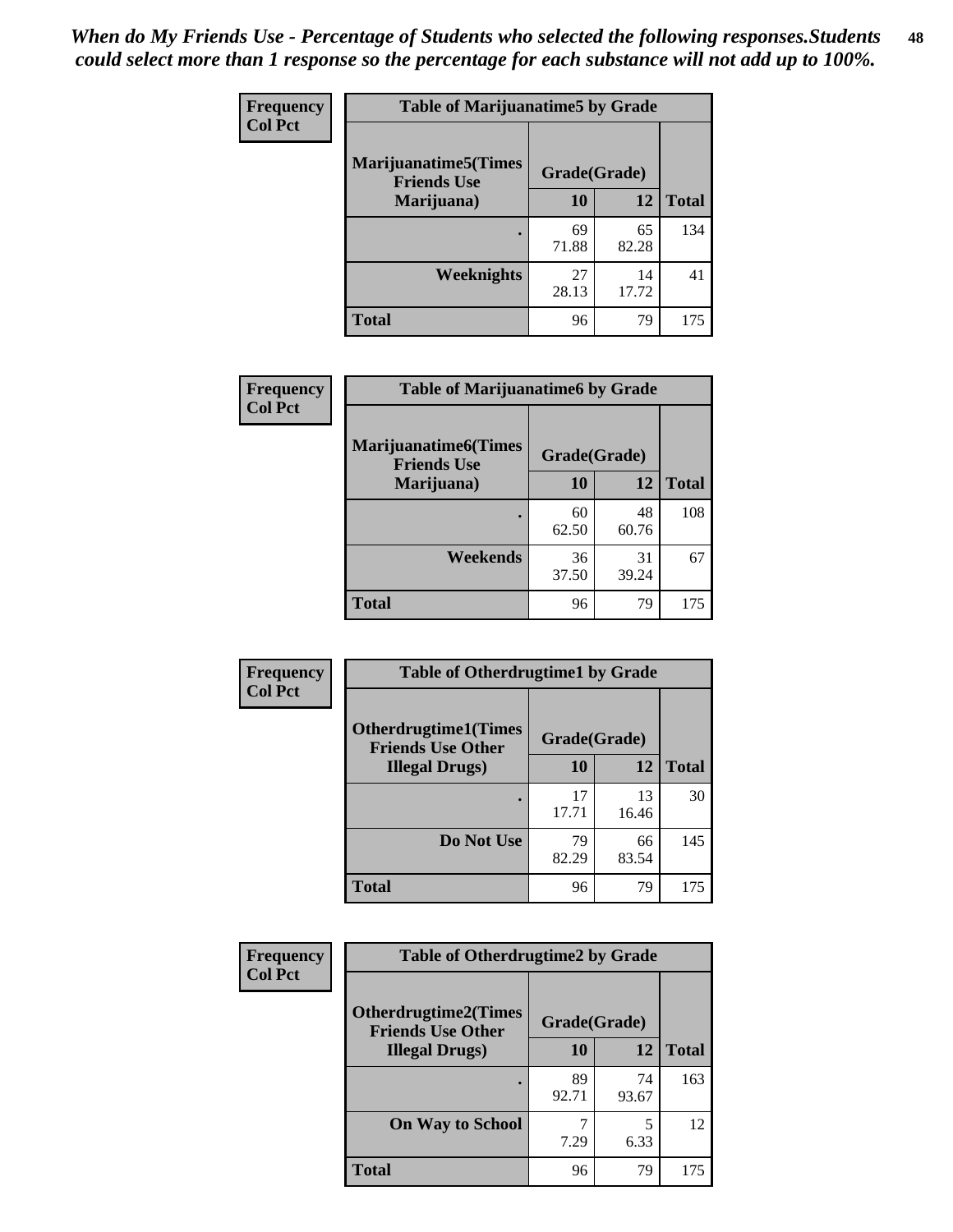| <b>Frequency</b> | <b>Table of Otherdrugtime3 by Grade</b>          |              |             |              |
|------------------|--------------------------------------------------|--------------|-------------|--------------|
| <b>Col Pct</b>   | Otherdrugtime3(Times<br><b>Friends Use Other</b> | Grade(Grade) |             |              |
|                  | <b>Illegal Drugs</b> )                           | 10           | 12          | <b>Total</b> |
|                  |                                                  | 92<br>95.83  | 75<br>94.94 | 167          |
|                  | <b>During School</b>                             | 4<br>4.17    | 4<br>5.06   | 8            |
|                  | <b>Total</b>                                     | 96           | 79          | 175          |

| Frequency<br><b>Col Pct</b> | <b>Table of Otherdrugtime4 by Grade</b>                         |              |             |              |
|-----------------------------|-----------------------------------------------------------------|--------------|-------------|--------------|
|                             | <b>Otherdrugtime4(Times</b><br><b>Friends Use Other Illegal</b> | Grade(Grade) |             |              |
|                             | Drugs)                                                          | 10           | 12          | <b>Total</b> |
|                             | ٠                                                               | 88<br>91.67  | 73<br>92.41 | 161          |
|                             | <b>On Way Home From School</b>                                  | 8<br>8.33    | 6<br>7.59   | 14           |
|                             | <b>Total</b>                                                    | 96           | 79          | 175          |

| <b>Frequency</b> | <b>Table of Otherdrugtime5 by Grade</b>                  |              |             |              |  |
|------------------|----------------------------------------------------------|--------------|-------------|--------------|--|
| <b>Col Pct</b>   | <b>Otherdrugtime5</b> (Times<br><b>Friends Use Other</b> | Grade(Grade) |             |              |  |
|                  | <b>Illegal Drugs</b> )                                   | 10           | 12          | <b>Total</b> |  |
|                  |                                                          | 83<br>86.46  | 71<br>89.87 | 154          |  |
|                  | Weeknights                                               | 13<br>13.54  | 8<br>10.13  | 21           |  |
|                  | <b>Total</b>                                             | 96           | 79          | 175          |  |

| <b>Frequency</b> | <b>Table of Otherdrugtime6 by Grade</b>                 |              |             |              |  |
|------------------|---------------------------------------------------------|--------------|-------------|--------------|--|
| <b>Col Pct</b>   | <b>Otherdrugtime6(Times</b><br><b>Friends Use Other</b> | Grade(Grade) |             |              |  |
|                  | <b>Illegal Drugs</b> )                                  | 10           | 12          | <b>Total</b> |  |
|                  |                                                         | 77<br>80.21  | 66<br>83.54 | 143          |  |
|                  | Weekends                                                | 19<br>19.79  | 13<br>16.46 | 32           |  |
|                  | Total                                                   | 96           | 79          | 175          |  |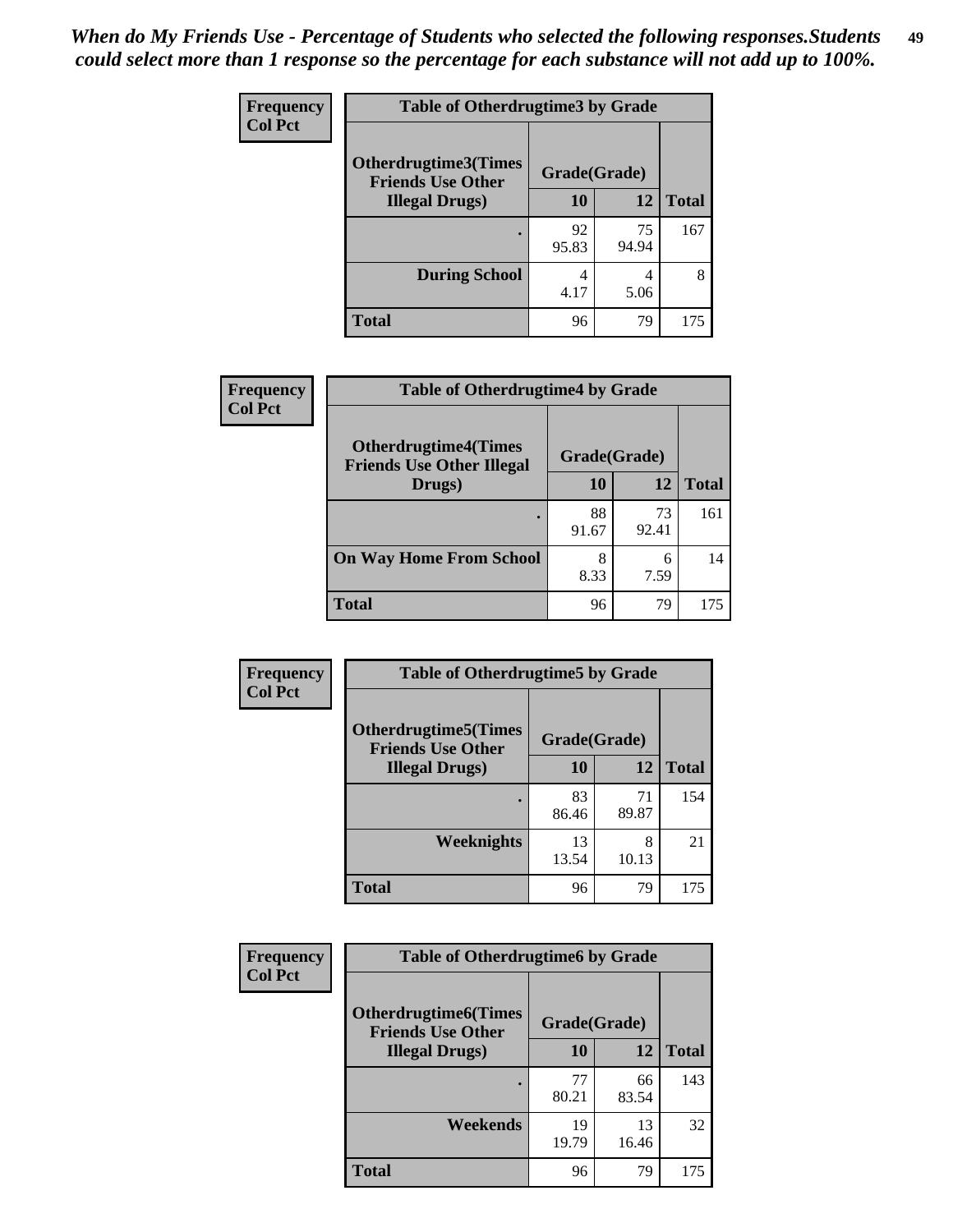| Frequency      | <b>Table of Educationalcohol by Grade</b>                                                                  |              |             |              |  |
|----------------|------------------------------------------------------------------------------------------------------------|--------------|-------------|--------------|--|
| <b>Col Pct</b> | Educationalcohol(I<br>have been taught<br>about alcohol,<br>tobacco,<br>and other drugs<br>within the last | Grade(Grade) |             |              |  |
|                | year at school)                                                                                            | 10           | 12          | <b>Total</b> |  |
|                | Yes                                                                                                        | 80<br>83.33  | 51<br>64.56 | 131          |  |
|                | N <sub>0</sub>                                                                                             | 16<br>16.67  | 28<br>35.44 | 44           |  |
|                | <b>Total</b>                                                                                               | 96           | 79          | 175          |  |

| Frequency      | <b>Table of Eversmoked by Grade</b>         |             |             |              |  |
|----------------|---------------------------------------------|-------------|-------------|--------------|--|
| <b>Col Pct</b> | Eversmoked(I<br>Grade(Grade)<br>have smoked |             |             |              |  |
|                | a cigarette)                                | 10<br>12    |             | <b>Total</b> |  |
|                | <b>Yes</b>                                  | 34<br>35.42 | 36<br>45.57 | 70           |  |
|                | N <sub>0</sub>                              | 62<br>64.58 | 43<br>54.43 | 105          |  |
|                | <b>Total</b>                                | 96          | 79          | 175          |  |

| Frequency      | <b>Table of Drovedrinking by Grade</b>                                                                              |                    |             |              |  |
|----------------|---------------------------------------------------------------------------------------------------------------------|--------------------|-------------|--------------|--|
| <b>Col Pct</b> | Drovedrinking(In<br>the past 30 days I<br>have driven a car<br>or other vehicle<br>while I was<br>drinking alcohol) | Grade(Grade)<br>10 | 12          | <b>Total</b> |  |
|                | Yes                                                                                                                 | 9<br>9.38          | 8.86        | 16           |  |
|                | N <sub>0</sub>                                                                                                      | 87<br>90.63        | 72<br>91.14 | 159          |  |
|                | <b>Total</b>                                                                                                        | 96                 | 79          | 175          |  |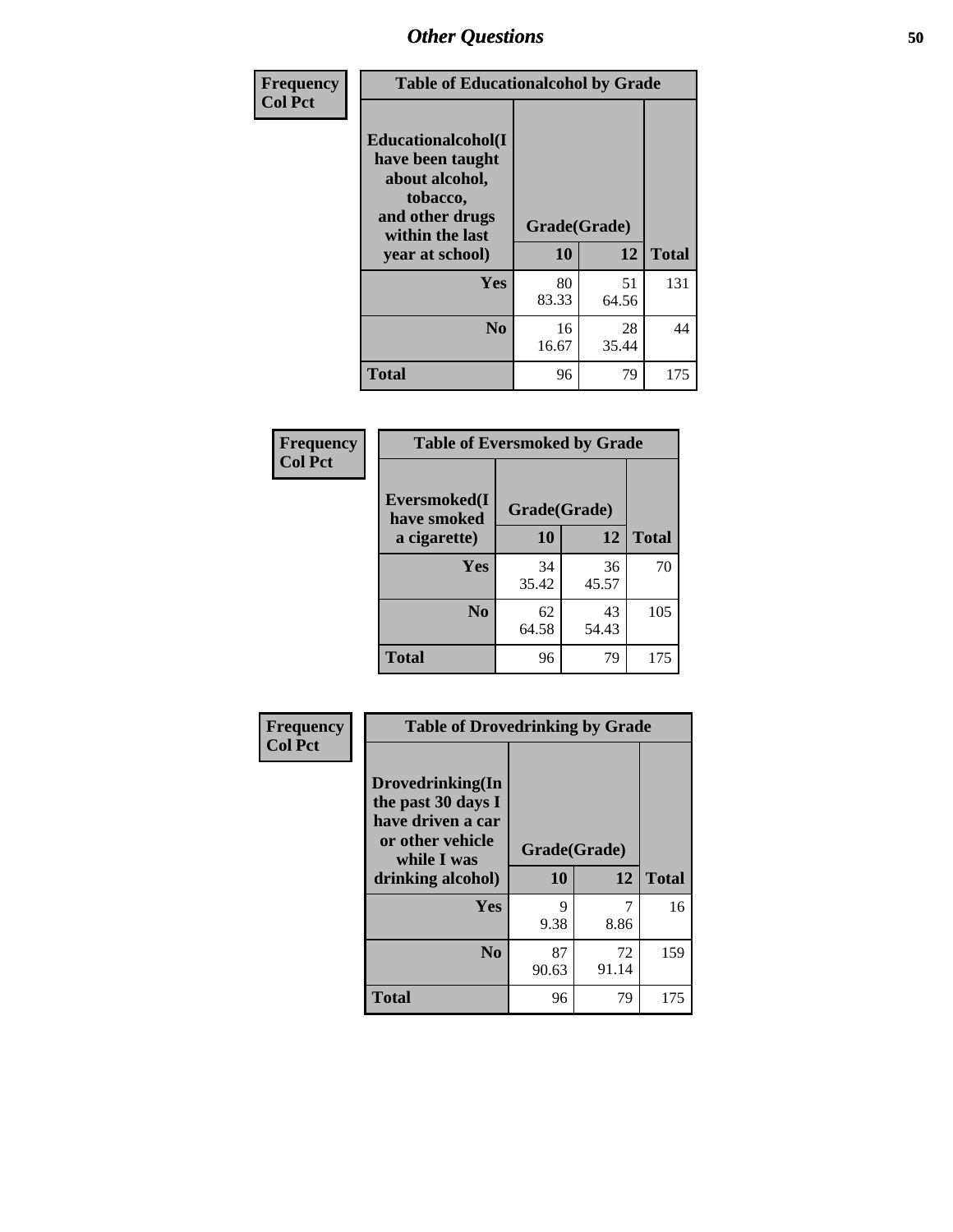| Frequency      | <b>Table of Rodedrinking by Grade</b>                                                                      |              |             |              |
|----------------|------------------------------------------------------------------------------------------------------------|--------------|-------------|--------------|
| <b>Col Pct</b> | Rodedrinking(In<br>the past 30 days<br>I have ridden in<br>a car with a<br>driver who had<br>been drinking | Grade(Grade) |             |              |
|                | alcohol)                                                                                                   | 10           | 12          | <b>Total</b> |
|                | <b>Yes</b>                                                                                                 | 21<br>21.88  | 13<br>16.46 | 34           |
|                | N <sub>0</sub>                                                                                             | 75<br>78.13  | 66<br>83.54 | 141          |
|                | <b>Total</b>                                                                                               | 96           | 79          | 175          |

#### **Frequency Col Pct**

| <b>Table of Drugsschool by Grade</b>                                                                              |              |       |              |
|-------------------------------------------------------------------------------------------------------------------|--------------|-------|--------------|
| Drugsschool(During<br>the past 12 months,<br>I have been offered,<br>sold,<br>or given illegal<br>drugs on school | Grade(Grade) |       |              |
| property)                                                                                                         | 10           | 12    | <b>Total</b> |
|                                                                                                                   |              |       |              |
| Yes                                                                                                               | 14           |       | 21           |
|                                                                                                                   | 14.58        | 8.86  |              |
| N <sub>0</sub>                                                                                                    | 82           | 72    | 154          |
|                                                                                                                   | 85.42        | 91.14 |              |

| Frequency      | <b>Table of Helpbullied by Grade</b>                                   |             |                    |              |
|----------------|------------------------------------------------------------------------|-------------|--------------------|--------------|
| <b>Col Pct</b> | $Helpb$ ullied $(I$<br>would help<br>someone who was<br>being bullied) | 10          | Grade(Grade)<br>12 | <b>Total</b> |
|                |                                                                        |             |                    |              |
|                | <b>Strongly Agree</b>                                                  | 43<br>44.79 | 39<br>49.37        | 82           |
|                | <b>Somewhat Agree</b>                                                  | 44<br>45.83 | 32<br>40.51        | 76           |
|                | <b>Somewhat Disagree</b>                                               | 7<br>7.29   | 3<br>3.80          | 10           |
|                | <b>Strongly Disagree</b>                                               | 2<br>2.08   | 5<br>6.33          | 7            |
|                | Total                                                                  | 96          | 79                 | 175          |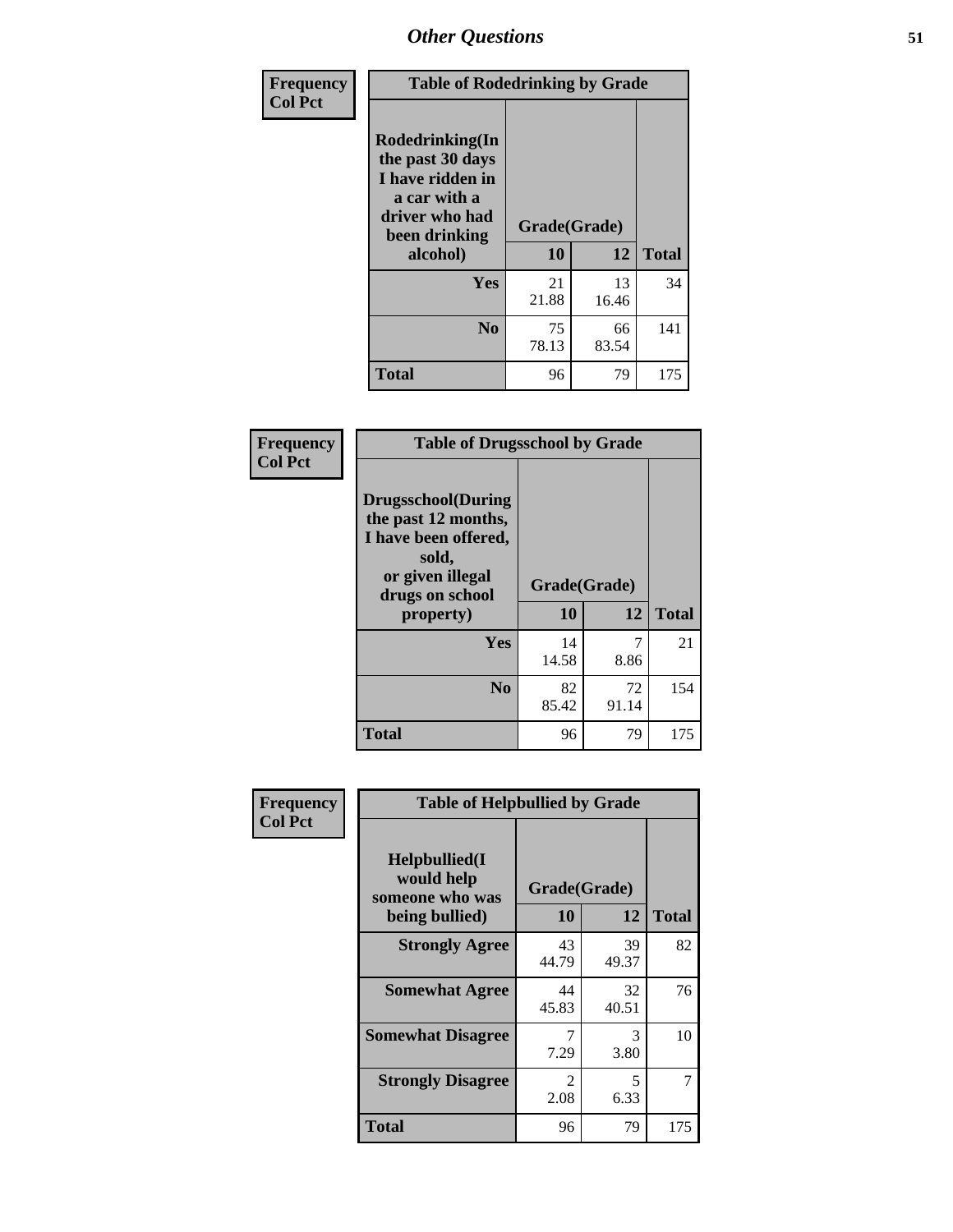| Frequency      | <b>Table of Grade by Bingedrinking</b> |                                                                                                         |                        |                   |                   |                                     |                        |                          |              |
|----------------|----------------------------------------|---------------------------------------------------------------------------------------------------------|------------------------|-------------------|-------------------|-------------------------------------|------------------------|--------------------------|--------------|
| <b>Row Pct</b> |                                        | Bingedrinking(I have drunk five or more<br>drinks of alcohol at one sitting during the<br>last 30 days) |                        |                   |                   |                                     |                        |                          |              |
|                | Grade(Grade)                           | $\boldsymbol{0}$<br><b>Days</b>                                                                         | $1$ or<br>days         | 3 to<br>5<br>days | 6 to<br>9<br>days | <b>10</b><br>to<br>19<br>days       | 20<br>to<br>29<br>days | <b>All</b><br>30<br>days | <b>Total</b> |
|                | <b>10</b>                              | 84<br>87.50                                                                                             | $\mathfrak{D}$<br>2.08 | 4<br>4.17         | ∩<br>0.00         | $\mathcal{D}_{\mathcal{L}}$<br>2.08 | 3<br>3.13              | 1.04                     | 96           |
|                | 12                                     | 71<br>89.87                                                                                             | $\Omega$<br>0.00       | 1.27              | 5<br>6.33         | 1.27                                | 0<br>0.00              | 1.27                     | 79           |
|                | <b>Total</b>                           | 155                                                                                                     | $\overline{2}$         | 5                 | 5                 | 3                                   | 3                      | $\overline{2}$           | 175          |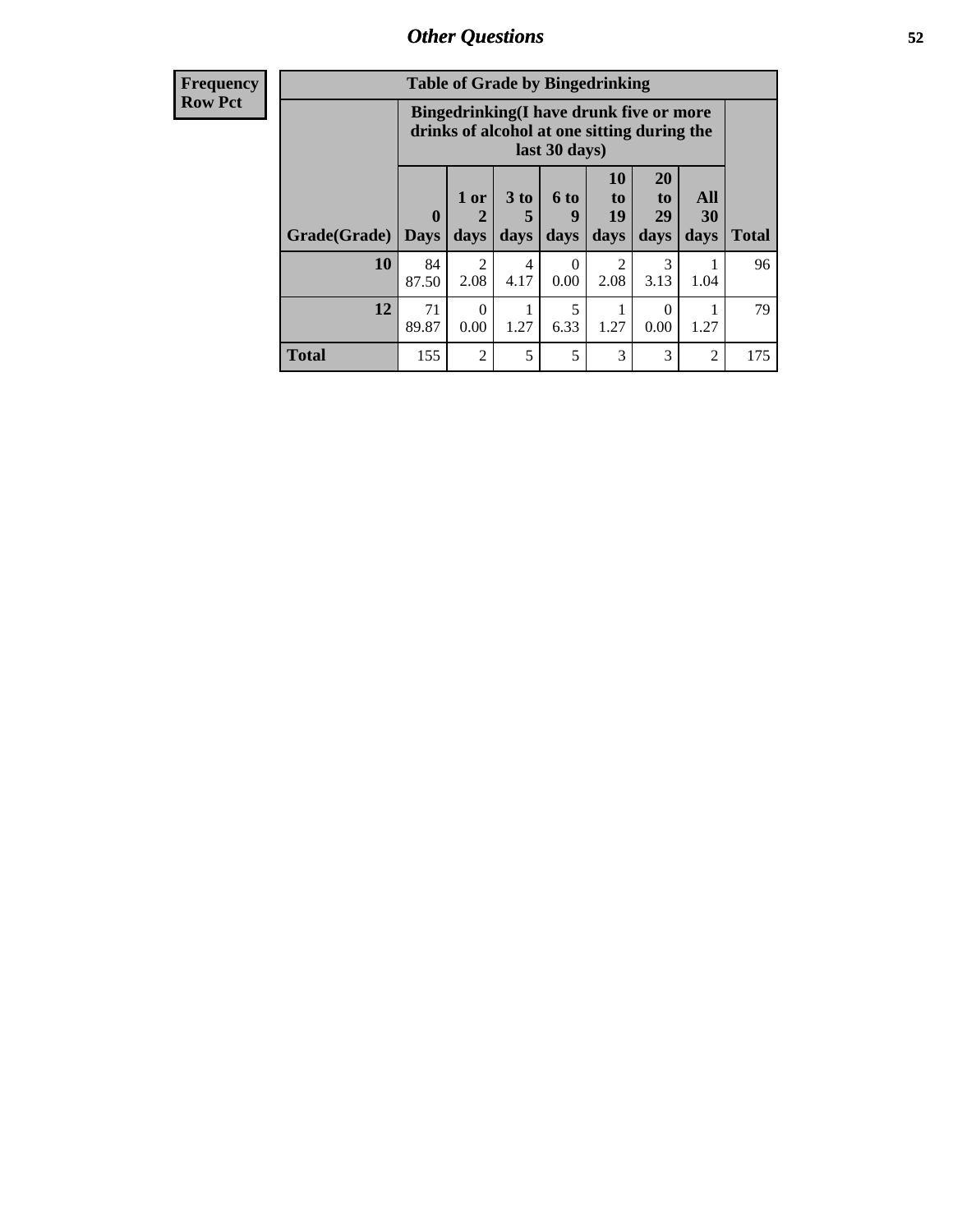### *Nutrition* **53**

| <b>Frequency</b> |
|------------------|
| <b>Row Pct</b>   |

| <b>Table of Grade by Dairy</b> |                                                                                                                                      |                                                                 |             |             |     |  |
|--------------------------------|--------------------------------------------------------------------------------------------------------------------------------------|-----------------------------------------------------------------|-------------|-------------|-----|--|
|                                |                                                                                                                                      | Dairy (I eat at least 3 servings of dairy<br>products each day) |             |             |     |  |
| Grade(Grade)                   | Somewhat  <br><b>Somewhat</b><br><b>Strongly</b><br><b>Strongly</b><br><b>Disagree</b><br>Disagree<br><b>Total</b><br>Agree<br>Agree |                                                                 |             |             |     |  |
| 10                             | 29<br>30.21                                                                                                                          | 42<br>43.75                                                     | 17<br>17.71 | 8<br>8.33   | 96  |  |
| 12                             | 18<br>22.78                                                                                                                          | 33<br>41.77                                                     | 18<br>22.78 | 10<br>12.66 | 79  |  |
| <b>Total</b>                   | 47                                                                                                                                   | 75                                                              | 35          | 18          | 175 |  |

| <b>Frequency</b> |
|------------------|
| <b>Row Pct</b>   |

| $\mathbf{y}$ | <b>Table of Grade by Fruitveg</b> |                                                                          |                     |                             |                                    |              |  |
|--------------|-----------------------------------|--------------------------------------------------------------------------|---------------------|-----------------------------|------------------------------------|--------------|--|
|              |                                   | Fruitveg(I eat at least 5 servings of fruits<br>and vegetables each day) |                     |                             |                                    |              |  |
|              | Grade(Grade)                      | <b>Strongly</b><br><b>Agree</b>                                          | Somewhat  <br>Agree | <b>Somewhat</b><br>Disagree | <b>Strongly</b><br><b>Disagree</b> | <b>Total</b> |  |
|              | <b>10</b>                         | 17<br>17.71                                                              | 42<br>43.75         | 30<br>31.25                 | 7.29                               | 96           |  |
|              | 12                                | 10<br>12.66                                                              | 23<br>29.11         | 30<br>37.97                 | 16<br>20.25                        | 79           |  |
|              | <b>Total</b>                      | 27                                                                       | 65                  | 60                          | 23                                 | 175          |  |

| <b>Frequency</b> | <b>Table of Grade by Cafeteriahealthy</b> |                          |             |                                                                       |                                    |              |  |  |  |
|------------------|-------------------------------------------|--------------------------|-------------|-----------------------------------------------------------------------|------------------------------------|--------------|--|--|--|
| <b>Row Pct</b>   |                                           |                          |             | Cafeteriahealthy (School meals in my<br>school cafeteria are healthy) |                                    |              |  |  |  |
|                  | Grade(Grade)                              | <b>Strongly</b><br>Agree | Agree       | Somewhat   Somewhat  <br>Disagree                                     | <b>Strongly</b><br><b>Disagree</b> | <b>Total</b> |  |  |  |
|                  | 10                                        | 10<br>10.42              | 41<br>42.71 | 28<br>29.17                                                           | 17<br>17.71                        | 96           |  |  |  |
|                  | 12                                        | Q<br>11.39               | 32<br>40.51 | 23<br>29.11                                                           | 15<br>18.99                        | 79           |  |  |  |
|                  | Total                                     | 19                       | 73          | 51                                                                    | 32                                 | 175          |  |  |  |

| <b>Frequency</b> |
|------------------|
| <b>Row Pct</b>   |

| <b>Table of Grade by Cafeterianutrition</b> |                          |                                                                                           |                      |                                    |              |  |  |
|---------------------------------------------|--------------------------|-------------------------------------------------------------------------------------------|----------------------|------------------------------------|--------------|--|--|
|                                             |                          | <b>Cafeterianutrition</b> (Facts about nutrition<br>are available in my school cafeteria) |                      |                                    |              |  |  |
| Grade(Grade)                                | <b>Strongly</b><br>Agree | Somewhat  <br>Agree                                                                       | Somewhat<br>Disagree | <b>Strongly</b><br><b>Disagree</b> | <b>Total</b> |  |  |
| 10                                          | 18<br>18.75              | 33<br>34.38                                                                               | 29<br>30.21          | 16<br>16.67                        | 96           |  |  |
| 12                                          | 26<br>32.91              | 30<br>37.97                                                                               | 12<br>15.19          | 11<br>13.92                        | 79           |  |  |
| <b>Total</b>                                | 44                       | 63                                                                                        | 41                   | 27                                 | 175          |  |  |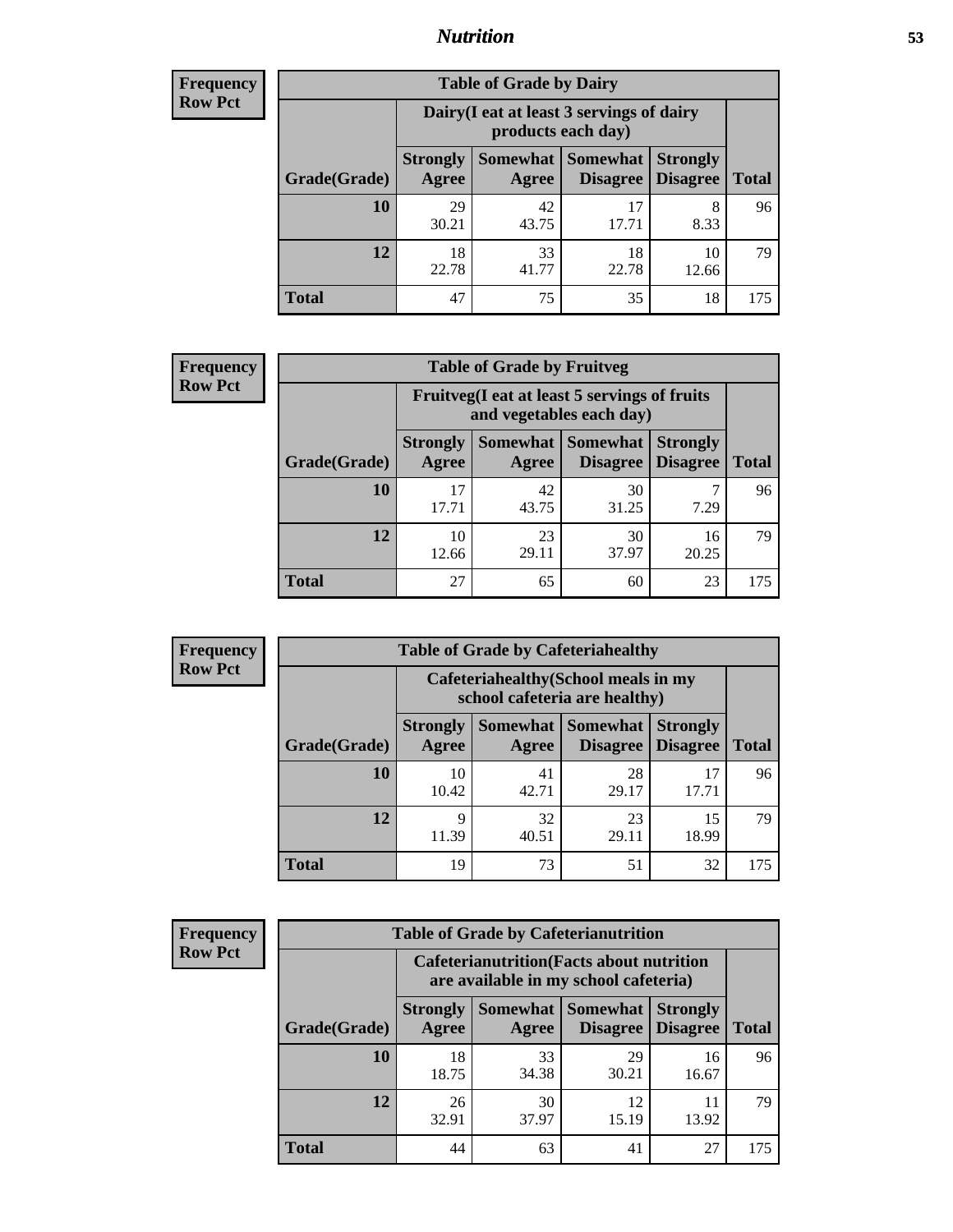### *Nutrition* **54**

| <b>Frequency</b> |
|------------------|
| <b>Row Pct</b>   |

| <b>Table of Grade by Schoollunch</b> |                          |                                                                 |                               |                                    |              |  |  |
|--------------------------------------|--------------------------|-----------------------------------------------------------------|-------------------------------|------------------------------------|--------------|--|--|
|                                      |                          | Schoollunch(I eat school lunch three or<br>more times per week) |                               |                                    |              |  |  |
| Grade(Grade)                         | <b>Strongly</b><br>Agree | Agree                                                           | Somewhat Somewhat<br>Disagree | <b>Strongly</b><br><b>Disagree</b> | <b>Total</b> |  |  |
| 10                                   | 61<br>63.54              | 26<br>27.08                                                     | 6<br>6.25                     | 3<br>3.13                          | 96           |  |  |
| 12                                   | 50<br>63.29              | 11<br>13.92                                                     | 1.27                          | 17<br>21.52                        | 79           |  |  |
| <b>Total</b>                         | 111                      | 37                                                              | 7                             | 20                                 | 175          |  |  |

| <b>Frequency</b> |  |
|------------------|--|
| <b>Row Pct</b>   |  |

| <b>Table of Grade by Foodchoices</b>                                |                          |             |                               |                                    |              |  |
|---------------------------------------------------------------------|--------------------------|-------------|-------------------------------|------------------------------------|--------------|--|
| Foodchoices (I make healthy food choices in<br>my school cafeteria) |                          |             |                               |                                    |              |  |
| Grade(Grade)                                                        | <b>Strongly</b><br>Agree | Agree       | Somewhat Somewhat<br>Disagree | <b>Strongly</b><br><b>Disagree</b> | <b>Total</b> |  |
| 10                                                                  | 17<br>17.71              | 48<br>50.00 | 23<br>23.96                   | 8<br>8.33                          | 96           |  |
| 12                                                                  | 19<br>24.05              | 34<br>43.04 | 14<br>17.72                   | 12<br>15.19                        | 79           |  |
| <b>Total</b>                                                        | 36                       | 82          | 37                            | 20                                 | 175          |  |

| <b>Frequency</b> |
|------------------|
| <b>Row Pct</b>   |

| <b>Table of Grade by Wholewheat</b> |                          |                                                                                                             |                                        |                                    |              |  |  |
|-------------------------------------|--------------------------|-------------------------------------------------------------------------------------------------------------|----------------------------------------|------------------------------------|--------------|--|--|
|                                     |                          | Wholewheat (There are whole wheat and<br>multigrain breads and cereals available in<br>my school cafeteria) |                                        |                                    |              |  |  |
| Grade(Grade)                        | <b>Strongly</b><br>Agree | Agree                                                                                                       | Somewhat   Somewhat<br><b>Disagree</b> | <b>Strongly</b><br><b>Disagree</b> | <b>Total</b> |  |  |
| 10                                  | 27<br>28.13              | 41<br>42.71                                                                                                 | 20<br>20.83                            | 8<br>8.33                          | 96           |  |  |
| 12                                  | 31<br>39.24              | 27<br>34.18                                                                                                 | 15<br>18.99                            | 6<br>7.59                          | 79           |  |  |
| <b>Total</b>                        | 58                       | 68                                                                                                          | 35                                     | 14                                 | 175          |  |  |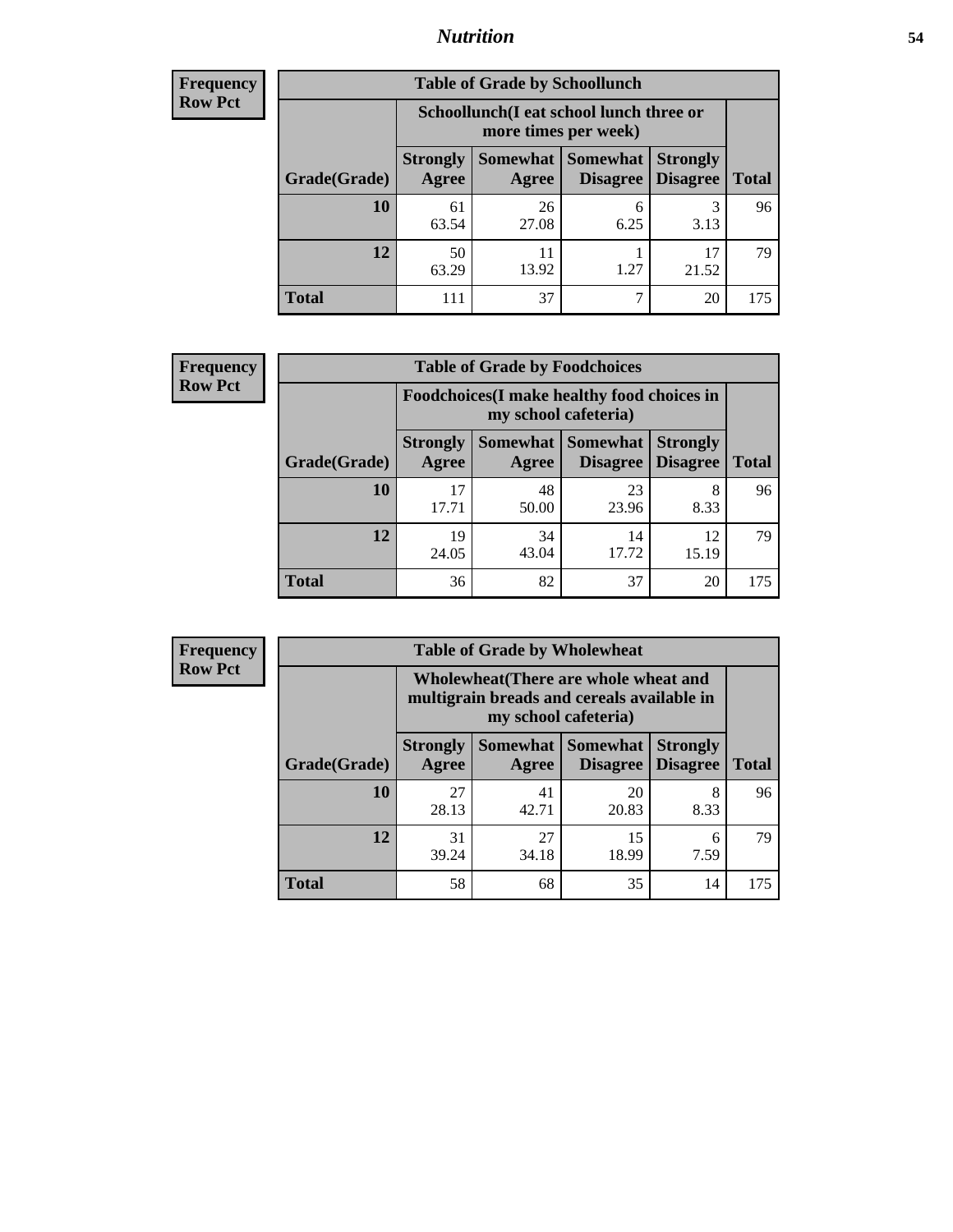### *Nutrition* **55**

**Frequency Row Pct**

| <b>Table of Grade by Healthyvending</b> |                                                                                                                                               |                          |                                    |                                    |              |  |  |
|-----------------------------------------|-----------------------------------------------------------------------------------------------------------------------------------------------|--------------------------|------------------------------------|------------------------------------|--------------|--|--|
|                                         | Healthyvending (If only healthy snacks and<br>beverages were available in the vending<br>machines during the school day,<br>I would buy them) |                          |                                    |                                    |              |  |  |
| Grade(Grade)                            | <b>Strongly</b><br>Agree                                                                                                                      | <b>Somewhat</b><br>Agree | <b>Somewhat</b><br><b>Disagree</b> | <b>Strongly</b><br><b>Disagree</b> | <b>Total</b> |  |  |
| 10                                      | 26<br>27.08                                                                                                                                   | 42<br>43.75              | 12<br>12.50                        | 16<br>16.67                        | 96           |  |  |
| 12                                      | 22<br>27.85                                                                                                                                   | 26<br>32.91              | 10<br>12.66                        | 21<br>26.58                        | 79           |  |  |
| Total                                   | 48                                                                                                                                            | 68                       | 22                                 | 37                                 | 175          |  |  |

**Frequency Row Pct**

| <b>Table of Grade by Schoolbreakfast</b> |                                                                                                                                         |             |                                        |                             |              |  |  |
|------------------------------------------|-----------------------------------------------------------------------------------------------------------------------------------------|-------------|----------------------------------------|-----------------------------|--------------|--|--|
|                                          | Schoolbreakfast (If breakfast were<br>available at school,<br>but outside the cafeteria,<br>I would eat breakfast at school more often) |             |                                        |                             |              |  |  |
| Grade(Grade)                             | <b>Strongly</b><br>Agree                                                                                                                | Agree       | Somewhat   Somewhat<br><b>Disagree</b> | <b>Strongly</b><br>Disagree | <b>Total</b> |  |  |
| 10                                       | 31<br>32.29                                                                                                                             | 37<br>38.54 | 12<br>12.50                            | 16<br>16.67                 | 96           |  |  |
| 12                                       | 30<br>37.97                                                                                                                             | 28<br>35.44 | 9<br>11.39                             | 12<br>15.19                 | 79           |  |  |
| <b>Total</b>                             | 61                                                                                                                                      | 65          | 21                                     | 28                          | 175          |  |  |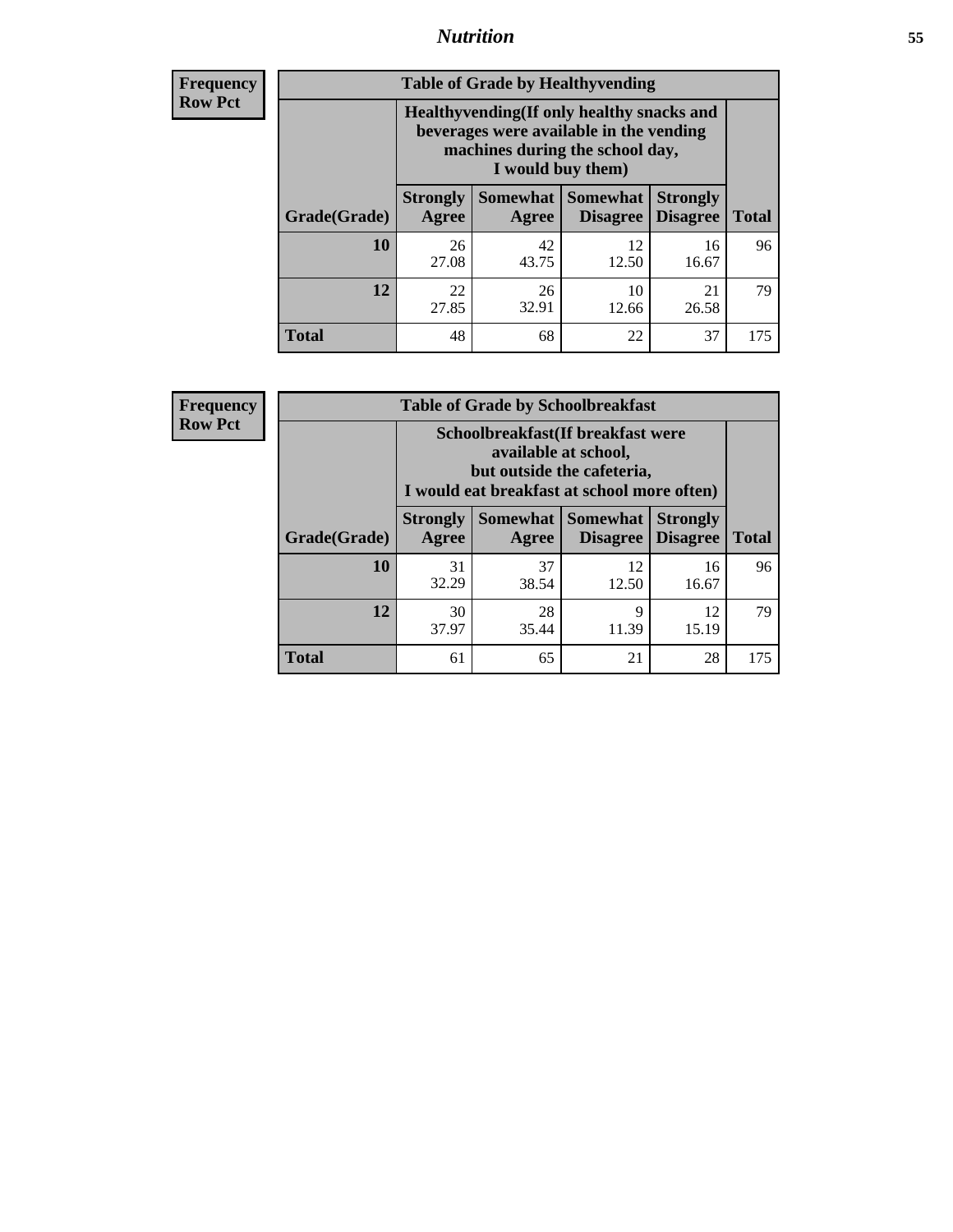| Frequency<br><b>Col Pct</b> | <b>Table of Educationaids by Grade</b>                                                                    |                    |             |              |
|-----------------------------|-----------------------------------------------------------------------------------------------------------|--------------------|-------------|--------------|
|                             | <b>Educationaids</b> (I<br>have been<br>taught about<br><b>HIV/AIDS</b> at<br>school in the<br>past year) | Grade(Grade)<br>10 | 12          | <b>Total</b> |
|                             | Yes                                                                                                       | 82<br>85.42        | 56<br>70.89 | 138          |
|                             | N <sub>0</sub>                                                                                            | 14<br>14.58        | 23<br>29.11 | 37           |
|                             | <b>Total</b>                                                                                              | 96                 | 79          | 175          |

| Frequency      | <b>Table of Educationcharacter by Grade</b>                 |              |             |              |  |
|----------------|-------------------------------------------------------------|--------------|-------------|--------------|--|
| <b>Col Pct</b> | Educationcharacter(I<br>have been taught<br>about character | Grade(Grade) |             |              |  |
|                | education in the past<br>year at school)                    | 10           | 12          | <b>Total</b> |  |
|                | Yes                                                         | 81<br>84.38  | 63<br>79.75 | 144          |  |
|                | N <sub>0</sub>                                              | 15<br>15.63  | 16<br>20.25 | 31           |  |
|                | <b>Total</b>                                                | 96           | 79          | 175          |  |

| <b>Frequency</b><br><b>Col Pct</b> | <b>Table of Gradcoach1 by Grade</b>              |              |             |              |
|------------------------------------|--------------------------------------------------|--------------|-------------|--------------|
|                                    | Gradcoach1(I<br>know who my<br><b>Graduation</b> | Grade(Grade) |             |              |
|                                    | Coach is)                                        | 10           | 12          | <b>Total</b> |
|                                    | Yes                                              | 57<br>59.38  | 75<br>94.94 | 132          |
|                                    | N <sub>0</sub>                                   | 39<br>40.63  | 4<br>5.06   | 43           |
|                                    | <b>Total</b>                                     | 96           | 79          | 175          |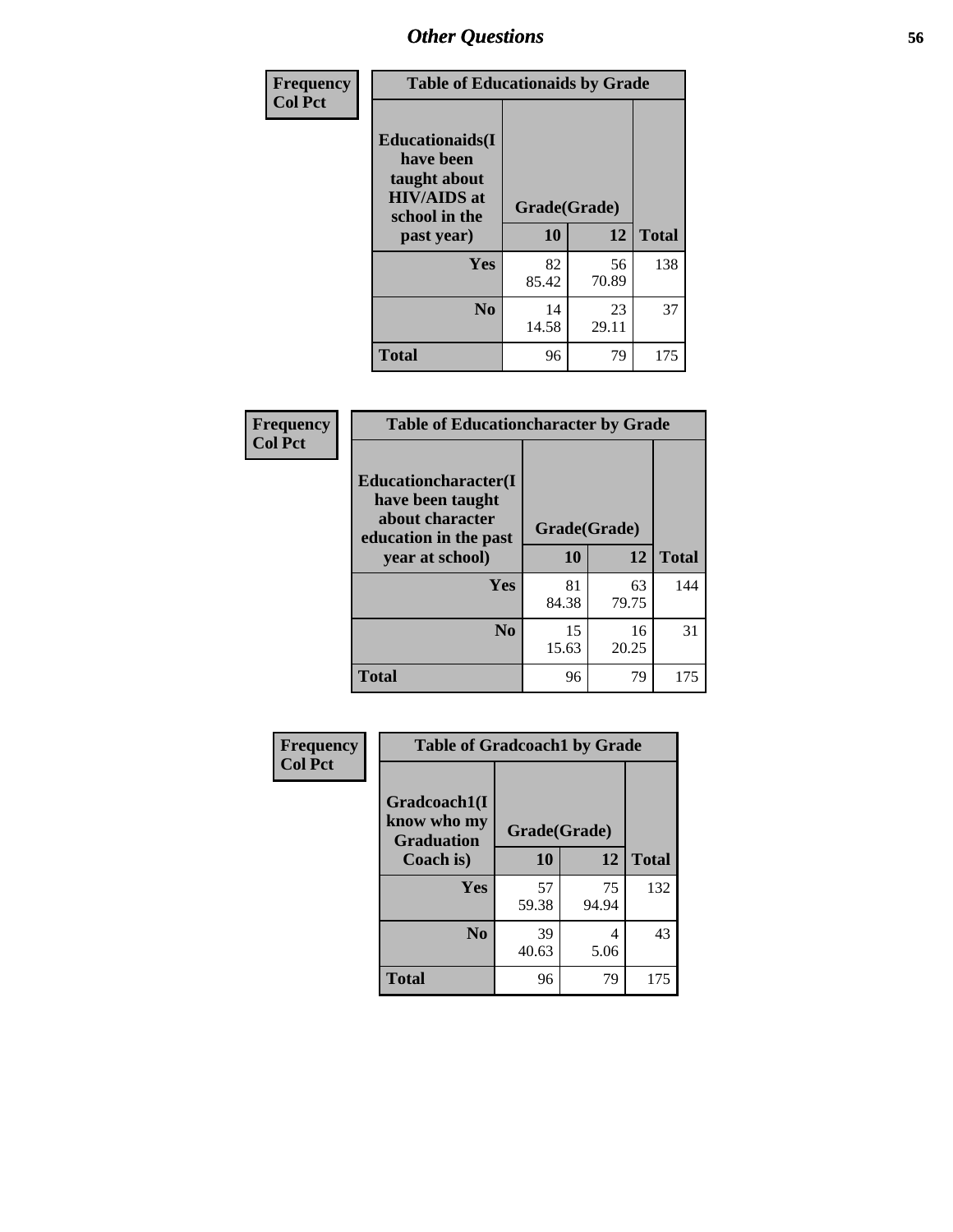| Frequency      | <b>Table of Gradcoach2 by Grade</b> |             |              |              |  |
|----------------|-------------------------------------|-------------|--------------|--------------|--|
| <b>Col Pct</b> | Gradcoach2(I<br>have                |             |              |              |  |
|                | contacted my<br><b>Graduation</b>   |             | Grade(Grade) |              |  |
|                | Coach)                              | 10          | 12           | <b>Total</b> |  |
|                | Yes                                 | 28<br>29.17 | 51<br>64.56  | 79           |  |
|                | N <sub>0</sub>                      | 68<br>70.83 | 28<br>35.44  | 96           |  |
|                | <b>Total</b>                        | 96          | 79           | 175          |  |

| Frequency<br><b>Col Pct</b> | <b>Table of Gradcoach3 by Grade</b>                                         |              |             |              |
|-----------------------------|-----------------------------------------------------------------------------|--------------|-------------|--------------|
|                             | Gradcoach3(I<br>have received<br>assistance<br>from my<br><b>Graduation</b> | Grade(Grade) |             |              |
|                             | Coach)                                                                      | 10           | 12          | <b>Total</b> |
|                             | Yes                                                                         | 24<br>25.00  | 50<br>63.29 | 74           |
|                             | N <sub>0</sub>                                                              | 25           | 7           | 32           |
|                             |                                                                             | 26.04        | 8.86        |              |
|                             | Don't know                                                                  | 47<br>48.96  | 22<br>27.85 | 69           |
|                             | <b>Total</b>                                                                | 96           | 79          | 175          |

| Frequency      | <b>Table of Selfharm by Grade</b>                                                                                                                                                      |                    |             |              |
|----------------|----------------------------------------------------------------------------------------------------------------------------------------------------------------------------------------|--------------------|-------------|--------------|
| <b>Col Pct</b> | <b>Selfharm</b> (During<br>the past 12<br>months,<br>I harmed myself<br>on purpose<br><b>Suicideconsider</b><br>During the past<br>12 months,<br>I seriously<br>considered<br>suicide) | Grade(Grade)<br>10 | 12          | <b>Total</b> |
|                | Yes                                                                                                                                                                                    | 15<br>15.63        | 3<br>3.80   | 18           |
|                | N <sub>0</sub>                                                                                                                                                                         | 81<br>84.38        | 76<br>96.20 | 157          |
|                | Total                                                                                                                                                                                  | 96                 | 79          | 175          |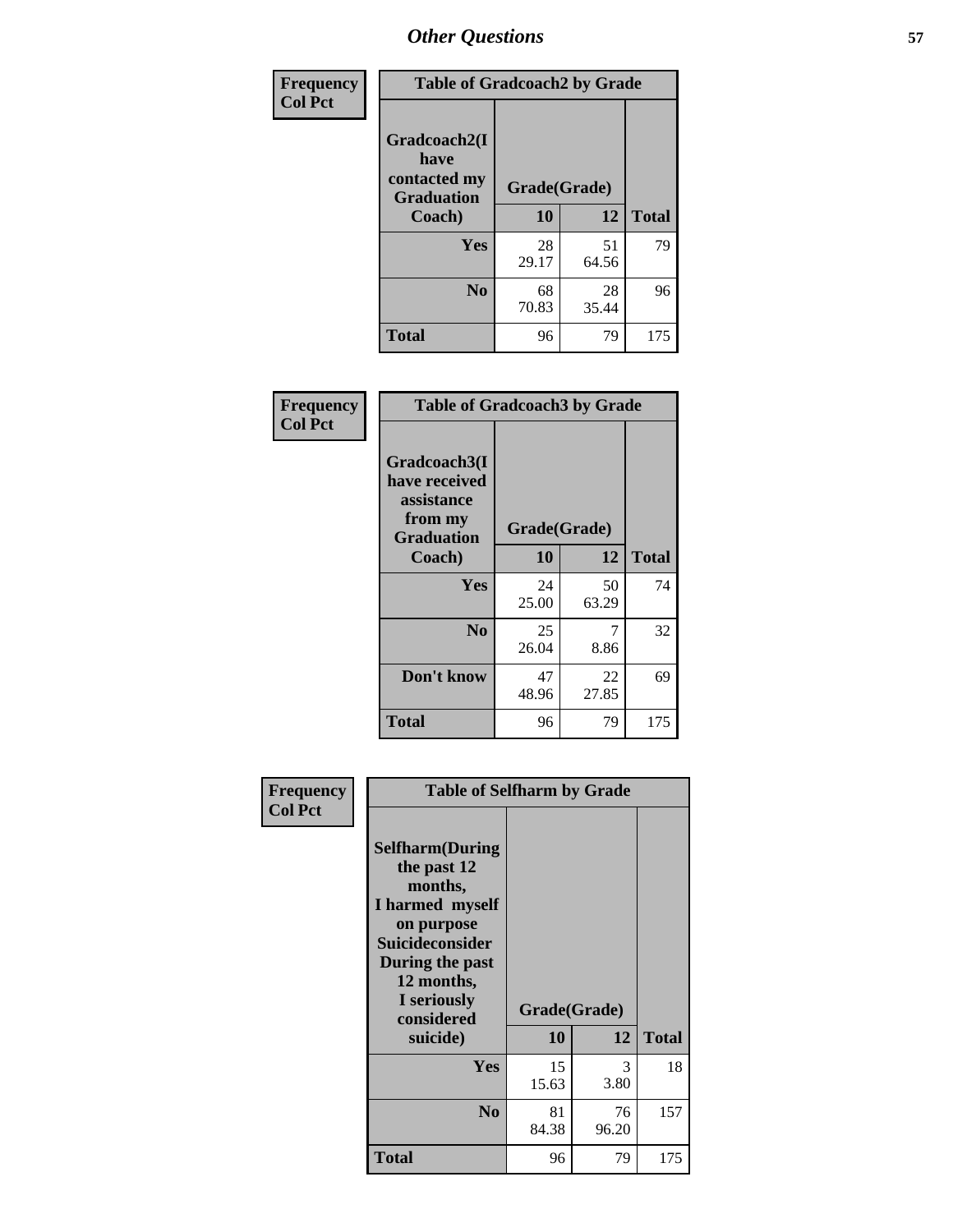| <b>Frequency</b> | <b>Table of Suicideconsider by Grade</b> |              |             |              |
|------------------|------------------------------------------|--------------|-------------|--------------|
| <b>Col Pct</b>   |                                          | Grade(Grade) |             |              |
|                  | Suicideconsider                          | <b>10</b>    | 12          | <b>Total</b> |
|                  | Yes                                      | q<br>9.38    | 1.27        | 10           |
|                  | N <sub>0</sub>                           | 87<br>90.63  | 78<br>98.73 | 165          |
|                  | <b>Total</b>                             | 96           | 79          | 175          |

| Frequency      | <b>Table of Suicideattempt by Grade</b>              |              |              |              |
|----------------|------------------------------------------------------|--------------|--------------|--------------|
| <b>Col Pct</b> | Suicideattempt(I<br>have attempted<br>suicide in the | Grade(Grade) |              |              |
|                | last year)                                           | 10           | 12           | <b>Total</b> |
|                | Yes                                                  | 5<br>5.21    | 0<br>0.00    | 5            |
|                | N <sub>0</sub>                                       | 91<br>94.79  | 79<br>100.00 | 170          |
|                | <b>Total</b>                                         | 96           | 79           | 175          |

| Frequency      | <b>Table of Instantmessaged by Grade</b>               |              |             |              |
|----------------|--------------------------------------------------------|--------------|-------------|--------------|
| <b>Col Pct</b> | Instantmessaged(I<br>have instant<br>messaged people I | Grade(Grade) |             |              |
|                | do not even know)                                      | 10           | 12          | <b>Total</b> |
|                | Yes                                                    | 44<br>45.83  | 28<br>35.44 | 72           |
|                | N <sub>0</sub>                                         | 52<br>54.17  | 51<br>64.56 | 103          |
|                | <b>Total</b>                                           | 96           | 79          | 175          |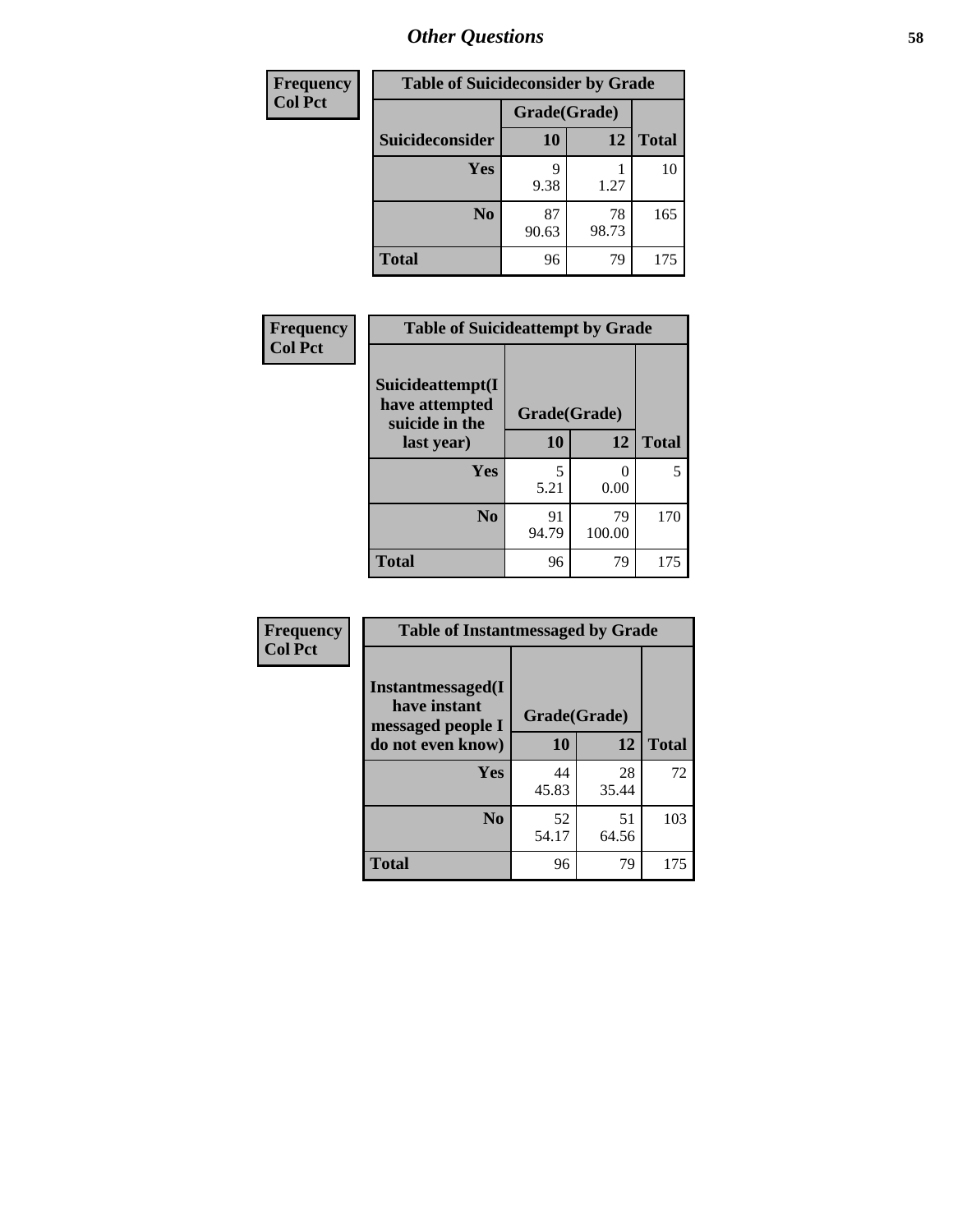| Frequency      | <b>Table of Getsalong by Grade</b>                  |              |                        |                |
|----------------|-----------------------------------------------------|--------------|------------------------|----------------|
| <b>Col Pct</b> | Getsalong(I get<br>along with other<br>students and | Grade(Grade) |                        |                |
|                | adults)                                             | 10           | 12                     | <b>Total</b>   |
|                | <b>Strongly Agree</b>                               | 49<br>51.04  | 49<br>62.03            | 98             |
|                | <b>Somewhat Agree</b>                               | 46<br>47.92  | 26<br>32.91            | 72             |
|                | <b>Somewhat Disagree</b>                            | 0<br>0.00    | $\mathfrak{D}$<br>2.53 | $\overline{2}$ |
|                | <b>Strongly Disagree</b>                            | 1.04         | $\mathfrak{D}$<br>2.53 | 3              |
|                | <b>Total</b>                                        | 96           | 79                     | 175            |

| Frequency      | <b>Table of Safehome by Grade</b> |                        |             |              |  |
|----------------|-----------------------------------|------------------------|-------------|--------------|--|
| <b>Col Pct</b> | Safehome(I feel<br>safe at home)  | Grade(Grade)<br>10     | 12          | <b>Total</b> |  |
|                | <b>Strongly Agree</b>             | 68<br>70.83            | 65<br>82.28 | 133          |  |
|                | <b>Somewhat Agree</b>             | 21<br>21.88            | 13<br>16.46 | 34           |  |
|                | <b>Somewhat Disagree</b>          | 5<br>5.21              | 0<br>0.00   | 5            |  |
|                | <b>Strongly Disagree</b>          | $\mathfrak{D}$<br>2.08 | 1.27        | 3            |  |
|                | <b>Total</b>                      | 96                     | 79          | 175          |  |

3

| Frequency      | <b>Table of Adulttalk by Grade</b>                                                                |                    |             |              |
|----------------|---------------------------------------------------------------------------------------------------|--------------------|-------------|--------------|
| <b>Col Pct</b> | <b>Adulttalk(I</b><br>know an<br>adult at<br>school that<br>I can talk<br>with if I<br>need help) | Grade(Grade)<br>10 | 12          | <b>Total</b> |
|                | <b>Yes</b>                                                                                        | 86<br>89.58        | 73<br>92.41 | 159          |
|                | N <sub>0</sub>                                                                                    | 10<br>10.42        | 6<br>7.59   | 16           |
|                | <b>Total</b>                                                                                      | 96                 | 79          | 175          |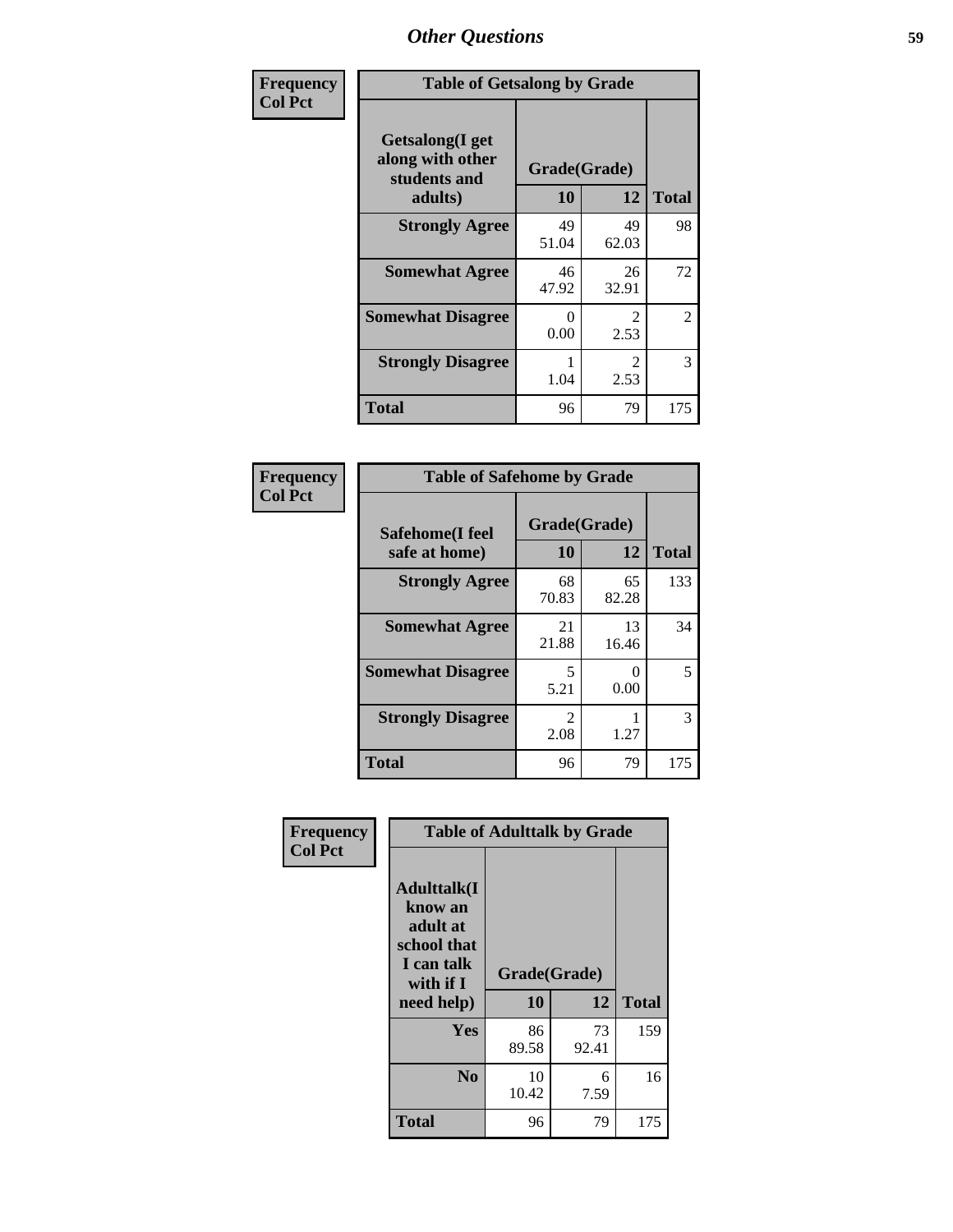**Frequency Row Pct**

| <b>Table of Grade by Tvtime</b> |             |                                                                                                                                                                                                                            |             |             |             |             |     |  |  |
|---------------------------------|-------------|----------------------------------------------------------------------------------------------------------------------------------------------------------------------------------------------------------------------------|-------------|-------------|-------------|-------------|-----|--|--|
|                                 |             | Tvtime(On an average school day,<br>how much unsupervised time do I spend watching TV)<br><b>Less that</b><br>$2 - 3$<br>$4 - 5$<br>$6+$<br>hour/day<br>  hours/day   hours/day<br>hour/day<br>  hours/day<br><b>Total</b> |             |             |             |             |     |  |  |
| Grade(Grade)                    | None        |                                                                                                                                                                                                                            |             |             |             |             |     |  |  |
| 10                              | 11<br>11.46 | 18<br>18.75                                                                                                                                                                                                                | 15<br>15.63 | 26<br>27.08 | 8<br>8.33   | 18<br>18.75 | 96  |  |  |
| 12                              | 6<br>7.59   | 12<br>15.19                                                                                                                                                                                                                | 12<br>15.19 | 29<br>36.71 | 10<br>12.66 | 10<br>12.66 | 79  |  |  |
| <b>Total</b>                    | 17          | 30                                                                                                                                                                                                                         | 27          | 55          | 18          | 28          | 175 |  |  |

**Frequency Row Pct**

| <b>Table of Grade by Computertime</b> |             |                                                                                                                              |             |             |      |             |     |  |  |
|---------------------------------------|-------------|------------------------------------------------------------------------------------------------------------------------------|-------------|-------------|------|-------------|-----|--|--|
|                                       |             | Computertime (On an average school day,<br>how much unsupervised time do I spend on the computer)                            |             |             |      |             |     |  |  |
| Grade(Grade)                          | None        | <b>Less that</b><br>$2 - 3$<br>$4 - 5$<br>$6+$<br>hour/day<br>hour/day   hours/day<br>hours/day<br>hours/day<br><b>Total</b> |             |             |      |             |     |  |  |
| 10                                    | 22<br>22.92 | 22<br>22.92                                                                                                                  | 18<br>18.75 | 17<br>17.71 | 7.29 | 10<br>10.42 | 96. |  |  |
| 12                                    | 22<br>27.85 | 13<br>16.46                                                                                                                  | 11<br>13.92 | 21<br>26.58 | 6.33 | 8.86        | 79  |  |  |
| <b>Total</b>                          | 44          | 35                                                                                                                           | 29          | 38          | 12   | 17          | 175 |  |  |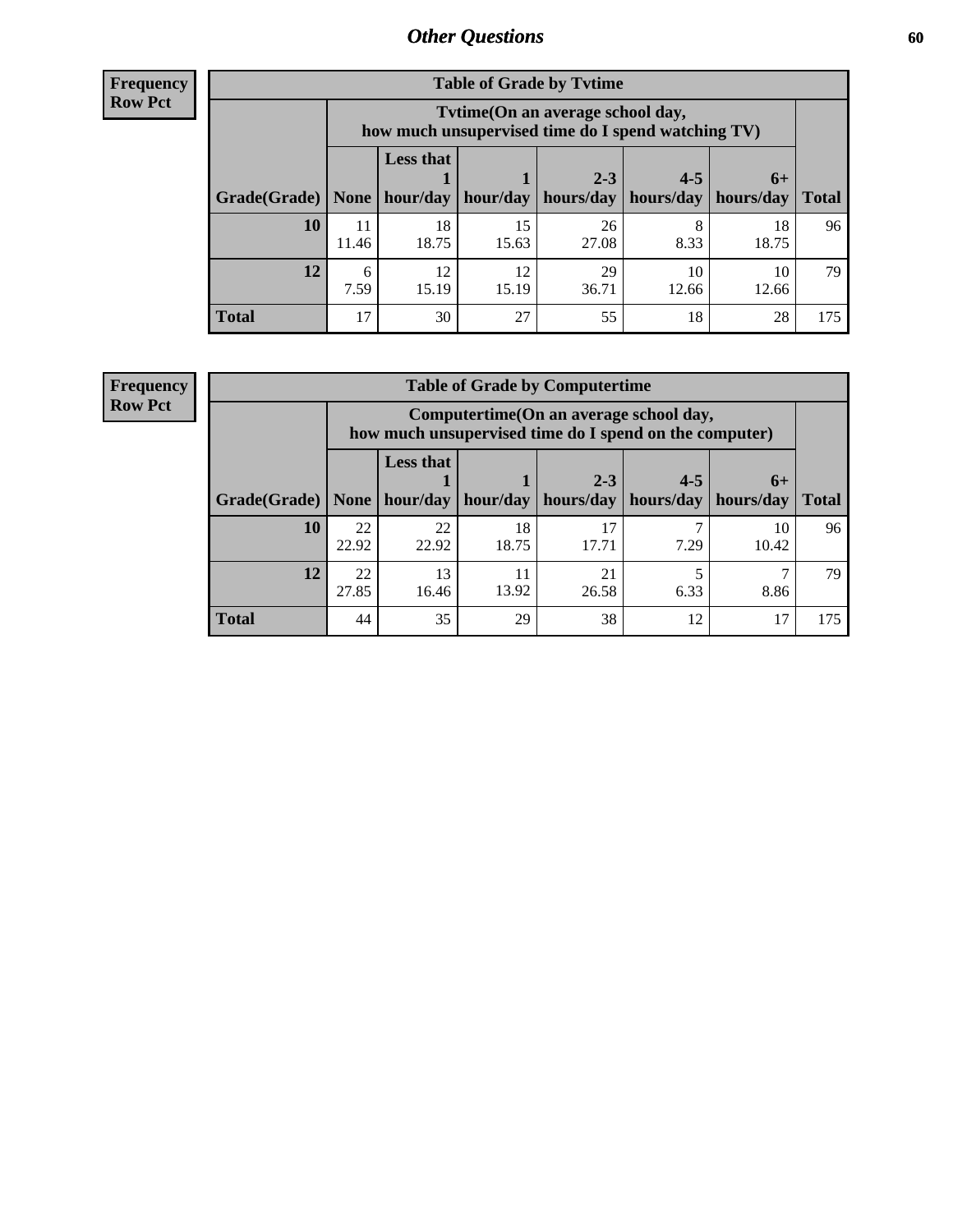### *Questions about Driving Laws* **61** *Driving Questions were asked only of high school students.*

| <b>Frequency</b> |
|------------------|
| <b>Row Pct</b>   |

| <b>Table of Grade by License1</b> |                  |                                                                                                                                           |                        |                        |               |              |  |  |  |
|-----------------------------------|------------------|-------------------------------------------------------------------------------------------------------------------------------------------|------------------------|------------------------|---------------|--------------|--|--|--|
|                                   |                  | License1(During the first 6 months of driving<br>with a provisional license,<br>the only passengers who can ride with the<br>driver are:) |                        |                        |               |              |  |  |  |
| Grade(Grade)                      | <b>Parent or</b> | Family<br><b>Guardian</b>   Members                                                                                                       | <b>Friends</b>         | Anyone                 | Don't<br>Know | <b>Total</b> |  |  |  |
| 10                                | 25<br>26.04      | 49<br>51.04                                                                                                                               | 4<br>4.17              | 6<br>6.25              | 12<br>12.50   | 96           |  |  |  |
| 12                                | 34<br>43.04      | 34<br>43.04                                                                                                                               | $\overline{c}$<br>2.53 | $\mathfrak{D}$<br>2.53 | 8.86          | 79           |  |  |  |
| Total                             | 59               | 83                                                                                                                                        | 6                      | 8                      | 19            | 175          |  |  |  |

| <b>Frequency</b> | <b>Table of Grade by License2</b> |                                                                                                          |                              |                              |                                                      |                      |              |  |
|------------------|-----------------------------------|----------------------------------------------------------------------------------------------------------|------------------------------|------------------------------|------------------------------------------------------|----------------------|--------------|--|
| <b>Row Pct</b>   |                                   | License2(17 yr old drivers with a<br>provisional driver's license cannot<br>drive between the hours of:) |                              |                              |                                                      |                      |              |  |
|                  | Grade(Grade)                      | <b>Midnight</b><br>to 6am                                                                                | 1am<br>t <sub>0</sub><br>5am | 1am<br>t <sub>0</sub><br>6am | N <sub>0</sub><br>curfew<br>for $17$<br>year<br>olds | Don't<br><b>Know</b> | <b>Total</b> |  |
|                  | 10                                | 44<br>45.83                                                                                              | 6<br>6.25                    | 7<br>7.29                    | 9<br>9.38                                            | 30<br>31.25          | 96           |  |
|                  | 12                                | 61<br>77.22                                                                                              | 5<br>6.33                    | 6<br>7.59                    | 1.27                                                 | 6<br>7.59            | 79           |  |
|                  | <b>Total</b>                      | 105                                                                                                      | 11                           | 13                           | 10                                                   | 36                   | 175          |  |

| Frequency      |              | <b>Table of Grade by License3</b>     |                                     |                 |                       |                        |               |              |  |
|----------------|--------------|---------------------------------------|-------------------------------------|-----------------|-----------------------|------------------------|---------------|--------------|--|
| <b>Row Pct</b> |              | License3(For drivers under the age of | what level of alcohol is considered | 21,<br>$DUI$ ?) |                       |                        |               |              |  |
|                | Grade(Grade) | Any<br><b>Amount</b>                  | 0.02                                | $\vert$ 0.04    | 0.06                  | 0.08                   | Don't<br>know | <b>Total</b> |  |
|                | 10           | 14<br>14.58                           | 23<br>23.96                         | 7<br>7.29       | 9<br>9.38             | 9<br>9.38              | 34<br>35.42   | 96           |  |
|                | 12           | 27<br>34.18                           | 28<br>35.44                         | 7<br>8.86       | $\mathcal{R}$<br>3.80 | $\overline{4}$<br>5.06 | 10<br>12.66   | 79           |  |
|                | <b>Total</b> | 41                                    | 51                                  | 14              | 12                    | 13                     | 44            | 175          |  |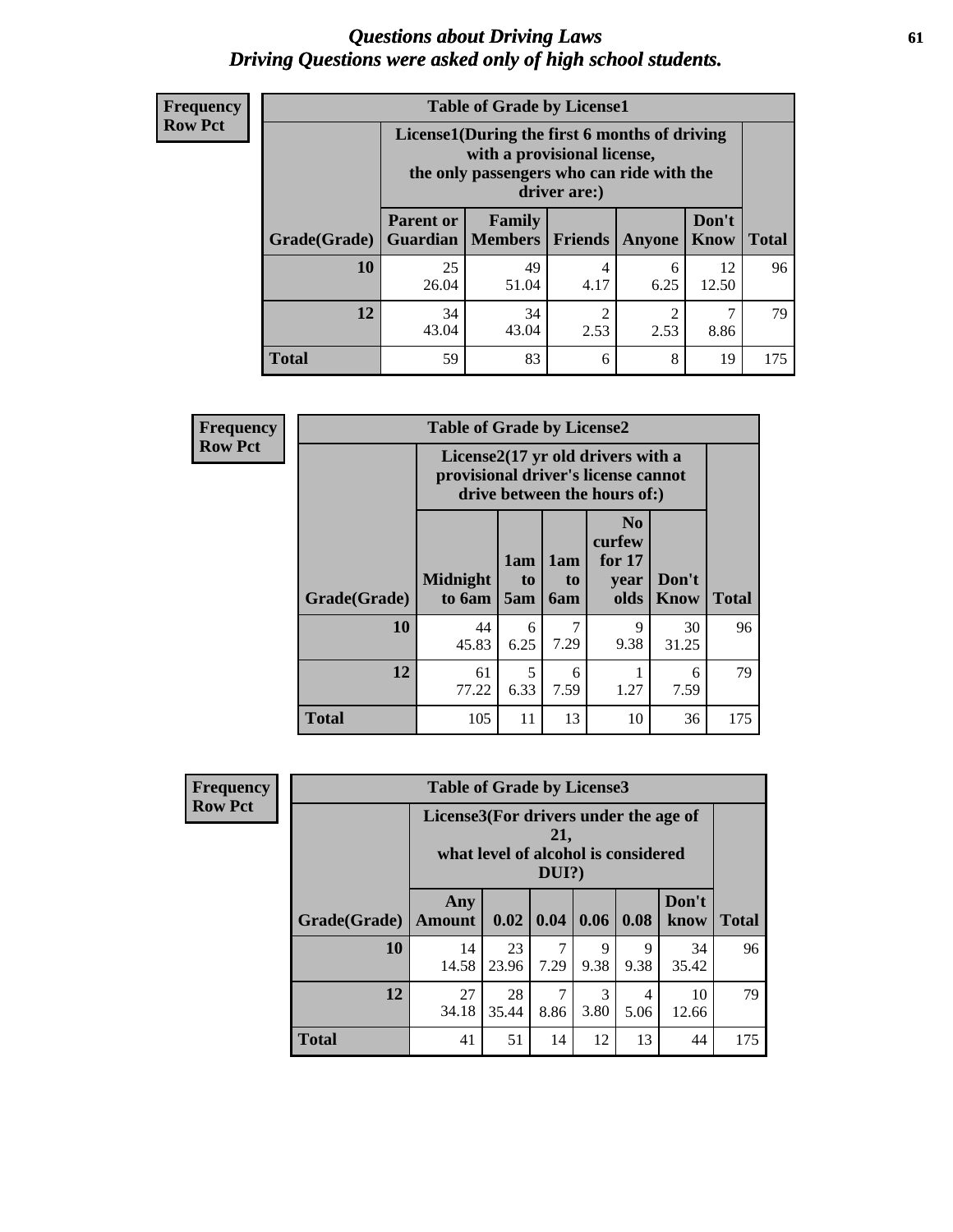### *Questions about Driving Laws* **62** *Driving Questions were asked only of high school students.*

**Frequency Row Pct**

| <b>Table of Grade by License4</b> |             |                                                                                                                                                                                                                                                                                       |                        |             |           |             |     |  |
|-----------------------------------|-------------|---------------------------------------------------------------------------------------------------------------------------------------------------------------------------------------------------------------------------------------------------------------------------------------|------------------------|-------------|-----------|-------------|-----|--|
|                                   |             | License4(A driver under 21 automatically<br>loses his/her license if caught exceeding the<br>posted speet limit by:)<br>Can't<br>lose<br><b>Depends</b><br>license<br>$15+$<br>$25+$<br>$35+$<br>Don't<br>for<br><b>on</b><br><b>Total</b><br>mph<br>speeding<br>know<br>mph<br>judge |                        |             |           |             |     |  |
| Grade(Grade)                      | mph         |                                                                                                                                                                                                                                                                                       |                        |             |           |             |     |  |
| 10                                | 19<br>19.79 | 7<br>7.29                                                                                                                                                                                                                                                                             | 14<br>14.58            | 12<br>12.50 | 7<br>7.29 | 37<br>38.54 | 96  |  |
| 12                                | 28<br>35.44 | 24<br>30.38                                                                                                                                                                                                                                                                           | $\overline{4}$<br>5.06 | 6<br>7.59   | 1.27      | 16<br>20.25 | 79  |  |
| <b>Total</b>                      | 47          | 31                                                                                                                                                                                                                                                                                    | 18                     | 18          | 8         | 53          | 175 |  |

| Frequency      |              | <b>Table of Grade by License5</b> |                                                                                                                                                             |               |       |  |  |
|----------------|--------------|-----------------------------------|-------------------------------------------------------------------------------------------------------------------------------------------------------------|---------------|-------|--|--|
| <b>Row Pct</b> |              |                                   | License5(A)<br>Georgia teenager<br>with family<br>connections or a<br>good lawyer can<br>break a teen<br>driving law and<br>keep their driver's<br>license) |               |       |  |  |
|                | Grade(Grade) | <b>Yes</b>                        | N <sub>0</sub>                                                                                                                                              | Don't<br>know | Total |  |  |
|                | 10           | 16<br>16.67                       | 47<br>48.96                                                                                                                                                 | 33<br>34.38   | 96    |  |  |
|                | 12           | 12<br>15.19                       | 41<br>51.90                                                                                                                                                 | 26<br>32.91   | 79    |  |  |
|                | <b>Total</b> | 28                                | 88                                                                                                                                                          | 59            | 175   |  |  |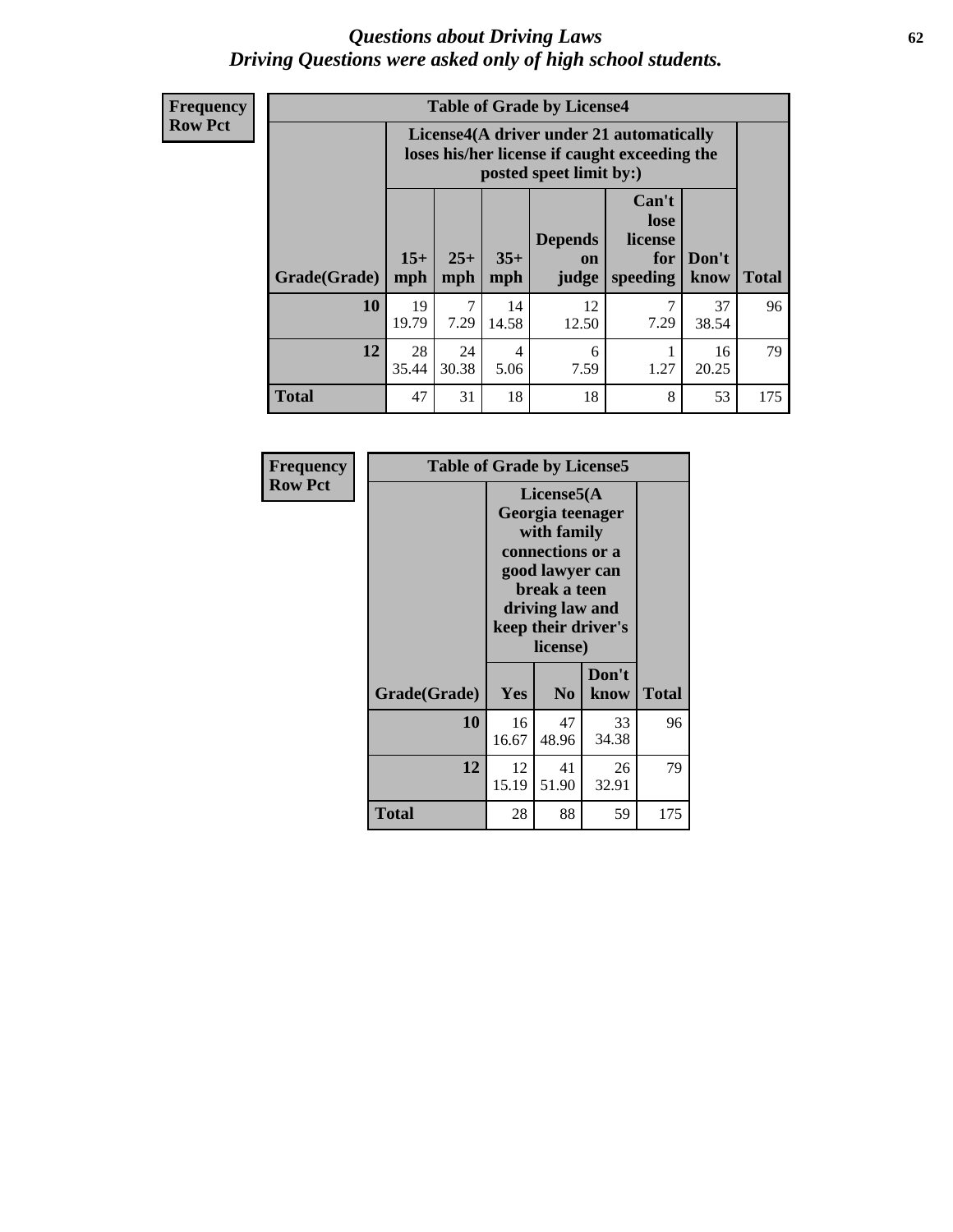### *Questions about Driving Laws* **63** *Driving Questions were asked only of high school students.*

| <b>Frequency</b> | <b>Table of Grade by License6</b> |             |                                                                                                                           |                    |              |
|------------------|-----------------------------------|-------------|---------------------------------------------------------------------------------------------------------------------------|--------------------|--------------|
| <b>Row Pct</b>   |                                   |             | License <sub>6</sub> (I know a<br>friend or<br>classmate that<br>broke a teen<br>driving law,<br>keep his/her<br>license) | but was allowed to |              |
|                  | Grade(Grade)                      | <b>Yes</b>  | N <sub>0</sub>                                                                                                            | Don't<br>know      | <b>Total</b> |
|                  | 10                                | 19<br>19.79 | 43<br>44.79                                                                                                               | 34<br>35.42        | 96           |
|                  | 12                                | 22<br>27.85 | 42<br>53.16                                                                                                               | 15<br>18.99        | 79           |
|                  | <b>Total</b>                      | 41          | 85                                                                                                                        | 49                 | 175          |

| <b>Frequency</b> | <b>Table of Grade by License7</b> |                                                                             |                                                                                               |                                                   |                        |              |  |  |  |
|------------------|-----------------------------------|-----------------------------------------------------------------------------|-----------------------------------------------------------------------------------------------|---------------------------------------------------|------------------------|--------------|--|--|--|
| <b>Row Pct</b>   |                                   |                                                                             | License7(A student under the age of 18 cam loser<br>his/her driving privileges if he or she:) |                                                   |                        |              |  |  |  |
|                  | Grade(Grade)                      | <b>Have</b><br>more than<br>10<br>unexcused<br>absences<br>per school<br>yr | Drop out<br>without  <br>graduating                                                           | <b>Bring</b><br>alcohol/drugs/weapon<br>to school | All of<br>the<br>above | <b>Total</b> |  |  |  |
|                  | 10                                | 6<br>6.25                                                                   | 12<br>12.50                                                                                   | 10<br>10.42                                       | 68<br>70.83            | 96           |  |  |  |
|                  | 12                                | 4<br>5.06                                                                   | 15<br>18.99                                                                                   | 4<br>5.06                                         | 56<br>70.89            | 79           |  |  |  |
|                  | <b>Total</b>                      | 10                                                                          | 27                                                                                            | 14                                                | 124                    | 175          |  |  |  |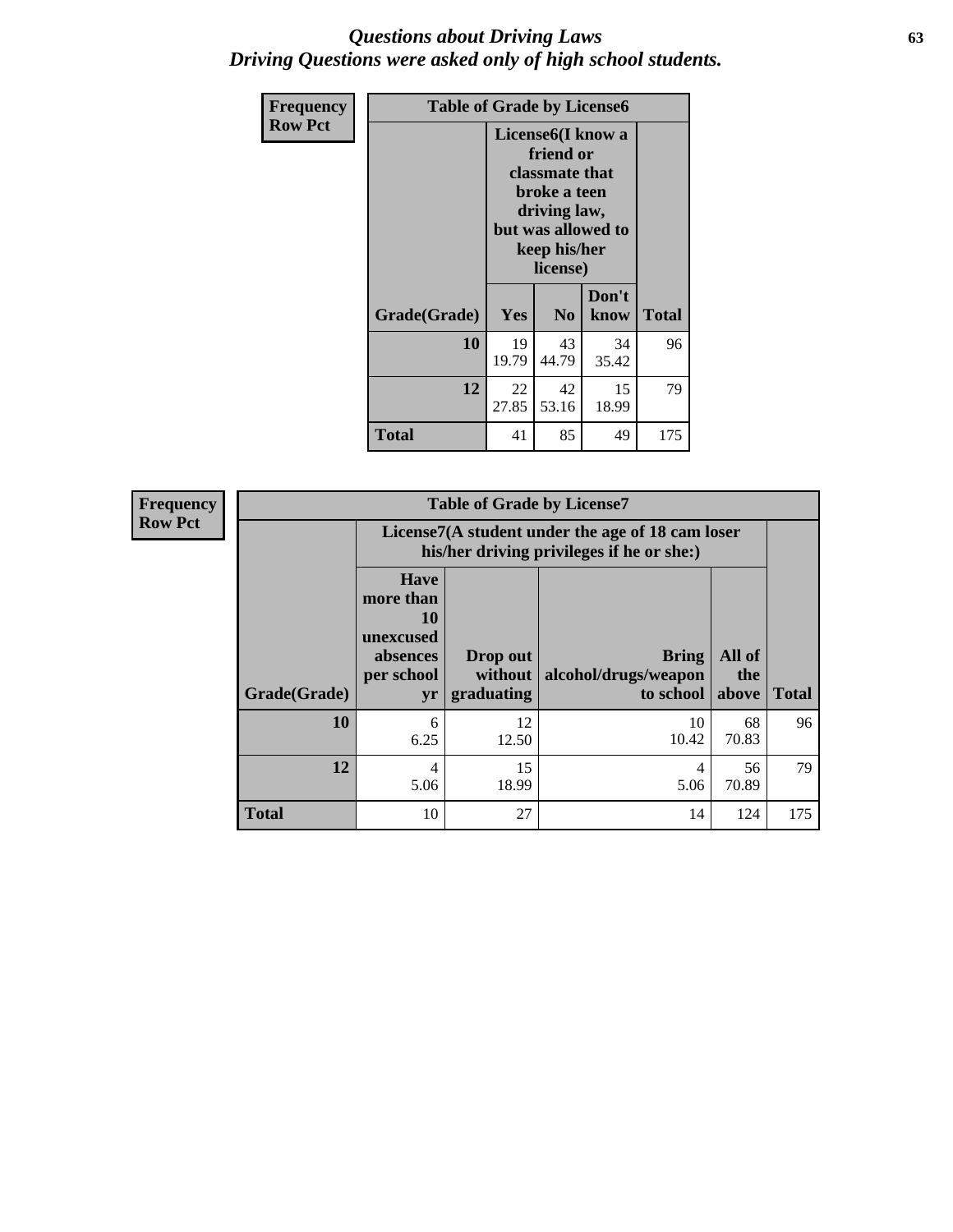# *Select Results by Gender* **64**

| Frequency      | <b>Table of SchoolClimate2 by Gender</b>          |                                 |             |              |  |  |  |
|----------------|---------------------------------------------------|---------------------------------|-------------|--------------|--|--|--|
| <b>Col Pct</b> | SchoolClimate2(I<br>feel successful at<br>school) | Gender(Gender)<br><b>Female</b> | <b>Male</b> | <b>Total</b> |  |  |  |
|                | <b>Strongly Agree</b>                             | 40<br>42.55                     | 34<br>41.98 | 74           |  |  |  |
|                | <b>Somewhat Agree</b>                             | 48<br>51.06                     | 44<br>54.32 | 92           |  |  |  |
|                | <b>Somewhat Disagree</b>                          | 5<br>5.32                       | 3<br>3.70   | 8            |  |  |  |
|                | <b>Strongly Disagree</b>                          | 1.06                            | 0<br>0.00   |              |  |  |  |
|                | <b>Total</b>                                      | 94                              | 81          | 175          |  |  |  |

| <b>Frequency</b> | <b>Table of SchoolClimate6 by Gender</b> |               |                |              |
|------------------|------------------------------------------|---------------|----------------|--------------|
| <b>Col Pct</b>   | <b>SchoolClimate6(Teachers</b>           |               | Gender(Gender) |              |
|                  | treat me with respect)                   | <b>Female</b> | <b>Male</b>    | <b>Total</b> |
|                  | <b>Strongly Agree</b>                    | 44<br>46.81   | 32<br>39.51    | 76           |
|                  | <b>Somewhat Agree</b>                    | 36<br>38.30   | 40<br>49.38    | 76           |
|                  | <b>Somewhat Disagree</b>                 | 11<br>11.70   | 5<br>6.17      | 16           |
|                  | <b>Strongly Disagree</b>                 | 3<br>3.19     | 4<br>4.94      |              |
|                  | <b>Total</b>                             | 94            | 81             | 175          |

| <b>Frequency</b> | <b>Table of SchoolClimate8 by Gender</b>                                             |               |                               |       |
|------------------|--------------------------------------------------------------------------------------|---------------|-------------------------------|-------|
| <b>Col Pct</b>   | <b>SchoolClimate8(Students</b><br>are frequently<br>recognized for good<br>behavior) | <b>Female</b> | Gender(Gender)<br><b>Male</b> | Total |
|                  | <b>Strongly Agree</b>                                                                | 19<br>20.21   | 24<br>29.63                   | 43    |
|                  | <b>Somewhat Agree</b>                                                                | 53<br>56.38   | 37<br>45.68                   | 90    |
|                  | <b>Somewhat Disagree</b>                                                             | 19<br>20.21   | 16<br>19.75                   | 35    |
|                  | <b>Strongly Disagree</b>                                                             | 3<br>3.19     | 4<br>4.94                     | 7     |
|                  | Total                                                                                | 94            | 81                            | 175   |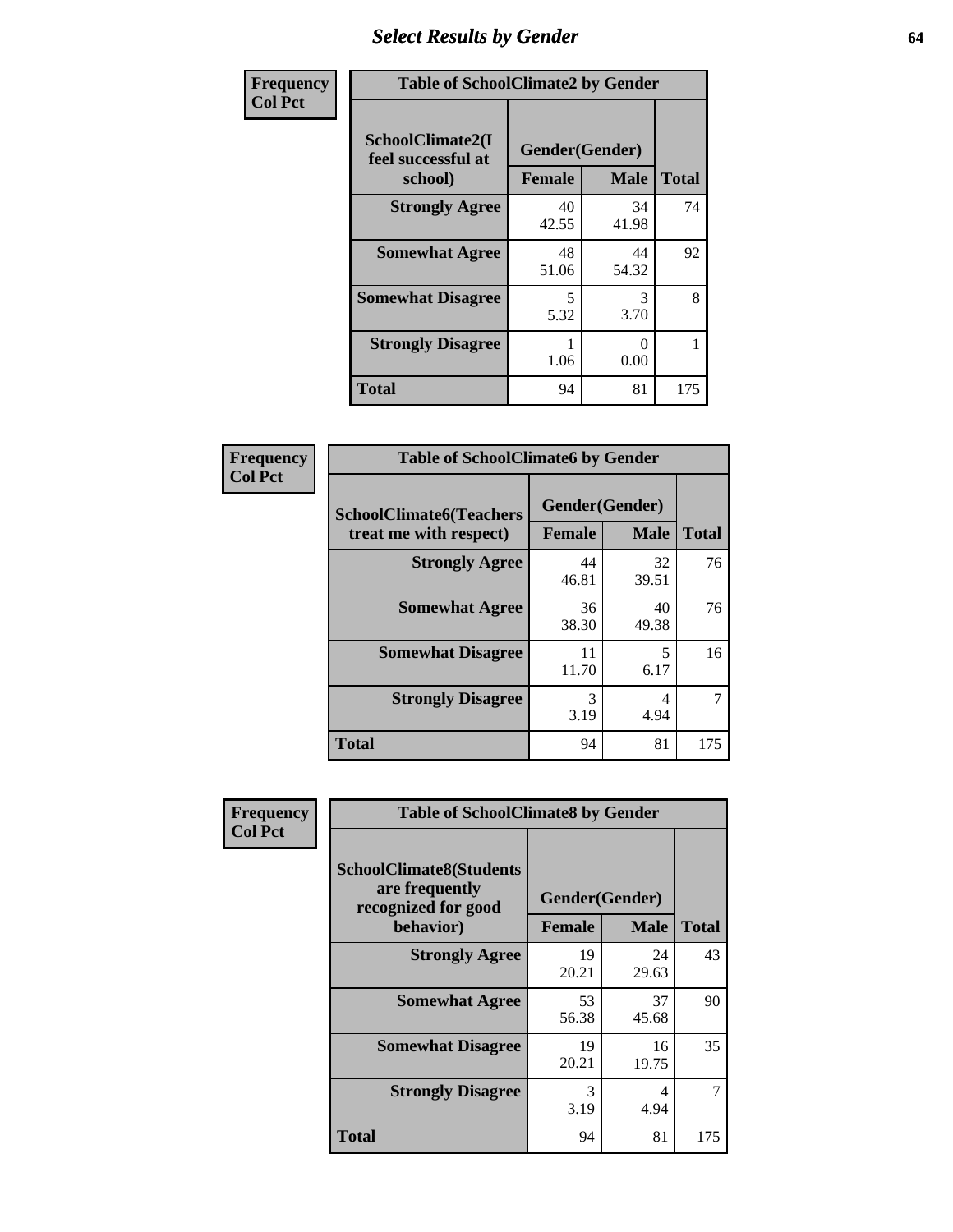# *Select Results by Gender* **65**

| <b>Frequency</b> | <b>Table of Gender by Dropout</b> |                                                                        |                |              |
|------------------|-----------------------------------|------------------------------------------------------------------------|----------------|--------------|
| <b>Row Pct</b>   |                                   | Dropout(I<br>have<br>thought<br>about<br>dropping<br>out of<br>school) |                |              |
|                  | Gender(Gender)                    | Yes                                                                    | N <sub>0</sub> | <b>Total</b> |
|                  | <b>Female</b>                     | 24<br>25.53                                                            | 70<br>74.47    | 94           |
|                  | <b>Male</b>                       | 20<br>24.69                                                            | 61<br>75.31    | 81           |
|                  | <b>Total</b>                      | 44                                                                     | 131            | 175          |

| Frequency      |                | <b>Table of Gender by Dropoutreason</b>                                |              |                          |              |              |  |
|----------------|----------------|------------------------------------------------------------------------|--------------|--------------------------|--------------|--------------|--|
| <b>Row Pct</b> |                | Dropoutreason (If I dropped out<br>the reason would most likely<br>be) |              |                          |              |              |  |
|                | Gender(Gender) | Won't<br>Drop<br>out                                                   | <b>Bored</b> | Family<br><b>Reasons</b> | <b>Other</b> | <b>Total</b> |  |
|                | <b>Female</b>  | 65<br>69.15                                                            | 5.32         | 8<br>8.51                | 16<br>17.02  | 94           |  |
|                | <b>Male</b>    | 52<br>64.20                                                            | 11<br>13.58  | 4<br>4.94                | 14<br>17.28  | 81           |  |
|                | <b>Total</b>   | 117                                                                    | 16           | 12                       | 30           | 175          |  |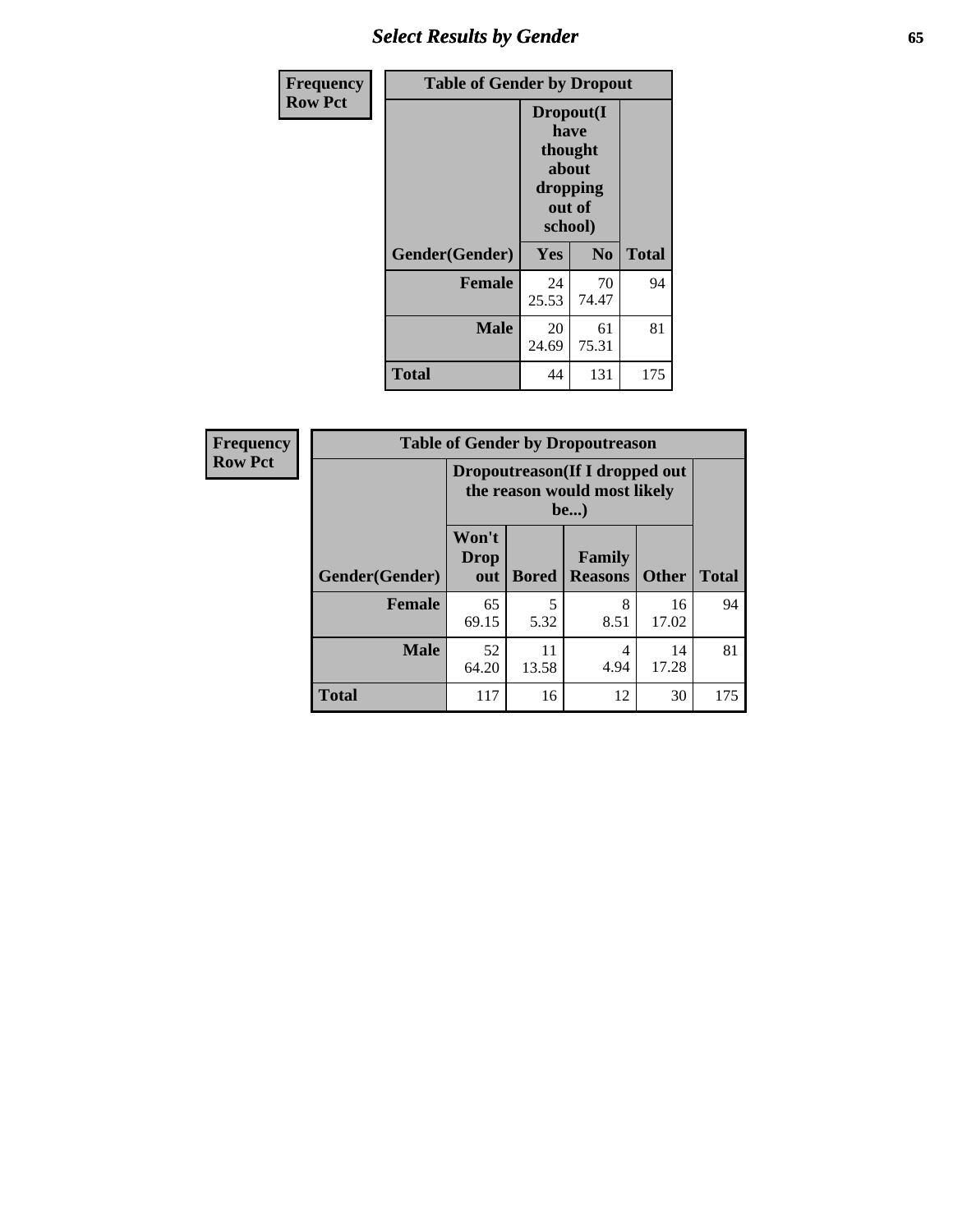*School Safety* **66**

| Frequency      | <b>Table of Gender by Bullied2</b> |                 |                |              |
|----------------|------------------------------------|-----------------|----------------|--------------|
| <b>Row Pct</b> |                                    | <b>Bullied2</b> |                |              |
|                | Gender(Gender)                     | Yes             | N <sub>0</sub> | <b>Total</b> |
|                | <b>Female</b>                      | 11<br>11.70     | 83<br>88.30    | 94           |
|                | <b>Male</b>                        | 8.64            | 74<br>91.36    | 81           |
|                | <b>Total</b>                       | 18              | 157            | 175          |

| <b>Frequency</b> | <b>Table of Gender by Bulliedothers2</b> |                       |                |              |
|------------------|------------------------------------------|-----------------------|----------------|--------------|
| <b>Row Pct</b>   |                                          | <b>Bulliedothers2</b> |                |              |
|                  | Gender(Gender)                           | <b>Yes</b>            | N <sub>0</sub> | <b>Total</b> |
|                  | <b>Female</b>                            | 7.45                  | 87<br>92.55    | 94           |
|                  | <b>Male</b>                              | 2<br>2.47             | 79<br>97.53    | 81           |
|                  | Total                                    | 9                     | 166            | 175          |

| Frequency      | <b>Table of Gender by Weaponschool2</b> |               |                |              |
|----------------|-----------------------------------------|---------------|----------------|--------------|
| <b>Row Pct</b> |                                         | Weaponschool2 |                |              |
|                | Gender(Gender)                          | Yes           | N <sub>0</sub> | <b>Total</b> |
|                | <b>Female</b>                           | 3<br>3.19     | 91<br>96.81    | 94           |
|                | <b>Male</b>                             | 1.23          | 80<br>98.77    | 81           |
|                | <b>Total</b>                            | 4             | 171            | 175          |

| Frequency      | <b>Table of Gender by Absentunsafe2</b> |               |                |              |
|----------------|-----------------------------------------|---------------|----------------|--------------|
| <b>Row Pct</b> |                                         | Absentunsafe2 |                |              |
|                | Gender(Gender)                          | Yes           | N <sub>0</sub> | <b>Total</b> |
|                | <b>Female</b>                           | 1.06          | 93<br>98.94    | 94           |
|                | <b>Male</b>                             | 1.23          | 80<br>98.77    | 81           |
|                | <b>Total</b>                            |               | 173            | 175          |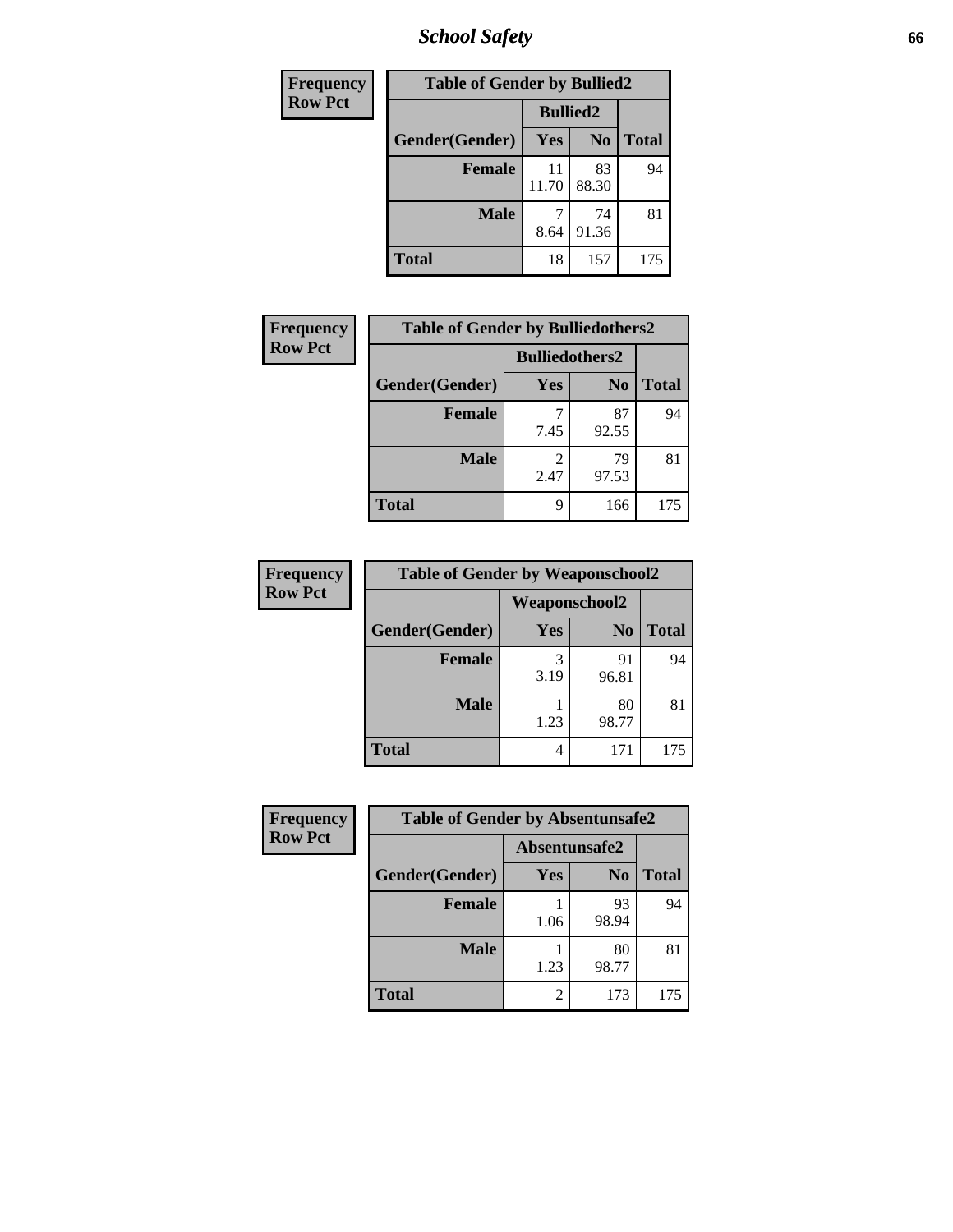*School Safety* **67**

| Frequency      | <b>Table of Gender by Gangself</b> |                                                                                                |                |              |
|----------------|------------------------------------|------------------------------------------------------------------------------------------------|----------------|--------------|
| <b>Row Pct</b> |                                    | Gangself(I<br>have<br>participated<br>in illegal gang<br>activities in<br>the past 30<br>days) |                |              |
|                | Gender(Gender)                     | Yes                                                                                            | N <sub>0</sub> | <b>Total</b> |
|                | <b>Female</b>                      | $\overline{c}$<br>2.13                                                                         | 92<br>97.87    | 94           |
|                | <b>Male</b>                        | 7<br>8.64                                                                                      | 74<br>91.36    | 81           |
|                | <b>Total</b>                       | 9                                                                                              | 166            | 175          |

| Frequency      | <b>Table of Gender by Gangpeers</b> |             |                                                                                                                             |              |
|----------------|-------------------------------------|-------------|-----------------------------------------------------------------------------------------------------------------------------|--------------|
| <b>Row Pct</b> |                                     |             | <b>Gangpeers</b> (I<br>have friends<br>who have<br>participated<br>in illegal gang<br>activities in<br>the past 30<br>days) |              |
|                | Gender(Gender)                      | Yes         | N <sub>0</sub>                                                                                                              | <b>Total</b> |
|                | <b>Female</b>                       | 14<br>14.89 | 80<br>85.11                                                                                                                 | 94           |
|                | <b>Male</b>                         | 15<br>18.52 | 66<br>81.48                                                                                                                 | 81           |
|                | <b>Total</b>                        | 29          | 146                                                                                                                         | 175          |

| <b>Frequency</b> | <b>Table of Gender by Pickedon2</b> |             |                |              |
|------------------|-------------------------------------|-------------|----------------|--------------|
| <b>Row Pct</b>   |                                     | Pickedon2   |                |              |
|                  | Gender(Gender)                      | Yes         | N <sub>0</sub> | <b>Total</b> |
|                  | <b>Female</b>                       | 24<br>25.53 | 70<br>74.47    | 94           |
|                  | <b>Male</b>                         | 22<br>27.16 | 59<br>72.84    | 81           |
|                  | <b>Total</b>                        | 46          | 129            | 175          |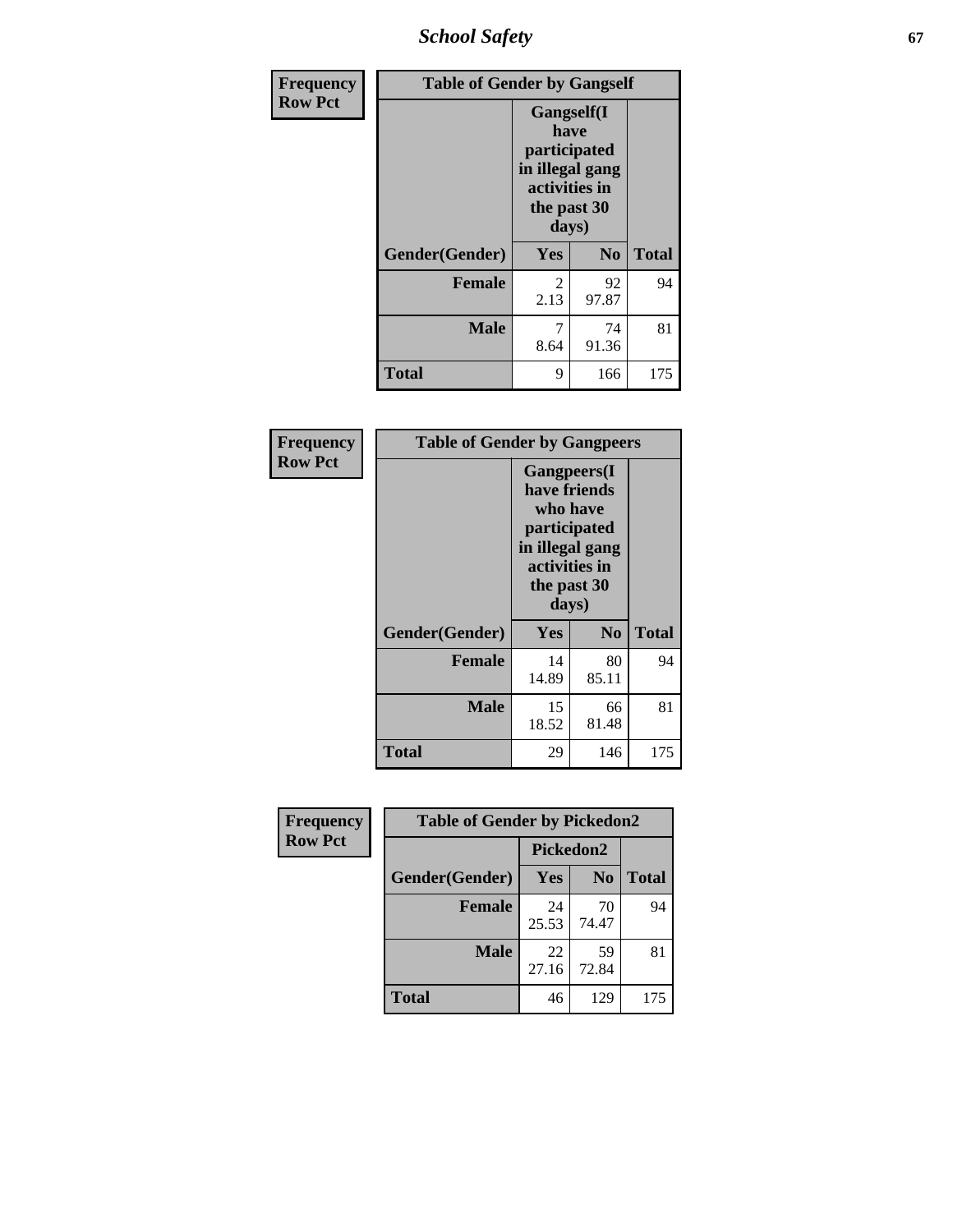*School Safety* **68**

| Frequency      | <b>Table of Gender by Safeschool2</b> |             |                |              |
|----------------|---------------------------------------|-------------|----------------|--------------|
| <b>Row Pct</b> |                                       | Safeschool2 |                |              |
|                | Gender(Gender)                        | <b>Yes</b>  | N <sub>0</sub> | <b>Total</b> |
|                | <b>Female</b>                         | 80<br>85.11 | 14<br>14.89    | 94           |
|                | <b>Male</b>                           | 68<br>83.95 | 13<br>16.05    | 81           |
|                | <b>Total</b>                          | 148         | 27             | 175          |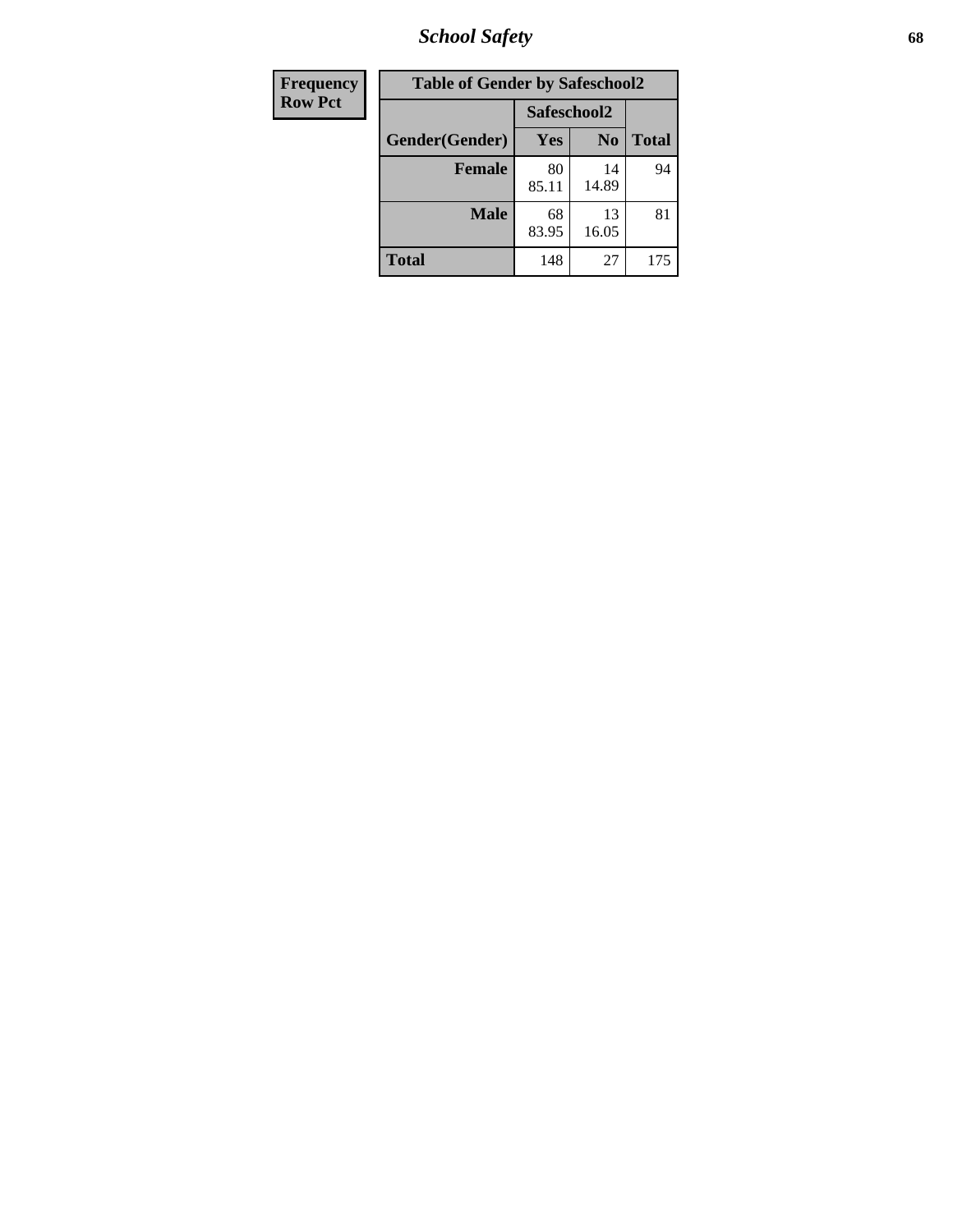# *Incidence of Drug Use* 69

| <b>Frequency</b> | <b>Table of Gender by AlcoholAlt</b> |                                          |                |              |  |
|------------------|--------------------------------------|------------------------------------------|----------------|--------------|--|
| <b>Row Pct</b>   |                                      | AlcoholAlt(Alcohol<br>use, past 30 days) |                |              |  |
|                  | Gender(Gender)                       | Yes                                      | N <sub>0</sub> | <b>Total</b> |  |
|                  | <b>Female</b>                        | 25<br>26.60                              | 69<br>73.40    | 94           |  |
|                  | <b>Male</b>                          | 13<br>16.05                              | 68<br>83.95    | 81           |  |
|                  | <b>Total</b>                         | 38                                       | 137            | 175          |  |

| Frequency      | <b>Table of Gender by TobaccoAny</b> |                    |                    |              |  |
|----------------|--------------------------------------|--------------------|--------------------|--------------|--|
| <b>Row Pct</b> |                                      | use, past 30 days) | TobaccoAny(Tobacco |              |  |
|                | Gender(Gender)                       | Yes                | N <sub>0</sub>     | <b>Total</b> |  |
|                | <b>Female</b>                        | 17<br>18.09        | 77<br>81.91        | 94           |  |
|                | <b>Male</b>                          | 12<br>14.81        | 69<br>85.19        | 81           |  |
|                | <b>Total</b>                         | 29                 | 146                | 175          |  |

| <b>Frequency</b> | <b>Table of Gender by MarijuanaAlt</b> |            |                                              |       |
|------------------|----------------------------------------|------------|----------------------------------------------|-------|
| <b>Row Pct</b>   |                                        |            | MarijuanaAlt(Marijuana<br>use, past 30 days) |       |
|                  | Gender(Gender)                         | <b>Yes</b> | N <sub>0</sub>                               | Total |
|                  | <b>Female</b>                          | 8<br>8.51  | 86<br>91.49                                  | 94    |
|                  | <b>Male</b>                            | 4<br>4.94  | 95.06                                        | 81    |
|                  | <b>Total</b>                           | 12         | 163                                          | 175   |

| <b>Frequency</b> | <b>Table of Gender by OtherDrugAny</b> |                                                      |                |              |
|------------------|----------------------------------------|------------------------------------------------------|----------------|--------------|
| <b>Row Pct</b>   |                                        | <b>OtherDrugAny(Other</b><br>drug use, past 30 days) |                |              |
|                  | Gender(Gender)                         | <b>Yes</b>                                           | N <sub>0</sub> | <b>Total</b> |
|                  | <b>Female</b>                          | 11.70                                                | 83<br>88.30    | 94           |
|                  | <b>Male</b>                            | 0.00                                                 | 81<br>100.00   | 81           |
|                  | <b>Total</b>                           |                                                      | 164            | 175          |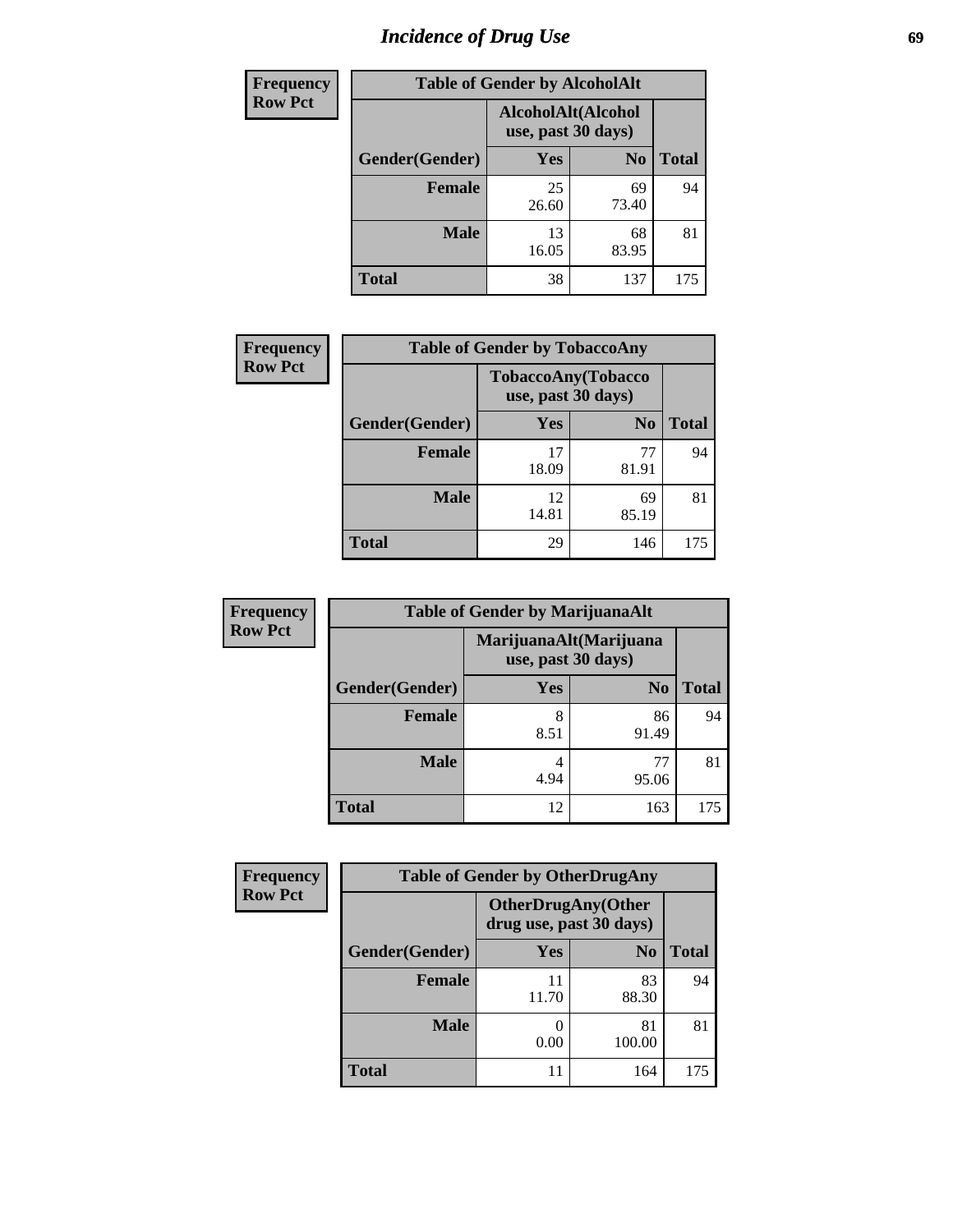### *Average Age at Onset of Use* 70 *Results for "Average Age at Onset of Use" questions exclude students who said they did not use that substance*

#### **Gender=Female**

| <b>Variable</b>    | <b>Label</b>                                                       | <b>Mean</b> |
|--------------------|--------------------------------------------------------------------|-------------|
| Alcoholinit2       | I started using alcohol when I was                                 | 13.88       |
| Cigarettesinit2    | I started smoking tobacco when I was                               | 13.31       |
| Smokelessinit2     | I started chewing tobacco when I was                               | 14.00       |
| Marijuanainit2     | I started using marijuana when I was                               | 14.82       |
| Cocaineinit2       | I started using cocaine when I was                                 | 16.25       |
| Inhalantsinit2     | I started using inhalants when I was                               | 15.00       |
| Steroidsinit2      | I started using steroids when I was                                |             |
| Ecstasyinit2       | I started using ecstasy when I was                                 | 16.00       |
| Methinit2          | I started using methamphetamines when I was                        | 15.50       |
| Hallucinogensinit2 | I started using hallucinogens when I was                           |             |
| Prescription in t2 | I started using prescription drugs not prescribed to me when I was | 14.82       |

#### **Gender=Male**

| <b>Variable</b>                 | Label                                                              | <b>Mean</b> |
|---------------------------------|--------------------------------------------------------------------|-------------|
| Alcoholinit2                    | I started using alcohol when I was                                 | 14.00       |
| Cigarettesinit2                 | I started smoking tobacco when I was                               | 13.78       |
| Smokelessinit2                  | I started chewing tobacco when I was                               | 14.18       |
| Marijuanainit2                  | I started using marijuana when I was                               | 14.82       |
| Cocaineinit2                    | I started using cocaine when I was                                 |             |
| Inhalantsinit2                  | I started using inhalants when I was                               | 16.00       |
| Steroidsinit2                   | I started using steroids when I was                                |             |
| Ecstasyinit2                    | I started using ecstasy when I was                                 |             |
| Methinit2                       | I started using methamphetamines when I was                        |             |
| Hallucinogensinit2              | I started using hallucinogens when I was                           |             |
| Prescription in it <sub>2</sub> | I started using prescription drugs not prescribed to me when I was | 16.33       |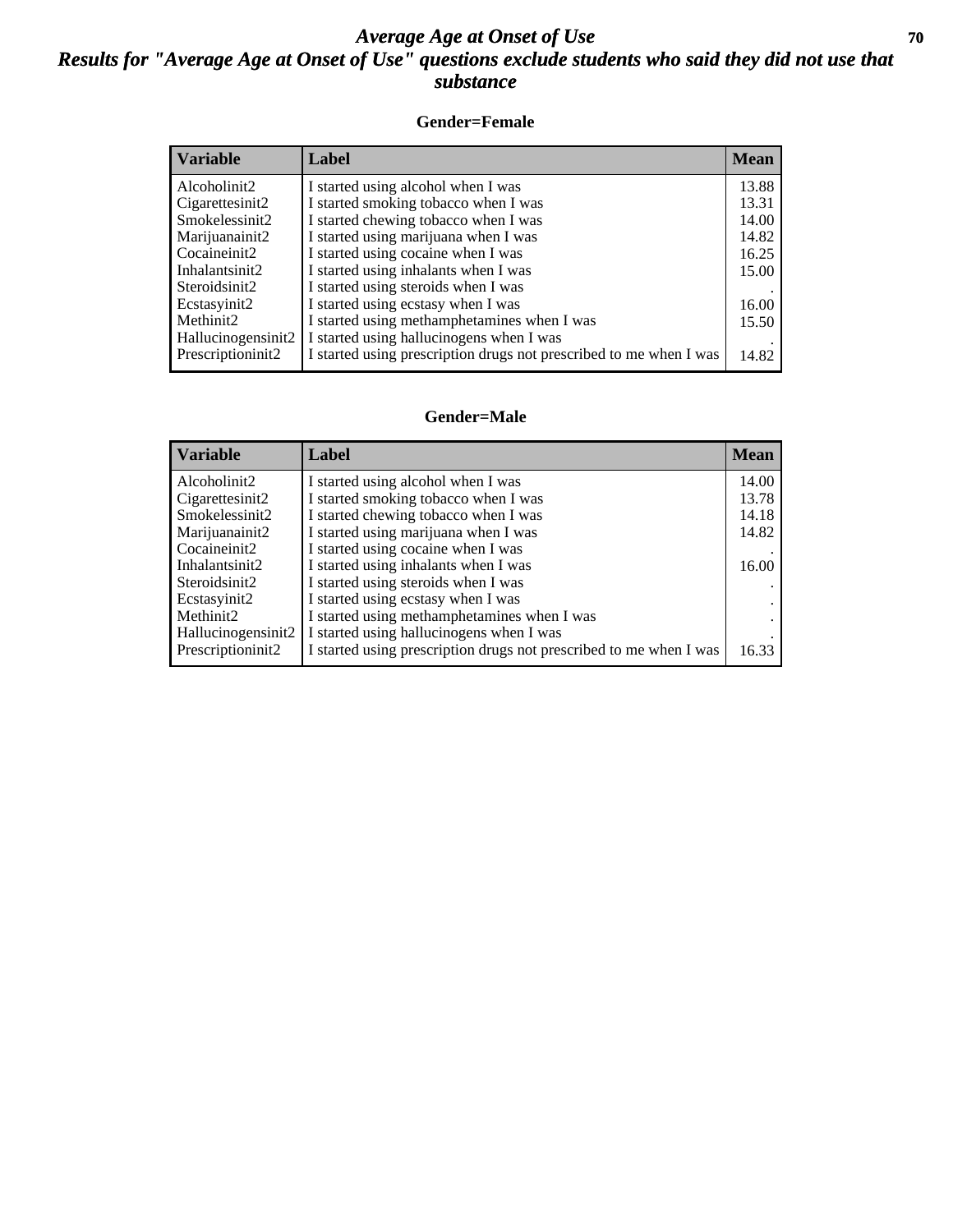# *I Think These Drugs are Harmful* **71**

| <b>Frequency</b> | <b>Table of Gender by Alcoholharmdich</b> |                                                   |                |              |
|------------------|-------------------------------------------|---------------------------------------------------|----------------|--------------|
| <b>Row Pct</b>   |                                           | Alcoholharmdich(I<br>think alcohol is<br>harmful) |                |              |
|                  | Gender(Gender)                            | Yes                                               | N <sub>0</sub> | <b>Total</b> |
|                  | <b>Female</b>                             | 81<br>86.17                                       | 13<br>13.83    | 94           |
|                  | <b>Male</b>                               | 67<br>82.72                                       | 14<br>17.28    | 81           |
|                  | Total                                     | 148                                               | 27             | 175          |

| Frequency      | <b>Table of Gender by Tobaccoharmdich</b> |                  |                               |              |
|----------------|-------------------------------------------|------------------|-------------------------------|--------------|
| <b>Row Pct</b> |                                           | think tobacco is | Tobaccoharmdich(I<br>harmful) |              |
|                | Gender(Gender)                            | Yes              | N <sub>0</sub>                | <b>Total</b> |
|                | <b>Female</b>                             | 91<br>96.81      | 3<br>3.19                     | 94           |
|                | <b>Male</b>                               | 70<br>86.42      | 11<br>13.58                   | 81           |
|                | <b>Total</b>                              | 161              | 14                            | 175          |

| Frequency      | <b>Table of Gender by Marijuanaharmdich</b> |                                |                     |              |  |
|----------------|---------------------------------------------|--------------------------------|---------------------|--------------|--|
| <b>Row Pct</b> |                                             | think marijuana is<br>harmful) | Marijuanaharmdich(I |              |  |
|                | Gender(Gender)                              | <b>Yes</b>                     | N <sub>0</sub>      | <b>Total</b> |  |
|                | <b>Female</b>                               | 84<br>89.36                    | 10<br>10.64         | 94           |  |
|                | <b>Male</b>                                 | 59<br>72.84                    | 22<br>27.16         | 81           |  |
|                | <b>Total</b>                                | 143                            | 32                  | 175          |  |

| <b>Frequency</b> | <b>Table of Gender by Otherdrugharmdich</b> |                                                          |                |              |  |
|------------------|---------------------------------------------|----------------------------------------------------------|----------------|--------------|--|
| <b>Row Pct</b>   |                                             | Otherdrugharmdich(I<br>think other drugs are<br>harmful) |                |              |  |
|                  | Gender(Gender)                              | <b>Yes</b>                                               | N <sub>0</sub> | <b>Total</b> |  |
|                  | <b>Female</b>                               | 90<br>95.74                                              | 4<br>4.26      | 94           |  |
|                  | <b>Male</b>                                 | 70<br>86.42                                              | 11<br>13.58    | 81           |  |
|                  | <b>Total</b>                                | 160                                                      | 15             | 175          |  |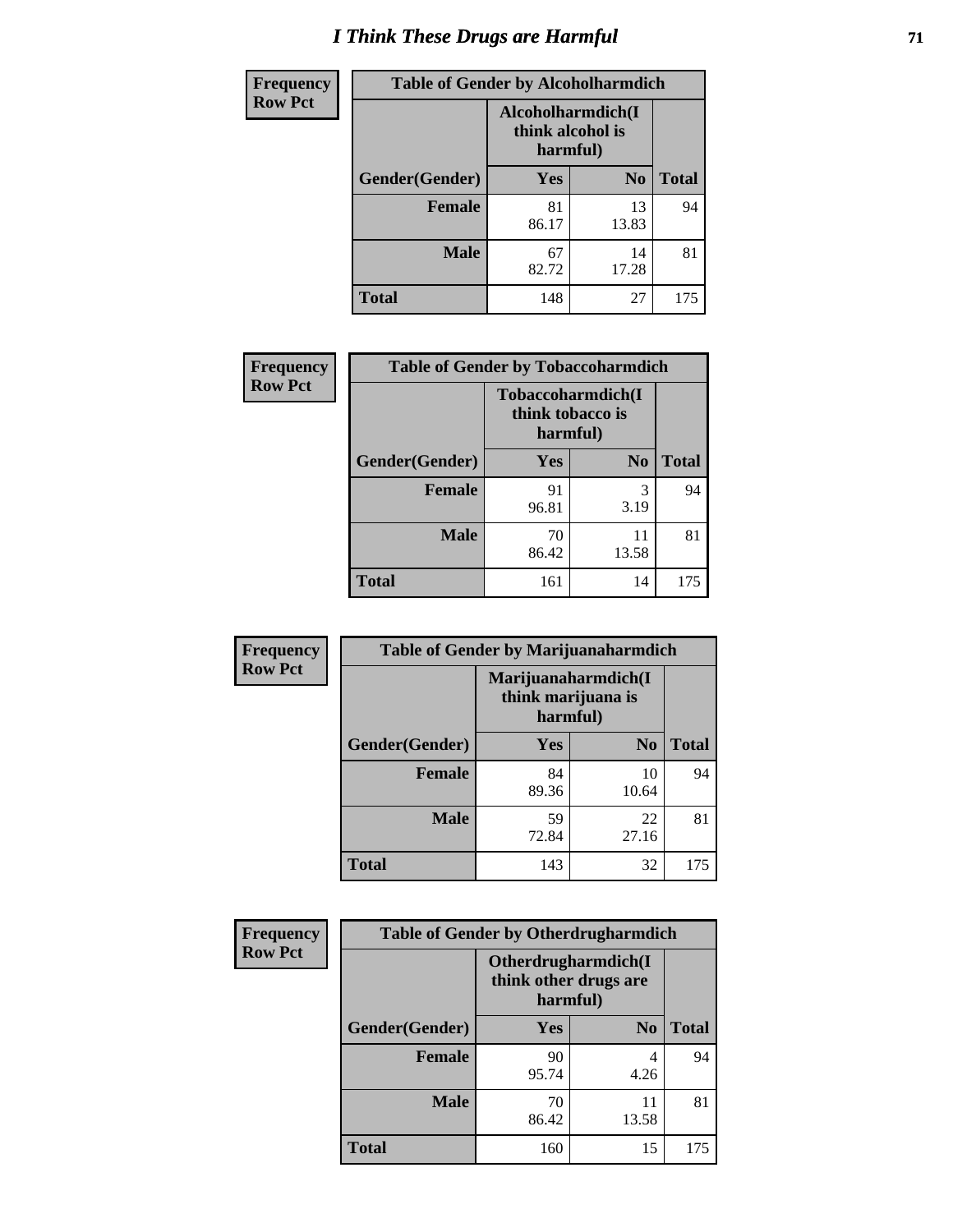| <b>Frequency</b> | <b>Table of Gender by Alcohollocation1</b> |                                                               |             |              |
|------------------|--------------------------------------------|---------------------------------------------------------------|-------------|--------------|
| <b>Row Pct</b>   |                                            | <b>Alcohollocation1(Places</b><br><b>Friends Use Alcohol)</b> |             |              |
|                  | Gender(Gender)                             |                                                               | Do Not Use  | <b>Total</b> |
|                  | <b>Female</b>                              | 60<br>63.83                                                   | 34<br>36.17 | 94           |
|                  | <b>Male</b>                                | 49<br>60.49                                                   | 32<br>39.51 | 81           |
|                  | <b>Total</b>                               | 109                                                           | 66          | 175          |

| <b>Frequency</b> | <b>Table of Gender by Alcohollocation2</b> |             |                                                               |              |  |
|------------------|--------------------------------------------|-------------|---------------------------------------------------------------|--------------|--|
| <b>Row Pct</b>   |                                            |             | <b>Alcohollocation2(Places</b><br><b>Friends Use Alcohol)</b> |              |  |
|                  | Gender(Gender)                             |             | Home                                                          | <b>Total</b> |  |
|                  | <b>Female</b>                              | 48<br>51.06 | 46<br>48.94                                                   | 94           |  |
|                  | <b>Male</b>                                | 51<br>62.96 | 30<br>37.04                                                   | 81           |  |
|                  | <b>Total</b>                               | 99          | 76                                                            | 175          |  |

| Frequency      | <b>Table of Gender by Alcohollocation3</b> |             |                                                               |              |
|----------------|--------------------------------------------|-------------|---------------------------------------------------------------|--------------|
| <b>Row Pct</b> |                                            |             | <b>Alcohollocation3(Places</b><br><b>Friends Use Alcohol)</b> |              |
|                | Gender(Gender)                             |             | <b>School</b>                                                 | <b>Total</b> |
|                | <b>Female</b>                              | 89<br>94.68 | 5.32                                                          | 94           |
|                | <b>Male</b>                                | 79<br>97.53 | 2.47                                                          | 81           |
|                | <b>Total</b>                               | 168         |                                                               | 175          |

| <b>Frequency</b> | <b>Table of Gender by Alcohollocation4</b> |                                                               |             |              |
|------------------|--------------------------------------------|---------------------------------------------------------------|-------------|--------------|
| <b>Row Pct</b>   |                                            | <b>Alcohollocation4(Places</b><br><b>Friends Use Alcohol)</b> |             |              |
|                  | Gender(Gender)                             |                                                               | Car         | <b>Total</b> |
|                  | <b>Female</b>                              | 69<br>73.40                                                   | 25<br>26.60 | 94           |
|                  | <b>Male</b>                                | 74<br>91.36                                                   | 8.64        | 81           |
|                  | <b>Total</b>                               | 143                                                           | 32          | 175          |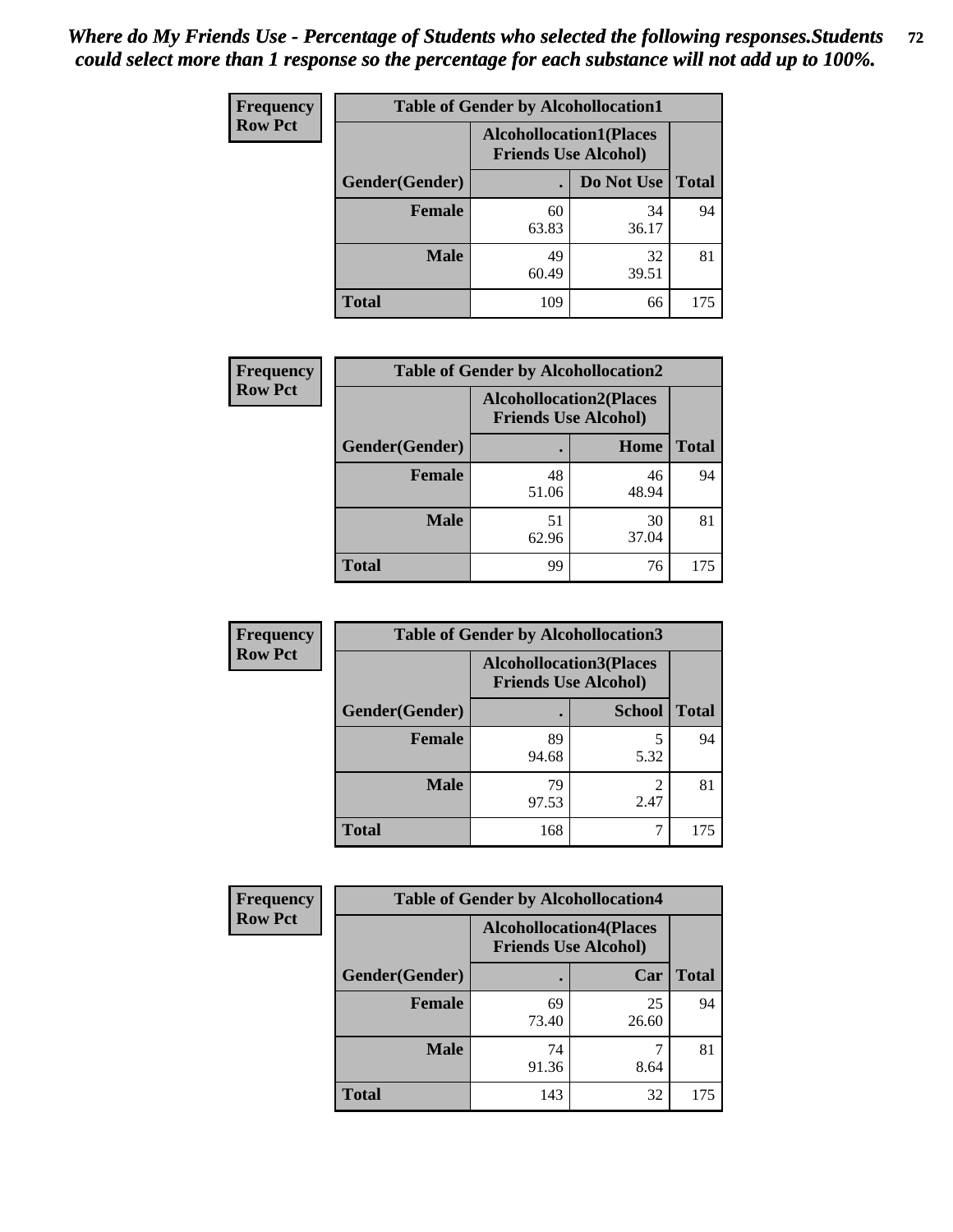| <b>Frequency</b> | <b>Table of Gender by Alcohollocation5</b> |                                                                |                                 |              |
|------------------|--------------------------------------------|----------------------------------------------------------------|---------------------------------|--------------|
| <b>Row Pct</b>   |                                            | <b>Alcohollocation5</b> (Places<br><b>Friends Use Alcohol)</b> |                                 |              |
|                  | Gender(Gender)                             | $\bullet$                                                      | <b>Friend's</b><br><b>House</b> | <b>Total</b> |
|                  | <b>Female</b>                              | 42<br>44.68                                                    | 52<br>55.32                     | 94           |
|                  | <b>Male</b>                                | 57<br>70.37                                                    | 24<br>29.63                     | 81           |
|                  | <b>Total</b>                               | 99                                                             | 76                              | 175          |

| Frequency      | <b>Table of Gender by Alcohollocation6</b> |                                                               |              |              |
|----------------|--------------------------------------------|---------------------------------------------------------------|--------------|--------------|
| <b>Row Pct</b> |                                            | <b>Alcohollocation6(Places</b><br><b>Friends Use Alcohol)</b> |              |              |
|                | Gender(Gender)                             |                                                               | <b>Other</b> | <b>Total</b> |
|                | <b>Female</b>                              | 62<br>65.96                                                   | 32<br>34.04  | 94           |
|                | <b>Male</b>                                | 51<br>62.96                                                   | 30<br>37.04  | 81           |
|                | <b>Total</b>                               | 113                                                           | 62           | 175          |

| Frequency      | <b>Table of Gender by Tobaccolocation1</b> |                                                               |             |              |  |
|----------------|--------------------------------------------|---------------------------------------------------------------|-------------|--------------|--|
| <b>Row Pct</b> |                                            | <b>Tobaccolocation1(Places</b><br><b>Friends Use Tobacco)</b> |             |              |  |
|                | Gender(Gender)                             |                                                               | Do Not Use  | <b>Total</b> |  |
|                | Female                                     | 53<br>56.38                                                   | 41<br>43.62 | 94           |  |
|                | <b>Male</b>                                | 38<br>46.91                                                   | 43<br>53.09 | 81           |  |
|                | <b>Total</b>                               | 91                                                            | 84          | 175          |  |

| Frequency      | <b>Table of Gender by Tobaccolocation2</b> |             |                                                               |              |
|----------------|--------------------------------------------|-------------|---------------------------------------------------------------|--------------|
| <b>Row Pct</b> |                                            |             | <b>Tobaccolocation2(Places</b><br><b>Friends Use Tobacco)</b> |              |
|                | <b>Gender</b> (Gender)                     |             | Home                                                          | <b>Total</b> |
|                | Female                                     | 59<br>62.77 | 35<br>37.23                                                   | 94           |
|                | <b>Male</b>                                | 58<br>71.60 | 23<br>28.40                                                   | 81           |
|                | <b>Total</b>                               | 117         | 58                                                            | 175          |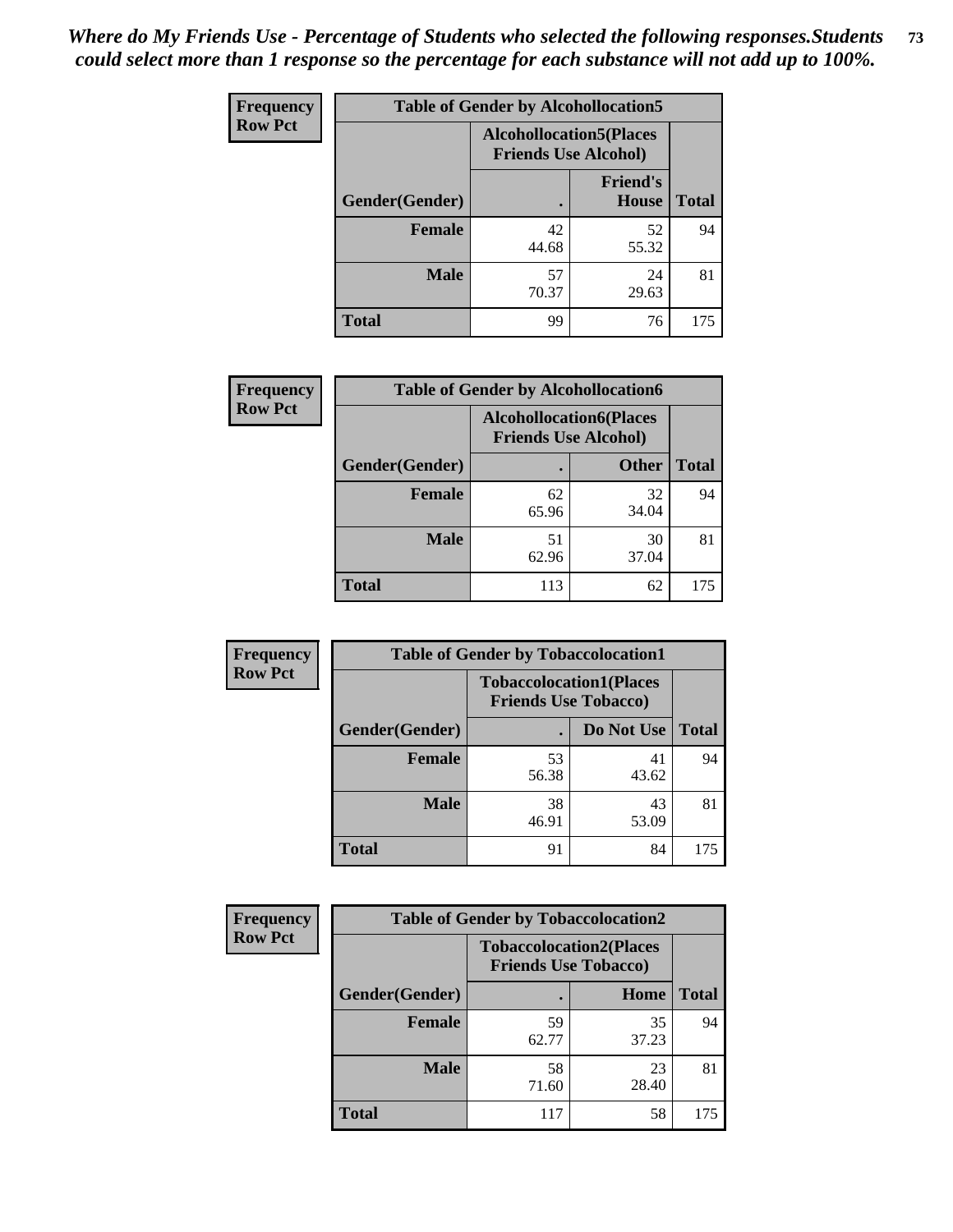| <b>Frequency</b> | <b>Table of Gender by Tobaccolocation3</b> |                             |                                |              |
|------------------|--------------------------------------------|-----------------------------|--------------------------------|--------------|
| <b>Row Pct</b>   |                                            | <b>Friends Use Tobacco)</b> | <b>Tobaccolocation3(Places</b> |              |
|                  | Gender(Gender)                             |                             | <b>School</b>                  | <b>Total</b> |
|                  | Female                                     | 81<br>86.17                 | 13<br>13.83                    | 94           |
|                  | <b>Male</b>                                | 73<br>90.12                 | 8<br>9.88                      | 81           |
|                  | Total                                      | 154                         | 21                             | 175          |

| <b>Frequency</b> | <b>Table of Gender by Tobaccolocation4</b> |                             |                                |              |
|------------------|--------------------------------------------|-----------------------------|--------------------------------|--------------|
| <b>Row Pct</b>   |                                            | <b>Friends Use Tobacco)</b> | <b>Tobaccolocation4(Places</b> |              |
|                  | Gender(Gender)                             |                             | Car                            | <b>Total</b> |
|                  | <b>Female</b>                              | 60<br>63.83                 | 34<br>36.17                    | 94           |
|                  | <b>Male</b>                                | 63<br>77.78                 | 18<br>22.22                    | 81           |
|                  | <b>Total</b>                               | 123                         | 52                             | 175          |

| <b>Frequency</b> | <b>Table of Gender by Tobaccolocation5</b> |                                                               |                                 |              |
|------------------|--------------------------------------------|---------------------------------------------------------------|---------------------------------|--------------|
| <b>Row Pct</b>   |                                            | <b>Tobaccolocation5(Places</b><br><b>Friends Use Tobacco)</b> |                                 |              |
|                  | Gender(Gender)                             |                                                               | <b>Friend's</b><br><b>House</b> | <b>Total</b> |
|                  | <b>Female</b>                              | 48<br>51.06                                                   | 46<br>48.94                     | 94           |
|                  | <b>Male</b>                                | 63<br>77.78                                                   | 18<br>22.22                     | 81           |
|                  | <b>Total</b>                               | 111                                                           | 64                              | 175          |

| <b>Frequency</b> | <b>Table of Gender by Tobaccolocation6</b> |                                                               |              |              |
|------------------|--------------------------------------------|---------------------------------------------------------------|--------------|--------------|
| <b>Row Pct</b>   |                                            | <b>Tobaccolocation6(Places</b><br><b>Friends Use Tobacco)</b> |              |              |
|                  | Gender(Gender)                             |                                                               | <b>Other</b> | <b>Total</b> |
|                  | Female                                     | 59<br>62.77                                                   | 35<br>37.23  | 94           |
|                  | <b>Male</b>                                | 55<br>67.90                                                   | 26<br>32.10  | 81           |
|                  | <b>Total</b>                               | 114                                                           | 61           | 175          |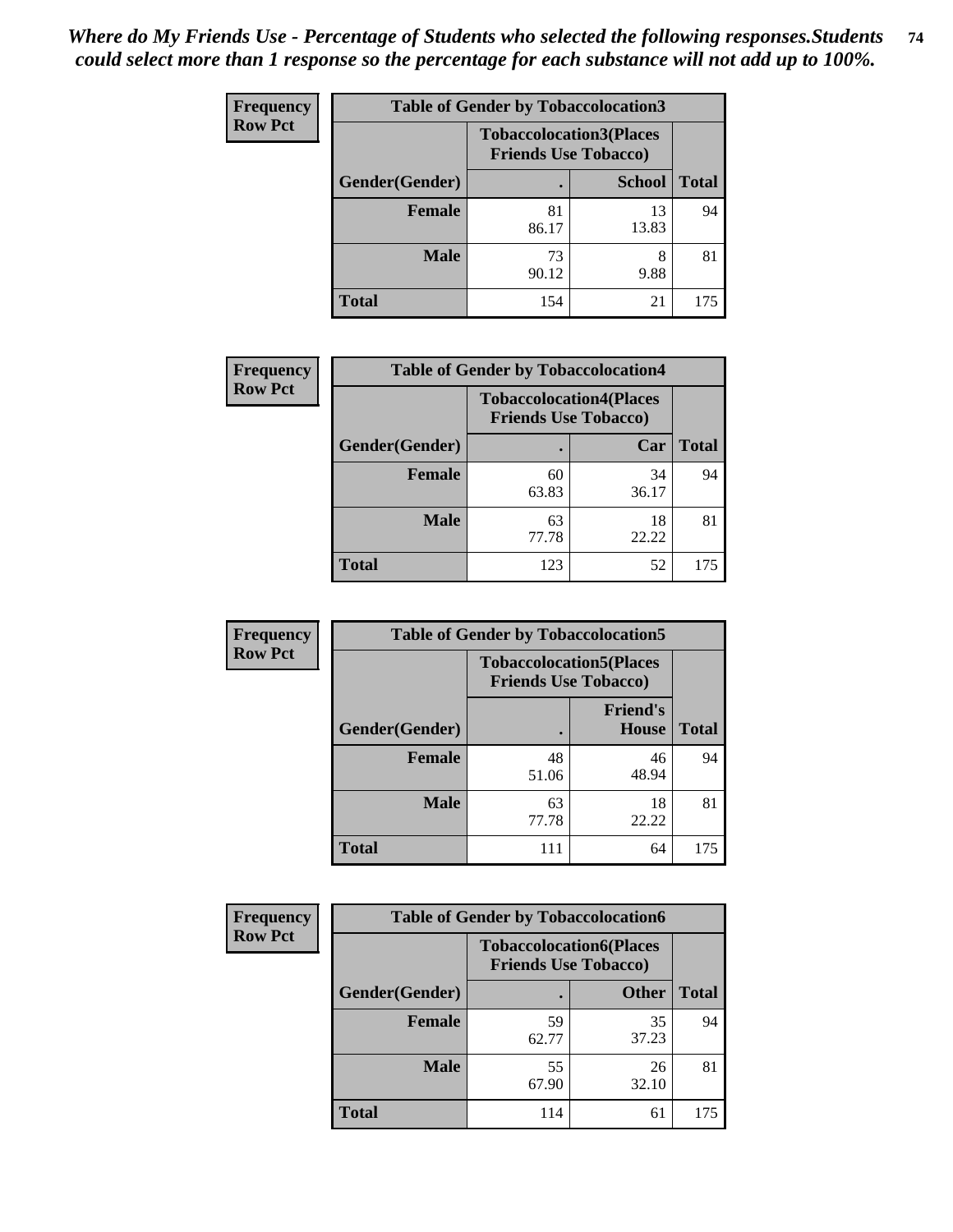| <b>Frequency</b> | <b>Table of Gender by Marijuanalocation1</b> |                                                                    |             |              |  |
|------------------|----------------------------------------------|--------------------------------------------------------------------|-------------|--------------|--|
| <b>Row Pct</b>   |                                              | <b>Marijuanalocation1(Places</b><br><b>Friends Use Marijuana</b> ) |             |              |  |
|                  | <b>Gender</b> (Gender)                       |                                                                    | Do Not Use  | <b>Total</b> |  |
|                  | <b>Female</b>                                | 41<br>43.62                                                        | 53<br>56.38 | 94           |  |
|                  | <b>Male</b>                                  | 30<br>37.04                                                        | 51<br>62.96 | 81           |  |
|                  | <b>Total</b>                                 | 71                                                                 | 104         | 175          |  |

| <b>Frequency</b> | <b>Table of Gender by Marijuanalocation2</b> |             |                                                                    |              |
|------------------|----------------------------------------------|-------------|--------------------------------------------------------------------|--------------|
| <b>Row Pct</b>   |                                              |             | <b>Marijuanalocation2(Places</b><br><b>Friends Use Marijuana</b> ) |              |
|                  | Gender(Gender)                               |             | Home                                                               | <b>Total</b> |
|                  | <b>Female</b>                                | 70<br>74.47 | 24<br>25.53                                                        | 94           |
|                  | <b>Male</b>                                  | 64<br>79.01 | 17<br>20.99                                                        | 81           |
|                  | <b>Total</b>                                 | 134         | 41                                                                 | 175          |

| Frequency      | <b>Table of Gender by Marijuanalocation3</b> |                                                                     |               |              |
|----------------|----------------------------------------------|---------------------------------------------------------------------|---------------|--------------|
| <b>Row Pct</b> |                                              | <b>Marijuanalocation3(Places)</b><br><b>Friends Use Marijuana</b> ) |               |              |
|                | Gender(Gender)                               |                                                                     | <b>School</b> | <b>Total</b> |
|                | Female                                       | 89<br>94.68                                                         | 5.32          | 94           |
|                | <b>Male</b>                                  | 76<br>93.83                                                         | 5<br>6.17     | 81           |
|                | <b>Total</b>                                 | 165                                                                 | 10            | 175          |

| <b>Frequency</b> | <b>Table of Gender by Marijuanalocation4</b> |                                                                    |             |              |
|------------------|----------------------------------------------|--------------------------------------------------------------------|-------------|--------------|
| <b>Row Pct</b>   |                                              | <b>Marijuanalocation4(Places</b><br><b>Friends Use Marijuana</b> ) |             |              |
|                  | Gender(Gender)                               |                                                                    | Car         | <b>Total</b> |
|                  | <b>Female</b>                                | 68<br>72.34                                                        | 26<br>27.66 | 94           |
|                  | <b>Male</b>                                  | 67<br>82.72                                                        | 14<br>17.28 | 81           |
|                  | <b>Total</b>                                 | 135                                                                | 40          | 175          |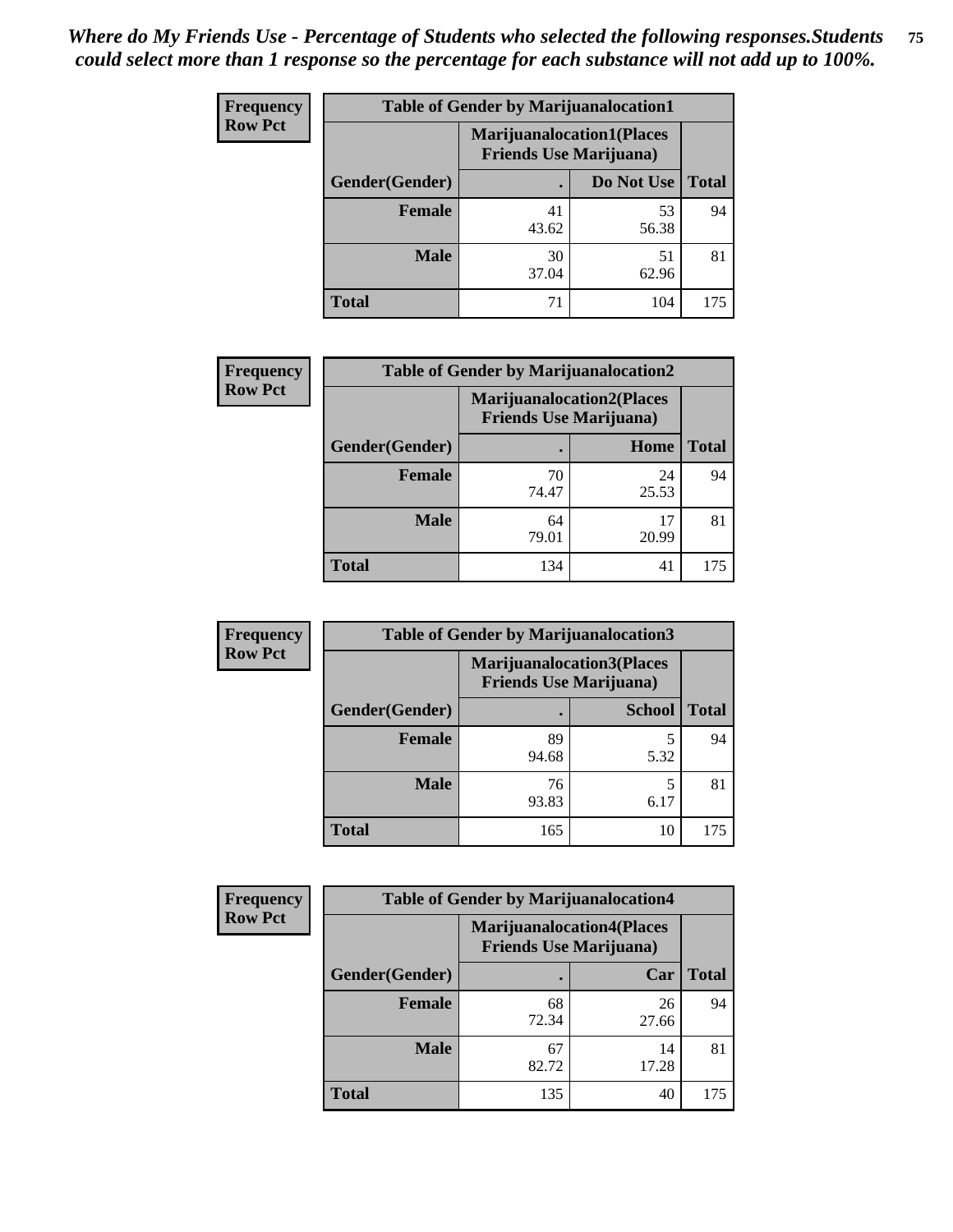| Frequency      | <b>Table of Gender by Marijuanalocation5</b> |                                                                    |                          |              |
|----------------|----------------------------------------------|--------------------------------------------------------------------|--------------------------|--------------|
| <b>Row Pct</b> |                                              | <b>Marijuanalocation5(Places</b><br><b>Friends Use Marijuana</b> ) |                          |              |
|                | Gender(Gender)                               |                                                                    | <b>Friend's</b><br>House | <b>Total</b> |
|                | <b>Female</b>                                | 59<br>62.77                                                        | 35<br>37.23              | 94           |
|                | <b>Male</b>                                  | 62<br>76.54                                                        | 19<br>23.46              | 81           |
|                | <b>Total</b>                                 | 121                                                                | 54                       | 175          |

| <b>Frequency</b> | <b>Table of Gender by Marijuanalocation6</b> |                                |                                  |              |  |
|------------------|----------------------------------------------|--------------------------------|----------------------------------|--------------|--|
| <b>Row Pct</b>   |                                              | <b>Friends Use Marijuana</b> ) | <b>Marijuanalocation6(Places</b> |              |  |
|                  | <b>Gender</b> (Gender)                       |                                | <b>Other</b>                     | <b>Total</b> |  |
|                  | <b>Female</b>                                | 70<br>74.47                    | 24<br>25.53                      | 94           |  |
|                  | <b>Male</b>                                  | 58<br>71.60                    | 23<br>28.40                      | 81           |  |
|                  | <b>Total</b>                                 | 128                            | 47                               | 175          |  |

| <b>Frequency</b> | <b>Table of Gender by Otherdruglocation1</b> |                                                                                |             |              |
|------------------|----------------------------------------------|--------------------------------------------------------------------------------|-------------|--------------|
| <b>Row Pct</b>   |                                              | <b>Otherdruglocation1(Places</b><br><b>Friends Use Other Illegal</b><br>Drugs) |             |              |
|                  | Gender(Gender)                               |                                                                                | Do Not Use  | <b>Total</b> |
|                  | Female                                       | 22<br>23.40                                                                    | 72<br>76.60 | 94           |
|                  | <b>Male</b>                                  | 12<br>14.81                                                                    | 69<br>85.19 | 81           |
|                  | <b>Total</b>                                 | 34                                                                             | 141         | 175          |

| <b>Frequency</b> | <b>Table of Gender by Otherdruglocation2</b> |                                            |                                  |              |
|------------------|----------------------------------------------|--------------------------------------------|----------------------------------|--------------|
| <b>Row Pct</b>   |                                              | <b>Friends Use Other Illegal</b><br>Drugs) | <b>Otherdruglocation2(Places</b> |              |
|                  | Gender(Gender)                               |                                            | Home                             | <b>Total</b> |
|                  | Female                                       | 80<br>85.11                                | 14<br>14.89                      | 94           |
|                  | <b>Male</b>                                  | 76<br>93.83                                | 5<br>6.17                        | 81           |
|                  | <b>Total</b>                                 | 156                                        | 19                               | 175          |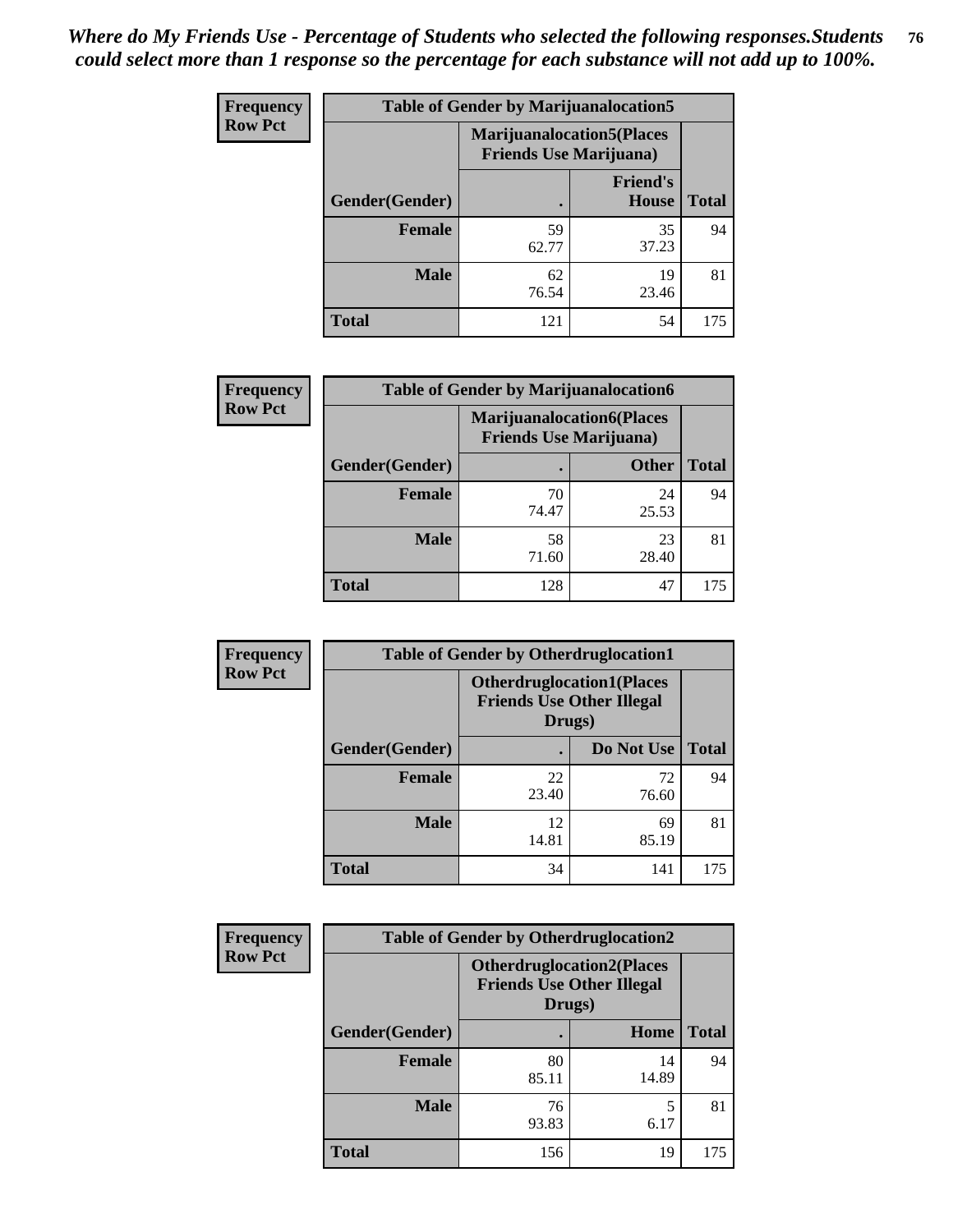| <b>Frequency</b> | <b>Table of Gender by Otherdruglocation3</b> |                                                                                |               |              |
|------------------|----------------------------------------------|--------------------------------------------------------------------------------|---------------|--------------|
| <b>Row Pct</b>   |                                              | <b>Otherdruglocation3(Places</b><br><b>Friends Use Other Illegal</b><br>Drugs) |               |              |
|                  | Gender(Gender)                               |                                                                                | <b>School</b> | <b>Total</b> |
|                  | <b>Female</b>                                | 88<br>93.62                                                                    | 6<br>6.38     | 94           |
|                  | <b>Male</b>                                  | 79<br>97.53                                                                    | ∍<br>2.47     | 81           |
|                  | <b>Total</b>                                 | 167                                                                            | 8             | 175          |

| Frequency      | <b>Table of Gender by Otherdruglocation4</b> |                                            |                                  |              |
|----------------|----------------------------------------------|--------------------------------------------|----------------------------------|--------------|
| <b>Row Pct</b> |                                              | <b>Friends Use Other Illegal</b><br>Drugs) | <b>Otherdruglocation4(Places</b> |              |
|                | Gender(Gender)                               |                                            | Car                              | <b>Total</b> |
|                | Female                                       | 80<br>85.11                                | 14<br>14.89                      | 94           |
|                | <b>Male</b>                                  | 76<br>93.83                                | 5<br>6.17                        | 81           |
|                | <b>Total</b>                                 | 156                                        | 19                               | 175          |

| <b>Frequency</b> | <b>Table of Gender by Otherdruglocation5</b> |             |                                                                      |              |
|------------------|----------------------------------------------|-------------|----------------------------------------------------------------------|--------------|
| <b>Row Pct</b>   |                                              | Drugs)      | <b>Otherdruglocation5(Places</b><br><b>Friends Use Other Illegal</b> |              |
|                  | Gender(Gender)                               |             | <b>Friend's</b><br><b>House</b>                                      | <b>Total</b> |
|                  | <b>Female</b>                                | 74<br>78.72 | 20<br>21.28                                                          | 94           |
|                  | <b>Male</b>                                  | 75<br>92.59 | 6<br>7.41                                                            | 81           |
|                  | <b>Total</b>                                 | 149         | 26                                                                   | 175          |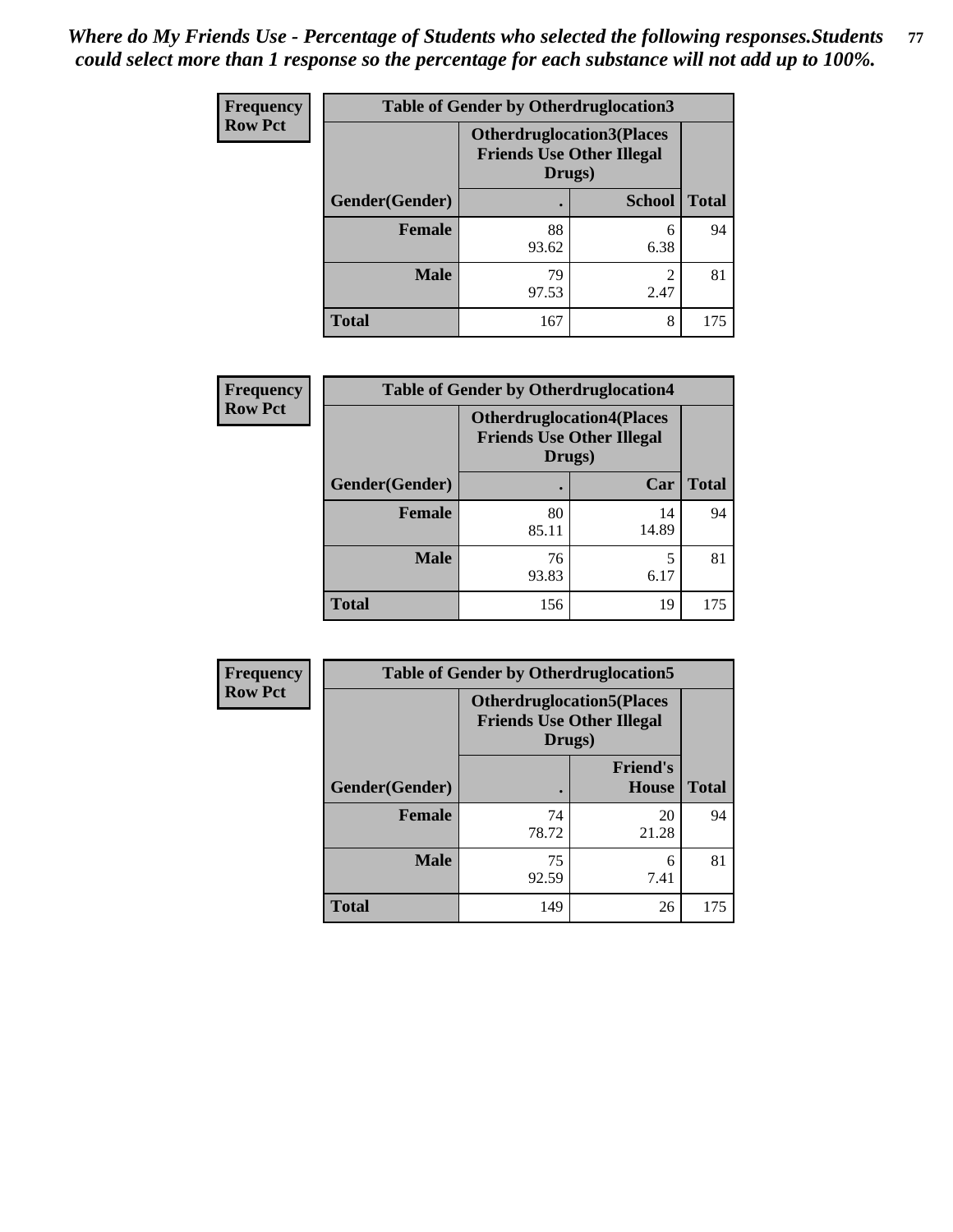| <b>Frequency</b> | <b>Table of Gender by Otherdruglocation6</b> |                                            |                                  |              |
|------------------|----------------------------------------------|--------------------------------------------|----------------------------------|--------------|
| <b>Row Pct</b>   |                                              | <b>Friends Use Other Illegal</b><br>Drugs) | <b>Otherdruglocation6(Places</b> |              |
|                  | Gender(Gender)                               |                                            | <b>Other</b>                     | <b>Total</b> |
|                  | <b>Female</b>                                | 76<br>80.85                                | 18<br>19.15                      | 94           |
|                  | <b>Male</b>                                  | 72<br>88.89                                | Q<br>11.11                       | 81           |
|                  | <b>Total</b>                                 | 148                                        | 27                               | 175          |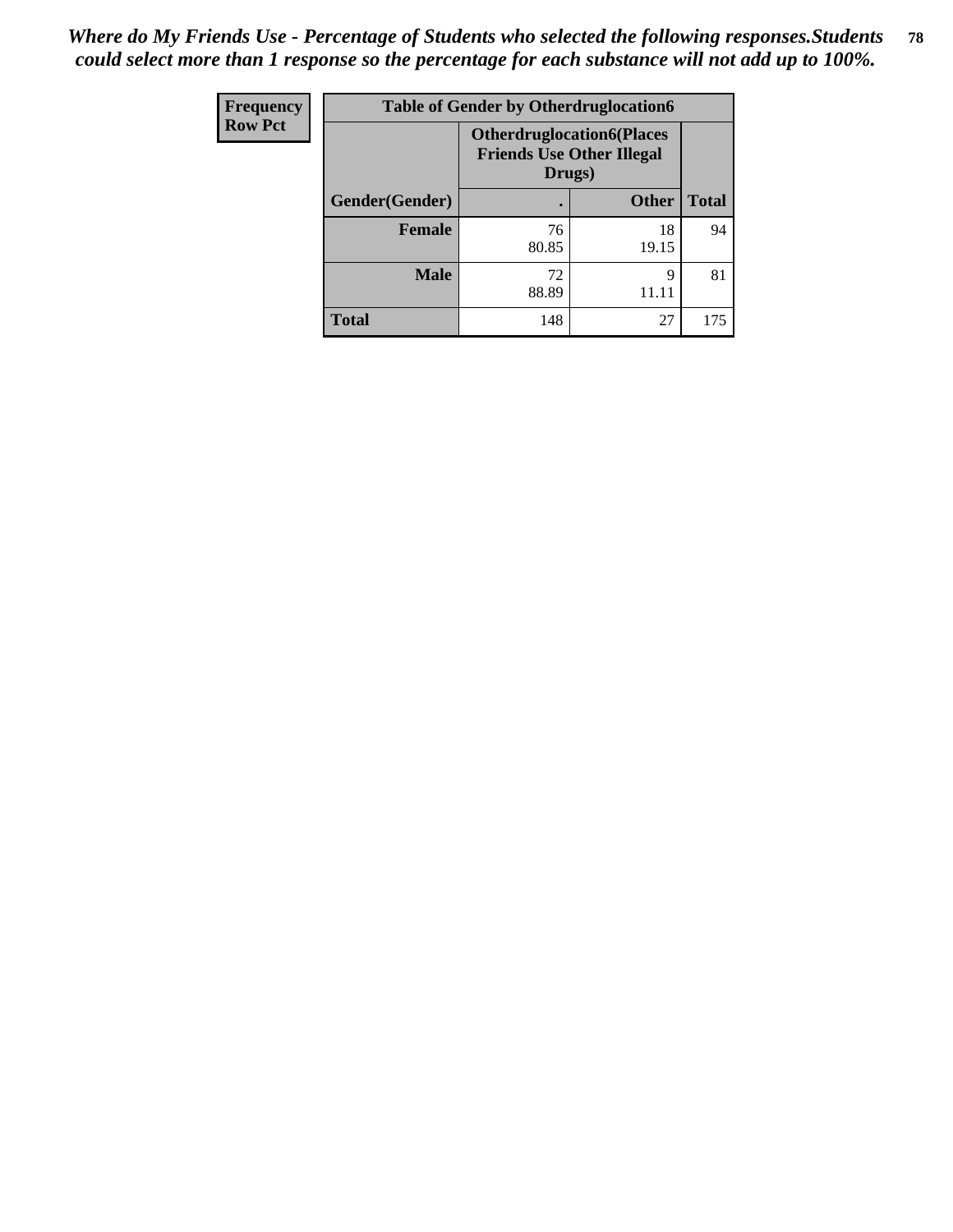| Frequency      | <b>Table of Gender by Alcoholtime1</b> |                                                          |                      |              |
|----------------|----------------------------------------|----------------------------------------------------------|----------------------|--------------|
| <b>Row Pct</b> |                                        | <b>Alcoholtime1(Times</b><br><b>Friends Use Alcohol)</b> |                      |              |
|                | Gender(Gender)                         | $\bullet$                                                | Do Not<br><b>Use</b> | <b>Total</b> |
|                | <b>Female</b>                          | 64<br>68.09                                              | 30<br>31.91          | 94           |
|                | <b>Male</b>                            | 46<br>56.79                                              | 35<br>43.21          | 81           |
|                | <b>Total</b>                           | 110                                                      | 65                   | 175          |

| <b>Frequency</b> | <b>Table of Gender by Alcoholtime2</b> |                                                          |                            |              |
|------------------|----------------------------------------|----------------------------------------------------------|----------------------------|--------------|
| <b>Row Pct</b>   |                                        | <b>Alcoholtime2(Times</b><br><b>Friends Use Alcohol)</b> |                            |              |
|                  | Gender(Gender)                         |                                                          | <b>On Way</b><br>to School | <b>Total</b> |
|                  | <b>Female</b>                          | 87<br>92.55                                              | 7.45                       | 94           |
|                  | <b>Male</b>                            | 77<br>95.06                                              | 4<br>4.94                  | 81           |
|                  | <b>Total</b>                           | 164                                                      | 11                         | 175          |

| Frequency      | <b>Table of Gender by Alcoholtime3</b> |                                                   |                                  |              |
|----------------|----------------------------------------|---------------------------------------------------|----------------------------------|--------------|
| <b>Row Pct</b> |                                        | Alcoholtime3(Times<br><b>Friends Use Alcohol)</b> |                                  |              |
|                | Gender(Gender)                         |                                                   | <b>During</b><br><b>School</b>   | <b>Total</b> |
|                | Female                                 | 87<br>92.55                                       | 7.45                             | 94           |
|                | <b>Male</b>                            | 79<br>97.53                                       | $\overline{\mathcal{L}}$<br>2.47 | 81           |
|                | <b>Total</b>                           | 166                                               | 9                                | 175          |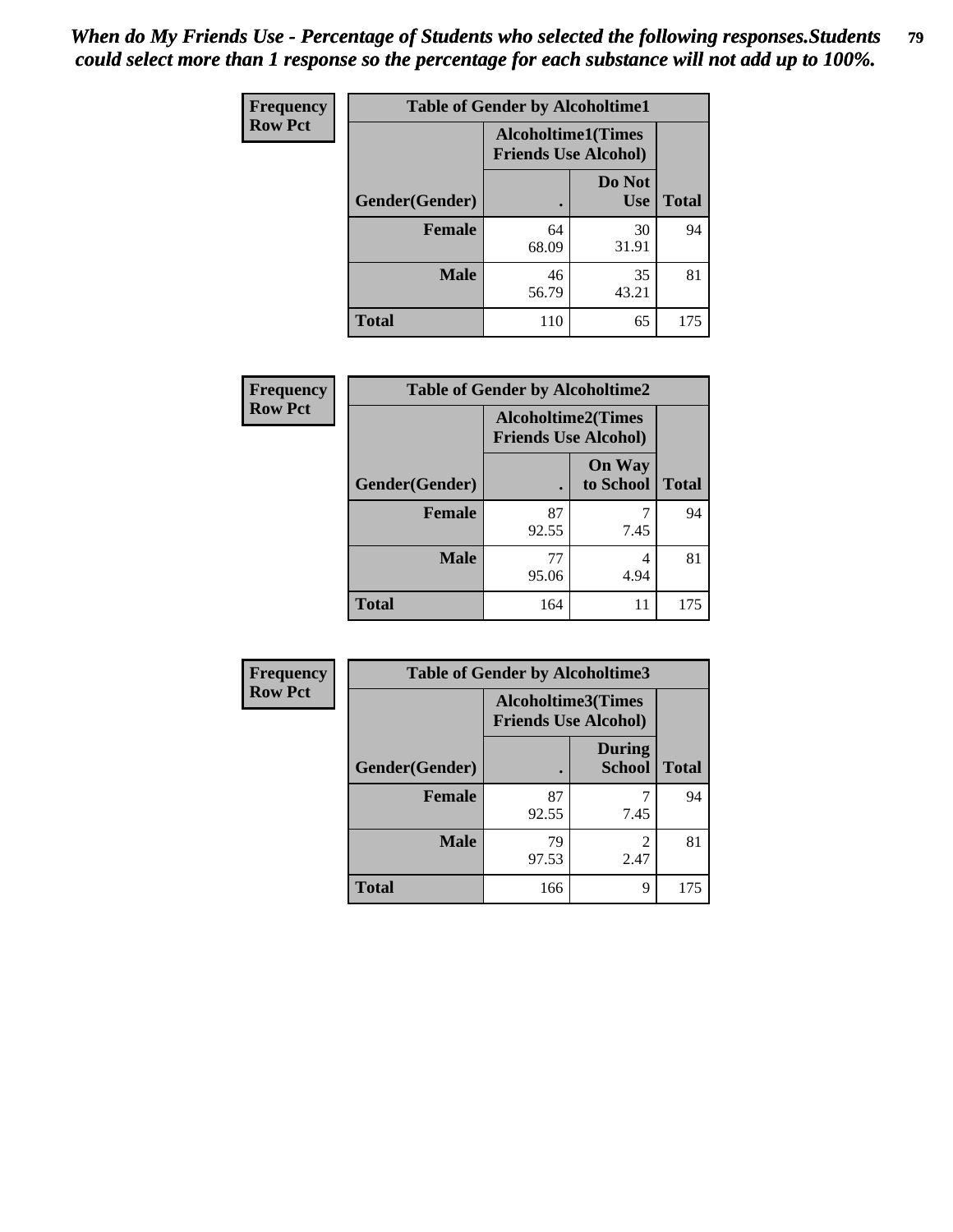*When do My Friends Use - Percentage of Students who selected the following responses.Students could select more than 1 response so the percentage for each substance will not add up to 100%.* **80**

| <b>Frequency</b> | <b>Table of Gender by Alcoholtime4</b> |                                                          |                                         |              |
|------------------|----------------------------------------|----------------------------------------------------------|-----------------------------------------|--------------|
| <b>Row Pct</b>   |                                        | <b>Alcoholtime4(Times</b><br><b>Friends Use Alcohol)</b> |                                         |              |
|                  | Gender(Gender)                         |                                                          | <b>On Way</b><br>Home<br>From<br>School | <b>Total</b> |
|                  | <b>Female</b>                          | 84<br>89.36                                              | 10<br>10.64                             | 94           |
|                  | <b>Male</b>                            | 72<br>88.89                                              | 9<br>11.11                              | 81           |
|                  | <b>Total</b>                           | 156                                                      | 19                                      | 175          |

| <b>Frequency</b> | <b>Table of Gender by Alcoholtime5</b> |                                                           |             |              |
|------------------|----------------------------------------|-----------------------------------------------------------|-------------|--------------|
| <b>Row Pct</b>   |                                        | <b>Alcoholtime5</b> (Times<br><b>Friends Use Alcohol)</b> |             |              |
|                  | Gender(Gender)                         |                                                           | Weeknights  | <b>Total</b> |
|                  | <b>Female</b>                          | 70<br>74.47                                               | 24<br>25.53 | 94           |
|                  | <b>Male</b>                            | 65<br>80.25                                               | 16<br>19.75 | 81           |
|                  | <b>Total</b>                           | 135                                                       | 40          | 175          |

| <b>Frequency</b> | <b>Table of Gender by Alcoholtime6</b> |             |                                                          |              |  |
|------------------|----------------------------------------|-------------|----------------------------------------------------------|--------------|--|
| <b>Row Pct</b>   |                                        |             | <b>Alcoholtime6(Times</b><br><b>Friends Use Alcohol)</b> |              |  |
|                  | Gender(Gender)                         |             | Weekends                                                 | <b>Total</b> |  |
|                  | Female                                 | 27<br>28.72 | 67<br>71.28                                              | 94           |  |
|                  | <b>Male</b>                            | 36<br>44.44 | 45<br>55.56                                              | 81           |  |
|                  | <b>Total</b>                           | 63          | 112                                                      | 175          |  |

| Frequency      | <b>Table of Gender by Tobaccotime1</b> |                                                          |                      |              |
|----------------|----------------------------------------|----------------------------------------------------------|----------------------|--------------|
| <b>Row Pct</b> |                                        | <b>Tobaccotime1(Times</b><br><b>Friends Use Tobacco)</b> |                      |              |
|                | Gender(Gender)                         |                                                          | Do Not<br><b>Use</b> | <b>Total</b> |
|                | <b>Female</b>                          | 50<br>53.19                                              | 44<br>46.81          | 94           |
|                | <b>Male</b>                            | 38<br>46.91                                              | 43<br>53.09          | 81           |
|                | <b>Total</b>                           | 88                                                       | 87                   | 175          |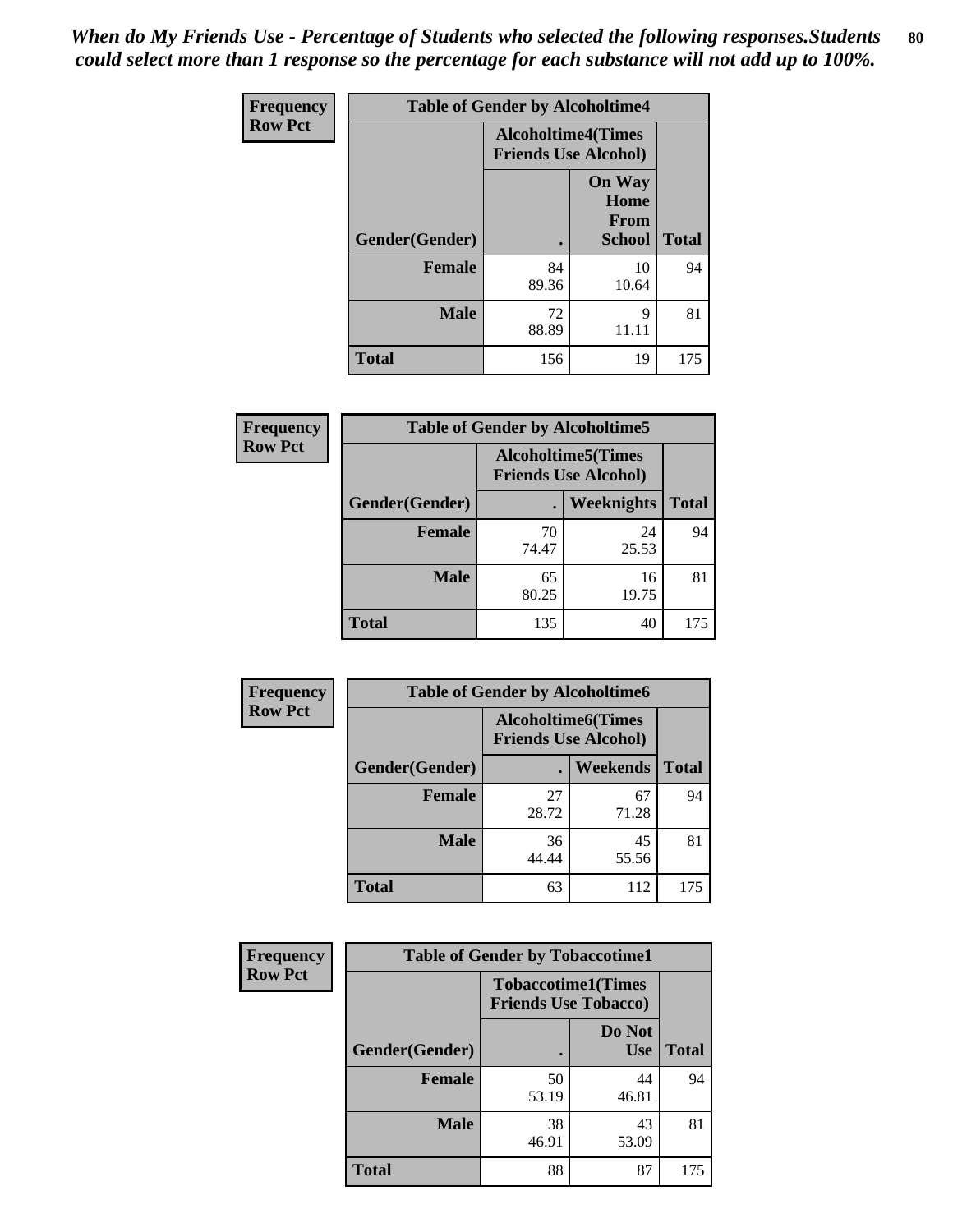| <b>Frequency</b> | <b>Table of Gender by Tobaccotime2</b> |                                                          |                            |              |
|------------------|----------------------------------------|----------------------------------------------------------|----------------------------|--------------|
| <b>Row Pct</b>   |                                        | <b>Tobaccotime2(Times</b><br><b>Friends Use Tobacco)</b> |                            |              |
|                  | Gender(Gender)                         |                                                          | <b>On Way</b><br>to School | <b>Total</b> |
|                  | <b>Female</b>                          | 65<br>69.15                                              | 29<br>30.85                | 94           |
|                  | <b>Male</b>                            | 65<br>80.25                                              | 16<br>19.75                | 81           |
|                  | <b>Total</b>                           | 130                                                      | 45                         | 175          |

| Frequency      | <b>Table of Gender by Tobaccotime3</b> |                                                          |                                |              |
|----------------|----------------------------------------|----------------------------------------------------------|--------------------------------|--------------|
| <b>Row Pct</b> |                                        | <b>Tobaccotime3(Times</b><br><b>Friends Use Tobacco)</b> |                                |              |
|                | Gender(Gender)                         |                                                          | <b>During</b><br><b>School</b> | <b>Total</b> |
|                | Female                                 | 85<br>90.43                                              | Q<br>9.57                      | 94           |
|                | <b>Male</b>                            | 71<br>87.65                                              | 10<br>12.35                    | 81           |
|                | <b>Total</b>                           | 156                                                      | 19                             | 175          |

| Frequency      | <b>Table of Gender by Tobaccotime4</b> |                                                          |                                                       |              |
|----------------|----------------------------------------|----------------------------------------------------------|-------------------------------------------------------|--------------|
| <b>Row Pct</b> |                                        | <b>Tobaccotime4(Times</b><br><b>Friends Use Tobacco)</b> |                                                       |              |
|                | Gender(Gender)                         |                                                          | <b>On Way</b><br>Home<br><b>From</b><br><b>School</b> | <b>Total</b> |
|                | <b>Female</b>                          | 84<br>89.36                                              | 10<br>10.64                                           | 94           |
|                | <b>Male</b>                            | 72<br>88.89                                              | 9<br>11.11                                            | 81           |
|                | <b>Total</b>                           | 156                                                      | 19                                                    | 175          |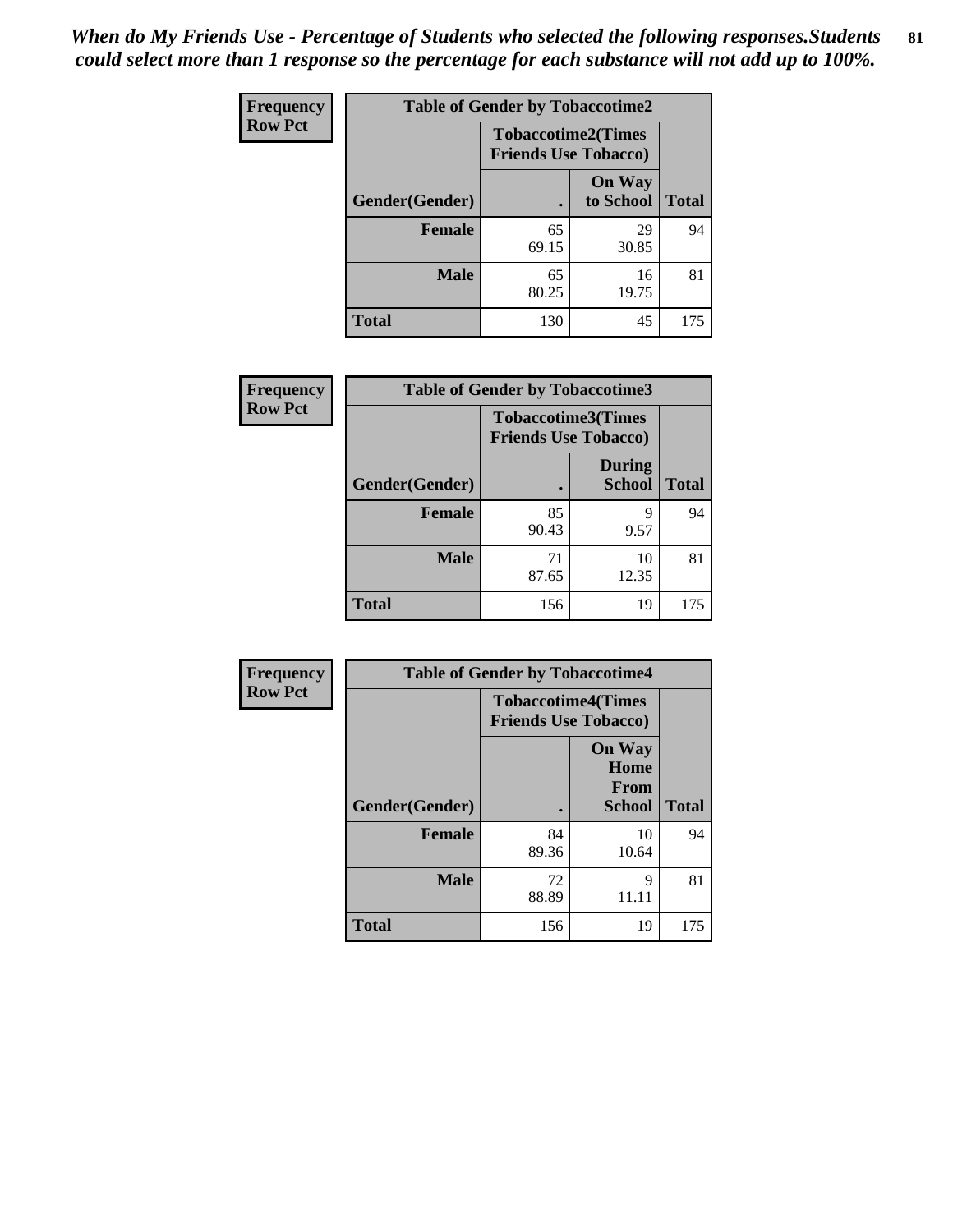| <b>Frequency</b> | <b>Table of Gender by Tobaccotime5</b> |             |                                                           |              |  |
|------------------|----------------------------------------|-------------|-----------------------------------------------------------|--------------|--|
| <b>Row Pct</b>   |                                        |             | <b>Tobaccotime5</b> (Times<br><b>Friends Use Tobacco)</b> |              |  |
|                  | <b>Gender</b> (Gender)                 |             | Weeknights                                                | <b>Total</b> |  |
|                  | <b>Female</b>                          | 57<br>60.64 | 37<br>39.36                                               | 94           |  |
|                  | <b>Male</b>                            | 56<br>69.14 | 25<br>30.86                                               | 81           |  |
|                  | <b>Total</b>                           | 113         | 62                                                        | 175          |  |

| <b>Frequency</b> | <b>Table of Gender by Tobaccotime6</b> |                             |                           |              |  |
|------------------|----------------------------------------|-----------------------------|---------------------------|--------------|--|
| <b>Row Pct</b>   |                                        | <b>Friends Use Tobacco)</b> | <b>Tobaccotime6(Times</b> |              |  |
|                  | Gender(Gender)                         |                             | Weekends                  | <b>Total</b> |  |
|                  | Female                                 | 43<br>45.74                 | 51<br>54.26               | 94           |  |
|                  | <b>Male</b>                            | 50<br>61.73                 | 31<br>38.27               | 81           |  |
|                  | <b>Total</b>                           | 93                          | 82                        | 175          |  |

| <b>Frequency</b> | <b>Table of Gender by Marijuanatime1</b> |                                |                             |              |
|------------------|------------------------------------------|--------------------------------|-----------------------------|--------------|
| <b>Row Pct</b>   |                                          | <b>Friends Use Marijuana</b> ) | <b>Marijuanatime1(Times</b> |              |
|                  | Gender(Gender)                           |                                | Do Not Use                  | <b>Total</b> |
|                  | <b>Female</b>                            | 37<br>39.36                    | 57<br>60.64                 | 94           |
|                  | <b>Male</b>                              | 27<br>33.33                    | 54<br>66.67                 | 81           |
|                  | <b>Total</b>                             | 64                             | 111                         | 175          |

| <b>Frequency</b> | <b>Table of Gender by Marijuanatime2</b> |                                                        |                            |              |
|------------------|------------------------------------------|--------------------------------------------------------|----------------------------|--------------|
| <b>Row Pct</b>   |                                          | Marijuanatime2(Times<br><b>Friends Use Marijuana</b> ) |                            |              |
|                  | Gender(Gender)                           |                                                        | On Way to<br><b>School</b> | <b>Total</b> |
|                  | <b>Female</b>                            | 81<br>86.17                                            | 13<br>13.83                | 94           |
|                  | <b>Male</b>                              | 72<br>88.89                                            | 9<br>11.11                 | 81           |
|                  | <b>Total</b>                             | 153                                                    | 22                         | 175          |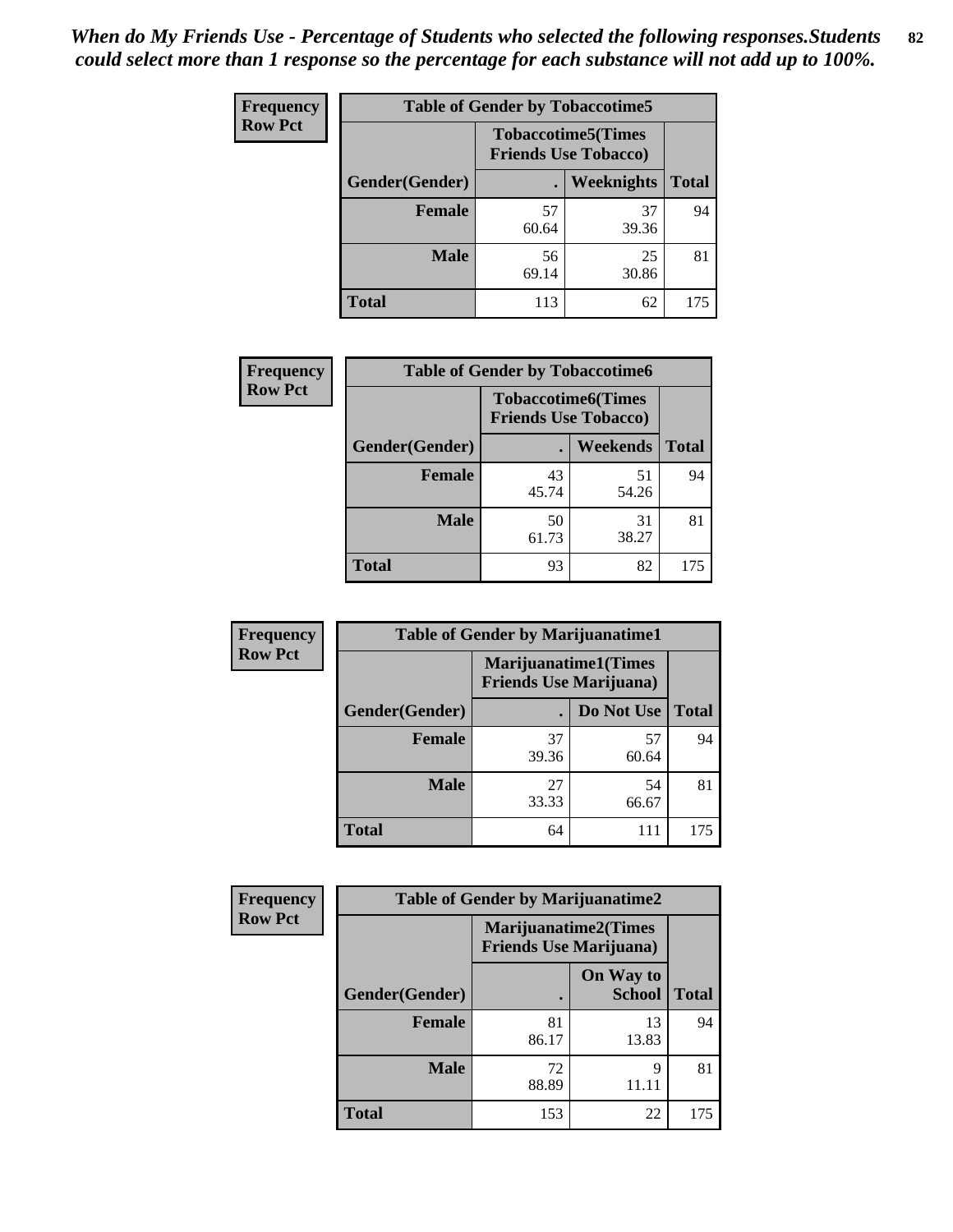| <b>Frequency</b> | Table of Gender by Marijuanatime3 |                                                                |                                |              |
|------------------|-----------------------------------|----------------------------------------------------------------|--------------------------------|--------------|
| <b>Row Pct</b>   |                                   | <b>Marijuanatime3</b> (Times<br><b>Friends Use Marijuana</b> ) |                                |              |
|                  | Gender(Gender)                    |                                                                | <b>During</b><br><b>School</b> | <b>Total</b> |
|                  | <b>Female</b>                     | 88<br>93.62                                                    | 6<br>6.38                      | 94           |
|                  | <b>Male</b>                       | 79<br>97.53                                                    | $\mathfrak{D}$<br>2.47         | 81           |
|                  | <b>Total</b>                      | 167                                                            | 8                              | 175          |

| Frequency      | <b>Table of Gender by Marijuanatime4</b> |                                                               |                                                |              |
|----------------|------------------------------------------|---------------------------------------------------------------|------------------------------------------------|--------------|
| <b>Row Pct</b> |                                          | <b>Marijuanatime4(Times</b><br><b>Friends Use Marijuana</b> ) |                                                |              |
|                | Gender(Gender)                           |                                                               | <b>On Way</b><br>Home<br>From<br><b>School</b> | <b>Total</b> |
|                | <b>Female</b>                            | 82<br>87.23                                                   | 12<br>12.77                                    | 94           |
|                | <b>Male</b>                              | 75<br>92.59                                                   | 6<br>7.41                                      | 81           |
|                | <b>Total</b>                             | 157                                                           | 18                                             | 175          |

| Frequency      | <b>Table of Gender by Marijuanatime5</b> |                                                                |             |              |
|----------------|------------------------------------------|----------------------------------------------------------------|-------------|--------------|
| <b>Row Pct</b> |                                          | <b>Marijuanatime5</b> (Times<br><b>Friends Use Marijuana</b> ) |             |              |
|                | Gender(Gender)                           |                                                                | Weeknights  | <b>Total</b> |
|                | <b>Female</b>                            | 72<br>76.60                                                    | 22<br>23.40 | 94           |
|                | <b>Male</b>                              | 62<br>76.54                                                    | 19<br>23.46 | 81           |
|                | <b>Total</b>                             | 134                                                            | 41          | 175          |

| Frequency      | <b>Table of Gender by Marijuanatime6</b> |                                                               |                 |              |
|----------------|------------------------------------------|---------------------------------------------------------------|-----------------|--------------|
| <b>Row Pct</b> |                                          | <b>Marijuanatime6(Times</b><br><b>Friends Use Marijuana</b> ) |                 |              |
|                | Gender(Gender)                           |                                                               | <b>Weekends</b> | <b>Total</b> |
|                | <b>Female</b>                            | 54<br>57.45                                                   | 40<br>42.55     | 94           |
|                | <b>Male</b>                              | 54<br>66.67                                                   | 27<br>33.33     | 81           |
|                | <b>Total</b>                             | 108                                                           | 67              | 175          |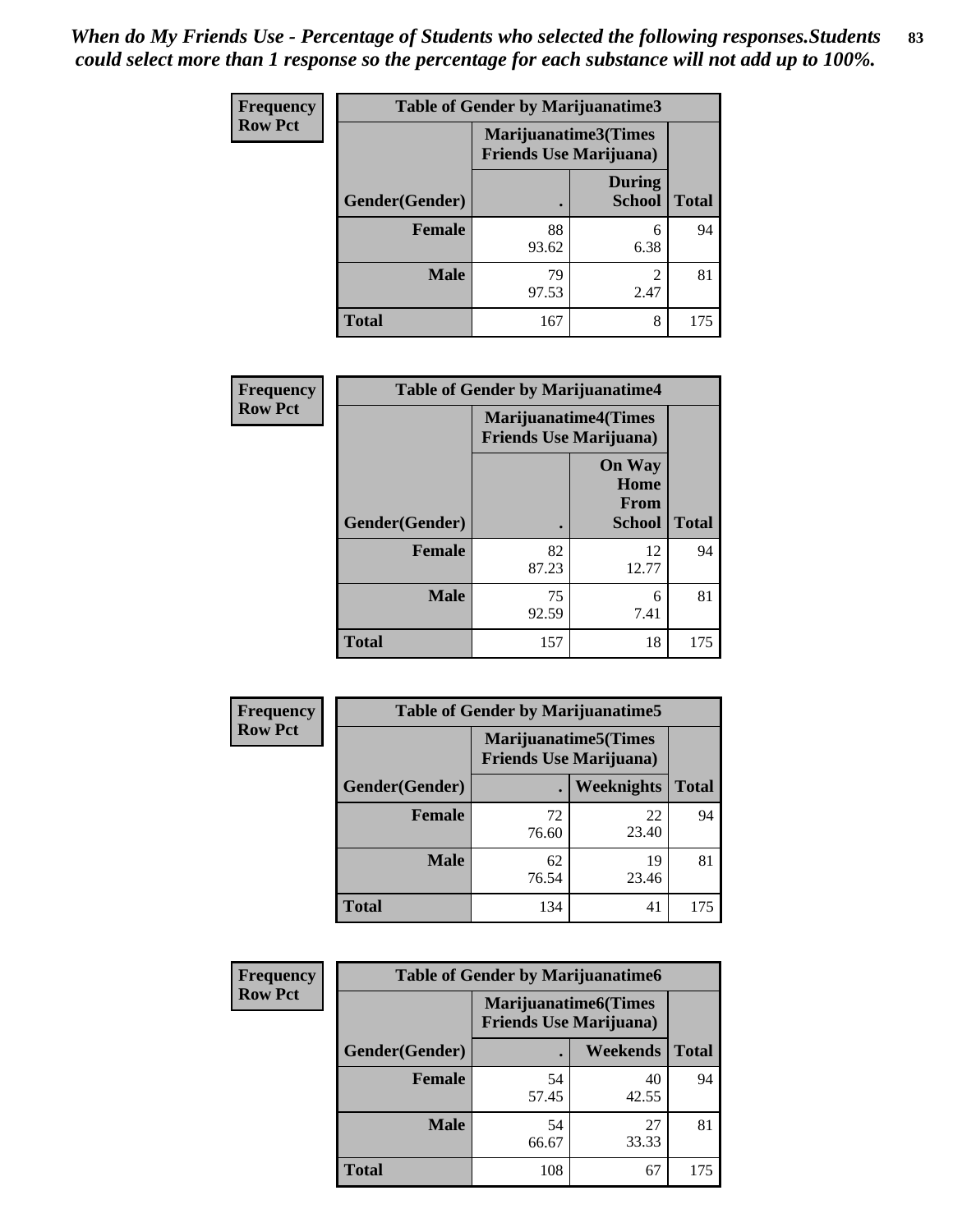*When do My Friends Use - Percentage of Students who selected the following responses.Students could select more than 1 response so the percentage for each substance will not add up to 100%.* **84**

| <b>Frequency</b> | <b>Table of Gender by Otherdrugtime1</b> |                                                                                    |                    |     |
|------------------|------------------------------------------|------------------------------------------------------------------------------------|--------------------|-----|
| <b>Row Pct</b>   |                                          | <b>Otherdrugtime1</b> (Times<br><b>Friends Use Other</b><br><b>Illegal Drugs</b> ) |                    |     |
|                  | Gender(Gender)                           |                                                                                    | Do Not Use   Total |     |
|                  | <b>Female</b>                            | 21<br>22.34                                                                        | 73<br>77.66        | 94  |
|                  | <b>Male</b>                              | 9<br>11.11                                                                         | 72<br>88.89        | 81  |
|                  | <b>Total</b>                             | 30                                                                                 | 145                | 175 |

| Frequency      | <b>Table of Gender by Otherdrugtime2</b> |                                                                                   |                            |              |  |
|----------------|------------------------------------------|-----------------------------------------------------------------------------------|----------------------------|--------------|--|
| <b>Row Pct</b> |                                          | <b>Otherdrugtime2(Times</b><br><b>Friends Use Other</b><br><b>Illegal Drugs</b> ) |                            |              |  |
|                | Gender(Gender)                           | $\bullet$                                                                         | On Way to<br><b>School</b> | <b>Total</b> |  |
|                | <b>Female</b>                            | 86<br>91.49                                                                       | 8<br>8.51                  | 94           |  |
|                | <b>Male</b>                              | 77<br>95.06                                                                       | 4<br>4.94                  | 81           |  |
|                | <b>Total</b>                             | 163                                                                               | 12                         | 175          |  |

| Frequency      | <b>Table of Gender by Otherdrugtime3</b> |                                                                            |                                |              |  |
|----------------|------------------------------------------|----------------------------------------------------------------------------|--------------------------------|--------------|--|
| <b>Row Pct</b> |                                          | Otherdrugtime3(Times<br><b>Friends Use Other</b><br><b>Illegal Drugs</b> ) |                                |              |  |
|                | Gender(Gender)                           |                                                                            | <b>During</b><br><b>School</b> | <b>Total</b> |  |
|                | <b>Female</b>                            | 89<br>94.68                                                                | 5<br>5.32                      | 94           |  |
|                | <b>Male</b>                              | 78<br>96.30                                                                | 3<br>3.70                      | 81           |  |
|                | <b>Total</b>                             | 167                                                                        | 8                              | 175          |  |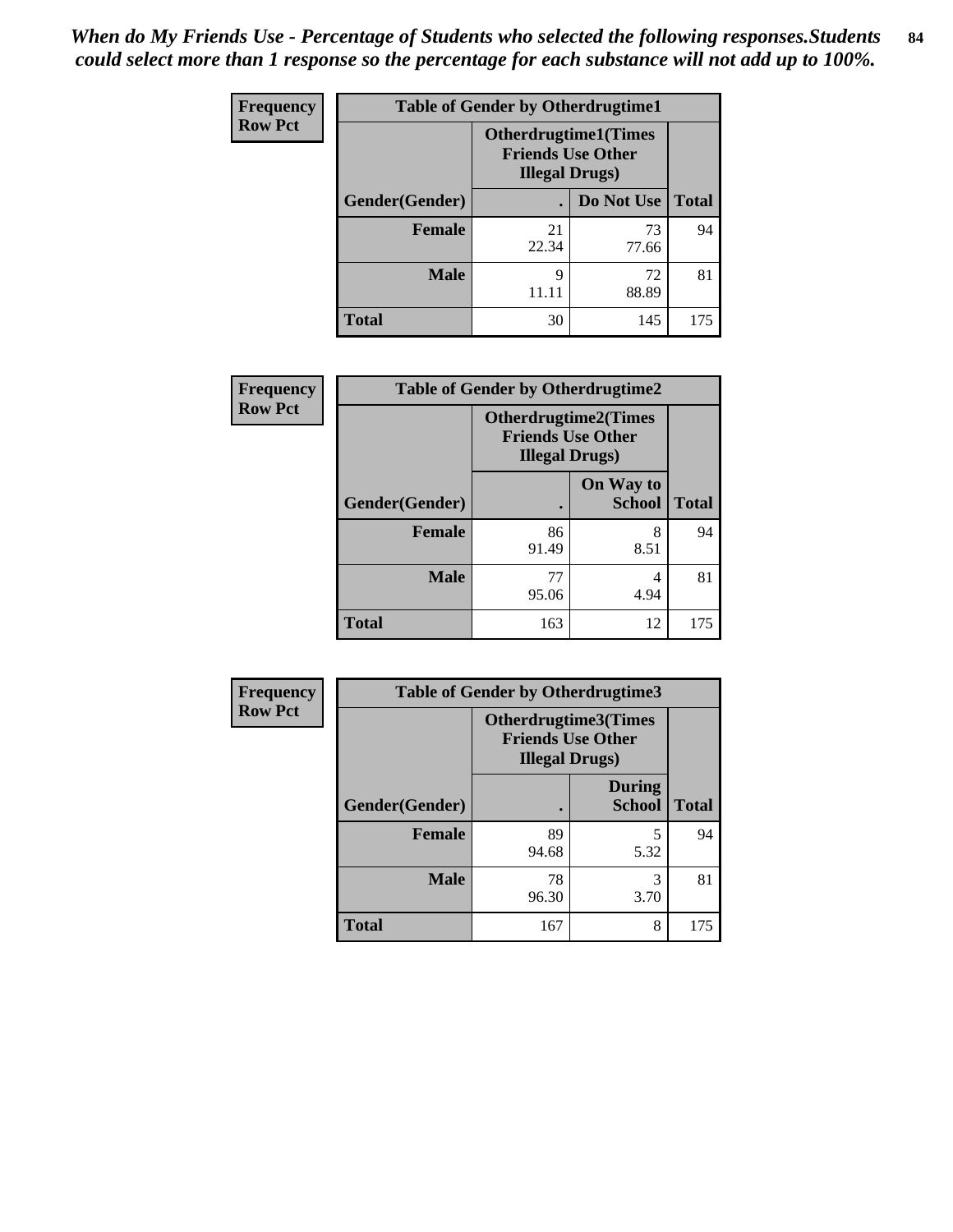*When do My Friends Use - Percentage of Students who selected the following responses.Students could select more than 1 response so the percentage for each substance will not add up to 100%.* **85**

| <b>Frequency</b> | <b>Table of Gender by Otherdrugtime4</b> |                                                                                   |                                                       |              |  |
|------------------|------------------------------------------|-----------------------------------------------------------------------------------|-------------------------------------------------------|--------------|--|
| <b>Row Pct</b>   |                                          | <b>Otherdrugtime4(Times</b><br><b>Friends Use Other</b><br><b>Illegal Drugs</b> ) |                                                       |              |  |
|                  | Gender(Gender)                           |                                                                                   | <b>On Way</b><br>Home<br><b>From</b><br><b>School</b> | <b>Total</b> |  |
|                  | <b>Female</b>                            | 84<br>89.36                                                                       | 10<br>10.64                                           | 94           |  |
|                  | <b>Male</b>                              | 77<br>95.06                                                                       | 4<br>4.94                                             | 81           |  |
|                  | <b>Total</b>                             | 161                                                                               | 14                                                    | 175          |  |

| Frequency      | <b>Table of Gender by Otherdrugtime5</b> |                                                                                    |             |              |
|----------------|------------------------------------------|------------------------------------------------------------------------------------|-------------|--------------|
| <b>Row Pct</b> |                                          | <b>Otherdrugtime5</b> (Times<br><b>Friends Use Other</b><br><b>Illegal Drugs</b> ) |             |              |
|                | Gender(Gender)                           |                                                                                    | Weeknights  | <b>Total</b> |
|                | <b>Female</b>                            | 80<br>85.11                                                                        | 14<br>14.89 | 94           |
|                | <b>Male</b>                              | 74<br>91.36                                                                        | 8.64        | 81           |
|                | <b>Total</b>                             | 154                                                                                | 21          | 175          |

| <b>Frequency</b> | <b>Table of Gender by Otherdrugtime6</b> |                                                                                   |             |              |
|------------------|------------------------------------------|-----------------------------------------------------------------------------------|-------------|--------------|
| <b>Row Pct</b>   |                                          | <b>Otherdrugtime6(Times</b><br><b>Friends Use Other</b><br><b>Illegal Drugs</b> ) |             |              |
|                  | Gender(Gender)                           |                                                                                   | Weekends    | <b>Total</b> |
|                  | <b>Female</b>                            | 71<br>75.53                                                                       | 23<br>24.47 | 94           |
|                  | <b>Male</b>                              | 72<br>88.89                                                                       | Q           | 81           |
|                  | <b>Total</b>                             | 143                                                                               | 32          | 175          |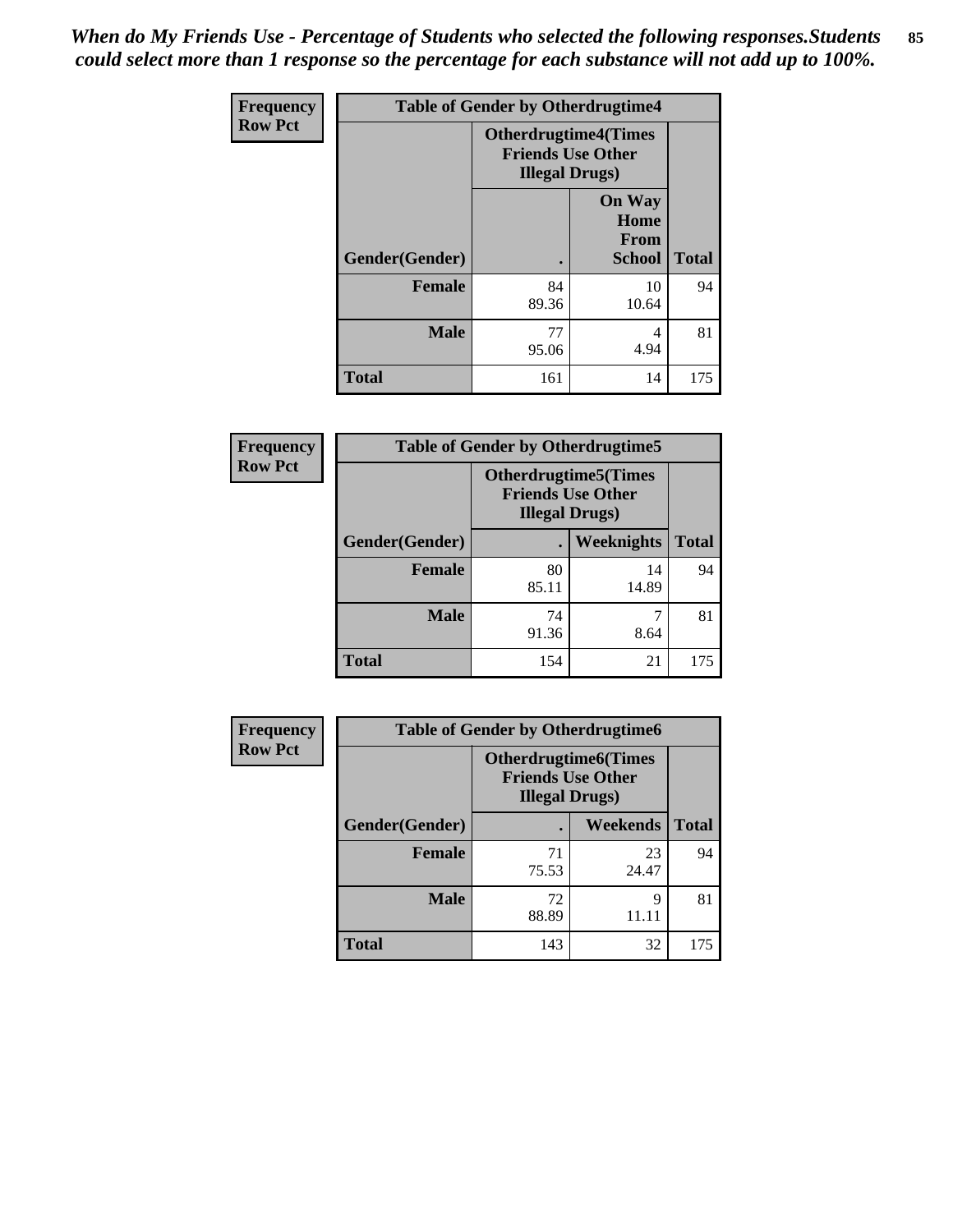# *Other Questions* **86**

| Frequency      | <b>Table of Gender by Educationalcohol</b> |                                                                                                                               |                |              |
|----------------|--------------------------------------------|-------------------------------------------------------------------------------------------------------------------------------|----------------|--------------|
| <b>Row Pct</b> |                                            | Educationalcohol(I<br>have been taught<br>about alcohol,<br>tobacco,<br>and other drugs<br>within the last year<br>at school) |                |              |
|                | Gender(Gender)                             | Yes                                                                                                                           | N <sub>0</sub> | <b>Total</b> |
|                | <b>Female</b>                              | 67<br>71.28                                                                                                                   | 27<br>28.72    | 94           |
|                | <b>Male</b>                                | 64<br>79.01                                                                                                                   | 17<br>20.99    | 81           |
|                | <b>Total</b>                               | 131                                                                                                                           | 44             | 175          |

| Frequency      | <b>Table of Gender by Rodedrinking</b> |                                                                                                                     |                |              |
|----------------|----------------------------------------|---------------------------------------------------------------------------------------------------------------------|----------------|--------------|
| <b>Row Pct</b> |                                        | Rodedrinking(In<br>the past 30 days I<br>have ridden in a<br>car with a driver<br>who had been<br>drinking alcohol) |                |              |
|                | Gender(Gender)                         | Yes                                                                                                                 | N <sub>0</sub> | <b>Total</b> |
|                | <b>Female</b>                          | 23<br>24.47                                                                                                         | 71<br>75.53    | 94           |
|                | <b>Male</b>                            | 11<br>13.58                                                                                                         | 70<br>86.42    | 81           |
|                | <b>Total</b>                           | 34                                                                                                                  | 141            | 175          |

| Frequency      |                | <b>Table of Gender by Drugsschool</b>                                                                                               |                |              |
|----------------|----------------|-------------------------------------------------------------------------------------------------------------------------------------|----------------|--------------|
| <b>Row Pct</b> |                | <b>Drugsschool</b> (During<br>the past 12 months,<br>I have been offered,<br>sold,<br>or given illegal drugs<br>on school property) |                |              |
|                | Gender(Gender) | Yes                                                                                                                                 | N <sub>0</sub> | <b>Total</b> |
|                | <b>Female</b>  | 12<br>12.77                                                                                                                         | 82<br>87.23    | 94           |
|                | <b>Male</b>    | 9<br>11.11                                                                                                                          | 72<br>88.89    | 81           |
|                | <b>Total</b>   | 21                                                                                                                                  | 154            | 175          |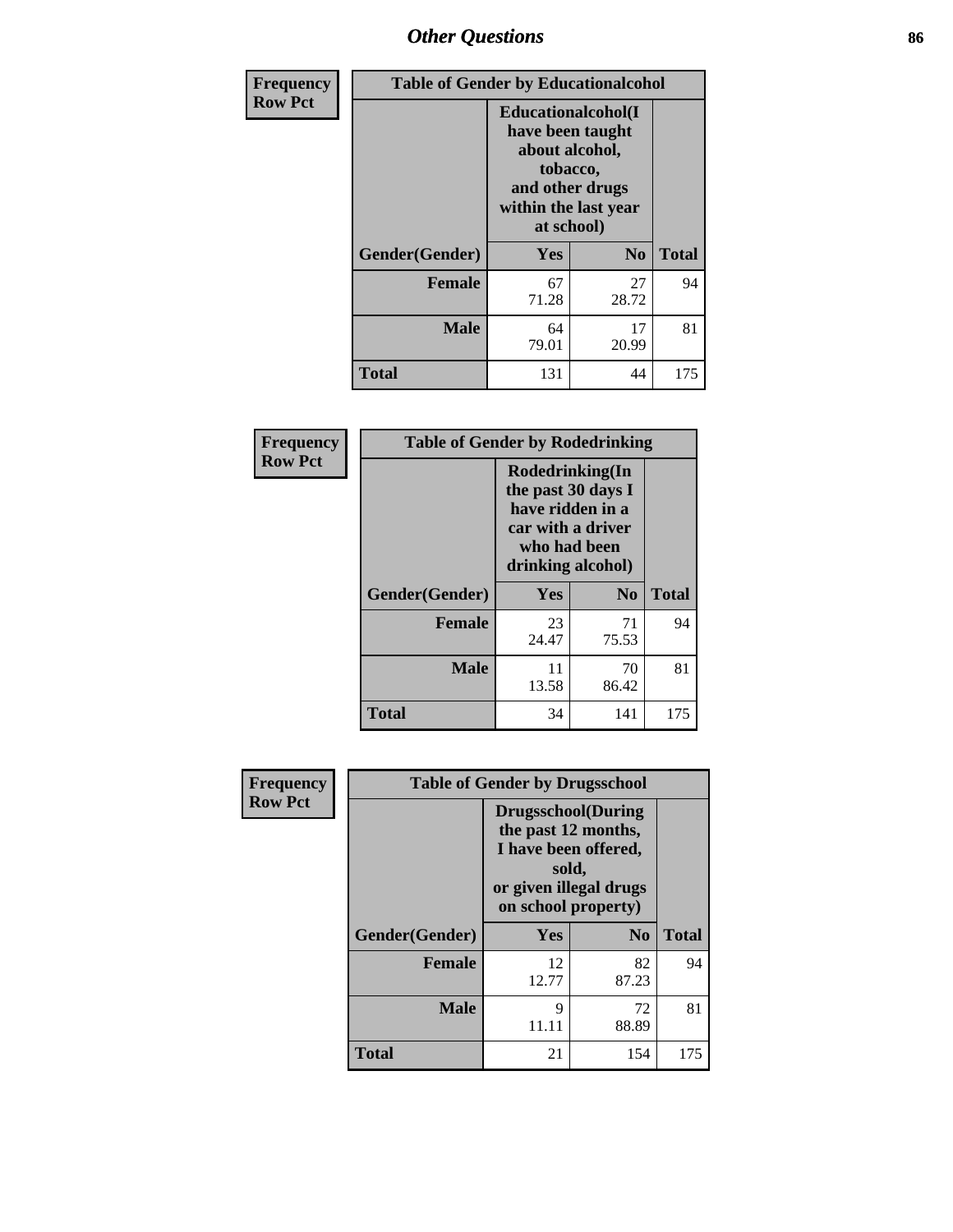# *Other Questions* **87**

**Frequency Row Pct**

| <b>Table of Gender by Bingedrinking</b> |                                                                                                         |                  |           |                        |                |                       |                  |              |
|-----------------------------------------|---------------------------------------------------------------------------------------------------------|------------------|-----------|------------------------|----------------|-----------------------|------------------|--------------|
|                                         | Bingedrinking(I have drunk five or more<br>drinks of alcohol at one sitting during the<br>last 30 days) |                  |           |                        |                |                       |                  |              |
|                                         | $\mathbf 0$                                                                                             | 1 or             | 3 to<br>5 | 6 to<br>q              | 10<br>to<br>19 | <b>20</b><br>to<br>29 | All<br><b>30</b> |              |
| <b>Gender</b> (Gender)   Days           |                                                                                                         | days             | days      | days                   | days           | days                  | days             | <b>Total</b> |
| <b>Female</b>                           | 81<br>86.17                                                                                             | 2<br>2.13        | 4<br>4.26 | 3<br>3.19              | 2<br>2.13      | 1.06                  | 1.06             | 94           |
| <b>Male</b>                             | 74<br>91.36                                                                                             | $\Omega$<br>0.00 | 1.23      | $\mathfrak{D}$<br>2.47 | 1.23           | 2<br>2.47             | 1.23             | 81           |

| Frequency      | <b>Table of Gender by Educationaids</b> |                                                                                                 |                |              |
|----------------|-----------------------------------------|-------------------------------------------------------------------------------------------------|----------------|--------------|
| <b>Row Pct</b> |                                         | <b>Educationaids</b> (I<br>have been taught<br>about HIV/AIDS<br>at school in the<br>past year) |                |              |
|                | Gender(Gender)                          | Yes                                                                                             | N <sub>0</sub> | <b>Total</b> |
|                | <b>Female</b>                           | 69<br>73.40                                                                                     | 25<br>26.60    | 94           |
|                | <b>Male</b>                             | 69<br>85.19                                                                                     | 12<br>14.81    | 81           |
|                | <b>Total</b>                            | 138                                                                                             | 37             | 175          |

| Frequency      | <b>Table of Gender by Suicideconsider</b> |                 |                |              |
|----------------|-------------------------------------------|-----------------|----------------|--------------|
| <b>Row Pct</b> |                                           | Suicideconsider |                |              |
|                | Gender(Gender)                            | Yes             | N <sub>0</sub> | <b>Total</b> |
|                | <b>Female</b>                             | 7.45            | 87<br>92.55    | 94           |
|                | <b>Male</b>                               | 3.70            | 78<br>96.30    | 81           |
|                | <b>Total</b>                              | 10              | 165            | 175          |